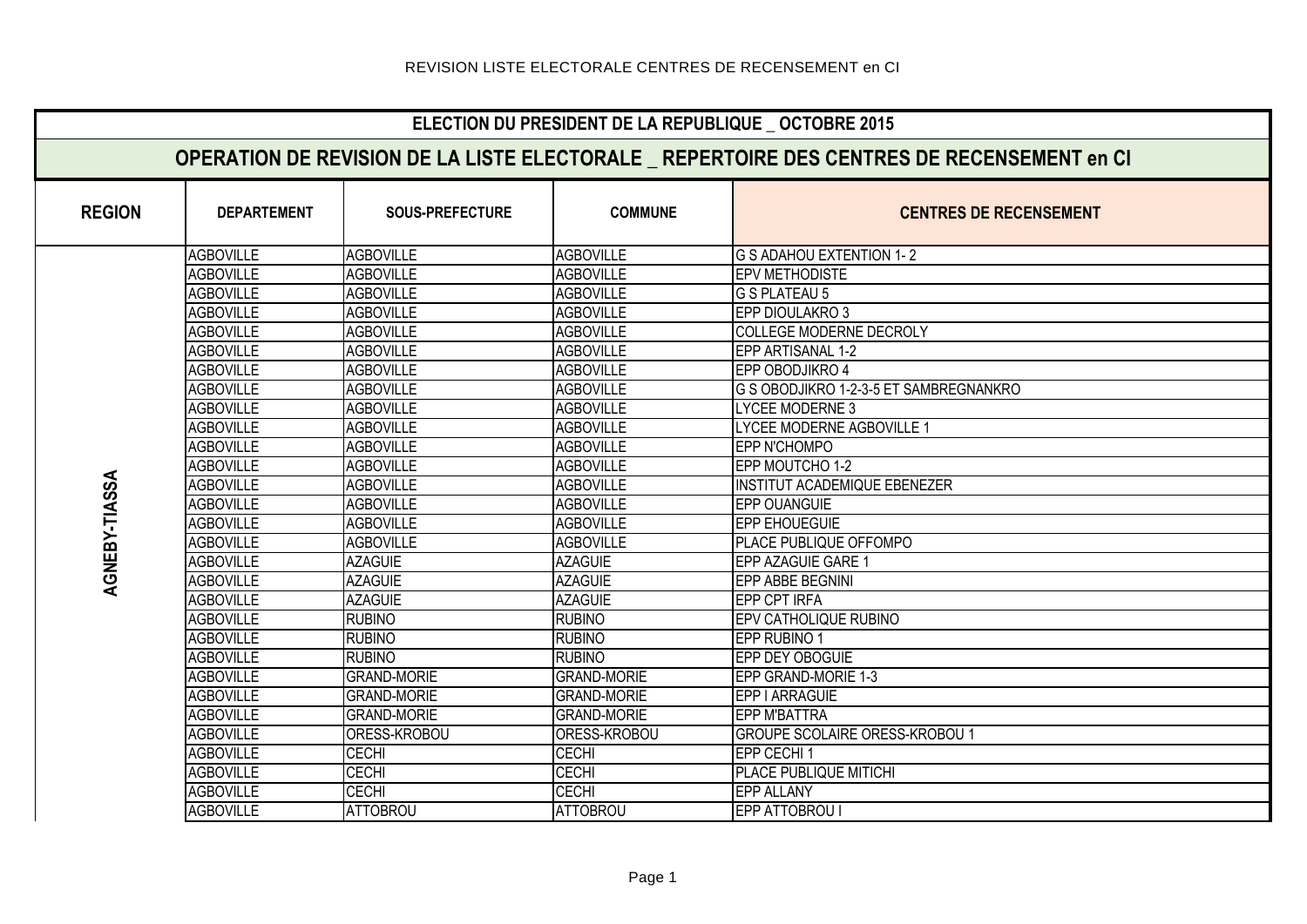| <b>AGBOVILLE</b> | <b>GUESSIGUIE</b>  | <b>GUESSIGUIE</b>  | G S GUESSIGUIE 1-2-4               |
|------------------|--------------------|--------------------|------------------------------------|
| AGBOVILLE        | <b>GUESSIGUIE</b>  | <b>GUESSIGUIE</b>  | EPP OTTOPE I                       |
| AGBOVILLE        | <b>GUESSIGUIE</b>  | <b>GUESSIGUIE</b>  | <b>EPP M'BROU</b>                  |
| <b>AGBOVILLE</b> | LOVIGUIE           | LOVIGUIE           | G S LOVIGUIE 1 - 3                 |
| AGBOVILLE        | LOVIGUIE           | LOVIGUIE           | LOVIGUIE 2 - 4                     |
| AGBOVILLE        | LOVIGUIE           | LOVIGUIE           | <b>EPP ANNO</b>                    |
| SIKENSI          | <b>GOMON</b>       | <b>GOMON</b>       | EPP GOMON 1                        |
| SIKENSI          | <b>GOMON</b>       | <b>GOMON</b>       | <b>EPP SAHUYE 3</b>                |
| <b>SIKENSI</b>   | <b>GOMON</b>       | <b>GOMON</b>       | <b>IEPP YAOBOU 1-2</b>             |
| <b>SIKENSI</b>   | <b>SIKENSI</b>     | <b>SIKENSI</b>     | EPV ASSEMBLEE DE DIEU              |
| SIKENSI          | <b>SIKENSI</b>     | <b>SIKENSI</b>     | <b>EPP KATADJI1</b>                |
| SIKENSI          | <b>SIKENSI</b>     | <b>SIKENSI</b>     | <b>INSTITUT KANOU</b>              |
| <b>TAABO</b>     | <b>TAABO</b>       | <b>TAABO</b>       | EPP TAABO BARRAGE 2                |
| <b>TAABO</b>     | <b>TAABO</b>       | <b>TAABO</b>       | <b>EPP TAABO MUNICIPAL</b>         |
| <b>TAABO</b>     | <b>TAABO</b>       | <b>TAABO</b>       | <b>GVC KATCHENOU</b>               |
| <b>TAABO</b>     | <b>TAABO</b>       | <b>TAABO</b>       | <b>EPP SOKROGBO</b>                |
| <b>TAABO</b>     | <b>TAABO</b>       | <b>TAABO</b>       | <b>EPP AMANI MENOU</b>             |
| <b>TIASSALE</b>  | <b>TIASSALE</b>    | <b>TIASSALE</b>    | <b>GS QUARTIER 1-2-3</b>           |
| <b>TIASSALE</b>  | <b>TIASSALE</b>    | <b>TIASSALE</b>    | <b>GS TIASSALE PLATEAU</b>         |
| <b>TIASSALE</b>  | <b>TIASSALE</b>    | <b>TIASSALE</b>    | <b>GS TIASSALE MUNICIPALITE</b>    |
| <b>TIASSALE</b>  | <b>TIASSALE</b>    | <b>TIASSALE</b>    | EPC SAINT JOSEPH 1-2               |
| <b>TIASSALE</b>  | <b>TIASSALE</b>    | <b>TIASSALE</b>    | <b>EPP N'ZIANOUAN</b>              |
| <b>TIASSALE</b>  | <b>GBOLOUVILLE</b> | <b>GBOLOUVILLE</b> | G.S BINAO 1-2                      |
| <b>TIASSALE</b>  | <b>GBOLOUVILLE</b> | <b>GBOLOUVILLE</b> | G.S BOUSSOUE 1-2                   |
| <b>TIASSALE</b>  | <b>GBOLOUVILLE</b> | <b>GBOLOUVILLE</b> | EPP BROUBROU                       |
| <b>TIASSALE</b>  | <b>MOROKRO</b>     | <b>MOROKRO</b>     | <b>EPP KONDIEBOUMA</b>             |
| <b>TIASSALE</b>  | <b>MOROKRO</b>     | <b>MOROKRO</b>     | EPP MOROKRO 1                      |
| <b>TIASSALE</b>  | <b>MOROKRO</b>     | <b>MOROKRO</b>     | <b>EPP KOYEKRO</b>                 |
| <b>TIASSALE</b>  | <b>N'DOUCI</b>     | <b>N'DOUCI</b>     | <b>GS N'DOUCI PUBLIC</b>           |
| <b>TIASSALE</b>  | <b>N'DOUCI</b>     | <b>N'DOUCI</b>     | <b>EPP NORD ATTIGUEHI</b>          |
| <b>TIASSALE</b>  | <b>N'DOUCI</b>     | <b>N'DOUCI</b>     | ECOLE METHODISTE PILOTE DE N'DOUCI |
| <b>TIASSALE</b>  | <b>N'DOUCI</b>     | <b>N'DOUCI</b>     | <b>G.S N'DOUCI-PLATEAU</b>         |
| <b>TIASSALE</b>  | <b>PACOBO</b>      | <b>PACOBO</b>      | <b>EPP SINGROBO</b>                |
| <b>TIASSALE</b>  | <b>PACOBO</b>      | <b>PACOBO</b>      | EPP AHOUAKRO                       |
| <b>TIASSALE</b>  | <b>PACOBO</b>      | <b>PACOBO</b>      | EPP PACCOBO 1                      |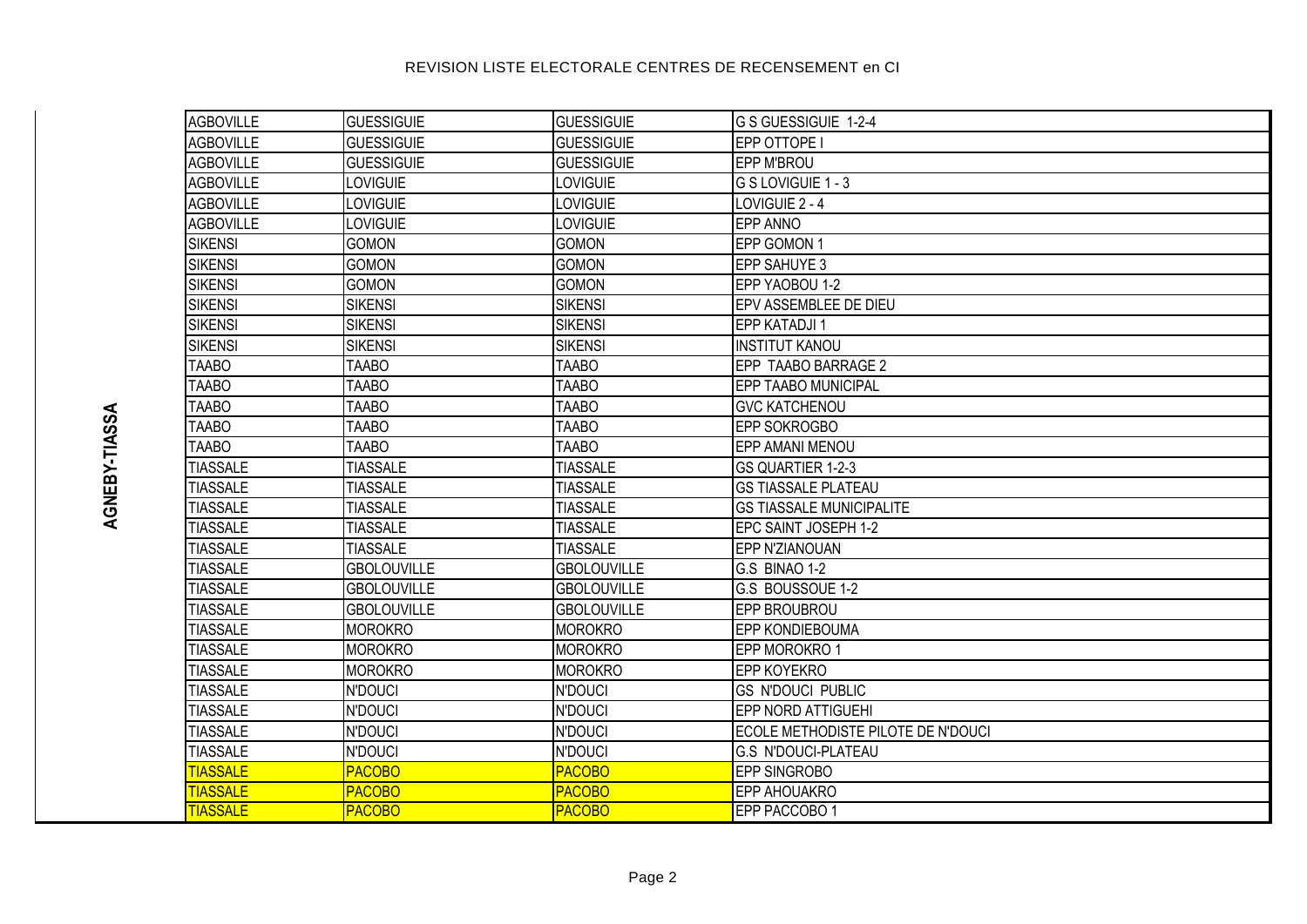|               | KORO             | <b>BOOKO</b>       | <b>BOOKO</b>       | <b>EPP BOOKO</b>                    |
|---------------|------------------|--------------------|--------------------|-------------------------------------|
|               | <b>KORO</b>      | <b>BOOKO</b>       | <b>BOOKO</b>       | EPP TORANOU                         |
|               | <b>KORO</b>      | <b>BOOKO</b>       | <b>BOOKO</b>       | EPP BOORO-KESSIENKO                 |
|               | <b>KORO</b>      | <b>BOROTOU</b>     | <b>BOROTOU</b>     | EPP BOROTOU 2                       |
|               | <b>KORO</b>      | <b>BOROTOU</b>     | <b>BOROTOU</b>     | PLACE PUBLIQUE NIAMOUTOU            |
|               | <b>KORO</b>      | <b>BOROTOU</b>     | <b>BOROTOU</b>     | EPP BAMBADOUGOU                     |
|               | <b>KORO</b>      | <b>KORO</b>        | <b>KORO</b>        | EPP EL HADJ AMADOU BA KALLO         |
|               | KORO             | <b>KORO</b>        | <b>KORO</b>        | PLACE PUBLIQUE CITE CENTRE          |
|               | <b>KORO</b>      | <b>KORO</b>        | <b>KORO</b>        | <b>GROUPE SCOLAIRE CSB 1 E 2</b>    |
|               | KORO             | <b>KORO</b>        | <b>KORO</b>        | <b>GROUPE SCOLAIRE I</b>            |
|               | <b>KORO</b>      | <b>KORO</b>        | <b>KORO</b>        | <b>JARDIN D'ENFANTS</b>             |
|               | <b>OUANINOU</b>  | <b>KOONAN</b>      | <b>KOONAN</b>      | <b>EPP KOONAN</b>                   |
|               | <b>OUANINOU</b>  | <b>KOONAN</b>      | <b>KOONAN</b>      | <b>EPP TENEMASSA</b>                |
|               | <b>OUANINOU</b>  | <b>KOONAN</b>      | <b>KOONAN</b>      | <b>EPP SOULA</b>                    |
|               | <b>OUANINOU</b>  | <b>OUANINOU</b>    | <b>OUANINOU</b>    | <b>FOYER DES JEUNES</b>             |
|               | <b>OUANINOU</b>  | <b>OUANINOU</b>    | <b>OUANINOU</b>    | <b>EPP FERENTELLA</b>               |
|               | <b>OUANINOU</b>  | <b>OUANINOU</b>    | <b>OUANINOU</b>    | EPP GOLOUTOULO                      |
| <b>BAFING</b> | <b>TOUBA</b>     | <b>FOUNGBESSO</b>  | <b>FOUNGBESSO</b>  | <b>EPP SOUATIESSO</b>               |
|               | <b>TOUBA</b>     | <b>FOUNGBESSO</b>  | <b>FOUNGBESSO</b>  | <b>EPP GOUANA</b>                   |
|               | <b>TOUBA</b>     | <b>FOUNGBESSO</b>  | <b>FOUNGBESSO</b>  | <b>EPP FOUENAN</b>                  |
|               | <b>TOUBA</b>     | <b>GUINTEGUELA</b> | <b>GUINTEGUELA</b> | <b>GS GUINTEGUELA 1-2</b>           |
|               | <b>TOUBA</b>     | <b>GUINTEGUELA</b> | <b>GUINTEGUELA</b> | PLACE PUBLIQUE MADIALLO             |
|               | <b>TOUBA</b>     | <b>GUINTEGUELA</b> | <b>GUINTEGUELA</b> | <b>PLACE PUBLIQUE OUEBASSO</b>      |
|               | <b>TOUBA</b>     | <b>TOUBA</b>       | <b>TOUBA</b>       | <b>PRISON CIVILE</b>                |
|               | <b>TOUBA</b>     | <b>TOUBA</b>       | <b>TOUBA</b>       | CENTRE DE FORMATION PROFESSIONNELLE |
|               | <b>TOUBA</b>     | <b>TOUBA</b>       | <b>TOUBA</b>       | <b>G.S. TOUBA 3 ET DOUGOUBA</b>     |
|               | <b>TOUBA</b>     | <b>TOUBA</b>       | <b>TOUBA</b>       | <b>MAISON DES JEUNES</b>            |
|               | <b>TOUBA</b>     | <b>TOUBA</b>       | <b>TOUBA</b>       | G.S. TOUBA 1 ET 4                   |
|               | <b>TOUBA</b>     | <b>TOUBA</b>       | <b>TOUBA</b>       | G.S. TOUBA 2 ET 5                   |
|               | <b>TOUBA</b>     | <b>TOUBA</b>       | <b>TOUBA</b>       | PLACE PUBLIQUE SIANO                |
|               | <b>TOUBA</b>     | <b>TOUBA</b>       | <b>TOUBA</b>       | PRODUCTION ANIMALE                  |
|               | <b>TOUBA</b>     | <b>TOUBA</b>       | <b>TOUBA</b>       | PLACE PUBLIQUE SOKOURALA-MAHOU      |
|               | <b>TOUBA</b>     | TOUBA              | <b>TOUBA</b>       | <b>PLACE PUBLIQUE SILAKORO</b>      |
|               | <b>BOUNDIALI</b> | <b>BOUNDIALI</b>   | <b>BOUNDIALI</b>   | <b>GROUPE SCOLAIRE SOMA KONATE</b>  |
|               | <b>BOUNDIALI</b> | <b>BOUNDIALI</b>   | <b>BOUNDIALI</b>   | LYCEE MODERNE DE BOUNDIALI          |
| <b>BAGOUE</b> | <b>BOUNDIALI</b> | <b>BOUNDIALI</b>   | <b>BOUNDIALI</b>   | <b>EPP IBRAHIMA KONE</b>            |
|               | <b>BOUNDIALI</b> | <b>BOUNDIALI</b>   | <b>BOUNDIALI</b>   | <b>G S MOUSSA SANGARE</b>           |
|               | BOUNDIALI        | <b>BOUNDIALI</b>   | <b>BOUNDIALI</b>   | <b>G S TARAGO KONE</b>              |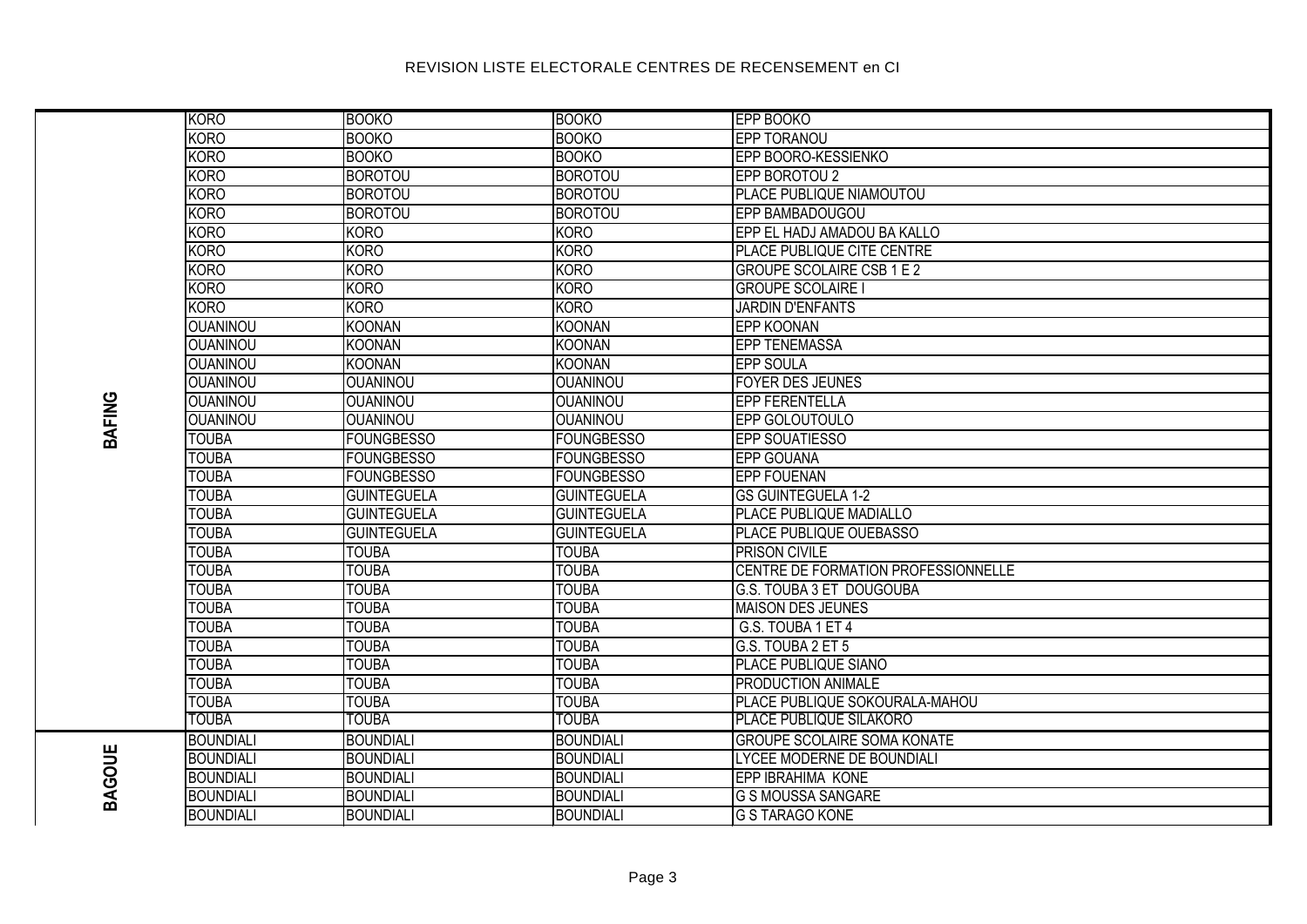| BOUNDIALI        | <b>BOUNDIALI</b> | <b>BOUNDIALI</b> | ECOLE MATERNELLE PUBLIQUE NABANGA |
|------------------|------------------|------------------|-----------------------------------|
| <b>BOUNDIALI</b> | <b>BOUNDIALI</b> | <b>BOUNDIALI</b> | <b>G S DODO KONE</b>              |
| <b>BOUNDIALI</b> | <b>BOUNDIALI</b> | <b>BOUNDIALI</b> | EPP DOSSAFE FOFANA                |
| <b>BOUNDIALI</b> | <b>BOUNDIALI</b> | <b>BOUNDIALI</b> | <b>EPC CHEICK MOCTAR KAMATE</b>   |
| <b>BOUNDIALI</b> | <b>BOUNDIALI</b> | <b>BOUNDIALI</b> | EPP OUAZOMON                      |
| <b>BOUNDIALI</b> | <b>KASSERE</b>   | <b>KASSERE</b>   | <b>EPP KASSERE 2</b>              |
| <b>BOUNDIALI</b> | <b>KASSERE</b>   | <b>KASSERE</b>   | <b>CENTRE CULTUREL</b>            |
| <b>BOUNDIALI</b> | <b>KASSERE</b>   | <b>KASSERE</b>   | <b>EPP SIONFAN</b>                |
| <b>BOUNDIALI</b> | <b>GANAONI</b>   | <b>GANAONI</b>   | MAGASIN GVC BOLONDO               |
| <b>BOUNDIALI</b> | <b>GANAONI</b>   | <b>GANAONI</b>   | <b>EPP MIRIMIRI</b>               |
| <b>BOUNDIALI</b> | <b>GANAONI</b>   | <b>GANAONI</b>   | EPP SISSEDOUGOU                   |
| <b>BOUNDIALI</b> | <b>SIEMPURGO</b> | <b>SIEMPURGO</b> | EPP PONONDOUGOU                   |
| <b>BOUNDIALI</b> | <b>SIEMPURGO</b> | <b>SIEMPURGO</b> | <b>EPP SIEMPURGO</b>              |
| <b>BOUNDIALI</b> | <b>SIEMPURGO</b> | <b>SIEMPURGO</b> | <b>EPP FONONDARA</b>              |
| <b>KOUTO</b>     | <b>GBON</b>      | <b>GBON</b>      | <b>EPP GBON II</b>                |
| <b>KOUTO</b>     | <b>GBON</b>      | <b>GBON</b>      | <b>EPP GBON I</b>                 |
| <b>KOUTO</b>     | <b>GBON</b>      | <b>GBON</b>      | <b>EPP MAHALE</b>                 |
| <b>KOUTO</b>     | <b>KOLIA</b>     | <b>KOLIA</b>     | EPP KOLIA I                       |
| <b>KOUTO</b>     | <b>KOLIA</b>     | <b>KOLIA</b>     | <b>EPP KOLIA II</b>               |
| <b>KOUTO</b>     | <b>KOLIA</b>     | <b>KOLIA</b>     | <b>MAGASIN GVC FAHANDOUGOU</b>    |
| <b>KOUTO</b>     | <b>KOUTO</b>     | <b>KOUTO</b>     | <b>EPP TOBINGUE</b>               |
| <b>KOUTO</b>     | <b>KOUTO</b>     | <b>KOUTO</b>     | EPP MIXTE KOUTO                   |
| <b>KOUTO</b>     | KOUTO            | <b>KOUTO</b>     | <b>EPP TIMBORONI ONUCI</b>        |
| <b>KOUTO</b>     | <b>KOUTO</b>     | KOUTO            | <b>EPP SAMOROSSOBA</b>            |
| <b>KOUTO</b>     | <b>KOUTO</b>     | <b>KOUTO</b>     | <b>EPP WORA</b>                   |
| <b>KOUTO</b>     | <b>SIANHALA</b>  | <b>SIANHALA</b>  | <b>EPP N'DEOU</b>                 |
| <b>KOUTO</b>     | <b>SIANHALA</b>  | <b>SIANHALA</b>  | <b>EPP SIANHALA 2</b>             |
| <b>KOUTO</b>     | <b>SIANHALA</b>  | <b>SIANHALA</b>  | <b>EPP SIANHALA 1</b>             |
| <b>TENGRELA</b>  | <b>KANAKONO</b>  | <b>KANAKONO</b>  | <b>EPP KANAKONO</b>               |
| <b>TENGRELA</b>  | <b>KANAKONO</b>  | <b>KANAKONO</b>  | <b>EPP LOMARA</b>                 |
| <b>TENGRELA</b>  | <b>KANAKONO</b>  | <b>KANAKONO</b>  | <b>EPP POUROU</b>                 |
| <b>TENGRELA</b>  | <b>TENGRELA</b>  | <b>TENGRELA</b>  | <b>CINEMA</b>                     |
| <b>TENGRELA</b>  | <b>TENGRELA</b>  | <b>TENGRELA</b>  | <b>GS CENTRE</b>                  |
| <b>TENGRELA</b>  | TENGRELA         | TENGRELA         | <b>MAGASIN GVC ENTENTE</b>        |
| <b>TENGRELA</b>  | TENGRELA         | TENGRELA         | <b>MAGASIN GVC TIENDERIME</b>     |
| <b>TENGRELA</b>  | <b>TENGRELA</b>  | <b>TENGRELA</b>  | <b>EPP SAN</b>                    |
| <b>TENGRELA</b>  | <b>DEBETE</b>    | <b>DEBETE</b>    | <b>EPP DEBETE</b>                 |
| <b>TENGRELA</b>  | <b>DEBETE</b>    | <b>DEBETE</b>    | PLACE PUBLIQUE NIARANGBA          |
| <b>TENGRELA</b>  | <b>DEBETE</b>    | <b>DEBETE</b>    | <b>EPP FENT</b>                   |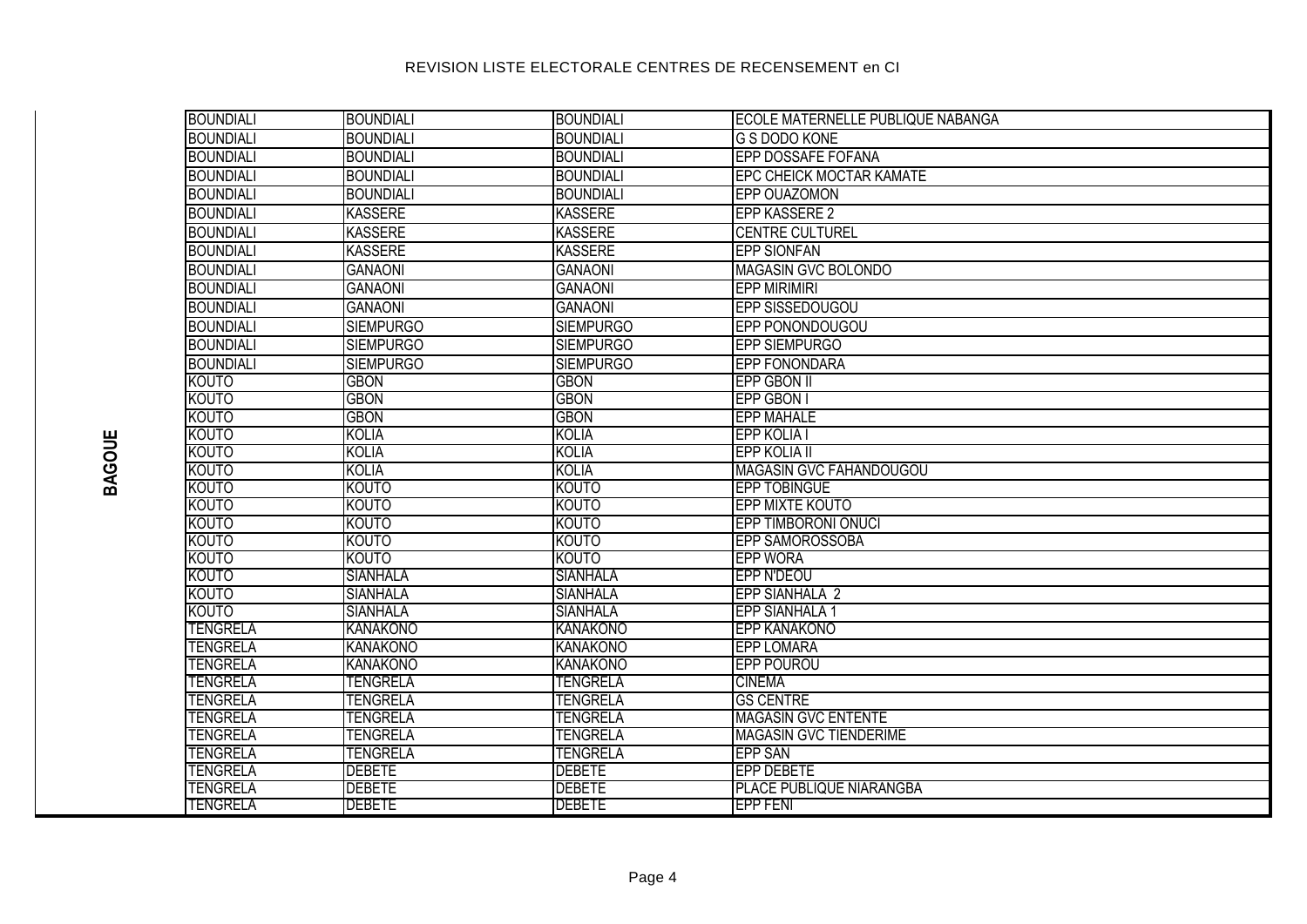| <b>DIDIEVI</b>                   | <b>DIDIEVI</b>                   | <b>DIDIEVI</b>                     | G S CHATEAU D'EAU 1-2-3                              |
|----------------------------------|----------------------------------|------------------------------------|------------------------------------------------------|
| <b>DIDIEVI</b>                   | <b>DIDIEVI</b>                   | <b>DIDIEVI</b>                     | EPP DIDIEVI 1 ET 2                                   |
| <b>DIDIEVI</b>                   | <b>DIDIEVI</b>                   | <b>DIDIEVI</b>                     | <b>EPP SOPIM</b>                                     |
| <b>DIDIEVI</b>                   | <b>DIDIEVI</b>                   | <b>DIDIEVI</b>                     | EPP ANOUAZE OKABO                                    |
| <b>DIDIEVI</b>                   | <b>DIDIEVI</b>                   | <b>DIDIEVI</b>                     | EPP KONDROKRO DJASSANOU                              |
| <b>DIDIEVI</b>                   | TIE-N'DIEKRO                     | <b>TIE N'DIEKRO</b>                | <b>GS TIE-N'DIEKRO</b>                               |
| <b>DIDIEVI</b>                   | TIE-N'DIEKRO                     | TIE-N'DIEKRO                       | <b>MISSION CATHOLIQUE RAVIART</b>                    |
| <b>DIDIEVI</b>                   | TIE-N'DIEKRO                     | TIE-N'DIEKRO                       | EPP RAVIART 1                                        |
| <b>DIDIEVI</b>                   | MOLONOU-BLE                      | MOLONOU-BLE                        | EPP NGUYAKRO                                         |
| <b>DIDIEVI</b>                   | MOLONOU-BLE                      | MOLONOU-BLE                        | <b>GS MOLONOU BLE</b>                                |
| <b>DIDIEVI</b>                   | MOLONOU-BLE                      | MOLONOU-BLE                        | EPP KPOLESSOU 1                                      |
| <b>DJEKANOU</b>                  | <b>DJEKANOU</b>                  | <b>DJEKANOU</b>                    | <b>EPP MOUGNAN</b>                                   |
| <b>DJEKANOU</b>                  | <b>DJEKANOU</b>                  | <b>DJEKANOU</b>                    | EPP YOBOUEKRO                                        |
| <b>DJEKANOU</b>                  | <b>DJEKANOU</b>                  | <b>DJEKANOU</b>                    | G S DJEKANOU 1-2 (FOYER DES JEUNES)                  |
| DJEKANOU                         | <b>DJEKANOU</b>                  | <b>DJEKANOU</b>                    | C S DJEKANOU 1-2                                     |
| DJEKANOU                         | <b>DJEKANOU</b>                  | <b>DJEKANOU</b>                    | <b>EPP GBOHUA</b>                                    |
| <b>TIEBISSOU</b>                 | <b>TIEBISSOU</b>                 | <b>TIEBISSOU</b>                   | <b>GROUPE SCOLAIRE TIEBISSOU</b>                     |
| <b>TIEBISSOU</b>                 | <b>TIEBISSOU</b>                 | <b>TIEBISSOU</b>                   | EPP TIEBISSOU 2                                      |
| <b>TIEBISSOU</b>                 | <b>TIEBISSOU</b>                 | <b>TIEBISSOU</b>                   | <b>EPP FABOUKRO</b>                                  |
| <b>TIEBISSOU</b>                 | <b>TIEBISSOU</b>                 | <b>TIEBISSOU</b>                   | EPP N'GANGRO NANAFOUE                                |
| <b>TIEBISSOU</b>                 | <b>TIEBISSOU</b>                 | <b>TIEBISSOU</b>                   | PLACE PUBLIQUE GOLIBO                                |
| <b>TIEBISSOU</b>                 | LOMOKANKRO                       | <b>LOMOKANKRO</b>                  | EPP GBEGBESSOU                                       |
| <b>TIEBISSOU</b>                 | LOMOKANKRO                       | <b>LOMOKANKRO</b>                  | EPP LOMOKANKRO                                       |
| <b>TIEBISSOU</b>                 | LOMOKANKRO                       | <b>LOMOKANKRO</b>                  | EPP BONDOUKOU                                        |
| <b>TIEBISSOU</b>                 | <b>MOLONOU</b>                   | MOLONOU                            | EPP YAO DIBIKRO                                      |
| <b>TIEBISSOU</b>                 | <b>MOLONOU</b>                   | <b>MOLONOU</b>                     | EPP MOLONOU                                          |
| <b>TIEBISSOU</b>                 | <b>MOLONOU</b>                   | <b>MOLONOU</b>                     | EPP DO SAKASSOU                                      |
| <b>TIEBISSOU</b>                 | YAKPABO-SAKASSOU                 | YAKPABO-SAKASSOU                   | <b>EPP NGOUIMBO</b>                                  |
| <b>TIEBISSOU</b>                 | YAKPABO-SAKASSOU                 | YAKPABO-SAKASSOU                   | <b>EPP BONIANKRO</b>                                 |
| <b>TIEBISSOU</b>                 | YAKPABO-SAKASSOU                 | YAKPABO-SAKASSOU                   | EPP YAKPABO SAKASSOU                                 |
| <b>TOUMODI</b>                   | <b>ANGONDA</b>                   | <b>ANGONDA</b>                     | <b>EPP KETEKRE-BONIKRO</b>                           |
| <b>TOUMODI</b>                   | <b>ANGONDA</b>                   | <b>ANGONDA</b>                     | EPP KONAN-KOKOREKRO                                  |
| <b>TOUMODI</b>                   | <b>ANGONDA</b>                   | ANGONDA                            | EPP AFFOTOBO                                         |
| <b>TOUMODI</b>                   | <b>KOKUMBO</b>                   | <b>KOKOUMBO</b>                    | <b>GS KOKUMBO</b>                                    |
| <b>TOUMODI</b><br><b>TOUMODI</b> | <b>KOKUMBO</b><br><b>KOKUMBO</b> | <b>KOKOUMBO</b><br><b>KOKOUMBO</b> | <b>EPC CATHOLIQUE KOKUMBO</b><br><b>EPP KPLESSOU</b> |
| <b>TOUMODI</b>                   | <b>KPOUEBO</b>                   | <b>KPOUEBO</b>                     | <b>EPP ASSAKRA</b>                                   |
| <b>TOUMODI</b>                   | <b>KPOUEBO</b>                   | <b>KPOUEBO</b>                     | <b>GS KPOUEBO</b>                                    |
|                                  |                                  |                                    |                                                      |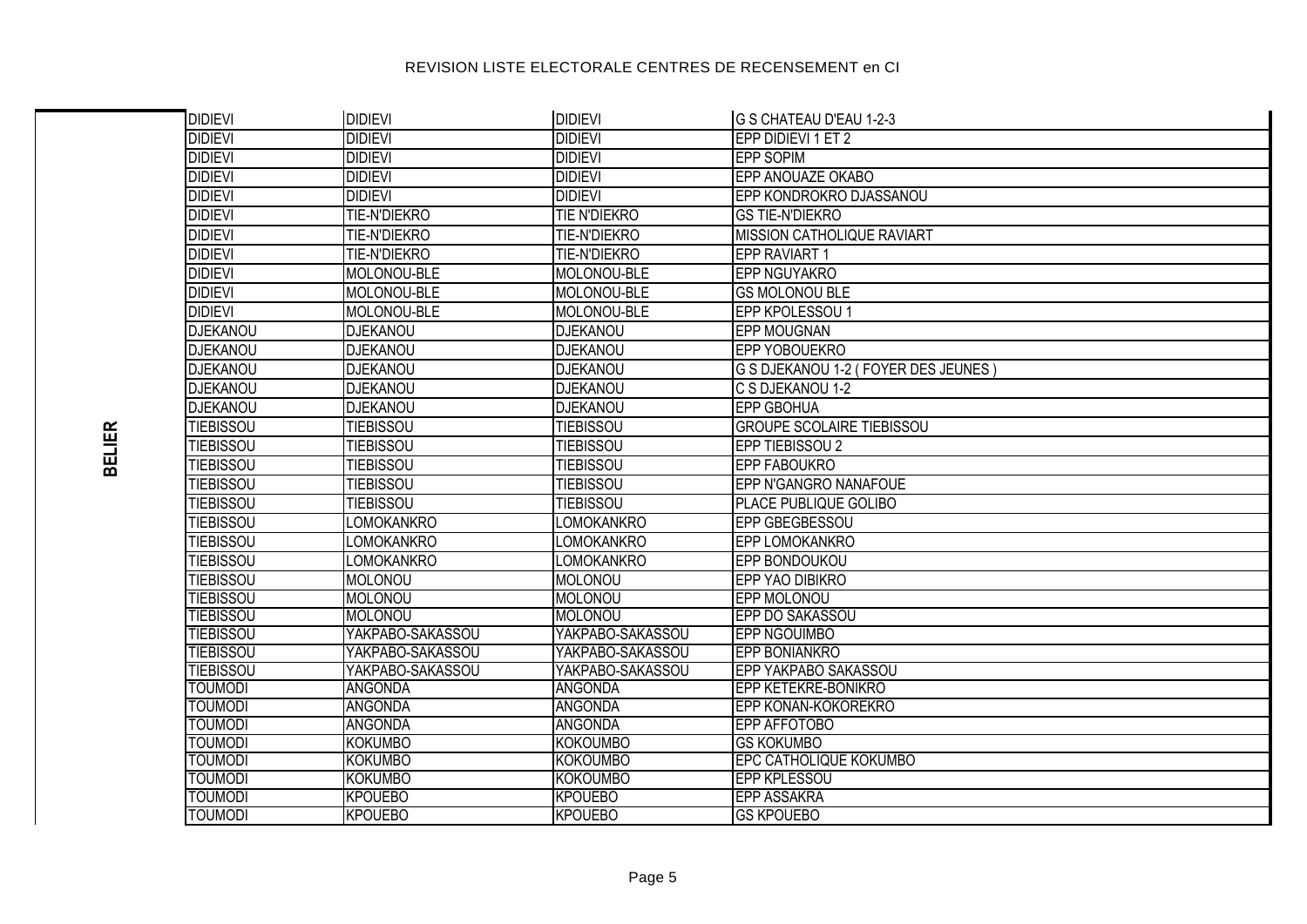| <b>TOUMODI</b>   | <b>KPOUEBO</b>     | <b>KPOUEBO</b>     | <b>EPP MORONOU</b>                  |
|------------------|--------------------|--------------------|-------------------------------------|
| <b>TOUMODI</b>   | <b>TOUMODI</b>     | <b>TOUMODI</b>     | <b>ECOLE MATERNELLE AKLOMIANBLA</b> |
| <b>TOUMODI</b>   | <b>TOUMODI</b>     | <b>TOUMODI</b>     | EPV CATHO. ST. MICHEL 1-2           |
| <b>TOUMODI</b>   | <b>TOUMODI</b>     | <b>TOUMODI</b>     | <b>EPP LA PAIX</b>                  |
| <b>TOUMODI</b>   | <b>TOUMODI</b>     | <b>TOUMODI</b>     | <b>EPP ZAHAKRO</b>                  |
| <b>TOUMODI</b>   | <b>TOUMODI</b>     | <b>TOUMODI</b>     | EPP BENDRESSOU                      |
| <b>MANKONO</b>   | <b>MANKONO</b>     | <b>MANKONO</b>     | <b>EPP DOSSO LEMISSA</b>            |
| <b>MANKONO</b>   | <b>MANKONO</b>     | <b>MANKONO</b>     | <b>EPP LADJI KARAMOKO</b>           |
| <b>MANKONO</b>   | <b>MANKONO</b>     | <b>MANKONO</b>     | <b>CENTRE SOCIAL</b>                |
| <b>MANKONO</b>   | <b>MANKONO</b>     | <b>MANKONO</b>     | EPP CENTRE I E ii                   |
| <b>MANKONO</b>   | <b>MANKONO</b>     | <b>MANKONO</b>     | <b>EPP MUNICIPALITE</b>             |
| <b>MANKONO</b>   | <b>MANKONO</b>     | <b>MANKONO</b>     | <b>FOYER DES JEUNES</b>             |
| <b>MANKONO</b>   | <b>MANKONO</b>     | <b>MANKONO</b>     | EPP OUSSOUGOULA                     |
| <b>MANKONO</b>   | <b>MANKONO</b>     | <b>MANKONO</b>     | PLACE PUBLIQUE NAMIDOUGOU           |
| <b>MANKONO</b>   | <b>MANKONO</b>     | <b>MANKONO</b>     | EPP SAMOROSSO                       |
| <b>MANKONO</b>   | <b>MANKONO</b>     | <b>MANKONO</b>     | <b>EPP TIEMA</b>                    |
| <b>MANKONO</b>   | <b>MARANDALLAH</b> | MARANDALLAH        | <b>EPP MARANDALLAH</b>              |
| <b>MANKONO</b>   | MARANDALLAH        | MARANDALLAH        | <b>EPP KPESSO</b>                   |
| <b>MANKONO</b>   | MARANDALLAH        | MARANDALLAH        | <b>EPP TEGUEPE</b>                  |
| <b>MANKONO</b>   | <b>SARHALA</b>     | <b>SARHALA</b>     | <b>EPP SARHALA 1</b>                |
| <b>MANKONO</b>   | <b>SARHALA</b>     | <b>SARHALA</b>     | <b>EPP FIZANKORO</b>                |
| <b>MANKONO</b>   | <b>SARHALA</b>     | <b>SARHALA</b>     | <b>EPP PANIKO</b>                   |
| <b>MANKONO</b>   | <b>TIENINGBOUE</b> | <b>TIENINGBOUE</b> | <b>FOYER DES JEUNES</b>             |
| <b>MANKONO</b>   | <b>TIENINGBOUE</b> | <b>TIENINGBOUE</b> | EPP TIENINGBOUE 1 ET 2              |
| <b>MANKONO</b>   | <b>TIENINGBOUE</b> | <b>TIENINGBOUE</b> | EPP OUEDALLAH                       |
| <b>MANKONO</b>   | <b>BOUANDOUGOU</b> | <b>BOUANDOUGOU</b> | <b>EPP NAKARA</b>                   |
| <b>MANKONO</b>   | <b>BOUANDOUGOU</b> | BOUANDOUGOU        | G.S. BOUANDOUGOU 3                  |
| <b>MANKONO</b>   | <b>BOUANDOUGOU</b> | <b>BOUANDOUGOU</b> | <b>ECOLE CORANIQUE</b>              |
| <b>KOUNAHIRI</b> | <b>KONGASSO</b>    | <b>KONGASSO</b>    | EPP I KONGASSO                      |
| <b>KOUNAHIRI</b> | <b>KONGASSO</b>    | <b>KONGASSO</b>    | <b>EPP BAMBALOUMA</b>               |
| <b>KOUNAHIRI</b> | <b>KONGASSO</b>    | <b>KONGASSO</b>    | <b>EPP KOROKOPLA</b>                |
| <b>KOUNAHIRI</b> | <b>KOUNAHIRI</b>   | KOUNAHIRI          | <b>EPP I KOUNAHIRI</b>              |
| <b>KOUNAHIRI</b> | <b>KOUNAHIRI</b>   | <b>KOUNAHIRI</b>   | EPP BOYAOKRO                        |
| <b>KOUNAHIRI</b> | <b>KOUNAHIRI</b>   | <b>KOUNAHIRI</b>   | <b>EPP TRAFESSO</b>                 |
| <b>KOUNAHIRI</b> | <b>KOUNAHIRI</b>   | <b>KOUNAHIRI</b>   | <b>EPP SOUKOUROUGBAN</b>            |
| <b>KOUNAHIRI</b> | <b>KOUNAHIRI</b>   | <b>KOUNAHIRI</b>   | <b>EPP LEASSO</b>                   |
| <b>DIANRA</b>    | <b>DIANRA</b>      | <b>DIANRA</b>      | EPP DIANRA 2                        |
| <b>DIANRA</b>    | <b>DIANRA</b>      | <b>DIANRA</b>      | EPP DIANRA 1 - 3                    |
|                  |                    |                    |                                     |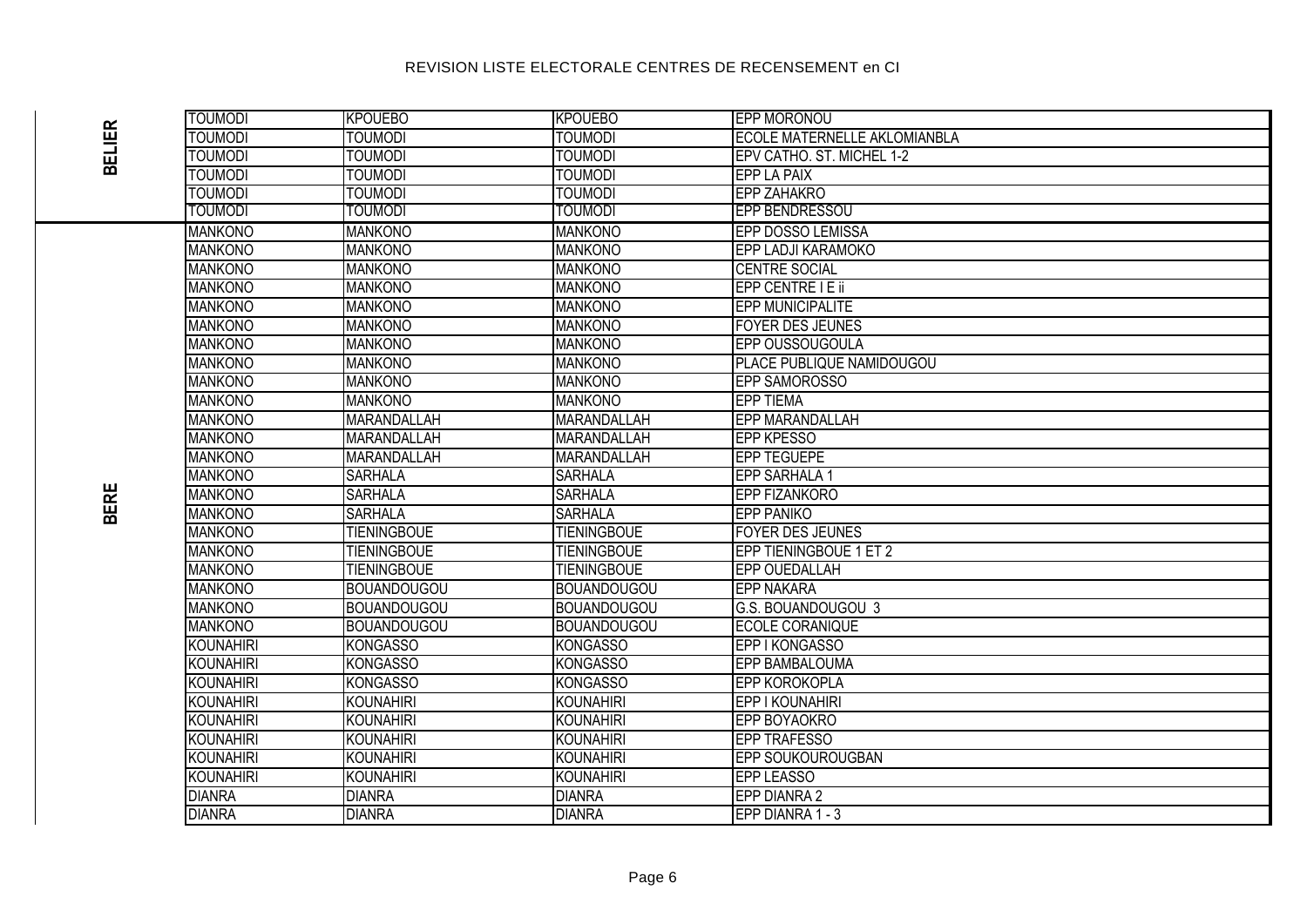| <b>BERE</b> | <b>DIANRA</b>  | <b>DIANRA</b>         | <b>DIANRA</b>         | <b>MAGASIN CIDT</b>                 |
|-------------|----------------|-----------------------|-----------------------|-------------------------------------|
|             | <b>DIANRA</b>  | <b>DIANRA</b>         | <b>DIANRA</b>         | <b>EPP GONDIELE</b>                 |
|             | <b>DIANRA</b>  | <b>DIANRA</b>         | <b>DIANRA</b>         | <b>MAGASIN AGRICOLE</b>             |
|             | <b>DIANRA</b>  | <b>DIANRA-VILLAGE</b> | <b>DIANRA-VILLAGE</b> | EPP SONONZO                         |
|             | <b>DIANRA</b>  | <b>DIANRA-VILLAGE</b> | <b>DIANRA-VILLAGE</b> | <b>EPP DIANRA-VILLAGE</b>           |
|             | <b>DIANRA</b>  | <b>DIANRA-VILLAGE</b> | <b>DIANRA-VILLAGE</b> | <b>EPP KAN-SOKOURA</b>              |
|             | <b>BOUNA</b>   | <b>BOUNA</b>          | <b>BOUNA</b>          | <b>GROUPE SCOLAIRE BROMAKOTE</b>    |
|             | <b>BOUNA</b>   | <b>BOUNA</b>          | <b>BOUNA</b>          | <b>GROUPE SCOLAIRE BOUNA 3</b>      |
|             | <b>BOUNA</b>   | <b>BOUNA</b>          | <b>BOUNA</b>          | ECOLE PRIVEE CATHOLIQUE JEAN PAUL 2 |
|             | <b>BOUNA</b>   | <b>BOUNA</b>          | <b>BOUNA</b>          | <b>EPP BOUNA CENTRE</b>             |
|             | <b>BOUNA</b>   | <b>BOUNA</b>          | <b>BOUNA</b>          | <b>GROUPE SCOLAIRE BOUNA 2</b>      |
|             | <b>BOUNA</b>   | <b>BOUNA</b>          | <b>BOUNA</b>          | <b>GROUPE SCOLAIRE BOUNA 1</b>      |
|             | <b>BOUNA</b>   | <b>BOUNA</b>          | <b>BOUNA</b>          | <b>PLACE PUBLIQUE POUAN</b>         |
|             | <b>DOROPO</b>  | <b>DOROPO</b>         | <b>DOROPO</b>         | EPP DOROPO SUD                      |
|             | <b>DOROPO</b>  | <b>DOROPO</b>         | <b>DOROPO</b>         | <b>GS DOROPO NORD</b>               |
|             | <b>DOROPO</b>  | <b>DOROPO</b>         | DOROPO                | <b>PLACE PUBLIQUE TINGO-YALO</b>    |
|             | <b>DOROPO</b>  | <b>DOROPO</b>         | <b>DOROPO</b>         | EPP DOROPO OUEST                    |
|             | <b>DOROPO</b>  | <b>DOROPO</b>         | DOROPO                | <b>EPP VARALE</b>                   |
|             | <b>NASSIAN</b> | <b>NASSIAN</b>        | <b>NASSIAN</b>        | <b>GROUPE SCOLAIRE NASSIAN 1</b>    |
|             | <b>NASSIAN</b> | <b>NASSIAN</b>        | <b>NASSIAN</b>        | <b>EPP PARHADI</b>                  |
|             | <b>NASSIAN</b> | <b>NASSIAN</b>        | <b>NASSIAN</b>        | <b>EPP ANGOBILA</b>                 |
|             | <b>NASSIAN</b> | <b>NASSIAN</b>        | <b>NASSIAN</b>        | PLACE PUBLIQUE BONDOYO              |
| BOUNKANI    | <b>NASSIAN</b> | <b>NASSIAN</b>        | <b>NASSIAN</b>        | <b>EPP TALAHINI</b>                 |
|             | <b>NASSIAN</b> | <b>KOUTOUBA</b>       | <b>KOUTOUBA</b>       | <b>EPP LAMBIRA</b>                  |
|             | <b>NASSIAN</b> | <b>KOUTOUBA</b>       | <b>KOUTOUBA</b>       | <b>EPP KOUTOUBA</b>                 |
|             | <b>NASSIAN</b> | <b>KOUTOUBA</b>       | <b>KOUTOUBA</b>       | <b>EPP BROMBIRE</b>                 |
|             | <b>NASSIAN</b> | <b>SOMINASSE</b>      | SOMINASSE             | <b>EPP SIRIKI BANGO</b>             |
|             | <b>NASSIAN</b> | SOMINASSE             | SOMINASSE             | G S SOMINASSE 1-2                   |
|             | <b>NASSIAN</b> | <b>SOMINASSE</b>      | <b>SOMINASSE</b>      | <b>EPP KAKPIN</b>                   |
|             | <b>TEHINI</b>  | <b>TEHINI</b>         | <b>TEHINI</b>         | EPP TEHINI I                        |
|             | <b>TEHINI</b>  | <b>TEHINI</b>         | <b>TEHINI</b>         | <b>EPP TEHINI II</b>                |
|             | <b>TEHINI</b>  | <b>TEHINI</b>         | <b>TEHINI</b>         | <b>EPP VONTCHO II</b>               |
|             | <b>TEHINI</b>  | <b>TEHINI</b>         | <b>TEHINI</b>         | <b>EPP KOINTA</b>                   |
|             | <b>TEHINI</b>  | <b>TEHINI</b>         | <b>TEHINI</b>         | PLACE PUBLIQUE KOUEBONOU I          |
|             | <b>TEHINI</b>  | <b>TOUGBO</b>         | <b>TOUGBO</b>         | <b>PLACE PUBLIQUE TOUNGBAWIRI</b>   |
|             | TEHINI         | <b>TOUGBO</b>         | <b>TOUGBO</b>         | EPP MORO MORO                       |
|             | <b>TEHINI</b>  | <b>TOUGBO</b>         | <b>TOUGBO</b>         | <b>EPP TOUGBO</b>                   |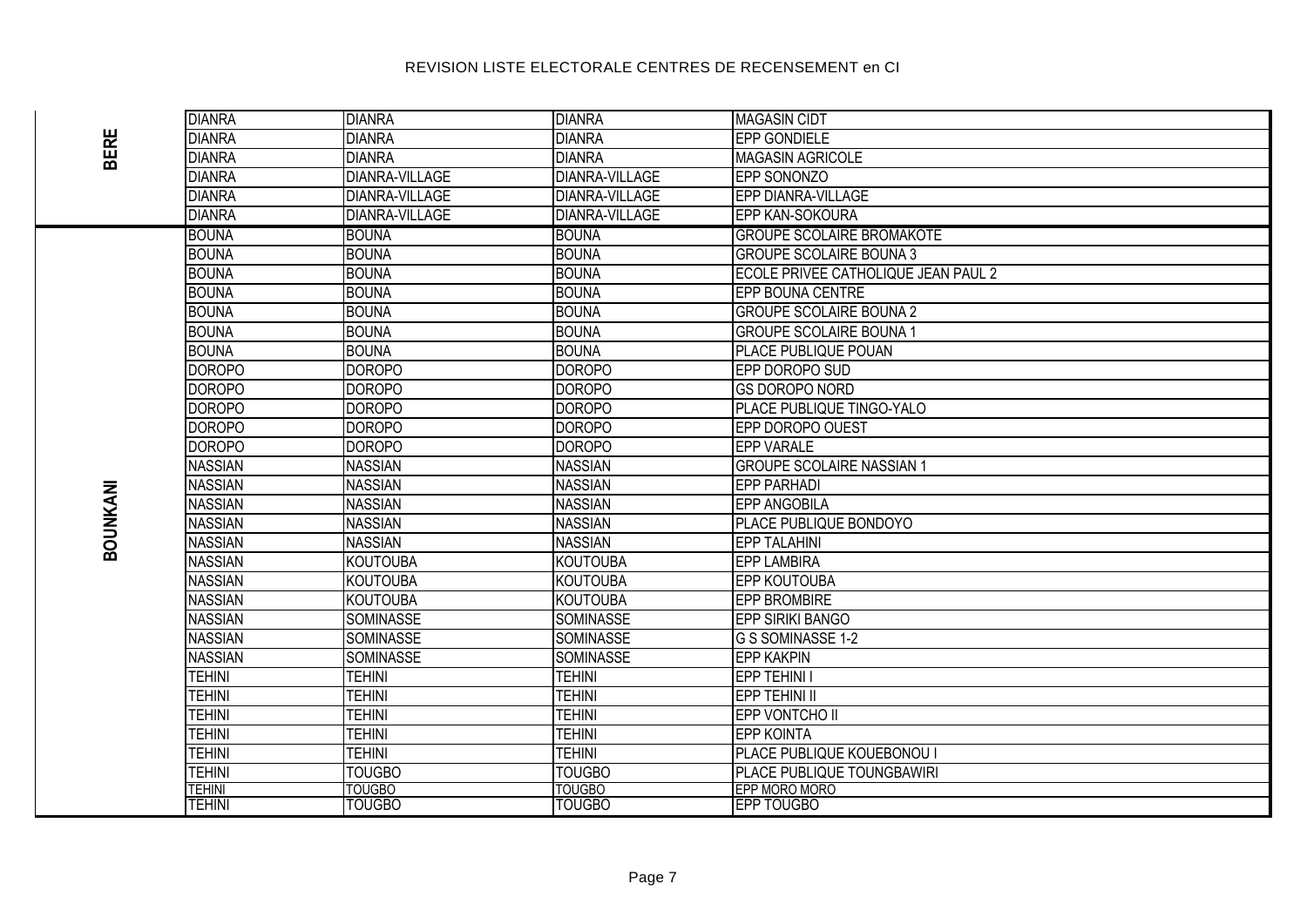| BLOLEQUIN        | <b>BLOLEQUIN</b> | <b>BLOLEQUIN</b> | <b>GS MUNICIPALITE A - B</b>        |
|------------------|------------------|------------------|-------------------------------------|
| <b>BLOLEQUIN</b> | <b>BLOLEQUIN</b> | <b>BLOLEQUIN</b> | <b>GS BLOLEQUIN 4 A-B</b>           |
| <b>BLOLEQUIN</b> | <b>BLOLEQUIN</b> | <b>BLOLEQUIN</b> | <b>EPP DIOUYA DOKIN</b>             |
| <b>BLOLEQUIN</b> | <b>BLOLEQUIN</b> | <b>BLOLEQUIN</b> | GS BLOLEQUIN 1 - 3                  |
| <b>BLOLEQUIN</b> | <b>BLOLEQUIN</b> | <b>BLOLEQUIN</b> | EPP BLOLEQUIN 2                     |
| <b>BLOLEQUIN</b> | <b>DOKE</b>      | <b>DOKE</b>      | PLACE PUBLIQUE ZOMPLOU              |
| <b>BLOLEQUIN</b> | <b>DOKE</b>      | <b>DOKE</b>      | EPP BABLY-VAYA                      |
| <b>BLOLEQUIN</b> | <b>DOKE</b>      | <b>DOKE</b>      | <b>GS DOKE</b>                      |
| <b>GUIGLO</b>    | <b>GUIGLO</b>    | <b>GUIGLO</b>    | <b>GS NAZARETH</b>                  |
| <b>GUIGLO</b>    | <b>GUIGLO</b>    | <b>GUIGLO</b>    | GS SAINT-JOSEPH 2 ET 3              |
| <b>GUIGLO</b>    | <b>GUIGLO</b>    | <b>GUIGLO</b>    | GS SEA YORO 2 (EPP SEA YORO 2 N1)   |
| <b>GUIGLO</b>    | <b>GUIGLO</b>    | <b>GUIGLO</b>    | <b>GS SEA YORO 2</b>                |
| <b>GUIGLO</b>    | <b>GUIGLO</b>    | <b>GUIGLO</b>    | LYCEE MODERNE DE GUIGLO             |
| <b>GUIGLO</b>    | <b>GUIGLO</b>    | <b>GUIGLO</b>    | EPP GUIGLO 3                        |
| <b>GUIGLO</b>    | <b>GUIGLO</b>    | <b>GUIGLO</b>    | <b>GS GUIGLO 1</b>                  |
| <b>GUIGLO</b>    | <b>GUIGLO</b>    | <b>GUIGLO</b>    | <b>GS NICLA</b>                     |
| <b>GUIGLO</b>    | <b>GUIGLO</b>    | <b>GUIGLO</b>    | GS GUIGLO 2                         |
| <b>GUIGLO</b>    | <b>GUIGLO</b>    | <b>GUIGLO</b>    | CENTRE DE FORMATION PROFESSIONNELLE |
| <b>GUIGLO</b>    | TAI              | TAI              | <b>GS TAI</b>                       |
| <b>GUIGLO</b>    | TAI              | TAI              | EPP PAULE OULA                      |
| <b>GUIGLO</b>    | TAI              | TAI              | <b>EPP PONAN</b>                    |
| <b>GUIGLO</b>    | TAI              | TAI              | EPP TIEOULE OULA                    |
| <b>GUIGLO</b>    | TAI              | TAI              | <b>EPP SAKRE</b>                    |
| <b>GUIGLO</b>    | <b>ZAGNE</b>     | ZAGNE            | EPP ZAGNE 1                         |
| <b>GUIGLO</b>    | ZAGNE            | ZAGNE            | EPP ZAGNE 2                         |
| <b>GUIGLO</b>    | ZAGNE            | <b>ZAGNE</b>     | <b>FOYER SAPH CENTRE</b>            |
| <b>TOULEPLEU</b> | <b>BAKOUBLI</b>  | <b>BAKOUBLI</b>  | <b>EPP SEIBLY</b>                   |
| <b>TOULEPLEU</b> | <b>BAKOUBLI</b>  | <b>BAKOUBLI</b>  | <b>EPP KAMBLY</b>                   |
| <b>TOULEPLEU</b> | <b>BAKOUBLI</b>  | <b>BAKOUBLI</b>  | <b>EPP BAKOUBLY</b>                 |
| <b>TOULEPLEU</b> | PEHE             | <b>PEHE</b>      | <b>EPP DENAN</b>                    |
| <b>TOULEPLEU</b> | PEHE             | <b>PEHE</b>      | G.S. PEHE                           |
| <b>TOULEPLEU</b> | PEHE             | <b>PEHE</b>      | <b>EPP TAIBLY</b>                   |
| <b>TOULEPLEU</b> | <b>TIOBLY</b>    | <b>TIOBLY</b>    | <b>EPP GUEYEDE</b>                  |
| <b>TOULEPLEU</b> | <b>TIOBLY</b>    | <b>TIOBLY</b>    | <b>EPP TIOBLY</b>                   |
| <b>TOULEPLEU</b> | <b>TIOBLY</b>    | <b>TIOBLY</b>    | <b>EPP KLOBLI</b>                   |
| <b>TOULEPLEU</b> | <b>TOULEPLEU</b> | <b>TOULEPLEU</b> | GS TOULEPLEU 1 - 3                  |
| <b>TOULEPLEU</b> | <b>TOULEPLEU</b> | <b>TOULEPLEU</b> | EPP TOULEPLEU 2                     |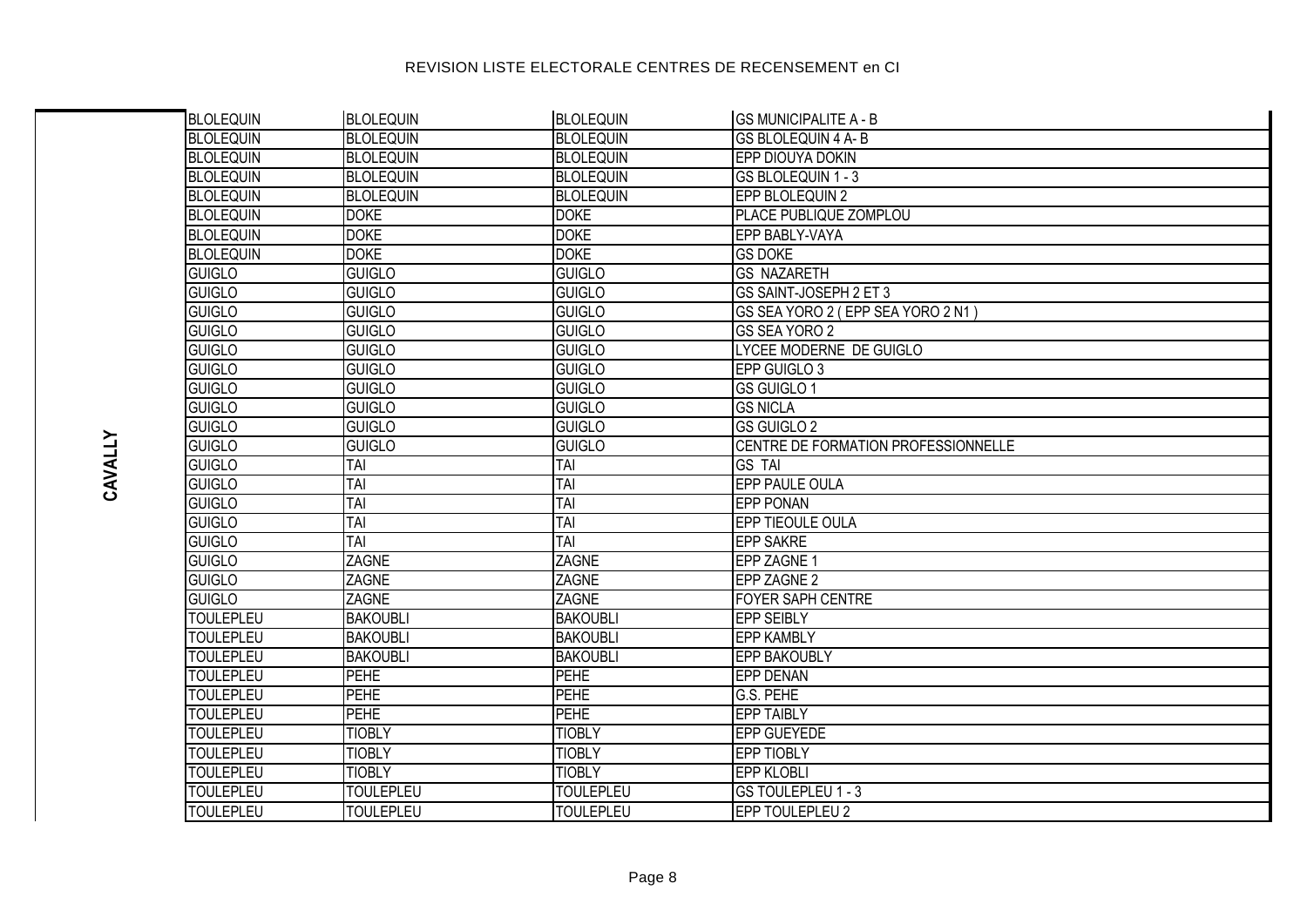#### **TOULEPLEU VILLAGE TOULEPLEU TOULEPLEU** TOULEPLEU **CAVALLY** TOULEPLEU **TOULEPLEU** TOULEPLEU FPP NF70RLY TOLIL EPI ELL TOULEPLEU TOULEPLEU **FPP KOLIARHO** ABIDJAN **ARORO** FPV FFRI F7Y **ABIDJAN ABIDJAN ABIDJAN ABOBO GROUPE SCOLAIRE LE PROVENCIAL ABIDJAN ABOBO G.S. ANONKOUA KOUTE I-2 ABIDJAN GS ABRAHAM AYEBY ABIDJAN** ABIDJAN **ABOBO ARIDJAN** ARID.IAN **ARORO GROUPE SCOLAIRE LA SOURCE** GROUPE SCOLAIRE AGNISSANKOI 1-2-3- ET BAD ABIDJAN **ABIDJAN ABOBO** ARID.IAN ARID.IAN **ARORO EPP AGNISSANKOI 3** ABIDJAN ABIDJAN **ABOBO** COLLEGE A.O.F DIALOGUE B **ABIDJAN ABIDJAN ABOBO GROUPE SCOLAIRE ABRAHAM AYEBY ABIDJAN ABOBO COLLEGE SAINTE FOI ABIDJAN ABIDJAN** ABIDJAN **ABIDJAN ABOBO** INST SECONDAIRE TECHNIQUE ASSAMELA **DISTRICT AUTONOME D'ABIDJAN** ABIDJAN **ABIDJAN ABOBO COLLEGE PRIVE PADRE PIO ARID.IAN** ARID.IAN **ARORO** FPP RAIL 4 "B - C" BAD ABIDJAN ABIDJAN **ABOBO** EPP SAGBE1 (BOKABO) (RAILS 3) ABIDJAN **ABIDJAN ABOBO** EPV ANOUANZE **ABIDJAN ABIDJAN ABOBO EPP N'SINMON GROUPE SCOLAIRE ASSAMOI CHRISTOPHE ET CENTRE 1** ABIDJAN ABIDJAN **ABOBO** ABIDJAN **ABIDJAN ABOBO GS ANADOR GROUPE SCOLAIRE HOUANTOUF ABIDJAN ABIDJAN ABOBO ABOBO** ABIDJAN **ABIDJAN GS SAINT-CYR** ABIDJAN ARID.IAN **ABOBO GROUPE SCOLAIRE SAINTE JEANNE ABIDJAN** ABIDJAN **ABOBO GROUPE SCOLAIRE SAINTE ELISABETH ARID.IAN** ARID.IAN **ARORO** FPP PLATFAU-DOKULBAD **GROUPE SCOLAIRE FE N'DJE** ABIDJAN ABIDJAN **ABOBO ABIDJAN** ABIDJAN **ABOBO GROUPE SCOLAIRE ABOBOTE HARRIS** ABIDJAN **ABIDJAN ABOBO COLLEGE LES ORCHIDEES** ABIDJAN **ABIDJAN ABOBO EPV REUSSITE ABIDJAN ABIDJAN ABOBO EPP LES FLAMBOYANTS ARID.IAN** ARID.IAN **ARORO GS KENNEDY ABIDJAN** ARID.IAN **ABOBO EPV GNAGUY ABOBO** EPP CLOUETCHA 2 ABIDJAN **ABIDJAN ARID.IAN** ARID.IAN ARORO **FPV MAKAN TRAORF ABOBO** ABIDJAN ABIDJAN **GS NADREAU LA SOURCE** ABIDJAN ABIDJAN **ABOBO FPV LA CHARITE**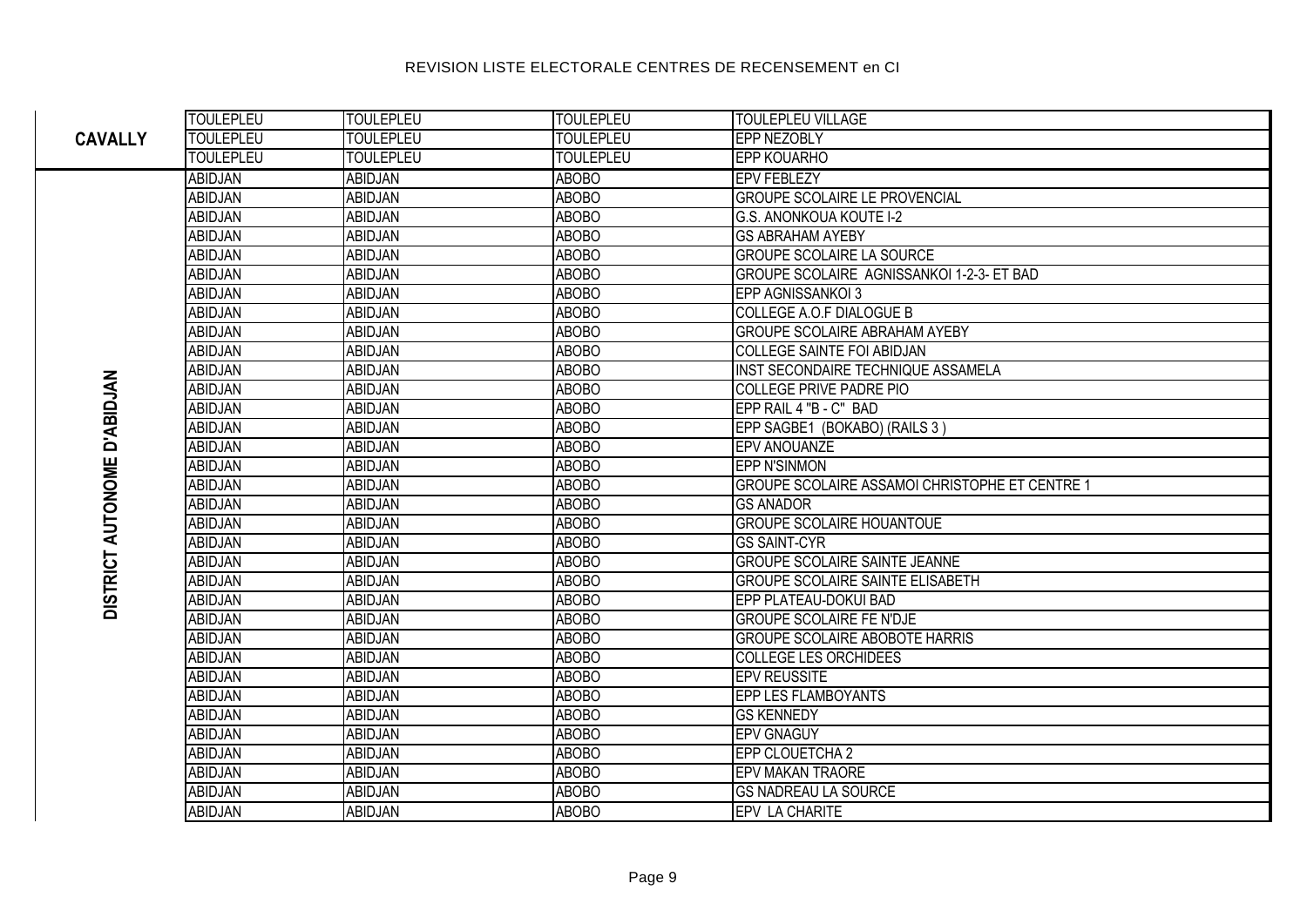| <b>ABIDJAN</b> | <b>ABIDJAN</b> | <b>ABOBO</b>  | <b>GROUPE SCOLAIRE PLAQUE 3-4-5</b>      |
|----------------|----------------|---------------|------------------------------------------|
| <b>ABIDJAN</b> | <b>ABIDJAN</b> | <b>ABOBO</b>  | LYCEE MODERNE D'ABIDJAN 2                |
| <b>ABIDJAN</b> | <b>ABIDJAN</b> | <b>ABOBO</b>  | <b>EPV JOVINAL</b>                       |
| <b>ABIDJAN</b> | <b>ABIDJAN</b> | <b>ABOBO</b>  | <b>EPV KONATE FREINET</b>                |
| <b>ABIDJAN</b> | <b>ABIDJAN</b> | <b>ABOBO</b>  | <b>COLLEGE RENE CAILLE EX GADEAU</b>     |
| <b>ABIDJAN</b> | ABIDJAN        | <b>ABOBO</b>  | <b>COLLEGE MODERNE LES AS</b>            |
| <b>ABIDJAN</b> | ABIDJAN        | <b>ABOBO</b>  | JARDIN D'ENFANTS ANGES NOIRS             |
| <b>ABIDJAN</b> | <b>ABIDJAN</b> | <b>ABOBO</b>  | <b>COURS SOCIAUX</b>                     |
| <b>ABIDJAN</b> | <b>ABIDJAN</b> | <b>ABOBO</b>  | INSTITUT CULTUREL ISLAMIQUE DOUMBIA FAH  |
| <b>ABIDJAN</b> | <b>ABIDJAN</b> | <b>ABOBO</b>  | GS HOUPHOUET BOIGNY 1-2-3                |
| <b>ABIDJAN</b> | ABIDJAN        | <b>ABOBO</b>  | EPP AKEIKOI 2                            |
| <b>ABIDJAN</b> | <b>ABIDJAN</b> | <b>ABOBO</b>  | <b>GSLE DESTIN</b>                       |
| <b>ABIDJAN</b> | <b>ABIDJAN</b> | <b>ABOBO</b>  | EPP ABOBO BAOULE 1                       |
| <b>ABIDJAN</b> | <b>ABIDJAN</b> | <b>ABOBO</b>  | EPP AGNIKRO BAD                          |
| ABIDJAN        | ABIDJAN        | <b>ABOBO</b>  | <b>G.S. SAINTE THERESE</b>               |
| ABIDJAN        | <b>ABIDJAN</b> | <b>ABOBO</b>  | COLLEGE BOCABO ET ASSOCIES               |
| ABIDJAN        | <b>ABIDJAN</b> | <b>ABOBO</b>  | <b>COLLEGE MODERNE IRIS 2</b>            |
| ABIDJAN        | <b>ABIDJAN</b> | <b>ABOBO</b>  | <b>GS AGOUETO 1A-1B</b>                  |
| <b>ABIDJAN</b> | <b>ABIDJAN</b> | <b>ABOBO</b>  | <b>GS ANONKOUA KOUTE BAD A-B</b>         |
| ABIDJAN        | <b>ABIDJAN</b> | <b>ABOBO</b>  | EPP MUNICIPALITE AKEIKOI                 |
| ABIDJAN        | <b>ABIDJAN</b> | <b>ABOBO</b>  | EPV AU ROYAUME DES PETITS                |
| ABIDJAN        | <b>ABIDJAN</b> | <b>ABOBO</b>  | <b>EPV SAINT FRANCOIS</b>                |
| ABIDJAN        | ABIDJAN        | <b>ABOBO</b>  | <b>INSTITUT SCOLAIRE ADINGRA</b>         |
| ABIDJAN        | <b>ABIDJAN</b> | <b>ABOBO</b>  | <b>GROUPE SCOLAIRE CLOUETCHA BAD 1-2</b> |
| ABIDJAN        | <b>ABIDJAN</b> | <b>ABOBO</b>  | <b>GROUPE SCOLAIRE LES PINGOINS</b>      |
| ABIDJAN        | <b>ABIDJAN</b> | <b>ABOBO</b>  | <b>GROUPE SCOLAIRE M'PONON 2-3-4</b>     |
| ABIDJAN        | <b>ABIDJAN</b> | <b>ABOBO</b>  | <b>GROUPE SCOLAIRE PRIMAT</b>            |
| ABIDJAN        | ABIDJAN        | <b>ABOBO</b>  | <b>GROUPE SCOLAIRE TINASSO</b>           |
| ABIDJAN        | ABIDJAN        | <b>ABOBO</b>  | EPP BAD KENEDY                           |
| ABIDJAN        | ABIDJAN        | <b>ABOBO</b>  | <b>LYCEE MUNICIPAL</b>                   |
| ABIDJAN        | <b>ABIDJAN</b> | <b>ABOBO</b>  | COLLEGE LES NOUVEAUX HORIZONS            |
| ABIDJAN        | <b>ABIDJAN</b> | <b>ABOBO</b>  | <b>GROUPE SCOLAIRE BANCO JAPONNAIS</b>   |
| ABIDJAN        | <b>ABIDJAN</b> | <b>ABOBO</b>  | COLLEGE MODERNE NOHONE GUEDE             |
| ABIDJAN        | <b>ABIDJAN</b> | <b>ABOBO</b>  | <b>EPV BOCABO</b>                        |
| <b>ABIDJAN</b> | <b>ABIDJAN</b> | <b>ABOBO</b>  | <b>COLLEGE MODERNE DES UNIS</b>          |
| ABIDJAN        | <b>ABIDJAN</b> | <b>ABOBO</b>  | <b>COLLEGE LES ELYSEES</b>               |
| ABIDJAN        | <b>ABIDJAN</b> | <b>ADJAME</b> | <b>ECOLE PRIMAIRE MISSION LIBANAISE</b>  |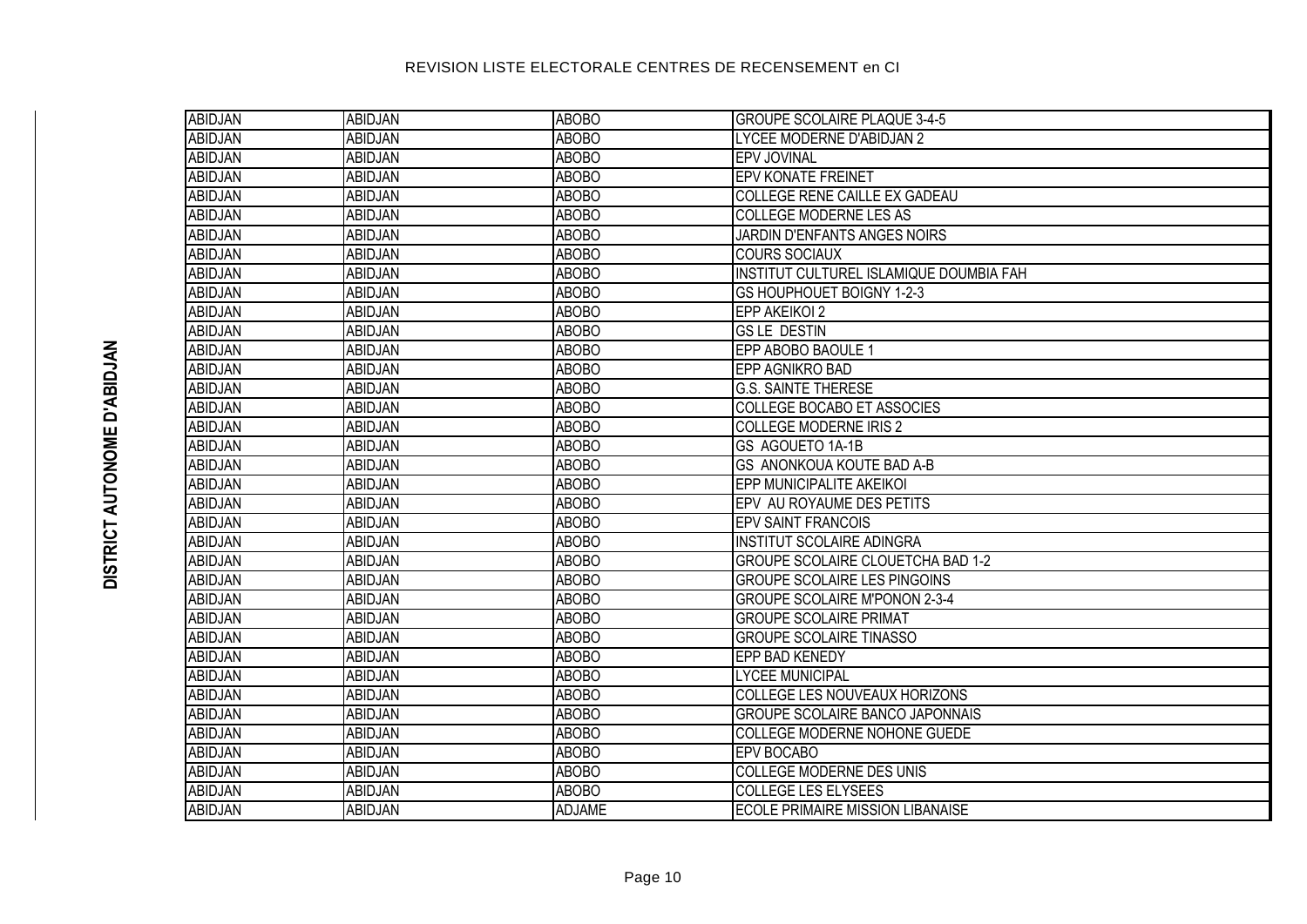| ABIDJAN        | <b>ABIDJAN</b> | ADJAME           | COMPLEXE SOCIO-EDUCATIF ADJAME SANTE                |
|----------------|----------------|------------------|-----------------------------------------------------|
| <b>ABIDJAN</b> | <b>ABIDJAN</b> | <b>ADJAME</b>    | <b>GS BIA</b>                                       |
| <b>ABIDJAN</b> | ABIDJAN        | <b>ADJAME</b>    | ECOLE PRIMAIRE CROIX ROUGE (IMST)                   |
| <b>ABIDJAN</b> | <b>ABIDJAN</b> | <b>ADJAME</b>    | <b>GS JEAN DELAFOSSE</b>                            |
| <b>ABIDJAN</b> | <b>ABIDJAN</b> | <b>ADJAME</b>    | LYCEE MODERNE DJEDJI AMONDJI PIERRE                 |
| <b>ABIDJAN</b> | ABIDJAN        | <b>ADJAME</b>    | <b>INSTITUT SOMA SAMAKE</b>                         |
| <b>ABIDJAN</b> | <b>ABIDJAN</b> | <b>ADJAME</b>    | <b>EPV LES MESANGES</b>                             |
| <b>ABIDJAN</b> | ABIDJAN        | <b>ADJAME</b>    | <b>COLLEGE SAINT BERNARD</b>                        |
| <b>ABIDJAN</b> | <b>ABIDJAN</b> | <b>ADJAME</b>    | <b>GS JACOB WILLIAMS</b>                            |
| <b>ABIDJAN</b> | ABIDJAN        | <b>ADJAME</b>    | EPP OUEZZIN COULIBALY 2                             |
| <b>ABIDJAN</b> | ABIDJAN        | <b>ADJAME</b>    | <b>COLLEGE VICTOR HUGO</b>                          |
| <b>ABIDJAN</b> | <b>ABIDJAN</b> | <b>ADJAME</b>    | <b>GS LIBERTE EBRIE</b>                             |
| <b>ABIDJAN</b> | <b>ABIDJAN</b> | <b>ADJAME</b>    | <b>EPV LES HIRONDELLES</b>                          |
| <b>ABIDJAN</b> | <b>ABIDJAN</b> | <b>ADJAME</b>    | <b>EPV KONATE</b>                                   |
| <b>ABIDJAN</b> | <b>ABIDJAN</b> | <b>ADJAME</b>    | <b>GS JEAN PORQUET</b>                              |
| <b>ABIDJAN</b> | <b>ABIDJAN</b> | <b>ADJAME</b>    | COLLEGE MODERNE LE PANTHEON (COLLEGE JP SARTRE)     |
| <b>ABIDJAN</b> | <b>ABIDJAN</b> | <b>ADJAME</b>    | <b>EPV LA SORBONNE</b>                              |
| <b>ABIDJAN</b> | <b>ABIDJAN</b> | <b>ADJAME</b>    | <b>GS METHODISTE</b>                                |
| <b>ABIDJAN</b> | <b>ABIDJAN</b> | <b>ADJAME</b>    | <b>GROUPE SCOLAIRE BAD WILLIAMSVILLE</b>            |
| <b>ABIDJAN</b> | <b>ABIDJAN</b> | <b>ADJAME</b>    | INSTITUT SUPERIEUR D'INFORMATIQUE ET D'ELECTRONIQUE |
| <b>ABIDJAN</b> | ABIDJAN        | <b>ADJAME</b>    | <b>GS DIA KOUAKOU</b>                               |
| <b>ABIDJAN</b> | ABIDJAN        | <b>ADJAME</b>    | <b>ECOLE MATERNELLE MUNICIPALE</b>                  |
| <b>ABIDJAN</b> | ABIDJAN        | <b>ADJAME</b>    | LYCEE MUNICIPAL ADJAME WILLIAMSVILLE                |
| <b>ABIDJAN</b> | ABIDJAN        | ADJAME           | ECOLE MATERNELLE MUNICIPALE PAILLET                 |
| <b>ABIDJAN</b> | ABIDJAN        | <b>ATTECOUBE</b> | GROUPE SCOLAIRE ABOBO-DOUME LAGUNE                  |
| <b>ABIDJAN</b> | <b>ABIDJAN</b> | <b>ATTECOUBE</b> | <b>GROUPE SCOLAIRE METHODISTE</b>                   |
| <b>ABIDJAN</b> | <b>ABIDJAN</b> | <b>ATTECOUBE</b> | <b>GROUPE SCOLAIRE MOBIO AKE CELESTIN</b>           |
| <b>ABIDJAN</b> | ABIDJAN        | <b>ATTECOUBE</b> | <b>LYCEE MUNICIPAL 1-2</b>                          |
| <b>ABIDJAN</b> | ABIDJAN        | <b>ATTECOUBE</b> | EPV LES LUCIOLES                                    |
| <b>ABIDJAN</b> | ABIDJAN        | <b>ATTECOUBE</b> | <b>GROUPE SCOLAIRE LE PARLEMENT</b>                 |
| <b>ABIDJAN</b> | ABIDJAN        | <b>ATTECOUBE</b> | <b>GROUPE SCOLAIRE LOCODJRO</b>                     |
| <b>ABIDJAN</b> | <b>ABIDJAN</b> | <b>ATTECOUBE</b> | G.S. LOCODJORO SANTE 1-2                            |
| <b>ABIDJAN</b> | ABIDJAN        | <b>ATTECOUBE</b> | <b>GROUPE SCOLAIRE LES ARCHANGES</b>                |
| <b>ABIDJAN</b> | <b>ABIDJAN</b> | <b>ATTECOUBE</b> | EPV HUELOU KOUMBA                                   |
| <b>ABIDJAN</b> | <b>ABIDJAN</b> | <b>ATTECOUBE</b> | <b>EPV KONATE</b>                                   |
| <b>ABIDJAN</b> | <b>ABIDJAN</b> | <b>ATTECOUBE</b> | <b>GS DJORO MOBIO MARC</b>                          |
| ABIDJAN        | <b>ABIDJAN</b> | <b>ATTECOUBE</b> | <b>GARAGE SAHI JOSEPH</b>                           |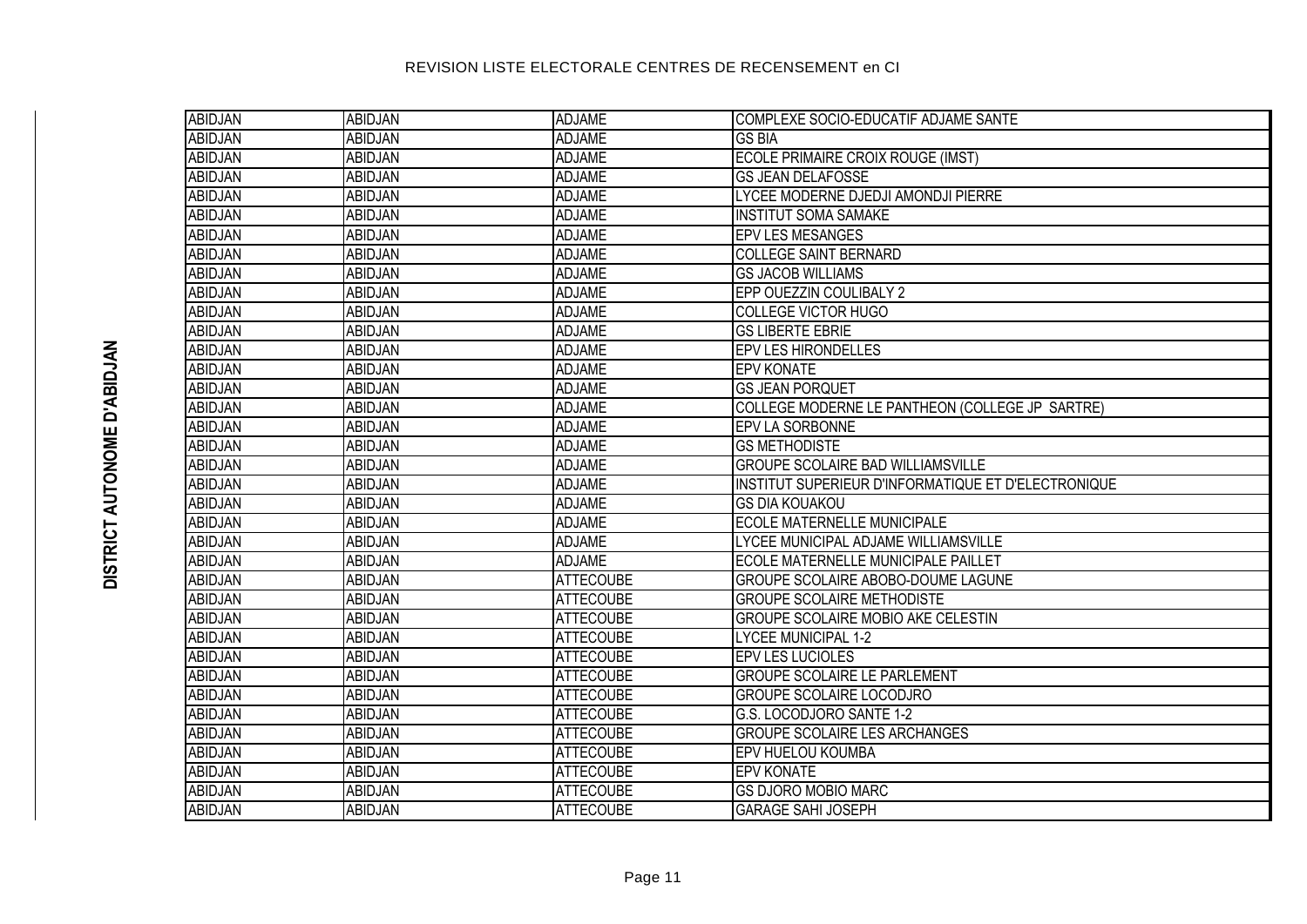| ABIDJAN        | ABIDJAN        | <b>ATTECOUBE</b> | <b>GS MUNICIPALITE 1-2</b>                         |
|----------------|----------------|------------------|----------------------------------------------------|
| <b>ABIDJAN</b> | <b>ABIDJAN</b> | <b>ATTECOUBE</b> | <b>GS AGBAN ATTIE 1-2</b>                          |
| <b>ABIDJAN</b> | <b>ABIDJAN</b> | <b>ATTECOUBE</b> | <b>FOYER AGBAN</b>                                 |
| <b>ABIDJAN</b> | ABIDJAN        | <b>ATTECOUBE</b> | <b>G. S. CITE FAIRMONT</b>                         |
| <b>ABIDJAN</b> | <b>ABIDJAN</b> | <b>ATTECOUBE</b> | <b>GROUPE SCOLAIRE DJE LOUKOU</b>                  |
| <b>ABIDJAN</b> | ABIDJAN        | <b>ATTECOUBE</b> | IFEF (INSTITUT DE FORMATION ET EDUCATION FEMININE) |
| <b>ABIDJAN</b> | ABIDJAN        | <b>ATTECOUBE</b> | <b>COLLEGE THIOULY</b>                             |
| <b>ABIDJAN</b> | <b>ABIDJAN</b> | <b>COCODY</b>    | <b>ECOLE DE LA GENDARMERIE</b>                     |
| <b>ABIDJAN</b> | <b>ABIDJAN</b> | <b>COCODY</b>    | <b>ECOLE DE POLICE</b>                             |
| <b>ABIDJAN</b> | ABIDJAN        | <b>COCODY</b>    | <b>G S LES DAUPHINS</b>                            |
| <b>ABIDJAN</b> | <b>ABIDJAN</b> | <b>COCODY</b>    | <b>GROUPE SCOLAIRE THANON NAMANKO</b>              |
| <b>ABIDJAN</b> | <b>ABIDJAN</b> | <b>COCODY</b>    | <b>G S DEUX PLATEAUX NORD</b>                      |
| <b>ABIDJAN</b> | <b>ABIDJAN</b> | <b>COCODY</b>    | <b>ENA (LES PITCHOUNES)</b>                        |
| <b>ABIDJAN</b> | <b>ABIDJAN</b> | <b>COCODY</b>    | EPP OUATTARA THOMAS DAQUIN 1-2                     |
| <b>ABIDJAN</b> | ABIDJAN        | <b>COCODY</b>    | <b>CLUB MUNICIPAL DE COCODY</b>                    |
| <b>ABIDJAN</b> | ABIDJAN        | <b>COCODY</b>    | G S LES PERLES 1-2                                 |
| <b>ABIDJAN</b> | <b>ABIDJAN</b> | <b>COCODY</b>    | G.S. ARC-EN-CIEL                                   |
| <b>ABIDJAN</b> | ABIDJAN        | <b>COCODY</b>    | <b>GROUPE SCOLAIRE BAD 1</b>                       |
| <b>ABIDJAN</b> | ABIDJAN        | <b>COCODY</b>    | G S STAR 3                                         |
| <b>ABIDJAN</b> | ABIDJAN        | <b>COCODY</b>    | <b>EPP LES RESIDENCES</b>                          |
| <b>ABIDJAN</b> | ABIDJAN        | <b>COCODY</b>    | G S ANGRE 1                                        |
| <b>ABIDJAN</b> | ABIDJAN        | <b>COCODY</b>    | <b>FOYER DES JEUNES DE GOBELE</b>                  |
| <b>ABIDJAN</b> | ABIDJAN        | <b>COCODY</b>    | <b>GROUPE SCOLAIRE ATTOBAN</b>                     |
| <b>ABIDJAN</b> | ABIDJAN        | COCODY           | COLLEGE VICTOR SCHOELCHER                          |
| <b>ABIDJAN</b> | ABIDJAN        | COCODY           | <b>G S AKOUEDO VILLAGE</b>                         |
| <b>ABIDJAN</b> | ABIDJAN        | COCODY           | <b>G S AKOUEDO CAMP MILITAIRE</b>                  |
| <b>ABIDJAN</b> | ABIDJAN        | COCODY           | <b>COLLEGE L'ARDOISE</b>                           |
| <b>ABIDJAN</b> | ABIDJAN        | <b>COCODY</b>    | <b>EPP K.OESTREM</b>                               |
| <b>ABIDJAN</b> | ABIDJAN        | COCODY           | <b>GROUPE SCOLAIRE SOGEFIHA RIVIERA 2</b>          |
| <b>ABIDJAN</b> | ABIDJAN        | <b>COCODY</b>    | <b>GROUPE SCOLAIRE RIVIERA GOLF 1</b>              |
| <b>ABIDJAN</b> | ABIDJAN        | COCODY           | ECOLE PRIVEE L'ATHENNEE DES ANGES                  |
| <b>ABIDJAN</b> | ABIDJAN        | COCODY           | ECOLE D'APPLICATION JEAN PIAJET                    |
| <b>ABIDJAN</b> | ABIDJAN        | <b>COCODY</b>    | UNIVERSITE FELIX HOUPHOUET BOIGNY                  |
| <b>ABIDJAN</b> | ABIDJAN        | COCODY           | <b>EPP BLOKAUSS 1</b>                              |
| <b>ABIDJAN</b> | ABIDJAN        | <b>COCODY</b>    | LYCEE CLASSIQUE ABIDJAN                            |
| <b>ABIDJAN</b> | ABIDJAN        | COCODY           | EPP MUNICIPALITE 1-2                               |
| ABIDJAN        | ABIDJAN        | <b>COCODY</b>    | EPP CHATEAU D'EAU                                  |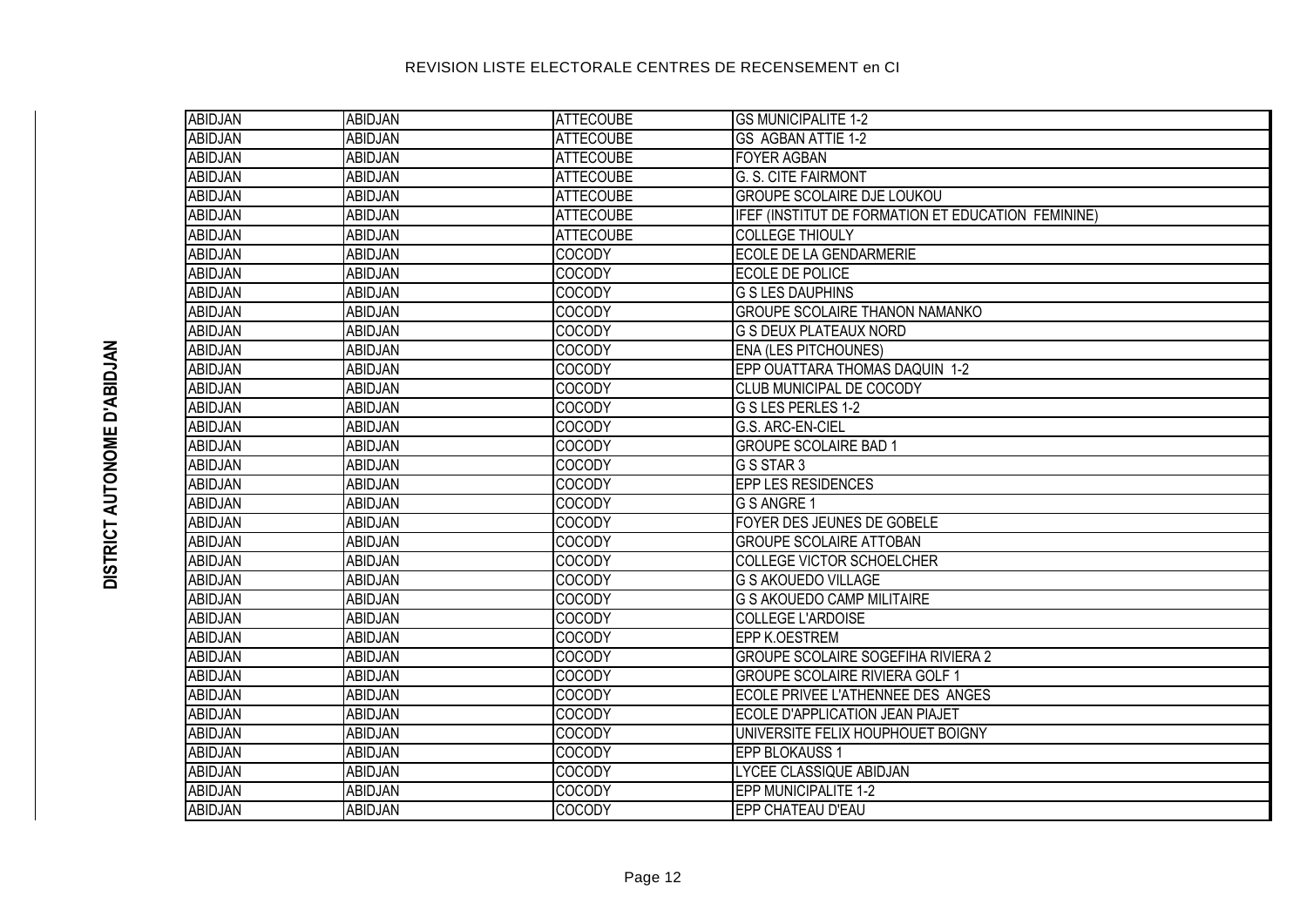| <b>ABIDJAN</b> | <b>ABIDJAN</b> | COCODY          | <b>EPP COCODY EST</b>                             |
|----------------|----------------|-----------------|---------------------------------------------------|
| <b>ABIDJAN</b> | <b>ABIDJAN</b> | <b>COCODY</b>   | <b>INSAAC</b>                                     |
| <b>ABIDJAN</b> | <b>ABIDJAN</b> | <b>COCODY</b>   | <b>GROUPE SCOLAIRE CITE DES ARTS</b>              |
| ABIDJAN        | ABIDJAN        | <b>COCODY</b>   | INSTITUT SUPERIEUR DE GESTION D'ECONOMIE (ISGEMA) |
| <b>ABIDJAN</b> | <b>ABIDJAN</b> | <b>COCODY</b>   | <b>GROUPE INTELLECT AFRIQUE</b>                   |
| <b>ABIDJAN</b> | <b>ABIDJAN</b> | COCODY          | ECOLE LA PEPINIERE DES DEUX PLATEAUX              |
| <b>ABIDJAN</b> | <b>ABIDJAN</b> | <b>COCODY</b>   | <b>G S AZUR COLUMBE</b>                           |
| <b>ABIDJAN</b> | <b>ABIDJAN</b> | <b>COCODY</b>   | EPP DJOROGOBITE                                   |
| <b>ABIDJAN</b> | <b>ABIDJAN</b> | <b>COCODY</b>   | <b>GROUPE SCOLAIRE LES PAPILLONS</b>              |
| <b>ABIDJAN</b> | <b>ABIDJAN</b> | <b>COCODY</b>   | <b>USSAC</b>                                      |
| <b>ABIDJAN</b> | <b>ABIDJAN</b> | <b>COCODY</b>   | <b>EPP HOBA HELENE</b>                            |
| <b>ABIDJAN</b> | <b>ABIDJAN</b> | <b>COCODY</b>   | GROUPE SCOLAIRE NOTRE DAME DE LA PAIX             |
| <b>ABIDJAN</b> | <b>ABIDJAN</b> | <b>COCODY</b>   | EPV CANEVAS (EDEC 2)                              |
| <b>ABIDJAN</b> | <b>ABIDJAN</b> | <b>COCODY</b>   | <b>EPP HIBAMAX</b>                                |
| ABIDJAN        | <b>ABIDJAN</b> | <b>COCODY</b>   | <b>EPP ZINSOU</b>                                 |
| <b>ABIDJAN</b> | <b>ABIDJAN</b> | <b>COCODY</b>   | EPP CAFEIERS A - B                                |
| <b>ABIDJAN</b> | <b>ABIDJAN</b> | <b>COCODY</b>   | EPP ROSIERS 6                                     |
| <b>ABIDJAN</b> | <b>ABIDJAN</b> | <b>COCODY</b>   | <b>GROUPE SCOLAIRE FRED ET POPEE</b>              |
| ABIDJAN        | ABIDJAN        | <b>COCODY</b>   | <b>GROUPE SCOLAIRE LES COTEAUX</b>                |
| ABIDJAN        | ABIDJAN        | <b>COCODY</b>   | <b>EPP DANGA</b>                                  |
| ABIDJAN        | ABIDJAN        | <b>KOUMASSI</b> | <b>GROUPE SCOLAIRE GENDARMERIE 2</b>              |
| <b>ABIDJAN</b> | <b>ABIDJAN</b> | <b>KOUMASSI</b> | <b>GROUPE SCOLAIRE COLLECTIF 2</b>                |
| ABIDJAN        | <b>ABIDJAN</b> | <b>KOUMASSI</b> | <b>GROUPE SCOLAIRE DION ROBERT 1</b>              |
| <b>ABIDJAN</b> | <b>ABIDJAN</b> | <b>KOUMASSI</b> | <b>GROUPE SCOLAIRE DION ROBERT 2</b>              |
| <b>ABIDJAN</b> | <b>ABIDJAN</b> | <b>KOUMASSI</b> | <b>GROUPE SCOLAIRE LAC 1</b>                      |
| ABIDJAN        | <b>ABIDJAN</b> | <b>KOUMASSI</b> | <b>GROUPE SCOLAIRE LAC 2</b>                      |
| ABIDJAN        | <b>ABIDJAN</b> | <b>KOUMASSI</b> | LYCEE MODERNE DE KOUMASSI                         |
| <b>ABIDJAN</b> | <b>ABIDJAN</b> | <b>KOUMASSI</b> | <b>CPMME</b>                                      |
| <b>ABIDJAN</b> | <b>ABIDJAN</b> | <b>KOUMASSI</b> | <b>ISA-TECH</b>                                   |
| ABIDJAN        | ABIDJAN        | <b>KOUMASSI</b> | EPP OUEZZIN COULIBALY                             |
| ABIDJAN        | <b>ABIDJAN</b> | <b>KOUMASSI</b> | <b>COLLEGE PASCAL</b>                             |
| <b>ABIDJAN</b> | <b>ABIDJAN</b> | <b>KOUMASSI</b> | <b>EPV LES MIRABELLES</b>                         |
| <b>ABIDJAN</b> | <b>ABIDJAN</b> | <b>KOUMASSI</b> | LYCEE MODERNE LA COLOMBE                          |
| ABIDJAN        | <b>ABIDJAN</b> | <b>KOUMASSI</b> | <b>GROUPE SCOLAIRE ENTENTE</b>                    |
| ABIDJAN        | <b>ABIDJAN</b> | <b>KOUMASSI</b> | <b>GROUPE SCOLAIRE GABRIEL DADIE</b>              |
| <b>ABIDJAN</b> | <b>ABIDJAN</b> | <b>KOUMASSI</b> | <b>GROUPE SCOLAIRE BAD 5</b>                      |
| ABIDJAN        | ABIDJAN        | <b>KOUMASSI</b> | <b>GROUPE SCOLAIE DJEHI BENOIT BAD 6</b>          |
| ABIDJAN        | <b>ABIDJAN</b> | <b>KOUMASSI</b> | <b>GROUPE SCOLAIRE BARADJI</b>                    |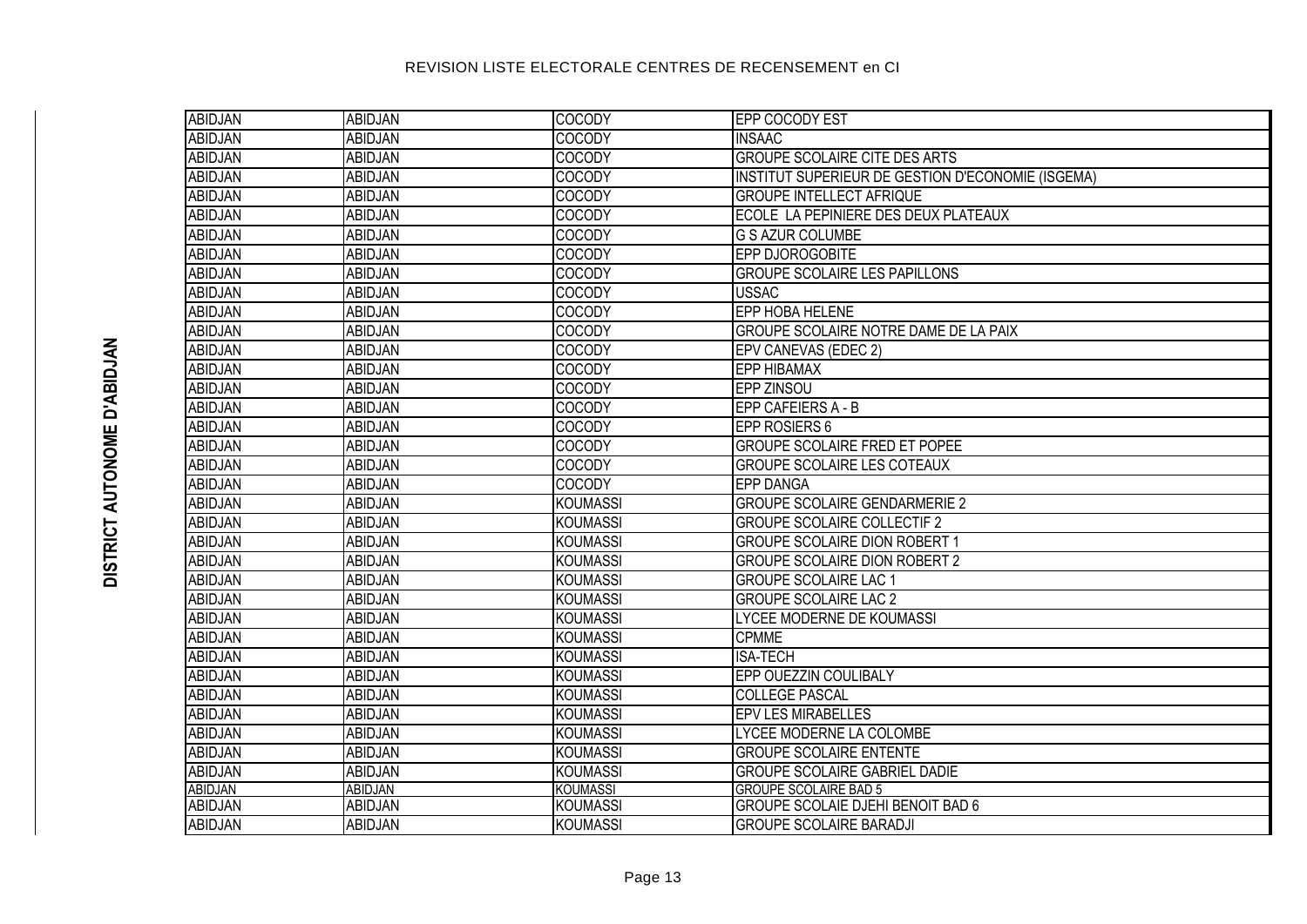| ABIDJAN        | <b>ABIDJAN</b> | <b>KOUMASSI</b> | <b>GROUPE SCOLAIRE KOUMASSI NORD 1</b>  |
|----------------|----------------|-----------------|-----------------------------------------|
| <b>ABIDJAN</b> | <b>ABIDJAN</b> | <b>KOUMASSI</b> | <b>EPV SAINT-JACQUES</b>                |
| <b>ABIDJAN</b> | <b>ABIDJAN</b> | <b>KOUMASSI</b> | <b>GROUPE SCOLAIRE SAINT BENOIT</b>     |
| <b>ABIDJAN</b> | <b>ABIDJAN</b> | <b>KOUMASSI</b> | <b>CEPPE MAMIE ADJOUA</b>               |
| <b>ABIDJAN</b> | <b>ABIDJAN</b> | <b>KOUMASSI</b> | <b>GROUPE SCOLAIRE PANGOLIN</b>         |
| <b>ABIDJAN</b> | <b>ABIDJAN</b> | <b>KOUMASSI</b> | <b>COLLEGE ST MAURICE D'ALICOT</b>      |
| <b>ABIDJAN</b> | ABIDJAN        | <b>KOUMASSI</b> | <b>LYCEE MUNICIPAL DE KOUMASSI</b>      |
| <b>ABIDJAN</b> | <b>ABIDJAN</b> | <b>KOUMASSI</b> | <b>G.S. LA GRACE DIVINE</b>             |
| <b>ABIDJAN</b> | <b>ABIDJAN</b> | <b>KOUMASSI</b> | G.S. ABRI 2000 1                        |
| <b>ABIDJAN</b> | <b>ABIDJAN</b> | <b>KOUMASSI</b> | G.S. ABRI 2000 2                        |
| <b>ABIDJAN</b> | <b>ABIDJAN</b> | <b>KOUMASSI</b> | <b>G.S. BAD-LONACI</b>                  |
| <b>ABIDJAN</b> | <b>ABIDJAN</b> | <b>KOUMASSI</b> | <b>G.S. FOFANA TIDIANE</b>              |
| <b>ABIDJAN</b> | <b>ABIDJAN</b> | <b>KOUMASSI</b> | <b>GROUPE SCOLAIRE SOPIM</b>            |
| <b>ABIDJAN</b> | <b>ABIDJAN</b> | <b>KOUMASSI</b> | GROUPE SCOLAIRE SELMER PRODOMO          |
| ABIDJAN        | ABIDJAN        | <b>KOUMASSI</b> | G.S. LA COLOMBE                         |
| ABIDJAN        | ABIDJAN        | <b>KOUMASSI</b> | <b>COURS SECONDAIRE STE THERESE</b>     |
| ABIDJAN        | ABIDJAN        | <b>KOUMASSI</b> | <b>GROUPE SCOLAIRE LAGUNE 1</b>         |
| ABIDJAN        | ABIDJAN        | <b>KOUMASSI</b> | <b>GROUPE SCOLAIRE LAGUNE 2</b>         |
| <b>ABIDJAN</b> | ABIDJAN        | <b>KOUMASSI</b> | <b>GROUPE SCOLAIRE LAGUNE 3</b>         |
| ABIDJAN        | ABIDJAN        | <b>KOUMASSI</b> | CENTRE DES METIERS DU BATIMENT(CPM BAT) |
| <b>ABIDJAN</b> | ABIDJAN        | <b>KOUMASSI</b> | EPV BELIER 2                            |
| ABIDJAN        | ABIDJAN        | <b>KOUMASSI</b> | <b>GROUPE SCOLAIRE LA ROCHELLE</b>      |
| <b>ABIDJAN</b> | <b>ABIDJAN</b> | <b>MARCORY</b>  | COLLEGE NOTRE DAME D'AFRIQUE            |
| <b>ABIDJAN</b> | ABIDJAN        | <b>MARCORY</b>  | <b>EPP GRAND MOULIN</b>                 |
| ABIDJAN        | ABIDJAN        | <b>MARCORY</b>  | <b>COLLEGE MODERNE DESCARTES</b>        |
| ABIDJAN        | ABIDJAN        | <b>MARCORY</b>  | C.E.T.I                                 |
| ABIDJAN        | ABIDJAN        | <b>MARCORY</b>  | <b>COLLEGE BERETHE</b>                  |
| ABIDJAN        | ABIDJAN        | <b>MARCORY</b>  | <b>COLLEGE VOLTAIRE</b>                 |
| ABIDJAN        | ABIDJAN        | <b>MARCORY</b>  | <b>G S MONTAIGNE</b>                    |
| ABIDJAN        | ABIDJAN        | <b>MARCORY</b>  | <b>GROUPE SCOLAIRE MARCORY T.S.F</b>    |
| ABIDJAN        | ABIDJAN        | <b>MARCORY</b>  | FOYER POLYVALENT DES JEUNES DE MARCORY  |
| <b>ABIDJAN</b> | <b>ABIDJAN</b> | <b>MARCORY</b>  | GROUPE SCOLAIRE BOULEVARD DU GABON      |
| ABIDJAN        | ABIDJAN        | <b>MARCORY</b>  | <b>GROUPE SCOLAIRE MEA KOUADIO</b>      |
| <b>ABIDJAN</b> | ABIDJAN        | <b>MARCORY</b>  | <b>G.S. ASSAMOI ALPHONSE</b>            |
| <b>ABIDJAN</b> | ABIDJAN        | <b>MARCORY</b>  | G.S. N'ZI ALPHONSE<br>(EX STADE)        |
| <b>ABIDJAN</b> | ABIDJAN        | <b>MARCORY</b>  | G.S. KONAN RAPHAEL                      |
| ABIDJAN        | ABIDJAN        | <b>MARCORY</b>  | G.S. SIGOGI EST                         |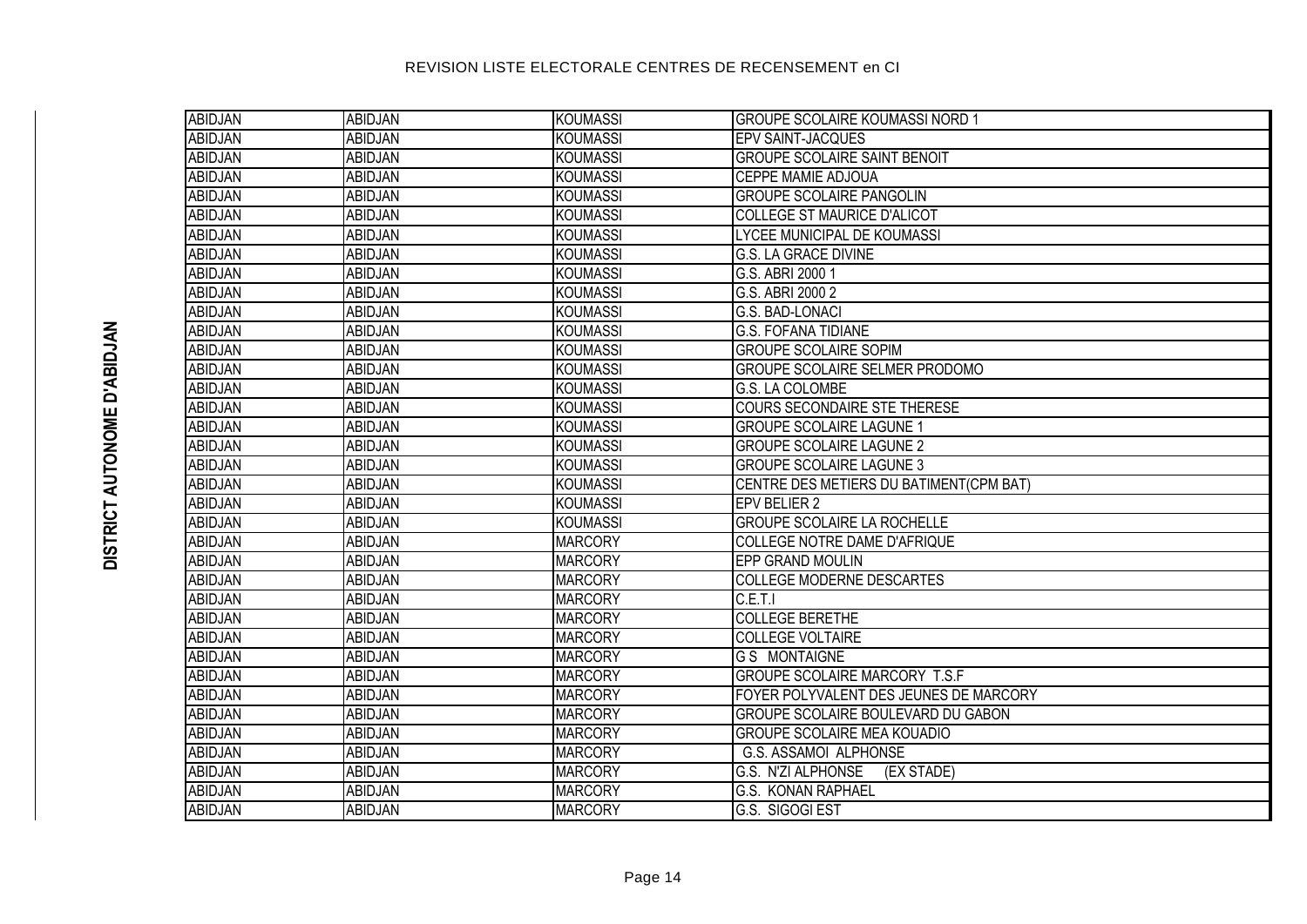| ABIDJAN        | <b>ABIDJAN</b> | <b>MARCORY</b>    | <b>GROUPE PRESCOLAIRE JEAN BAPTISTE MOCKEY</b> |
|----------------|----------------|-------------------|------------------------------------------------|
| <b>ABIDJAN</b> | <b>ABIDJAN</b> | <b>MARCORY</b>    | <b>G.S. YOBOU CLEMENT</b>                      |
| <b>ABIDJAN</b> | ABIDJAN        | <b>MARCORY</b>    | <b>GROUPE SCOLAIRE ANOUMABO</b>                |
| <b>ABIDJAN</b> | <b>ABIDJAN</b> | <b>MARCORY</b>    | <b>INSTITUT FROEBEL</b>                        |
| <b>ABIDJAN</b> | ABIDJAN        | <b>MARCORY</b>    | <b>GROUPE SCOLAIRE ALIODAN-BAD</b>             |
| <b>ABIDJAN</b> | <b>ABIDJAN</b> | <b>MARCORY</b>    | <b>GROUPE SCOLAIRE ALIODAN MUNICIPALITE</b>    |
| <b>ABIDJAN</b> | ABIDJAN        | <b>MARCORY</b>    | INSTITUT SCOLAIRE PRIVE LE REVEIL              |
| <b>ABIDJAN</b> | <b>ABIDJAN</b> | <b>MARCORY</b>    | G.S. M'BE ADOPO<br>(ZONE 4C)                   |
| <b>ABIDJAN</b> | <b>ABIDJAN</b> | <b>MARCORY</b>    | CENTRE D'INSERTION SOCIO-EDUCATIF              |
| <b>ABIDJAN</b> | <b>ABIDJAN</b> | <b>MARCORY</b>    | COURS LOKO (BLOC 1)                            |
| <b>ABIDJAN</b> | ABIDJAN        | <b>PLATEAU</b>    | CHAMBRE DE COMMERCE                            |
| <b>ABIDJAN</b> | <b>ABIDJAN</b> | <b>PLATEAU</b>    | COLLEGE NOTRE DAME DU PLATEAU                  |
| <b>ABIDJAN</b> | ABIDJAN        | <b>PLATEAU</b>    | <b>ESAM</b>                                    |
| <b>ABIDJAN</b> | <b>ABIDJAN</b> | PORT-BOUET        | <b>FOYER VRIDI CANAL</b>                       |
| <b>ABIDJAN</b> | ABIDJAN        | <b>PORT-BOUET</b> | <b>GS VRIDI CANAL</b>                          |
| <b>ABIDJAN</b> | ABIDJAN        | PORT-BOUET        | <b>GS VRIDI CHAPELLE</b>                       |
| <b>ABIDJAN</b> | ABIDJAN        | PORT-BOUET        | EPP VRIDI 3                                    |
| <b>ABIDJAN</b> | ABIDJAN        | PORT-BOUET        | <b>GS PETIT BASSAM</b>                         |
| <b>ABIDJAN</b> | ABIDJAN        | PORT-BOUET        | <b>EPP BAD ABATTOIR</b>                        |
| <b>ABIDJAN</b> | ABIDJAN        | PORT-BOUET        | <b>GS SELMER CAMP VRIDI</b>                    |
| <b>ABIDJAN</b> | ABIDJAN        | PORT-BOUET        | <b>GS SENY FOFANA</b>                          |
| <b>ABIDJAN</b> | ABIDJAN        | PORT-BOUET        | <b>GS SOGEFIA 1</b>                            |
| <b>ABIDJAN</b> | ABIDJAN        | PORT-BOUET        | <b>GS SELMER HOPITAL</b>                       |
| <b>ABIDJAN</b> | ABIDJAN        | PORT-BOUET        | GS SOGEFIA 2                                   |
| <b>ABIDJAN</b> | ABIDJAN        | PORT-BOUET        | <b>GS PORT-BOUET 4</b>                         |
| <b>ABIDJAN</b> | ABIDJAN        | PORT-BOUET        | <b>GS SELMER COMISSARIAT</b>                   |
| <b>ABIDJAN</b> | ABIDJAN        | PORT-BOUET        | LYCEE MODERNE PORT-BOUET                       |
| <b>ABIDJAN</b> | <b>ABIDJAN</b> | PORT-BOUET        | <b>GROUPE SCOLAIRE LATRILLE</b>                |
| <b>ABIDJAN</b> | ABIDJAN        | PORT-BOUET        | EPV CATHOLIQUE STE ANNE                        |
| <b>ABIDJAN</b> | ABIDJAN        | PORT-BOUET        | <b>GS ARMEE DE L'AIR</b>                       |
| <b>ABIDJAN</b> | ABIDJAN        | PORT-BOUET        | <b>GS BAD ADJOUFOU</b>                         |
| <b>ABIDJAN</b> | ABIDJAN        | PORT-BOUET        | <b>COLLEGE ST EXUPERY</b>                      |
| <b>ABIDJAN</b> | ABIDJAN        | PORT-BOUET        | <b>G S GONZAGUEVILLE</b>                       |
| <b>ABIDJAN</b> | ABIDJAN        | PORT-BOUET        | <b>GS VRIDI LAGUNE 1 - 2</b>                   |
| <b>ABIDJAN</b> | ABIDJAN        | PORT-BOUET        | <b>GS ST CYR</b>                               |
| <b>ABIDJAN</b> | ABIDJAN        | PORT-BOUET        | <b>GS PIERRE ET MARIE CURIE</b>                |
| ABIDJAN        | ABIDJAN        | <b>PORT-BOUET</b> | <b>COLLEGE SEMI-PRIVE KPASSA</b>               |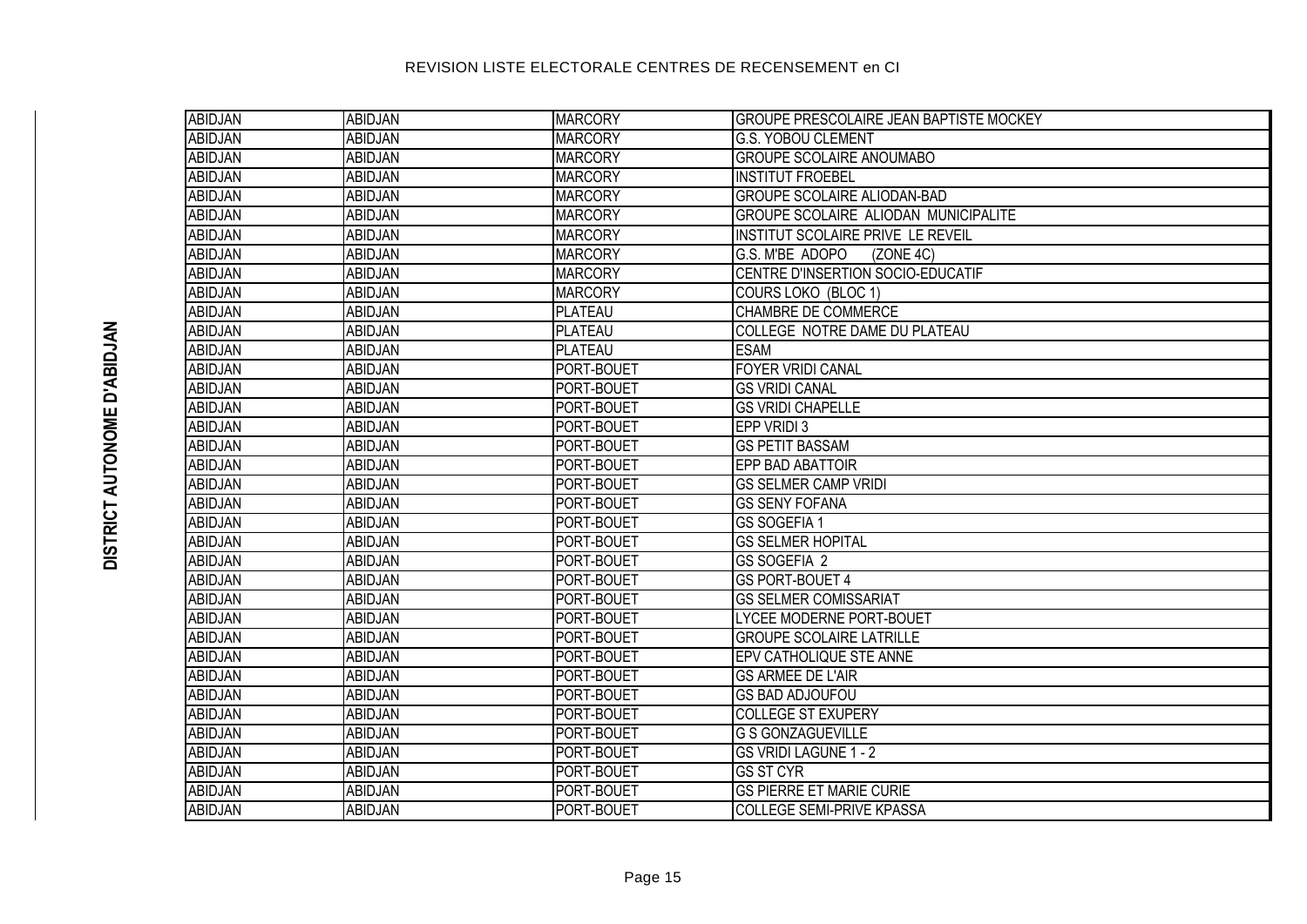| ABIDJAN        | <b>ABIDJAN</b> | PORT-BOUET         | EPP HORTENSE AKA ANGUI                           |
|----------------|----------------|--------------------|--------------------------------------------------|
| <b>ABIDJAN</b> | <b>ABIDJAN</b> | <b>TREICHVILLE</b> | <b>GROUPE SCOLAIRE PONT</b>                      |
| ABIDJAN        | <b>ABIDJAN</b> | <b>TREICHVILLE</b> | <b>EPP PONT LONACI</b>                           |
| <b>ABIDJAN</b> | <b>ABIDJAN</b> | <b>TREICHVILLE</b> | <b>GS FRONT LAGUNAIRE</b>                        |
| <b>ABIDJAN</b> | <b>ABIDJAN</b> | <b>TREICHVILLE</b> | <b>GS AVENUE 4 CHICAGO</b>                       |
| <b>ABIDJAN</b> | <b>ABIDJAN</b> | <b>TREICHVILLE</b> | <b>CETC</b>                                      |
| <b>ABIDJAN</b> | <b>ABIDJAN</b> | <b>TREICHVILLE</b> | <b>COLLEGE VOLTAIRE</b>                          |
| ABIDJAN        | ABIDJAN        | <b>TREICHVILLE</b> | <b>C.B.C.G TREICHVILLE</b>                       |
| <b>ABIDJAN</b> | <b>ABIDJAN</b> | <b>TREICHVILLE</b> | <b>COLLEGE MODERNE AUTOROUTE</b>                 |
| <b>ABIDJAN</b> | ABIDJAN        | <b>TREICHVILLE</b> | ECOLE SUPERIEURE AFRICAINE DESTIC                |
| <b>ABIDJAN</b> | <b>ABIDJAN</b> | <b>TREICHVILLE</b> | <b>GROUPE SCOLAIRE DU PORT</b>                   |
| <b>ABIDJAN</b> | <b>ABIDJAN</b> | <b>YOPOUGON</b>    | <b>GROUPE SCOLAIRE AZITO</b>                     |
| <b>ABIDJAN</b> | <b>ABIDJAN</b> | <b>YOPOUGON</b>    | <b>GROUPE SCOLAIRE SICOGI 12</b>                 |
| <b>ABIDJAN</b> | ABIDJAN        | <b>YOPOUGON</b>    | <b>GROUPE SCOLAIRE LE PRESIDENT</b>              |
| ABIDJAN        | ABIDJAN        | <b>YOPOUGON</b>    | <b>GROUPE SCOLAIRE SIDECI BAD</b>                |
| ABIDJAN        | <b>ABIDJAN</b> | <b>YOPOUGON</b>    | <b>GROUPE SCOLAIRE BAD LEM</b>                   |
| ABIDJAN        | <b>ABIDJAN</b> | <b>YOPOUGON</b>    | <b>GROUPE SCOLAIRE SICOGI 9</b>                  |
| ABIDJAN        | ABIDJAN        | <b>YOPOUGON</b>    | G.S. SICOGI 11                                   |
| ABIDJAN        | <b>ABIDJAN</b> | <b>YOPOUGON</b>    | <b>GROUPE SCOLAIRE LES PRINCES</b>               |
| ABIDJAN        | ABIDJAN        | <b>YOPOUGON</b>    | <b>GROUPE SCOLAIRE ST PIERRE</b>                 |
| ABIDJAN        | ABIDJAN        | <b>YOPOUGON</b>    | GROUPE SCOLAIRE LE LYS DANS LA VALLEE            |
| <b>ABIDJAN</b> | <b>ABIDJAN</b> | <b>YOPOUGON</b>    | CPPE MAMIE ADJOUA                                |
| <b>ABIDJAN</b> | ABIDJAN        | <b>YOPOUGON</b>    | <b>GROUPE SCOLAIRE NIANGON SUD SICOGI CENTRE</b> |
| <b>ABIDJAN</b> | <b>ABIDJAN</b> | <b>YOPOUGON</b>    | <b>GROUPE SCOLAIRE SICOGI CANAL</b>              |
| ABIDJAN        | <b>ABIDJAN</b> | <b>YOPOUGON</b>    | GROUPE SCOLAIRE SOGEFIHA BAD 2                   |
| <b>ABIDJAN</b> | <b>ABIDJAN</b> | <b>YOPOUGON</b>    | <b>GROUPE SCOLAIRE SOGEFIHA LAGUNE</b>           |
| <b>ABIDJAN</b> | ABIDJAN        | <b>YOPOUGON</b>    | <b>GROUPE SCOLAIRE SICOGI TERMINUS</b>           |
| <b>ABIDJAN</b> | <b>ABIDJAN</b> | <b>YOPOUGON</b>    | GROUPE SCOLAIRE SOGEFIHA ANTENNE                 |
| ABIDJAN        | ABIDJAN        | <b>YOPOUGON</b>    | GROUPE SCOLAIRE NIANGON LOKOA                    |
| <b>ABIDJAN</b> | ABIDJAN        | <b>YOPOUGON</b>    | <b>GROUPE SCOLAIRE SICOGI PONT</b>               |
| ABIDJAN        | ABIDJAN        | <b>YOPOUGON</b>    | <b>GROUPE SCOLAIRE SICOGI BAS-FOND</b>           |
| <b>ABIDJAN</b> | ABIDJAN        | <b>YOPOUGON</b>    | <b>GROUPE SCOLAIRE CITE VERTE</b>                |
| <b>ABIDJAN</b> | ABIDJAN        | <b>YOPOUGON</b>    | GROUPE SCOLAIRE NIANGON ADJAME                   |
| ABIDJAN        | ABIDJAN        | <b>YOPOUGON</b>    | GROUPE SCOLAIRE ADIOPODOUME                      |
| ABIDJAN        | <b>ABIDJAN</b> | <b>YOPOUGON</b>    | EPP NIANGON ATTIE                                |
| ABIDJAN        | ABIDJAN        | <b>YOPOUGON</b>    | COLLEGE LE DON DE L'ETERNEL                      |
| ABIDJAN        | <b>ABIDJAN</b> | <b>YOPOUGON</b>    | EPV ST JEAN                                      |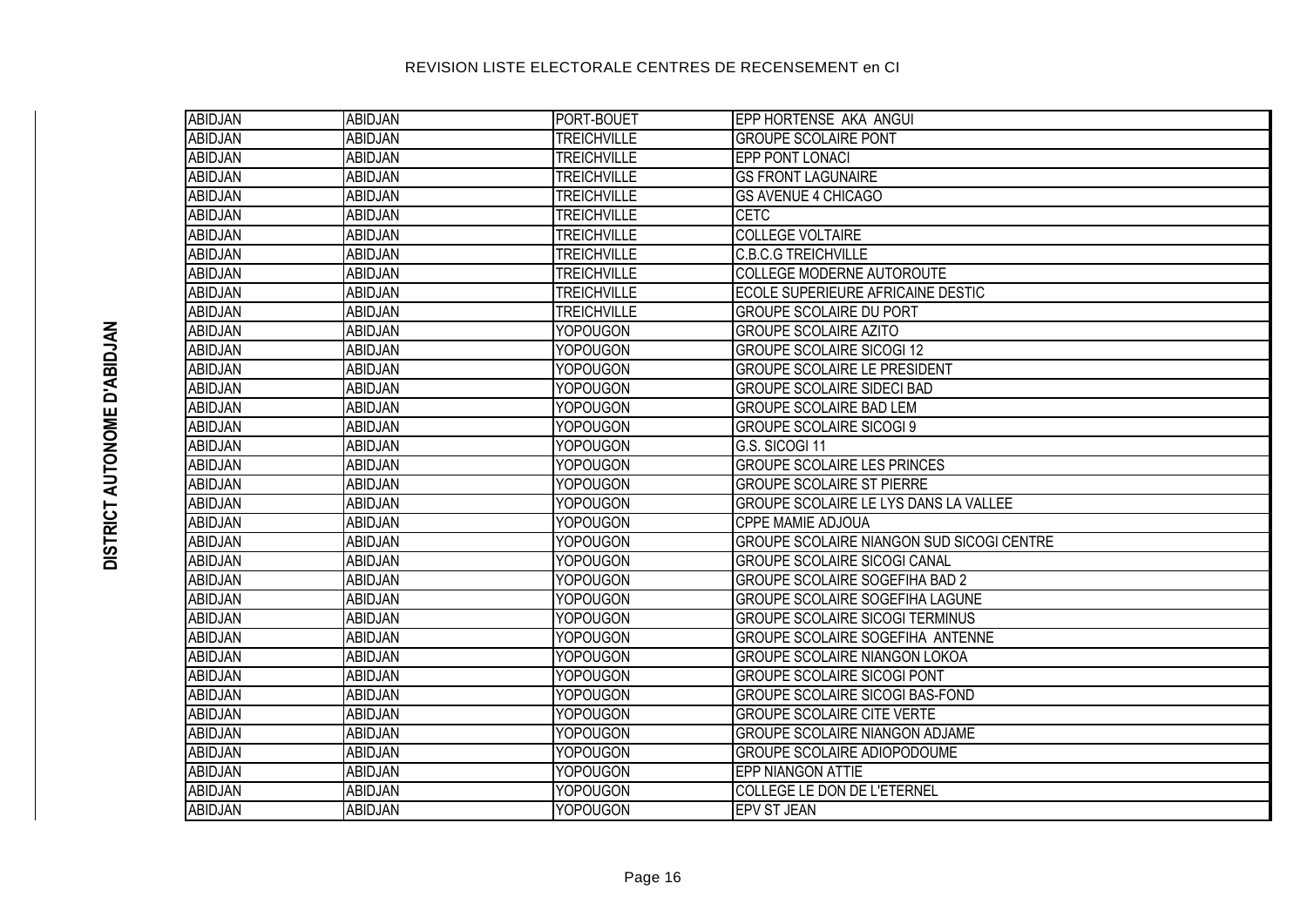| ABIDJAN        | <b>ABIDJAN</b> | <b>YOPOUGON</b> | <b>GROUPE SCOLAIRE GESCO</b>                              |
|----------------|----------------|-----------------|-----------------------------------------------------------|
| <b>ABIDJAN</b> | <b>ABIDJAN</b> | <b>YOPOUGON</b> | <b>GROUPE SCOLAIRE GNAKAN</b>                             |
| <b>ABIDJAN</b> | ABIDJAN        | <b>YOPOUGON</b> | <b>GROUPE SCOLAIRE MAMI ADJOUA</b>                        |
| ABIDJAN        | ABIDJAN        | <b>YOPOUGON</b> | COLLEGE MODERNE SABA ET FILS                              |
| <b>ABIDJAN</b> | <b>ABIDJAN</b> | <b>YOPOUGON</b> | <b>GROUPE SCOLAIRE LA FINE FLEUR</b>                      |
| <b>ABIDJAN</b> | ABIDJAN        | <b>YOPOUGON</b> | <b>GROUPE SCOLAIRE BAD MAROC</b>                          |
| ABIDJAN        | ABIDJAN        | <b>YOPOUGON</b> | <b>COLLEGE MODERNE GBAEGUI</b>                            |
| <b>ABIDJAN</b> | <b>ABIDJAN</b> | <b>YOPOUGON</b> | ECOLE A.C.E                                               |
| <b>ABIDJAN</b> | ABIDJAN        | <b>YOPOUGON</b> | GROUPE SCOLAIRE PORT BOUET 2 PLATEAU                      |
| <b>ABIDJAN</b> | <b>ABIDJAN</b> | <b>YOPOUGON</b> | <b>CENTRE SOCIAL</b>                                      |
| <b>ABIDJAN</b> | ABIDJAN        | YOPOUGON        | <b>GROUPE SCOLAIRE PALMERAIE</b>                          |
| <b>ABIDJAN</b> | ABIDJAN        | <b>YOPOUGON</b> | <b>GROUPE SCOLAIRE SOGEFIHA 1</b>                         |
| <b>ABIDJAN</b> | ABIDJAN        | <b>YOPOUGON</b> | <b>GROUPE SCOLAIRE SICOGI 2</b>                           |
| <b>ABIDJAN</b> | ABIDJAN        | <b>YOPOUGON</b> | <b>INSTITUT NELSON MANDELA</b>                            |
| ABIDJAN        | ABIDJAN        | <b>YOPOUGON</b> | <b>GROUPE SCOLAIRE SICOGI 1</b>                           |
| ABIDJAN        | ABIDJAN        | <b>YOPOUGON</b> | <b>G S BANCO ATTIE</b>                                    |
| ABIDJAN        | <b>ABIDJAN</b> | <b>YOPOUGON</b> | <b>G S AIME CESAIRE</b>                                   |
| ABIDJAN        | ABIDJAN        | <b>YOPOUGON</b> | G S BANCO 2                                               |
| <b>ABIDJAN</b> | ABIDJAN        | <b>YOPOUGON</b> | EPP SIPOREX 1                                             |
| <b>ABIDJAN</b> | ABIDJAN        | <b>YOPOUGON</b> | LYCEE PROFESSIONNEL COMMERCIAL                            |
| ABIDJAN        | ABIDJAN        | <b>YOPOUGON</b> | <b>DIRECTION DES TP</b>                                   |
| ABIDJAN        | ABIDJAN        | YOPOUGON        | <b>GROUPE SCOLAIRE ANDOKOI 1</b>                          |
| ABIDJAN        | ABIDJAN        | <b>YOPOUGON</b> | <b>EPV LES RESSOURCES</b>                                 |
| ABIDJAN        | ABIDJAN        | <b>YOPOUGON</b> | EPV LA VOCATION                                           |
| ABIDJAN        | ABIDJAN        | YOPOUGON        | <b>LYCEE MODERNE</b>                                      |
| ABIDJAN        | ABIDJAN        | <b>YOPOUGON</b> | <b>GROUPE SCOLAIRE GARE SUD</b>                           |
| ABIDJAN        | <b>ABIDJAN</b> | <b>YOPOUGON</b> | INSTITUT NATIONAL IVOIRIEN POUR LA PROMOTION DES AVEUGLES |
| ABIDJAN        | ABIDJAN        | <b>YOPOUGON</b> | G S MOSQUEE WASSAKARA                                     |
| ABIDJAN        | ABIDJAN        | <b>YOPOUGON</b> | G S SEPI                                                  |
| <b>ABIDJAN</b> | ABIDJAN        | <b>YOPOUGON</b> | ECOLE IVOIRIENNE POUR LES SOURDS                          |
| ABIDJAN        | ABIDJAN        | <b>YOPOUGON</b> | G S SOGEFIHA 3                                            |
| ABIDJAN        | ABIDJAN        | <b>YOPOUGON</b> | COLLEGE JEAN BAPTISTE DE LA SALLE                         |
| <b>ABIDJAN</b> | ABIDJAN        | <b>YOPOUGON</b> | <b>GROUPE SCOLAIRE GFCI</b>                               |
| <b>ABIDJAN</b> | ABIDJAN        | <b>YOPOUGON</b> | <b>INSTITUT FROEBEL</b>                                   |
| ABIDJAN        | ABIDJAN        | <b>YOPOUGON</b> | <b>GROUPE SCOLAIRE ST LOUIS</b>                           |
| <b>ABIDJAN</b> | ABIDJAN        | <b>YOPOUGON</b> | <b>GROUPE SCOLAIRE SICOGI 5</b>                           |
| ABIDJAN        | ABIDJAN        | <b>YOPOUGON</b> | <b>GROUPE SCOLAIRE SICOGI 8</b>                           |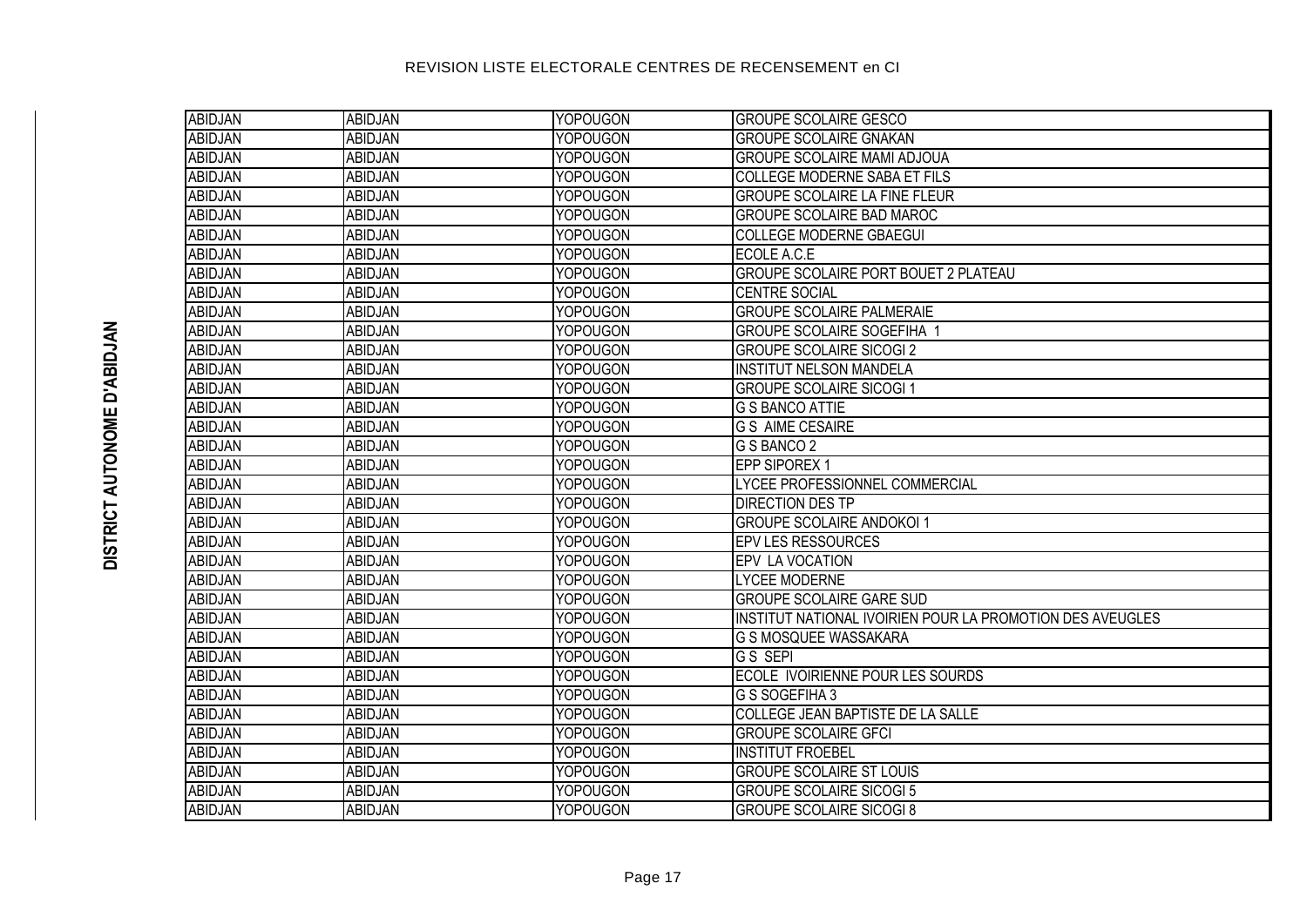| <b>ABIDJAN</b> | ABIDJAN        | <b>YOPOUGON</b> | <b>GROUPE SCOLAIRE BAD</b>                    |
|----------------|----------------|-----------------|-----------------------------------------------|
| <b>ABIDJAN</b> | <b>ABIDJAN</b> | <b>YOPOUGON</b> | GROUPE SCOLAIRE VICTOR SCHOELCHER YOPOUGON    |
| ABIDJAN        | <b>ABIDJAN</b> | <b>YOPOUGON</b> | <b>GROUPE SCOLAIRE SIPOREX 2 ABC</b>          |
| <b>ABIDJAN</b> | <b>ABIDJAN</b> | <b>YOPOUGON</b> | <b>GROUPE SCOLAIRE SIPOREX 8 C-D</b>          |
| <b>ABIDJAN</b> | <b>ABIDJAN</b> | <b>YOPOUGON</b> | <b>ECOLE WILLIAMS PONTY</b>                   |
| <b>ABIDJAN</b> | <b>ABIDJAN</b> | <b>YOPOUGON</b> | <b>GROUPE SCOLAIRE SICOGI 4 BAD</b>           |
| ABIDJAN        | <b>ABIDJAN</b> | YOPOUGON        | EPP SICOGI 7D ET BAD                          |
| ABIDJAN        | ABIDJAN        | <b>YOPOUGON</b> | G S SICOGI 10                                 |
| ABIDJAN        | ABIDJAN        | <b>YOPOUGON</b> | <b>G S MUNICIPALITE</b>                       |
| ABIDJAN        | <b>ABIDJAN</b> | YOPOUGON        | <b>LYCEE MUNICIPAL PIERRE GADIE</b>           |
| ABIDJAN        | ABIDJAN        | YOPOUGON        | <b>GS MEDJI BAMBA</b>                         |
| <b>ABIDJAN</b> | <b>ABIDJAN</b> | <b>YOPOUGON</b> | <b>GROUPE SCOLAIRE SIPOREX 3 (BAE)</b>        |
| <b>ABIDJAN</b> | <b>ABIDJAN</b> | <b>YOPOUGON</b> | COLLEGE OFFOUMOU YAPO                         |
| <b>ABIDJAN</b> | ABIDJAN        | YOPOUGON        | <b>GROUPE SCOLAIRE SIPOREX 4</b>              |
| ABIDJAN        | <b>ABIDJAN</b> | <b>YOPOUGON</b> | <b>COLLEGE SEGBE</b>                          |
| ABIDJAN        | <b>ABIDJAN</b> | <b>YOPOUGON</b> | <b>GROUPE SCOLAIRE SIPOREX 6</b>              |
| ABIDJAN        | <b>ABIDJAN</b> | YOPOUGON        | <b>GROUPE SCOLAIRE GANDHI</b>                 |
| ABIDJAN        | <b>ABIDJAN</b> | <b>YOPOUGON</b> | <b>GROUPE SCOLAIRE SAVOIR PLUS</b>            |
| ABIDJAN        | <b>ABIDJAN</b> | <b>YOPOUGON</b> | <b>GROUPE SCOLAIRE SIPOREX 7</b>              |
| ABIDJAN        | <b>ABIDJAN</b> | <b>YOPOUGON</b> | <b>EPV LES BUCHERONS</b>                      |
| ABIDJAN        | <b>ABIDJAN</b> | <b>YOPOUGON</b> | <b>GROUPE SCOLAIRE SOGEFIHA 5</b>             |
| ABIDJAN        | <b>ABIDJAN</b> | <b>YOPOUGON</b> | <b>GROUPE SCOLAIRE KOUTE 1-2-3-4</b>          |
| ABIDJAN        | <b>ABIDJAN</b> | <b>YOPOUGON</b> | <b>EPP BEAGO</b>                              |
| ABIDJAN        | ABIDJAN        | <b>YOPOUGON</b> | EPV LE MESSIE                                 |
| ABIDJAN        | <b>ABIDJAN</b> | <b>YOPOUGON</b> | <b>G S CITE FLAMBOYANT</b>                    |
| ABIDJAN        | ABIDJAN        | <b>YOPOUGON</b> | <b>GROUPE SCOLAIRE STE HELENE</b>             |
| ABIDJAN        | <b>ABIDJAN</b> | <b>YOPOUGON</b> | <b>COLLEGE PIERRE LE GRAND</b>                |
| <b>ABIDJAN</b> | ABIDJAN        | <b>YOPOUGON</b> | GROUPE SCOLAIRE LIBANAIS DE YOPOUGON          |
| <b>ABIDJAN</b> | ABIDJAN        | <b>YOPOUGON</b> | COLLEGE MODERNE ANADOR                        |
| ABIDJAN        | ABIDJAN        | <b>YOPOUGON</b> | <b>GROUPE SCOLAIRE CITE SODEFOR</b>           |
| ABIDJAN        | ABIDJAN        | <b>YOPOUGON</b> | <b>GROUPE SCOLAIRE LAURIER II</b>             |
| <b>ABIDJAN</b> | <b>ABIDJAN</b> | <b>YOPOUGON</b> | <b>GROUPE SCOLAIRE LE SAVANT</b>              |
| ABIDJAN        | <b>ABIDJAN</b> | <b>YOPOUGON</b> | <b>G S GRAZIA</b>                             |
| ABIDJAN        | <b>ABIDJAN</b> | <b>YOPOUGON</b> | COLLEGE MODERNE LES JEUNES FILLES DE YOPOUGON |
| ABIDJAN        | <b>ABIDJAN</b> | <b>YOPOUGON</b> | <b>EPP YOPOUGON SANTE</b>                     |
| ABIDJAN        | <b>ABIDJAN</b> | <b>YOPOUGON</b> | COLLEGE ST FRANÇOIS                           |
| <b>ABIDJAN</b> | <b>ABIDJAN</b> | <b>YOPOUGON</b> | <b>EPV COULIBALY ET FILS</b>                  |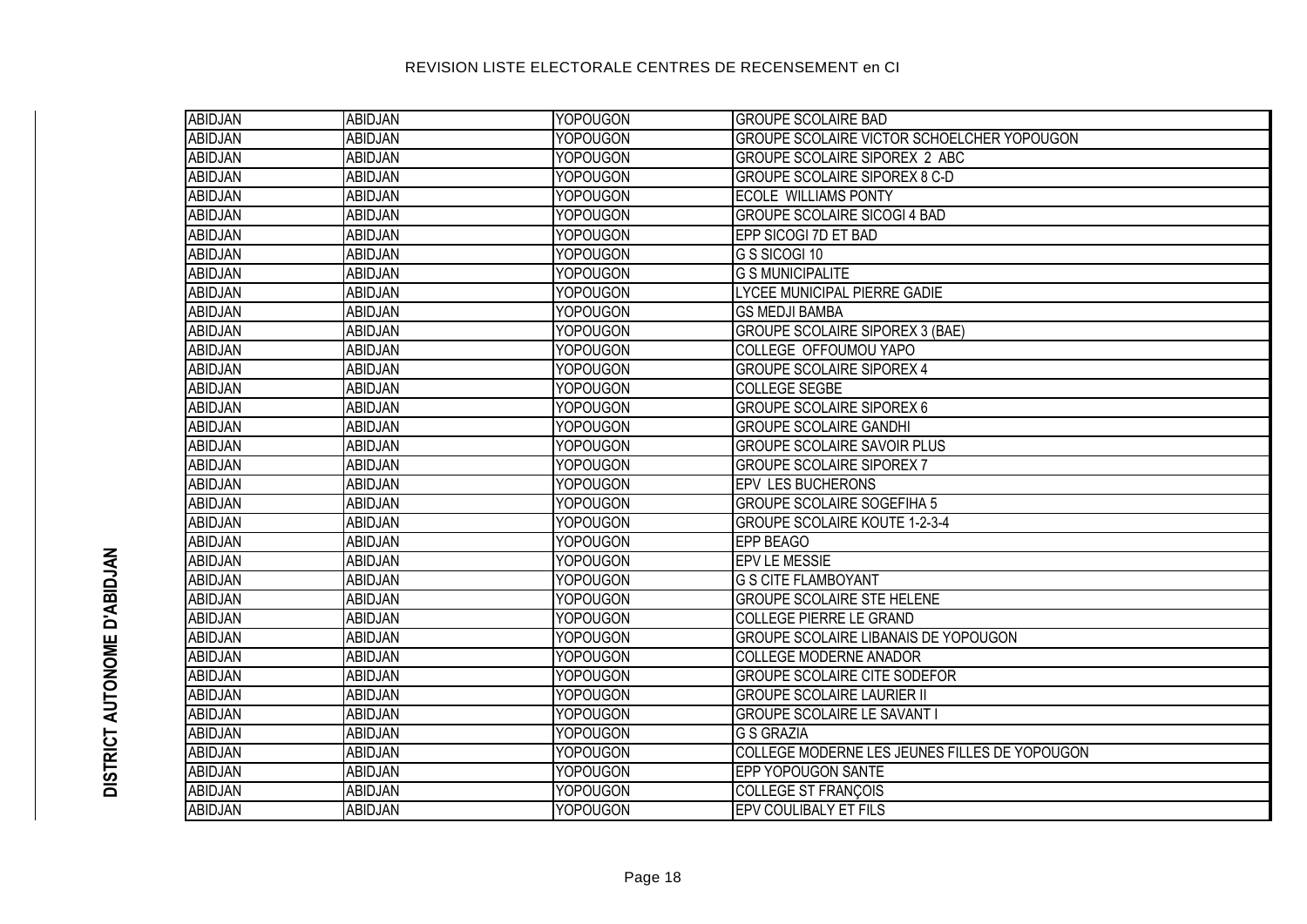| <b>ABIDJAN</b>      | <b>ANYAMA</b>       | <b>ANYAMA</b>       | <b>GS LA PAIX 2</b>                                               |
|---------------------|---------------------|---------------------|-------------------------------------------------------------------|
| <b>ABIDJAN</b>      | <b>ANYAMA</b>       | <b>ANYAMA</b>       | EPP EST 1 - 2 - 3                                                 |
| <b>ABIDJAN</b>      | <b>ANYAMA</b>       | <b>ANYAMA</b>       | EPP ANYAMA-GARE                                                   |
| ABIDJAN             | ANYAMA              | <b>ANYAMA</b>       | <b>EPP PALMERAIE</b>                                              |
| <b>ABIDJAN</b>      | <b>ANYAMA</b>       | <b>ANYAMA</b>       | EPP ANYAMA SUD 1-2-3-4                                            |
| <b>ABIDJAN</b>      | ANYAMA              | <b>ANYAMA</b>       | EPP ANYAMA RAN                                                    |
| <b>ABIDJAN</b>      | ANYAMA              | <b>ANYAMA</b>       | EPP ANYAMA DEBARCADERE                                            |
| <b>ABIDJAN</b>      | ANYAMA              | <b>ANYAMA</b>       | PENSIONNAT METHODISTE                                             |
| <b>ABIDJAN</b>      | ANYAMA              | <b>ANYAMA</b>       | EPP ATTINGUIE 1-3-4                                               |
| <b>ABIDJAN</b>      | ANYAMA              | ANYAMA              | EPP AKOUPE 1-2-3-4                                                |
| <b>ABIDJAN</b>      | <b>BINGERVILLE</b>  | <b>BINGERVILLE</b>  | ECOLE REGIONALE DE L'AGRICULTURE                                  |
| <b>ABIDJAN</b>      | <b>BINGERVILLE</b>  | <b>BINGERVILLE</b>  | GS GBAGBA SUD 1-2-3                                               |
| <b>ABIDJAN</b>      | <b>BINGERVILLE</b>  | <b>BINGERVILLE</b>  | GS GBAGBA SUD (CENTRE D'ACTION COMMUNAUTAIRE POUR ENFANCE ESPOIR) |
| <b>ABIDJAN</b>      | <b>BINGERVILLE</b>  | <b>BINGERVILLE</b>  | <b>GS ADJAME-BINGERVILLE</b>                                      |
| <b>ABIDJAN</b>      | <b>BINGERVILLE</b>  | <b>BINGERVILLE</b>  | <b>EPP ELOKATE</b>                                                |
| <b>ABIDJAN</b>      | SONGON              | SONGON              | <b>G.S. ABADJIN KOUTE</b>                                         |
| <b>ABIDJAN</b>      | SONGON              | SONGON              | EPP DABA GNABA MATHIEU                                            |
| ABIDJAN             | SONGON              | SONGON              | <b>EPP KASSEMBLE</b>                                              |
| <b>ABIDJAN</b>      | SONGON              | SONGON              | G.S. SONGON AGBAN GARE                                            |
| <b>ABIDJAN</b>      | SONGON              | SONGON              | EPP SONGON AGBAN LAGUNE                                           |
| ABIDJAN             | <b>BROFODOUME</b>   | <b>BROFODOUME</b>   | G.S. ATTIEKOI 1-2-3                                               |
| <b>ABIDJAN</b>      | <b>BROFODOUME</b>   | <b>BROFODOUME</b>   | G S BROFODOUME 2-3                                                |
| <b>ABIDJAN</b>      | <b>BROFODOUME</b>   | <b>BROFODOUME</b>   | EPP AHOUE 1-2                                                     |
| <b>ATTIEGOUAKRO</b> | <b>ATTIEGOUAKRO</b> | <b>ATTIEGOUAKRO</b> | <b>EPP LABOKRO</b>                                                |
| <b>ATTIEGOUAKRO</b> | <b>ATTIEGOUAKRO</b> | <b>ATTIEGOUAKRO</b> | <b>EPP GOFABO</b>                                                 |
| <b>ATTIEGOUAKRO</b> | <b>ATTIEGOUAKRO</b> | <b>ATTIEGOUAKRO</b> | G.SC ATTIEGOUAKRO 1-2                                             |
| <b>ATTIEGOUAKRO</b> | <b>ATTIEGOUAKRO</b> | <b>ATTIEGOUAKRO</b> | EPP CHATEAU D'EAU                                                 |
| <b>ATTIEGOUAKRO</b> | <b>ATTIEGOUAKRO</b> | <b>ATTIEGOUAKRO</b> | EPP ABO-KOUAMEKRO                                                 |
| <b>ATTIEGOUAKRO</b> | <b>LOLOBO</b>       | <b>LOLOBO</b>       | <b>GS LOLOBO</b>                                                  |
| <b>ATTIEGOUAKRO</b> | <b>LOLOBO</b>       | <b>LOLOBO</b>       | EPP ASSANOU                                                       |
| <b>ATTIEGOUAKRO</b> | <b>LOLOBO</b>       | LOLOBO              | EPP OUFFOUE-DIEKRO                                                |
| YAMOUSSOUKRO        | <b>YAMOUSSOUKRO</b> | <b>YAMOUSSOUKRO</b> | <b>GS RESIDENTIEL</b>                                             |
| YAMOUSSOUKRO        | <b>YAMOUSSOUKRO</b> | <b>YAMOUSSOUKRO</b> | <b>GS KOKRENOU</b>                                                |
| YAMOUSSOUKRO        | <b>YAMOUSSOUKRO</b> | <b>YAMOUSSOUKRO</b> | <b>COLLEGE PEDAGOGUE</b>                                          |
| YAMOUSSOUKRO        | <b>YAMOUSSOUKRO</b> | <b>YAMOUSSOUKRO</b> | <b>GS FONDATION HOUPHOUET BOIGNY</b>                              |
| YAMOUSSOUKRO        | <b>YAMOUSSOUKRO</b> | <b>YAMOUSSOUKRO</b> | EPV SAINTE EMILIE                                                 |
| YAMOUSSOUKRO        | <b>YAMOUSSOUKRO</b> | <b>YAMOUSSOUKRO</b> | GS DIOULAKRO I (EPP DIOULAKRO 1)                                  |

**DISTRICT AUTONOME D'ABIDJAN**

DISTRICT AUTONOME D'ABIDJAN

**DISTRICT AUTONOME DE YAMOUSSOUKRO**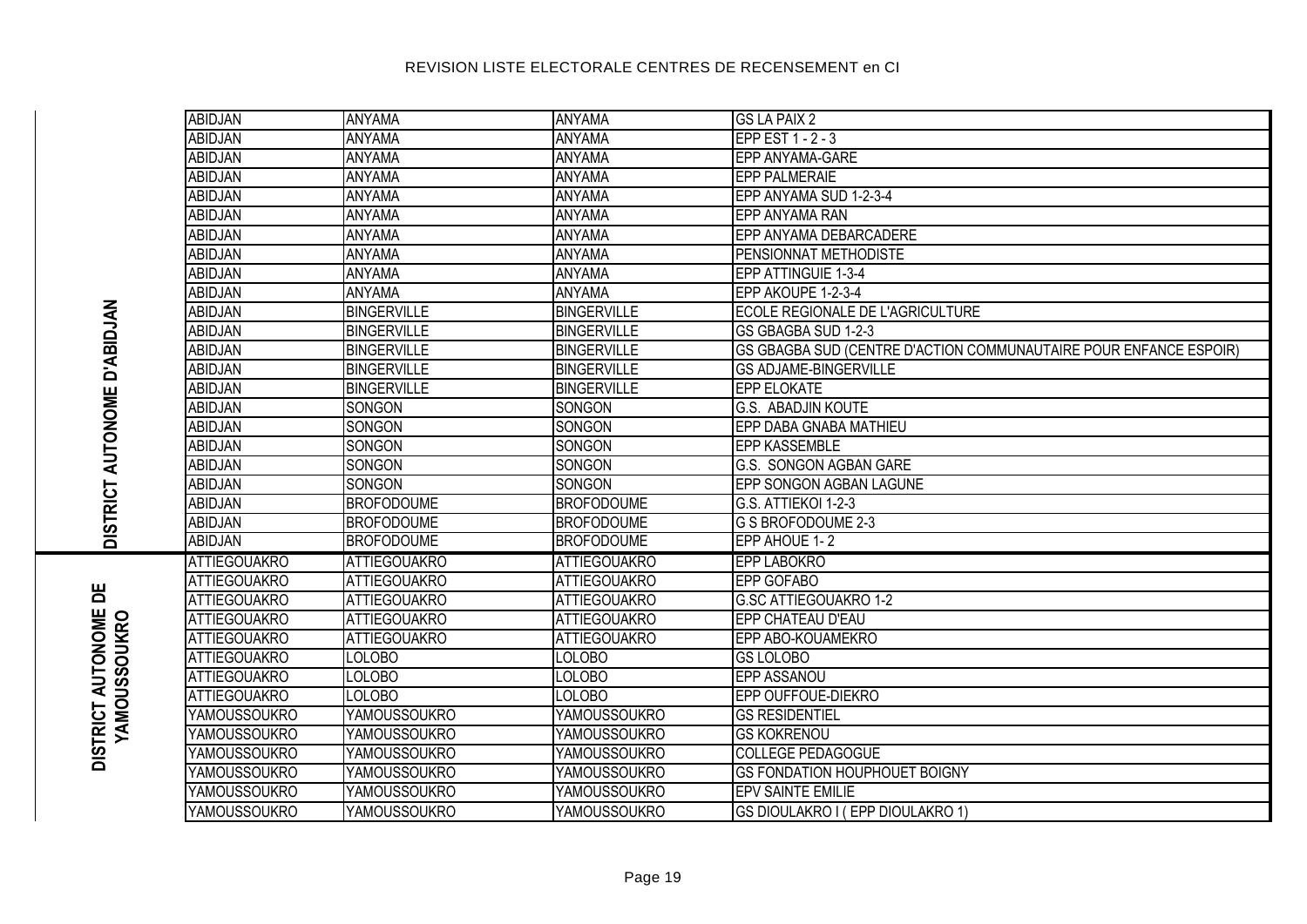**DISTRICT AUTONOME DE YAMOUSSOUKRO**

DISTRICT AUTONOME DE YAMOUSSOUKRO

**FOLON**

| <b>YAMOUSSOUKRO</b> | YAMOUSSOUKRO         | <b>YAMOUSSOUKRO</b>  | GS DIOULAKRO (EPP DIOULAKRO 3-4) |
|---------------------|----------------------|----------------------|----------------------------------|
| <b>YAMOUSSOUKRO</b> | <b>YAMOUSSOUKRO</b>  | <b>YAMOUSSOUKRO</b>  | GS DIOULAKRO (EPP DIOULAKRO 2)   |
| <b>YAMOUSSOUKRO</b> | <b>YAMOUSSOUKRO</b>  | <b>YAMOUSSOUKRO</b>  | LE PEDAGOGUE 1                   |
| <b>YAMOUSSOUKRO</b> | <b>YAMOUSSOUKRO</b>  | <b>YAMOUSSOUKRO</b>  | GS ZAHER (EPP ZAHER 1)           |
| <b>YAMOUSSOUKRO</b> | <b>YAMOUSSOUKRO</b>  | <b>YAMOUSSOUKRO</b>  | <b>LYCEE GARCONS</b>             |
| <b>YAMOUSSOUKRO</b> | <b>YAMOUSSOUKRO</b>  | <b>YAMOUSSOUKRO</b>  | <b>LYCEE MIXTE</b>               |
| <b>YAMOUSSOUKRO</b> | <b>YAMOUSSOUKRO</b>  | <b>YAMOUSSOUKRO</b>  | <b>GS N'GOKRO</b>                |
| <b>YAMOUSSOUKRO</b> | <b>YAMOUSSOUKRO</b>  | <b>YAMOUSSOUKRO</b>  | LYCEE MAMIE ADJOUA               |
| <b>YAMOUSSOUKRO</b> | <b>YAMOUSSOUKRO</b>  | <b>YAMOUSSOUKRO</b>  | C.P.C.                           |
| <b>YAMOUSSOUKRO</b> | <b>YAMOUSSOUKRO</b>  | <b>YAMOUSSOUKRO</b>  | MISSION CATHOLIQUE GARÇONS       |
| <b>YAMOUSSOUKRO</b> | <b>YAMOUSSOUKRO</b>  | <b>YAMOUSSOUKRO</b>  | <b>GS ENERGIE</b>                |
| <b>YAMOUSSOUKRO</b> | <b>YAMOUSSOUKRO</b>  | <b>YAMOUSSOUKRO</b>  | <b>CENTRE TECHNIQUE (CFP)</b>    |
| <b>YAMOUSSOUKRO</b> | <b>YAMOUSSOUKRO</b>  | <b>YAMOUSSOUKRO</b>  | CENTRE CULTUREL                  |
| <b>YAMOUSSOUKRO</b> | <b>YAMOUSSOUKRO</b>  | <b>YAMOUSSOUKRO</b>  | EPP ABOUA KOUASSIKRO             |
| <b>YAMOUSSOUKRO</b> | <b>YAMOUSSOUKRO</b>  | <b>YAMOUSSOUKRO</b>  | EPP AKPESSEKRO                   |
| <b>YAMOUSSOUKRO</b> | <b>YAMOUSSOUKRO</b>  | <b>YAMOUSSOUKRO</b>  | <b>SOUS PREFECTURE</b>           |
| <b>YAMOUSSOUKRO</b> | <b>YAMOUSSOUKRO</b>  | <b>YAMOUSSOUKRO</b>  | LE PEDAGOGUE 2                   |
| <b>YAMOUSSOUKRO</b> | <b>YAMOUSSOUKRO</b>  | <b>YAMOUSSOUKRO</b>  | COLLEGE ANGE DOMINIQUE           |
| <b>YAMOUSSOUKRO</b> | <b>YAMOUSSOUKRO</b>  | <b>YAMOUSSOUKRO</b>  | <b>GS KLD DJEDRI</b>             |
| <b>YAMOUSSOUKRO</b> | <b>KOSSOU</b>        | <b>KOSSOU</b>        | <b>EPP ZATTA</b>                 |
| <b>YAMOUSSOUKRO</b> | <b>KOSSOU</b>        | <b>KOSSOU</b>        | EPP TOUMBOKRO-VILLAGE            |
| <b>YAMOUSSOUKRO</b> | <b>KOSSOU</b>        | <b>KOSSOU</b>        | EPP KOSSOU E.E.CI                |
| <b>KANIASSO</b>     | <b>GOULIA</b>        | <b>GOULIA</b>        | EPP GOULIA 1                     |
| <b>KANIASSO</b>     | <b>GOULIA</b>        | <b>GOULIA</b>        | EPP GOULIA 2                     |
| <b>KANIASSO</b>     | <b>GOULIA</b>        | <b>GOULIA</b>        | <b>EPP MANADOUN</b>              |
| <b>KANIASSO</b>     | <b>KANIASSO</b>      | <b>KANIASSO</b>      | <b>EPP KANIASSO</b>              |
| <b>KANIASSO</b>     | <b>KANIASSO</b>      | <b>KANIASSO</b>      | EPP KORO-OULE                    |
| <b>KANIASSO</b>     | <b>KANIASSO</b>      | <b>KANIASSO</b>      | <b>EPP FIELA</b>                 |
| <b>KANIASSO</b>     | <b>KANIASSO</b>      | <b>KANIASSO</b>      | <b>EPP BANAKORO</b>              |
| <b>KANIASSO</b>     | <b>KANIASSO</b>      | <b>KANIASSO</b>      | <b>EPP TOUBA TRON</b>            |
| <b>KANIASSO</b>     | MAHANDIANA-SOKOURANI | MAHANDIANA-SOKOURANI | <b>EPP GBEYA</b>                 |
| <b>KANIASSO</b>     | MAHANDIANA-SOKOURANI | MAHANDIANA-SOKOURANI | <b>EPP OUELLI</b>                |
| <b>KANIASSO</b>     | MAHANDIANA-SOKOURANI | MAHANDIANA-SOKOURANI | EPP MAHANDIANA SOKOURANI         |
| <b>MINIGNAN</b>     | <b>MINIGNAN</b>      | <b>MINIGNAN</b>      | <b>EPP MINIGNAN 2</b>            |
| <b>MINIGNAN</b>     | <b>MINIGNAN</b>      | <b>MINIGNAN</b>      | EPP MINIGNAN 1 ET 3              |
| <b>MINIGNAN</b>     | <b>MINIGNAN</b>      | <b>MINIGNAN</b>      | <b>EPP TIENNY</b>                |
| <b>I</b> MINIGNAN   | <b>MINIGNAN</b>      | <b>MINIGNAN</b>      | <b>EPP DJERILA</b>               |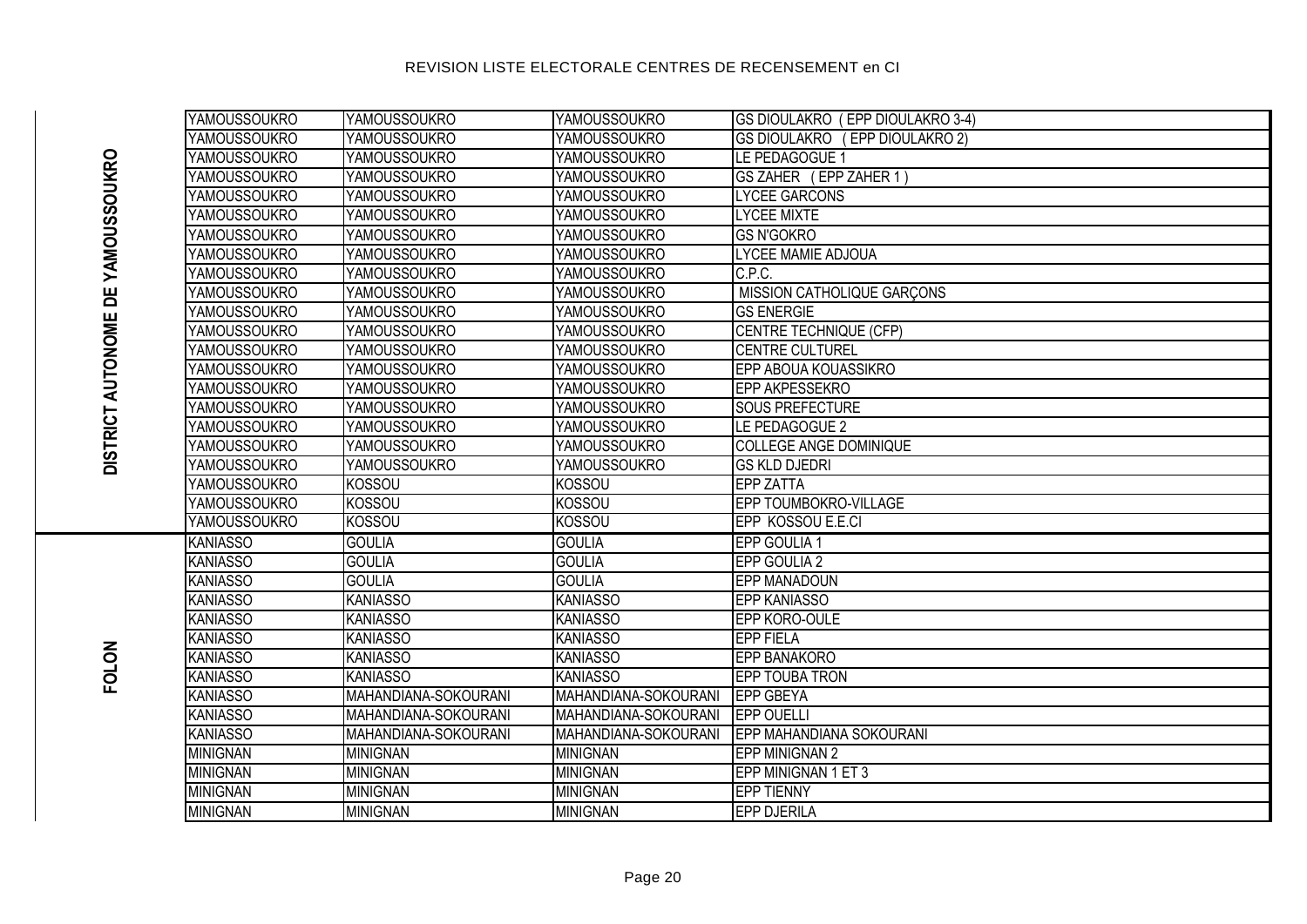|              | <b>MINIGNAN</b> | <b>MINIGNAN</b>    | <b>MINIGNAN</b>    | <b>EPP BOUGOUSSA</b>               |
|--------------|-----------------|--------------------|--------------------|------------------------------------|
| <b>FOLON</b> | <b>MINIGNAN</b> | <b>TIENKO</b>      | <b>TIENKO</b>      | EPP TIENKO 1 ET 2                  |
|              | <b>MINIGNAN</b> | <b>TIENKO</b>      | <b>TIENKO</b>      | <b>EPP KOLIKO</b>                  |
|              | <b>MINIGNAN</b> | <b>TIENKO</b>      | <b>TIENKO</b>      | <b>EPP KOTOULA</b>                 |
|              | <b>MINIGNAN</b> | <b>SOKORO</b>      | <b>SOKORO</b>      | EPP SOKORO 2                       |
|              | <b>MINIGNAN</b> | <b>SOKORO</b>      | <b>SOKORO</b>      | <b>EPP MADINA</b>                  |
|              | <b>MINIGNAN</b> | <b>SOKORO</b>      | <b>SOKORO</b>      | <b>EPP NABAGALA</b>                |
|              | <b>BEOUMI</b>   | <b>BEOUMI</b>      | <b>BEOUMI</b>      | <b>GROUPE SCOLAIRE LATOBO</b>      |
|              | <b>BEOUMI</b>   | <b>BEOUMI</b>      | <b>BEOUMI</b>      | <b>EPC BEOUMI</b>                  |
|              | <b>BEOUMI</b>   | <b>BEOUMI</b>      | <b>BEOUMI</b>      | <b>CENTRE CULTUREL</b>             |
|              | <b>BEOUMI</b>   | <b>BEOUMI</b>      | <b>BEOUMI</b>      | G.S. BEOUMI I                      |
|              | <b>BEOUMI</b>   | <b>BEOUMI</b>      | <b>BEOUMI</b>      | EPP AKAMIAN-OUSSOU 1 ET 2          |
|              | <b>BEOUMI</b>   | <b>BODOKRO</b>     | <b>BODOKRO</b>     | <b>GROUPE SCOLAIRE BODOKRO 1-2</b> |
|              | <b>BEOUMI</b>   | <b>BODOKRO</b>     | <b>BODOKRO</b>     | <b>COLLEGE MODERNE BODOKRO</b>     |
|              | <b>BEOUMI</b>   | <b>BODOKRO</b>     | <b>BODOKRO</b>     | PLACE PUBLIQUE KONANKRO            |
|              | <b>BEOUMI</b>   | <b>KONDROBO</b>    | <b>KONDROBO</b>    | EPP KOYARABO                       |
|              | <b>BEOUMI</b>   | <b>KONDROBO</b>    | KONDROBO           | EPP COFFI GADEAU                   |
|              | <b>BEOUMI</b>   | <b>KONDROBO</b>    | KONDROBO           | EPP BOUREBO                        |
|              | <b>BEOUMI</b>   | ANDO-KEKRENOU      | ANDO-KEKRENOU      | <b>EPP ANDO</b>                    |
|              | <b>BEOUMI</b>   | ANDO-KEKRENOU      | ANDO-KEKRENOU      | <b>EPP KEKRENOU</b>                |
| GBEKE        | <b>BEOUMI</b>   | ANDO-KEKRENOU      | ANDO-KEKRENOU      | <b>EPP LINGUEBO</b>                |
|              | <b>BEOUMI</b>   | N'GUESSANKRO       | N'GUESSANKRO       | G.S MARABADJASSA 1 - 2             |
|              | <b>BEOUMI</b>   | N'GUESSANKRO       | N'GUESSANKRO       | EPP NGUESSANKRO                    |
|              | <b>BEOUMI</b>   | N'GUESSANKRO       | N'GUESSANKRO       | FOYER POLYVALENT MARABADJASSA      |
|              | <b>BOTRO</b>    | <b>BOTRO</b>       | <b>BOTRO</b>       | G.S. BOTRO 2                       |
|              | <b>BOTRO</b>    | <b>BOTRO</b>       | <b>BOTRO</b>       | <b>G.S. KOUADIOKRO</b>             |
|              | <b>BOTRO</b>    | <b>BOTRO</b>       | <b>BOTRO</b>       | <b>FOYER POLYVALENT</b>            |
|              | <b>BOTRO</b>    | <b>BOTRO</b>       | <b>BOTRO</b>       | <b>FOYER DES FEMMES</b>            |
|              | <b>BOTRO</b>    | <b>BOTRO</b>       | <b>BOTRO</b>       | PLACE PUBLIQUE BOTRO VILLAGE       |
|              | <b>BOTRO</b>    | <b>DIABO</b>       | <b>DIABO</b>       | <b>GROUPE SCOLAIRE DIABO 1-2</b>   |
|              | <b>BOTRO</b>    | <b>DIABO</b>       | <b>DIABO</b>       | GROUPE SCOLAIRE DIABO-SAYA 1-2     |
|              | <b>BOTRO</b>    | <b>DIABO</b>       | <b>DIABO</b>       | EPP AGBAKRO                        |
|              | <b>BOTRO</b>    | <b>LANGUIBONOU</b> | LANGUIBONOU        | <b>FOYER YRASSUENOU</b>            |
|              | <b>BOTRO</b>    | LANGUIBONOU        | LANGUIBONOU        | EPP BOUKEBO                        |
|              | <b>BOTRO</b>    | LANGUIBONOU        | <b>LANGUIBONOU</b> | EPP LANGUIBONOU                    |
|              | <b>BOUAKE</b>   | <b>BOUAKE</b>      | <b>BOUAKE</b>      | <b>G.S AHOUGNANSOU 1</b>           |
|              | <b>BOUAKE</b>   | <b>BOUAKE</b>      | <b>BOUAKE</b>      | EPP N'DAKRO                        |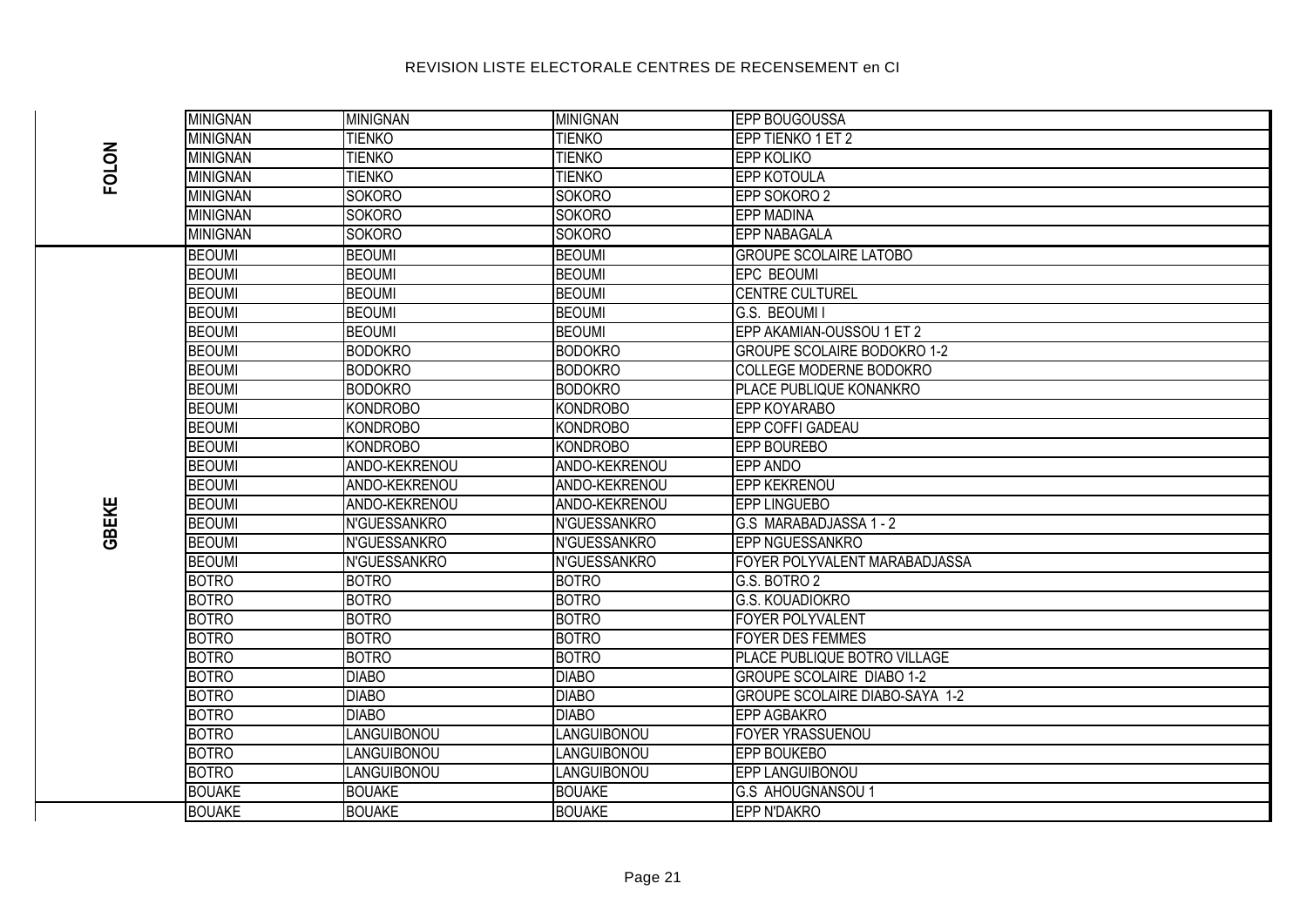# BOUAKE BOUAKE BOUAKE EPP AHOUGNANSOU 3 BOUAKE BOUAKE BOUAKE COLLEGE VICTOR HUGO **BOUAKE** BOUAKE G. S BASSA TSF BOUAKE BOUAKE BOUAKE BOUAKE BOUAKE COLLEGE RUTH FIDELE (EX JJ) BOUAKE BOUAKE BOUAKE EPV PROTESTANTE BOUAKE BOUAKE BOUAKE COLLEGE JEUNES FILLES **BOUAKE BOUAKE BOUAKE GROUPE SCOLAIRE BELLE-VILLE 1** BOUAKE BOUAKE BOUAKE BOUAKE BOUAKE COLLEGE MOHAMED 5 BOUAKE BOUAKE BOUAKE GROUPE SCOLAIRE BELLE-VILLE NORD BOUAKE BOUAKE BOUAKE EPC SAINT-PAUL BOUAKE BOUAKE BOUAKE G.S BROUKRO 1 BOUAKE BOUAKE BOUAKE G.S CAMP MILITAIRE BOUAKE BOUAKE BOUAKE GS DAR-ES-SALAM 2 BOUAKE BOUAKE BOUAKE BOUAKE LYCEE MODERNE 2 BOUAKE BOUAKE BOUAKE GS DAR-ES-SALAM 1 BOUAKE BOUAKE BOUAKE GROUPE SCOLAIRE CNPS BOUAKE BOUAKE BOUAKE BOUAKE BOUAKE COLLEGE YAMOUSSO M. THERESE

| <b>BOUAKE</b> | <b>BOUAKE</b> | <b>BOUAKE</b> | EPC SAINT-PAUL                        |
|---------------|---------------|---------------|---------------------------------------|
| <b>BOUAKE</b> | <b>BOUAKE</b> | <b>BOUAKE</b> | <b>G.S BROUKRO1</b>                   |
| <b>BOUAKE</b> | <b>BOUAKE</b> | <b>BOUAKE</b> | <b>G.S CAMP MILITAIRE</b>             |
| <b>BOUAKE</b> | <b>BOUAKE</b> | <b>BOUAKE</b> | GS DAR-ES-SALAM 2                     |
| <b>BOUAKE</b> | <b>BOUAKE</b> | <b>BOUAKE</b> | <b>LYCEE MODERNE 2</b>                |
| <b>BOUAKE</b> | <b>BOUAKE</b> | <b>BOUAKE</b> | GS DAR-ES-SALAM 1                     |
| <b>BOUAKE</b> | <b>BOUAKE</b> | <b>BOUAKE</b> | <b>GROUPE SCOLAIRE CNPS</b>           |
| <b>BOUAKE</b> | <b>BOUAKE</b> | <b>BOUAKE</b> | COLLEGE YAMOUSSO M. THERESE           |
| <b>BOUAKE</b> | <b>BOUAKE</b> | <b>BOUAKE</b> | COLLEGE MODERNE ST JACQUES            |
| <b>BOUAKE</b> | <b>BOUAKE</b> | <b>BOUAKE</b> | G.S DOUGOUBA                          |
| <b>BOUAKE</b> | <b>BOUAKE</b> | <b>BOUAKE</b> | <b>GS GONFREVILLE 1</b>               |
| <b>BOUAKE</b> | <b>BOUAKE</b> | <b>BOUAKE</b> | <b>GROUPE SCOLAIRE HOPITAL</b>        |
| <b>BOUAKE</b> | <b>BOUAKE</b> | <b>BOUAKE</b> | <b>GS KAMONOUKRO</b>                  |
| <b>BOUAKE</b> | <b>BOUAKE</b> | <b>BOUAKE</b> | LYCEE CLASSIQUE MODERNE 1             |
| <b>BOUAKE</b> | <b>BOUAKE</b> | <b>BOUAKE</b> | <b>COLLEGE ADVENTISTE</b>             |
| <b>BOUAKE</b> | <b>BOUAKE</b> | <b>BOUAKE</b> | COLLEGE MARTIN LUTHER KING            |
| <b>BOUAKE</b> | <b>BOUAKE</b> | <b>BOUAKE</b> | <b>GROUPE SCOLAIRE KOTIA KOFFIKRO</b> |
| <b>BOUAKE</b> | <b>BOUAKE</b> | <b>BOUAKE</b> | <b>UGTCI</b>                          |
| <b>BOUAKE</b> | <b>BOUAKE</b> | <b>BOUAKE</b> | EPV NOTRE DAME DES APOTRES            |
| <b>BOUAKE</b> | <b>BOUAKE</b> | <b>BOUAKE</b> | <b>FOYER DES JEUNES</b>               |
| <b>BOUAKE</b> | <b>BOUAKE</b> | <b>BOUAKE</b> | EPP RAN                               |
| <b>BOUAKE</b> | <b>BOUAKE</b> | <b>BOUAKE</b> | <b>GROUPE SCOLAIRE ABOLIBA</b>        |
| <b>BOUAKE</b> | <b>BOUAKE</b> | <b>BOUAKE</b> | GS KOKO 2                             |
| <b>BOUAKE</b> | <b>BOUAKE</b> | <b>BOUAKE</b> | EPP LIBERTE A                         |
| <b>BOUAKE</b> | <b>BOUAKE</b> | <b>BOUAKE</b> | <b>GS MAMIANOU</b>                    |
| <b>BOUAKE</b> | <b>BOUAKE</b> | <b>BOUAKE</b> | <b>CAMPUS 1</b>                       |
| <b>BOUAKE</b> | <b>BOUAKE</b> | <b>BOUAKE</b> | <b>COLLEGE HENRI POINCARRE</b>        |
| <b>BOUAKE</b> | <b>BOUAKE</b> | <b>BOUAKE</b> | <b>GROUPE SCOLAIRE N'GATTAKRO 2</b>   |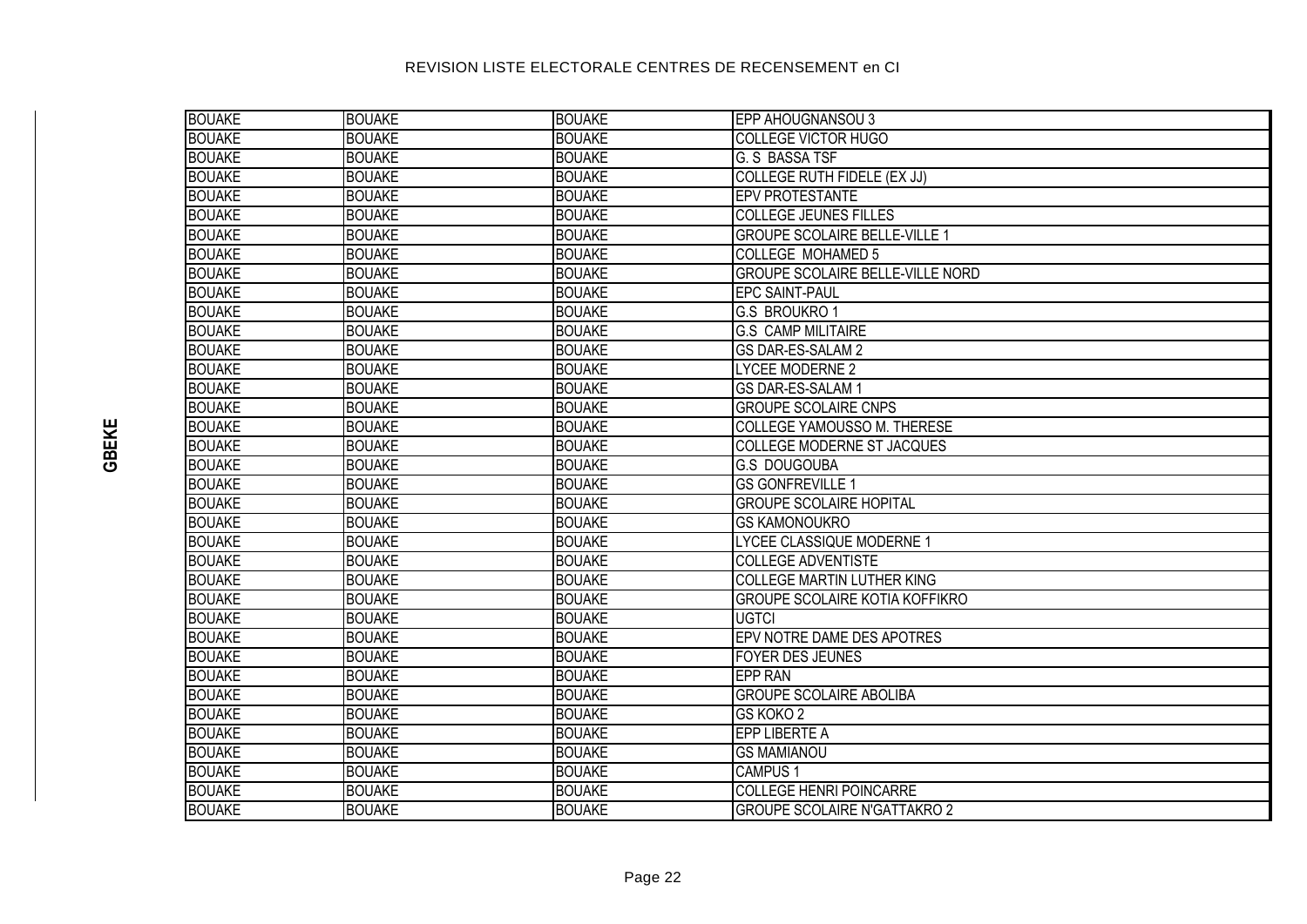| <b>BOUAKE</b><br><b>BOUAKE</b><br><b>BOUAKE</b><br><b>GS WALEBO</b><br><b>BOUAKE</b><br><b>BOUAKE</b><br><b>BOUAKE</b><br><b>G.S BAKASSA TRAORE</b><br><b>BOUAKE</b><br><b>BOUAKE</b><br><b>BOUAKE</b><br><b>G.S PARIS-BOUAKE</b><br><b>BOUAKE</b><br><b>BOUAKE</b><br><b>BOUAKE</b><br><b>ENI CAFOP</b><br><b>BOUAKE</b><br><b>COLLEGE LA RENAISSANCE</b><br><b>BOUAKE</b><br><b>BOUAKE</b><br><b>BOUAKE</b><br><b>BOUAKE</b><br><b>BOUAKE</b><br><b>GROUPE SCOLAIRE DIEZOU RAIL</b><br><b>BOUAKE</b><br><b>BOUAKE</b><br><b>BOUAKE</b><br><b>GS BERGER</b><br><b>BOUAKE</b><br><b>BOUAKE</b><br><b>BOUAKE</b><br>GS DJEZOU 1<br><b>BOUAKE</b><br><b>BOUAKE</b><br><b>BOUAKE</b><br><b>EPV PROTESTANTE 1</b><br><b>BOUAKE</b><br><b>BOUAKE</b><br><b>BOUAKE</b><br><b>GROUPE SCOLAIRE DJEZOU 2</b><br><b>BOUAKE</b><br><b>BOUAKE</b><br><b>BOUAKE</b><br>EPP TOLLA KOUADIOKRO<br><b>BOUAKE</b><br><b>BROBO</b><br><b>BROBO</b><br>LYCEE MUNICIPAL DE BROBO<br><b>BOUAKE</b><br><b>BROBO</b><br><b>BROBO</b><br><b>GROUPE SCOLAIRE BROBO</b><br><b>BOUAKE</b><br><b>BROBO</b><br><b>BROBO</b><br><b>MAIRIE</b><br><b>BOUAKE</b><br><b>GROUPE SCOLARE1 DJEBONOUA VILLE</b><br><b>DJEBONOUA</b><br><b>DJEBONOUA</b><br><b>BOUAKE</b><br><b>DJEBONOUA</b><br><b>DJEBONOUA</b><br>EPP KONZO<br><b>BOUAKE</b><br><b>EPP SESSEKRO</b><br><b>DJEBONOUA</b><br><b>DJEBONOUA</b><br><b>SAKASSOU</b><br>SAKASSOU<br><b>SAKASSOU</b><br><b>GROUPE SCOLAIRE CENTRE</b><br>SAKASSOU<br><b>SAKASSOU</b><br>SAKASSOU<br><b>CENTRE CULTUREL</b><br>SAKASSOU<br>SAKASSOU<br><b>SAKASSOU</b><br>MAIRIE DE SAKASSOU<br>SAKASSOU<br>SAKASSOU<br><b>SAKASSOU</b><br>EPP ODIAHE<br>SAKASSOU<br><b>SAKASSOU</b><br>PLACE PUBLIQUE KOHOUNKRO<br>SAKASSOU |  |
|----------------------------------------------------------------------------------------------------------------------------------------------------------------------------------------------------------------------------------------------------------------------------------------------------------------------------------------------------------------------------------------------------------------------------------------------------------------------------------------------------------------------------------------------------------------------------------------------------------------------------------------------------------------------------------------------------------------------------------------------------------------------------------------------------------------------------------------------------------------------------------------------------------------------------------------------------------------------------------------------------------------------------------------------------------------------------------------------------------------------------------------------------------------------------------------------------------------------------------------------------------------------------------------------------------------------------------------------------------------------------------------------------------------------------------------------------------------------------------------------------------------------------------------------------------------------------------------------------------------------------------------------------------------------------------------------------------------------------------|--|
|                                                                                                                                                                                                                                                                                                                                                                                                                                                                                                                                                                                                                                                                                                                                                                                                                                                                                                                                                                                                                                                                                                                                                                                                                                                                                                                                                                                                                                                                                                                                                                                                                                                                                                                                  |  |
|                                                                                                                                                                                                                                                                                                                                                                                                                                                                                                                                                                                                                                                                                                                                                                                                                                                                                                                                                                                                                                                                                                                                                                                                                                                                                                                                                                                                                                                                                                                                                                                                                                                                                                                                  |  |
|                                                                                                                                                                                                                                                                                                                                                                                                                                                                                                                                                                                                                                                                                                                                                                                                                                                                                                                                                                                                                                                                                                                                                                                                                                                                                                                                                                                                                                                                                                                                                                                                                                                                                                                                  |  |
|                                                                                                                                                                                                                                                                                                                                                                                                                                                                                                                                                                                                                                                                                                                                                                                                                                                                                                                                                                                                                                                                                                                                                                                                                                                                                                                                                                                                                                                                                                                                                                                                                                                                                                                                  |  |
|                                                                                                                                                                                                                                                                                                                                                                                                                                                                                                                                                                                                                                                                                                                                                                                                                                                                                                                                                                                                                                                                                                                                                                                                                                                                                                                                                                                                                                                                                                                                                                                                                                                                                                                                  |  |
|                                                                                                                                                                                                                                                                                                                                                                                                                                                                                                                                                                                                                                                                                                                                                                                                                                                                                                                                                                                                                                                                                                                                                                                                                                                                                                                                                                                                                                                                                                                                                                                                                                                                                                                                  |  |
|                                                                                                                                                                                                                                                                                                                                                                                                                                                                                                                                                                                                                                                                                                                                                                                                                                                                                                                                                                                                                                                                                                                                                                                                                                                                                                                                                                                                                                                                                                                                                                                                                                                                                                                                  |  |
|                                                                                                                                                                                                                                                                                                                                                                                                                                                                                                                                                                                                                                                                                                                                                                                                                                                                                                                                                                                                                                                                                                                                                                                                                                                                                                                                                                                                                                                                                                                                                                                                                                                                                                                                  |  |
|                                                                                                                                                                                                                                                                                                                                                                                                                                                                                                                                                                                                                                                                                                                                                                                                                                                                                                                                                                                                                                                                                                                                                                                                                                                                                                                                                                                                                                                                                                                                                                                                                                                                                                                                  |  |
|                                                                                                                                                                                                                                                                                                                                                                                                                                                                                                                                                                                                                                                                                                                                                                                                                                                                                                                                                                                                                                                                                                                                                                                                                                                                                                                                                                                                                                                                                                                                                                                                                                                                                                                                  |  |
|                                                                                                                                                                                                                                                                                                                                                                                                                                                                                                                                                                                                                                                                                                                                                                                                                                                                                                                                                                                                                                                                                                                                                                                                                                                                                                                                                                                                                                                                                                                                                                                                                                                                                                                                  |  |
|                                                                                                                                                                                                                                                                                                                                                                                                                                                                                                                                                                                                                                                                                                                                                                                                                                                                                                                                                                                                                                                                                                                                                                                                                                                                                                                                                                                                                                                                                                                                                                                                                                                                                                                                  |  |
|                                                                                                                                                                                                                                                                                                                                                                                                                                                                                                                                                                                                                                                                                                                                                                                                                                                                                                                                                                                                                                                                                                                                                                                                                                                                                                                                                                                                                                                                                                                                                                                                                                                                                                                                  |  |
|                                                                                                                                                                                                                                                                                                                                                                                                                                                                                                                                                                                                                                                                                                                                                                                                                                                                                                                                                                                                                                                                                                                                                                                                                                                                                                                                                                                                                                                                                                                                                                                                                                                                                                                                  |  |
|                                                                                                                                                                                                                                                                                                                                                                                                                                                                                                                                                                                                                                                                                                                                                                                                                                                                                                                                                                                                                                                                                                                                                                                                                                                                                                                                                                                                                                                                                                                                                                                                                                                                                                                                  |  |
|                                                                                                                                                                                                                                                                                                                                                                                                                                                                                                                                                                                                                                                                                                                                                                                                                                                                                                                                                                                                                                                                                                                                                                                                                                                                                                                                                                                                                                                                                                                                                                                                                                                                                                                                  |  |
|                                                                                                                                                                                                                                                                                                                                                                                                                                                                                                                                                                                                                                                                                                                                                                                                                                                                                                                                                                                                                                                                                                                                                                                                                                                                                                                                                                                                                                                                                                                                                                                                                                                                                                                                  |  |
|                                                                                                                                                                                                                                                                                                                                                                                                                                                                                                                                                                                                                                                                                                                                                                                                                                                                                                                                                                                                                                                                                                                                                                                                                                                                                                                                                                                                                                                                                                                                                                                                                                                                                                                                  |  |
|                                                                                                                                                                                                                                                                                                                                                                                                                                                                                                                                                                                                                                                                                                                                                                                                                                                                                                                                                                                                                                                                                                                                                                                                                                                                                                                                                                                                                                                                                                                                                                                                                                                                                                                                  |  |
|                                                                                                                                                                                                                                                                                                                                                                                                                                                                                                                                                                                                                                                                                                                                                                                                                                                                                                                                                                                                                                                                                                                                                                                                                                                                                                                                                                                                                                                                                                                                                                                                                                                                                                                                  |  |
|                                                                                                                                                                                                                                                                                                                                                                                                                                                                                                                                                                                                                                                                                                                                                                                                                                                                                                                                                                                                                                                                                                                                                                                                                                                                                                                                                                                                                                                                                                                                                                                                                                                                                                                                  |  |
|                                                                                                                                                                                                                                                                                                                                                                                                                                                                                                                                                                                                                                                                                                                                                                                                                                                                                                                                                                                                                                                                                                                                                                                                                                                                                                                                                                                                                                                                                                                                                                                                                                                                                                                                  |  |
| <b>SAKASSOU</b><br>TOUMODI-SAKASSOU<br>TOUMODI-SAKASSOU<br><b>EPP KONGO</b>                                                                                                                                                                                                                                                                                                                                                                                                                                                                                                                                                                                                                                                                                                                                                                                                                                                                                                                                                                                                                                                                                                                                                                                                                                                                                                                                                                                                                                                                                                                                                                                                                                                      |  |
| SAKASSOU<br>TOUMODI-SAKASSOU<br>TOUMODI-SAKASSOU<br>EPP 1 TOUMODI-SAKASSOU                                                                                                                                                                                                                                                                                                                                                                                                                                                                                                                                                                                                                                                                                                                                                                                                                                                                                                                                                                                                                                                                                                                                                                                                                                                                                                                                                                                                                                                                                                                                                                                                                                                       |  |
| SAKASSOU<br>PLACE PUBLIQUE TOUMODI-SAKASSOU<br>TOUMODI-SAKASSOU<br>TOUMODI-SAKASSOU                                                                                                                                                                                                                                                                                                                                                                                                                                                                                                                                                                                                                                                                                                                                                                                                                                                                                                                                                                                                                                                                                                                                                                                                                                                                                                                                                                                                                                                                                                                                                                                                                                              |  |
| <b>SAKASSOU</b><br>AYAOU-SRAN<br>AYAOU-SRAN<br>EPP SRAN-BELAKRO 1                                                                                                                                                                                                                                                                                                                                                                                                                                                                                                                                                                                                                                                                                                                                                                                                                                                                                                                                                                                                                                                                                                                                                                                                                                                                                                                                                                                                                                                                                                                                                                                                                                                                |  |
| SAKASSOU<br>AYAOU-SRAN<br>AYAOU-SRAN<br>SRAN-BELAKRO                                                                                                                                                                                                                                                                                                                                                                                                                                                                                                                                                                                                                                                                                                                                                                                                                                                                                                                                                                                                                                                                                                                                                                                                                                                                                                                                                                                                                                                                                                                                                                                                                                                                             |  |
| <b>SAKASSOU</b><br>AYAOU-SRAN<br>EPP SRAN-BONDOSSOU<br>AYAOU-SRAN                                                                                                                                                                                                                                                                                                                                                                                                                                                                                                                                                                                                                                                                                                                                                                                                                                                                                                                                                                                                                                                                                                                                                                                                                                                                                                                                                                                                                                                                                                                                                                                                                                                                |  |
| <b>SASSANDRA</b><br><b>SASSANDRA</b><br><b>SASSANDRA</b><br><b>GROUPE SCOLAIRE SAINT ANDRE</b>                                                                                                                                                                                                                                                                                                                                                                                                                                                                                                                                                                                                                                                                                                                                                                                                                                                                                                                                                                                                                                                                                                                                                                                                                                                                                                                                                                                                                                                                                                                                                                                                                                   |  |
| <b>SASSANDRA</b><br><b>SASSANDRA</b><br>$\overline{TP}$<br>SASSANDRA                                                                                                                                                                                                                                                                                                                                                                                                                                                                                                                                                                                                                                                                                                                                                                                                                                                                                                                                                                                                                                                                                                                                                                                                                                                                                                                                                                                                                                                                                                                                                                                                                                                             |  |
| <b>SASSANDRA</b><br><b>SASSANDRA</b><br><b>SASSANDRA</b><br><b>GS SOLANFED</b>                                                                                                                                                                                                                                                                                                                                                                                                                                                                                                                                                                                                                                                                                                                                                                                                                                                                                                                                                                                                                                                                                                                                                                                                                                                                                                                                                                                                                                                                                                                                                                                                                                                   |  |
| <b>SASSANDRA</b><br><b>SASSANDRA</b><br><b>SASSANDRA</b><br><b>GROUPE SCOLAIRE PLAGE</b>                                                                                                                                                                                                                                                                                                                                                                                                                                                                                                                                                                                                                                                                                                                                                                                                                                                                                                                                                                                                                                                                                                                                                                                                                                                                                                                                                                                                                                                                                                                                                                                                                                         |  |
| <b>SASSANDRA</b><br><b>SASSANDRA</b><br><b>SASSANDRA</b><br><b>GROUPE SCOLAIRE PLATEAU</b>                                                                                                                                                                                                                                                                                                                                                                                                                                                                                                                                                                                                                                                                                                                                                                                                                                                                                                                                                                                                                                                                                                                                                                                                                                                                                                                                                                                                                                                                                                                                                                                                                                       |  |
| <b>SASSANDRA</b><br><b>SASSANDRA</b><br><b>SASSANDRA</b><br>EPP GAHOULOU                                                                                                                                                                                                                                                                                                                                                                                                                                                                                                                                                                                                                                                                                                                                                                                                                                                                                                                                                                                                                                                                                                                                                                                                                                                                                                                                                                                                                                                                                                                                                                                                                                                         |  |
| <b>SASSANDRA</b><br><b>SAGO</b><br><b>SAGO</b><br><b>GROUPE SCOLAIRE SAGO I ET 2</b>                                                                                                                                                                                                                                                                                                                                                                                                                                                                                                                                                                                                                                                                                                                                                                                                                                                                                                                                                                                                                                                                                                                                                                                                                                                                                                                                                                                                                                                                                                                                                                                                                                             |  |
| SAGO<br><b>SAGO</b><br>FOYER DE LA PAROISSE CATHOLIQUE<br>SASSANDRA                                                                                                                                                                                                                                                                                                                                                                                                                                                                                                                                                                                                                                                                                                                                                                                                                                                                                                                                                                                                                                                                                                                                                                                                                                                                                                                                                                                                                                                                                                                                                                                                                                                              |  |
| <b>DAKPADOU</b><br><b>DAKPADOU</b><br><b>SASSANDRA</b><br><b>GS DAKPADOU</b>                                                                                                                                                                                                                                                                                                                                                                                                                                                                                                                                                                                                                                                                                                                                                                                                                                                                                                                                                                                                                                                                                                                                                                                                                                                                                                                                                                                                                                                                                                                                                                                                                                                     |  |

**GBOKLE**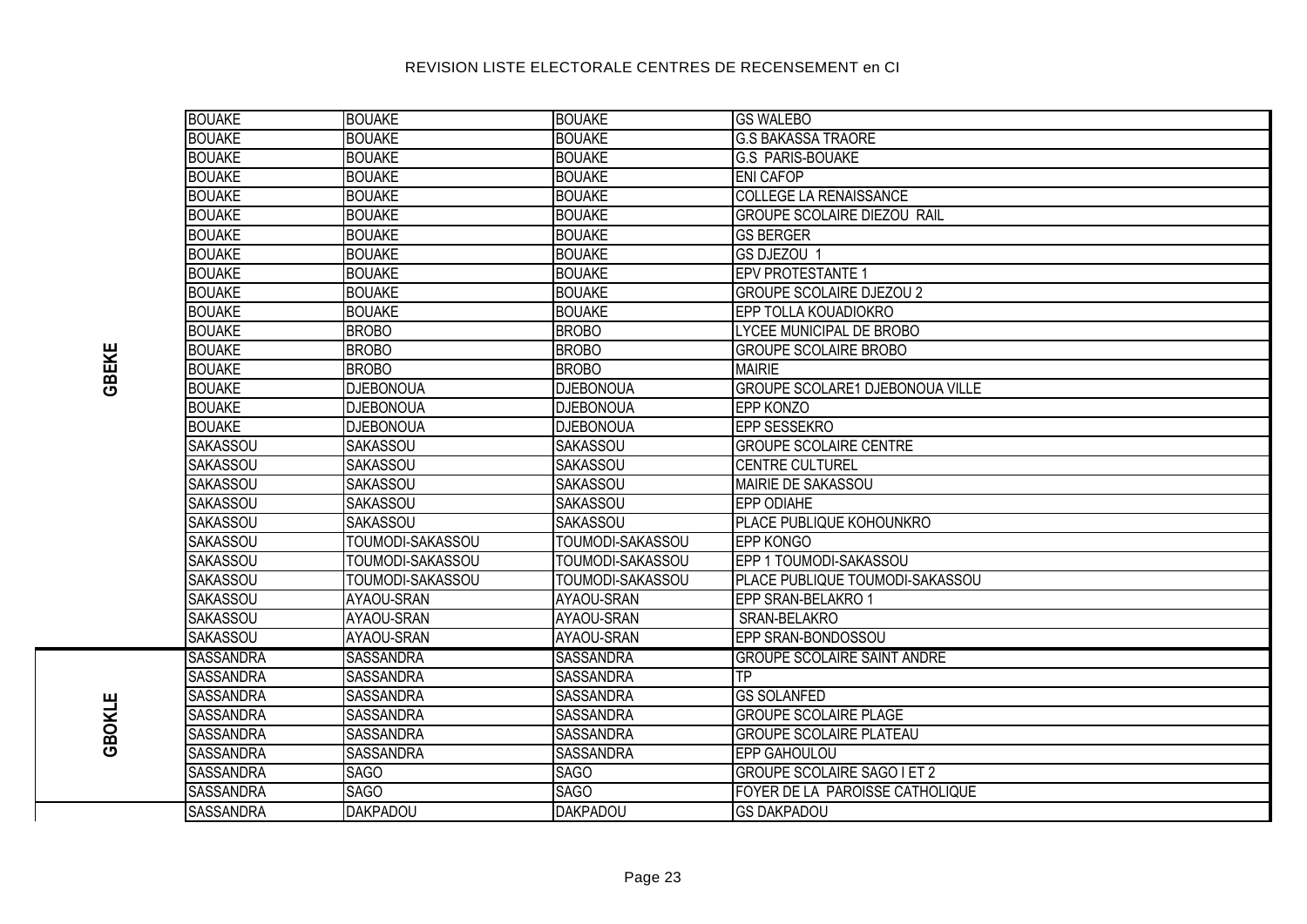|          | <b>SASSANDRA</b> | <b>DAKPADOU</b>      | DAKPADOU             | <b>EPP BOLO V1</b>                          |
|----------|------------------|----------------------|----------------------|---------------------------------------------|
|          | <b>SASSANDRA</b> | <b>GRIHIRI</b>       | <b>GRIHIRI</b>       | PLACE PUBLIQUE CAILLOUKRO                   |
|          | <b>SASSANDRA</b> | <b>LOBAKUYA</b>      | <b>LOBAKUYA</b>      | <b>EPP LOBAKUYA</b>                         |
|          | <b>FRESCO</b>    | <b>FRESCO</b>        | <b>FRESCO</b>        | ECOLE PRIMAIRE CATHOLIQUE NOEL KOKORA TEKRY |
| GBOKLE   | <b>FRESCO</b>    | <b>FRESCO</b>        | <b>FRESCO</b>        | <b>ECOLE MATERNELLE DE FRESCO</b>           |
|          | <b>FRESCO</b>    | <b>FRESCO</b>        | <b>FRESCO</b>        | G.S. FRESCO 1-2 KOYIRI                      |
|          | <b>FRESCO</b>    | <b>FRESCO</b>        | <b>FRESCO</b>        | <b>G.S. FRESCO III MUNICIPALITE</b>         |
|          | <b>FRESCO</b>    | <b>FRESCO</b>        | <b>FRESCO</b>        | EPP ZEGBAN 2                                |
|          | <b>FRESCO</b>    | <b>DAHIRI</b>        | <b>DAHIRI</b>        | <b>EPP OKROMODOU</b>                        |
|          | <b>FRESCO</b>    | <b>GBAGBAM</b>       | <b>GBAGBAM</b>       | <b>G S GBAGBAM</b>                          |
|          | <b>FRESCO</b>    | <b>GBAGBAM</b>       | <b>GBAGBAM</b>       | <b>GARDERIE GBAGBAM</b>                     |
|          | <b>GAGNOA</b>    | <b>GAGNOA</b>        | <b>GAGNOA</b>        | <b>GS AFRIDOUGOU</b>                        |
|          | <b>GAGNOA</b>    | <b>GAGNOA</b>        | <b>GAGNOA</b>        | <b>LYCEE MODERNE 1</b>                      |
|          | <b>GAGNOA</b>    | <b>GAGNOA</b>        | <b>GAGNOA</b>        | <b>GS BABRE I-3</b>                         |
|          | <b>GAGNOA</b>    | <b>GAGNOA</b>        | <b>GAGNOA</b>        | <b>IGS HENRIETTE DAGRI DIABATE</b>          |
|          | <b>GAGNOA</b>    | <b>GAGNOA</b>        | <b>GAGNOA</b>        | EPP SOLEIL 1-3-4                            |
|          | <b>GAGNOA</b>    | <b>GAGNOA</b>        | <b>GAGNOA</b>        | <b>GROUPE SCOLAIRE GNOUSSO</b>              |
|          | <b>GAGNOA</b>    | <b>GAGNOA</b>        | <b>GAGNOA</b>        | <b>EPP MARCHE</b>                           |
|          | <b>GAGNOA</b>    | <b>GAGNOA</b>        | <b>GAGNOA</b>        | <b>BOURSE DU TRAVAIL</b>                    |
|          | <b>GAGNOA</b>    | <b>GAGNOA</b>        | <b>GAGNOA</b>        | EPP SOKOURA DJAN 2                          |
|          | <b>GAGNOA</b>    | <b>GAGNOA</b>        | <b>GAGNOA</b>        | EPP CHATEAU D'EAU                           |
|          | <b>GAGNOA</b>    | <b>GAGNOA</b>        | <b>GAGNOA</b>        | EPP BAROUHIO 3                              |
|          | <b>GAGNOA</b>    | <b>GAGNOA</b>        | <b>GAGNOA</b>        | EPP DAR-ES-SALAM                            |
| この<br>この | <b>GAGNOA</b>    | <b>GAGNOA</b>        | <b>GAGNOA</b>        | EPP BAROUHIO 2                              |
|          | <b>GAGNOA</b>    | <b>GAGNOA</b>        | <b>GAGNOA</b>        | EPP SOKOURA DJAN 1                          |
|          | <b>GAGNOA</b>    | <b>GAGNOA</b>        | <b>GAGNOA</b>        | LYCEE DE LA PAIX                            |
|          | <b>GAGNOA</b>    | <b>GNAGBODOUGNOA</b> | <b>GNAGBODOUGNOA</b> | EPP DODOUGNOA                               |
|          | <b>GAGNOA</b>    | GNAGBODOUGNOA        | <b>GNAGBODOUGNOA</b> | EPP GODELILIE                               |
|          | <b>GAGNOA</b>    | GNAGBODOUGNOA        | GNAGBODOUGNOA        | EPP GNAGBODOUGNOA                           |
|          | <b>GAGNOA</b>    | <b>GUIBEROUA</b>     | <b>GUIBEROUA</b>     | EPP GUIBEROUA 1                             |
|          | <b>GAGNOA</b>    | <b>GUIBEROUA</b>     | <b>GUIBEROUA</b>     | G.S. GUIBEROUA 1-2-4                        |
|          | <b>GAGNOA</b>    | <b>GUIBEROUA</b>     | <b>GUIBEROUA</b>     | <b>EPC NADJAME</b>                          |
|          | <b>GAGNOA</b>    | <b>OURAGAHIO</b>     | <b>OURAGAHIO</b>     | EPP OURAGAHIO 1                             |
|          | <b>GAGNOA</b>    | <b>OURAGAHIO</b>     | <b>OURAGAHIO</b>     | EPP OURAGAHIO-3                             |
|          | <b>GAGNOA</b>    | <b>OURAGAHIO</b>     | <b>OURAGAHIO</b>     | <b>EPP BROUDOUME</b>                        |
|          | <b>GAGNOA</b>    | <b>BAYOTA</b>        | <b>BAYOTA</b>        | <b>EPC BAYOTA</b>                           |
|          | <b>GAGNOA</b>    | <b>BAYOTA</b>        | <b>BAYOTA</b>        | <b>EPP BRIHI</b>                            |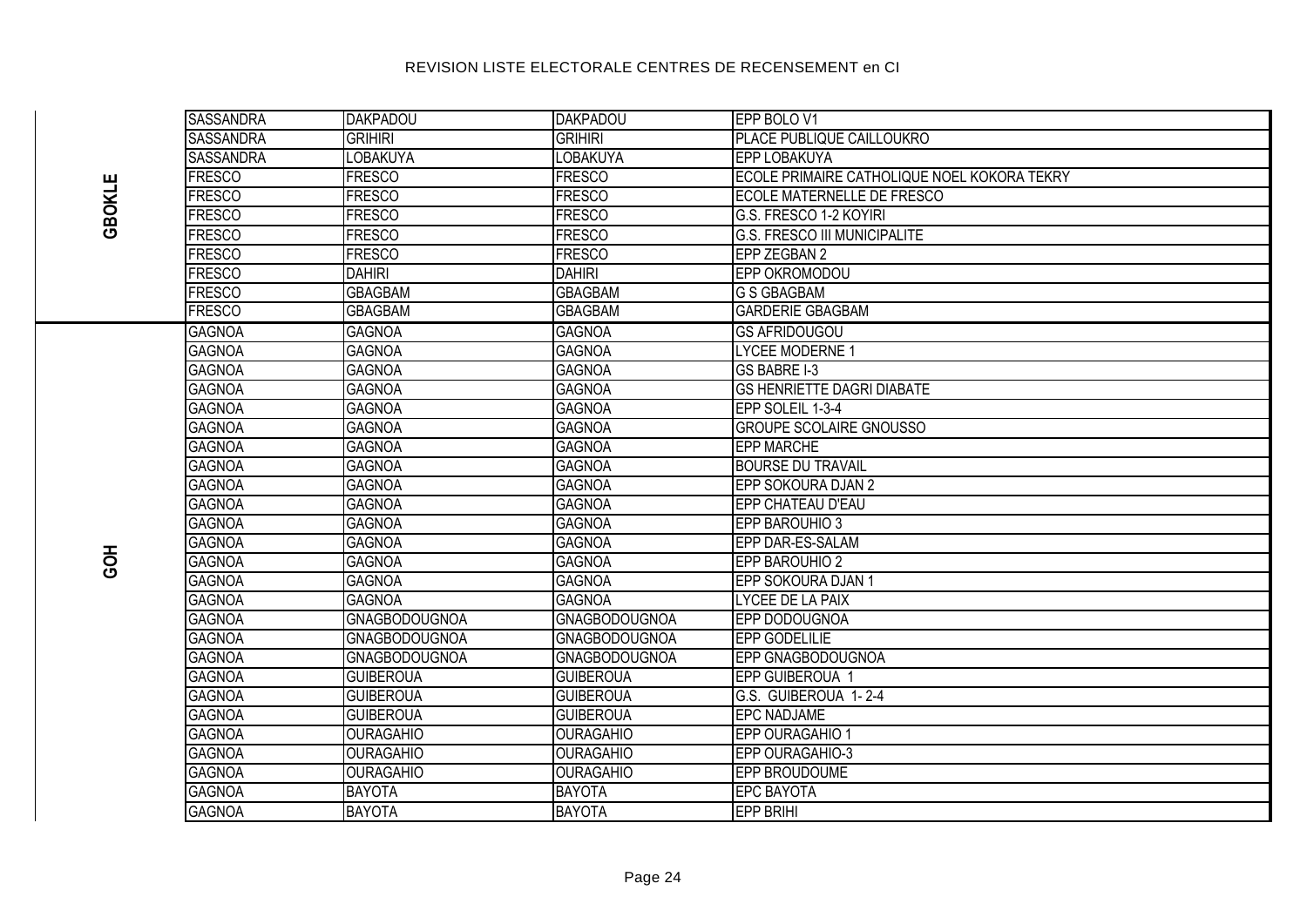|          | <b>GAGNOA</b>    | <b>BAYOTA</b>     | <b>BAYOTA</b>     | EPP TEHIRI 1                             |
|----------|------------------|-------------------|-------------------|------------------------------------------|
|          | <b>GAGNOA</b>    | <b>DIGNAGO</b>    | <b>DIGNAGO</b>    | <b>EPP DIGNAGO II</b>                    |
|          | <b>GAGNOA</b>    | <b>DIGNAGO</b>    | <b>DIGNAGO</b>    | EPP DIGNAGO I                            |
|          | <b>GAGNOA</b>    | <b>DIGNAGO</b>    | <b>DIGNAGO</b>    | <b>EPP OTEHOA</b>                        |
|          | <b>GAGNOA</b>    | <b>GALEBOUO</b>   | <b>GALEBOUO</b>   | EPP ONAHIO                               |
|          | <b>GAGNOA</b>    | <b>GALEBOUO</b>   | <b>GALEBOUO</b>   | <b>EPP GALEBRE 4</b>                     |
|          | <b>GAGNOA</b>    | <b>GALEBOUO</b>   | <b>GALEBOUO</b>   | <b>GS GALEBRE</b>                        |
|          | <b>GAGNOA</b>    | <b>SERIHIO</b>    | <b>SERIHIO</b>    | <b>G S SERIHIO</b>                       |
|          | <b>GAGNOA</b>    | <b>SERIHIO</b>    | <b>SERIHIO</b>    | EPP BROKOYO                              |
|          | <b>GAGNOA</b>    | <b>SERIHIO</b>    | <b>SERIHIO</b>    | <b>EPP GOHUE WANEWA</b>                  |
|          | <b>OUME</b>      | <b>DIEGONEFLA</b> | <b>DIEGONEFLA</b> | <b>GROUPE SCOLAIRE DIEGONEFLA 1 ET 3</b> |
| HOS      | <b>OUME</b>      | <b>DIEGONEFLA</b> | <b>DIEGONEFLA</b> | EPC DIEGONEFLA 1 ET 2                    |
|          | <b>OUME</b>      | <b>DIEGONEFLA</b> | <b>DIEGONEFLA</b> | EPP CHANTIER GOUEDA                      |
|          | <b>OUME</b>      | <b>OUME</b>       | <b>OUME</b>       | <b>EPP SAINT EXUPERY-2</b>               |
|          | <b>OUME</b>      | <b>OUME</b>       | <b>OUME</b>       | EPP OUME EST-1                           |
|          | <b>OUME</b>      | <b>OUME</b>       | <b>OUME</b>       | EPP OUME 2 OUEST                         |
|          | <b>OUME</b>      | <b>OUME</b>       | <b>OUME</b>       | EPP OUME 2 NORD                          |
|          | <b>OUME</b>      | <b>OUME</b>       | <b>OUME</b>       | EPP DOUKOUYA I                           |
|          | <b>OUME</b>      | <b>GUEPAHOUO</b>  | <b>GUEPAHOUO</b>  | G S GUEPAHOUO 1-3                        |
|          | <b>OUME</b>      | <b>GUEPAHOUO</b>  | <b>GUEPAHOUO</b>  | EPP DIGBOHOUO                            |
|          | <b>OUME</b>      | <b>GUEPAHOUO</b>  | <b>GUEPAHOUO</b>  | EPP SAKAHOUO 1                           |
|          | <b>OUME</b>      | <b>TONLA</b>      | <b>TONLA</b>      | EPP BLEANIANDA                           |
|          | <b>OUME</b>      | <b>TONLA</b>      | <b>TONLA</b>      | <b>EPP ZADDI-I</b>                       |
|          | <b>OUME</b>      | <b>TONLA</b>      | <b>TONLA</b>      | <b>EPP TONLA</b>                         |
|          | <b>BONDOUKOU</b> | <b>BONDOUKOU</b>  | <b>BONDOUKOU</b>  | <b>EPP RESIDENTIELLE</b>                 |
|          | <b>BONDOUKOU</b> | <b>BONDOUKOU</b>  | <b>BONDOUKOU</b>  | LYCEE MODERNE 1 ET 2 DE BONDOUKOU        |
|          | <b>BONDOUKOU</b> | <b>BONDOUKOU</b>  | <b>BONDOUKOU</b>  | <b>GS ALLIAGUI</b>                       |
|          | <b>BONDOUKOU</b> | <b>BONDOUKOU</b>  | <b>BONDOUKOU</b>  | <b>GS NOTRE DAME</b>                     |
|          | <b>BONDOUKOU</b> | <b>BONDOUKOU</b>  | <b>BONDOUKOU</b>  | GROUPE SCOLAIRE BONDOUKOU NORD           |
|          | <b>BONDOUKOU</b> | <b>BONDOUKOU</b>  | <b>BONDOUKOU</b>  | EPP BONDOUKOU PLATEAU 1 ET 2             |
|          | <b>BONDOUKOU</b> | <b>BONDOUKOU</b>  | <b>BONDOUKOU</b>  | <b>COLLEGE MODERNE</b>                   |
| GONTOUGO | <b>BONDOUKOU</b> | <b>BONDOUKOU</b>  | <b>BONDOUKOU</b>  | <b>GROUPE SCOLAIRE BONDOUKOU-EST</b>     |
|          | <b>BONDOUKOU</b> | <b>BONDOUKOU</b>  | <b>BONDOUKOU</b>  | GROUPE SCOLAIRE BONDOUKOU CENTRE         |
|          | <b>BONDOUKOU</b> | <b>BONDOUKOU</b>  | <b>BONDOUKOU</b>  | GS DONZOSSO 1 ET 2                       |
|          | <b>BONDOUKOU</b> | <b>BONDOUKOU</b>  | <b>BONDOUKOU</b>  | ECOLE CONFESSIONNELLE ISLAMIQUE EL FALLA |
|          | <b>BONDOUKOU</b> | <b>BONDOUKOU</b>  | <b>BONDOUKOU</b>  | EPP SOKO 2                               |
|          | <b>RONDOUKOU</b> | <b>BONDOUKOU</b>  | <b>RONDOUKOU</b>  | FPP SOKO 1                               |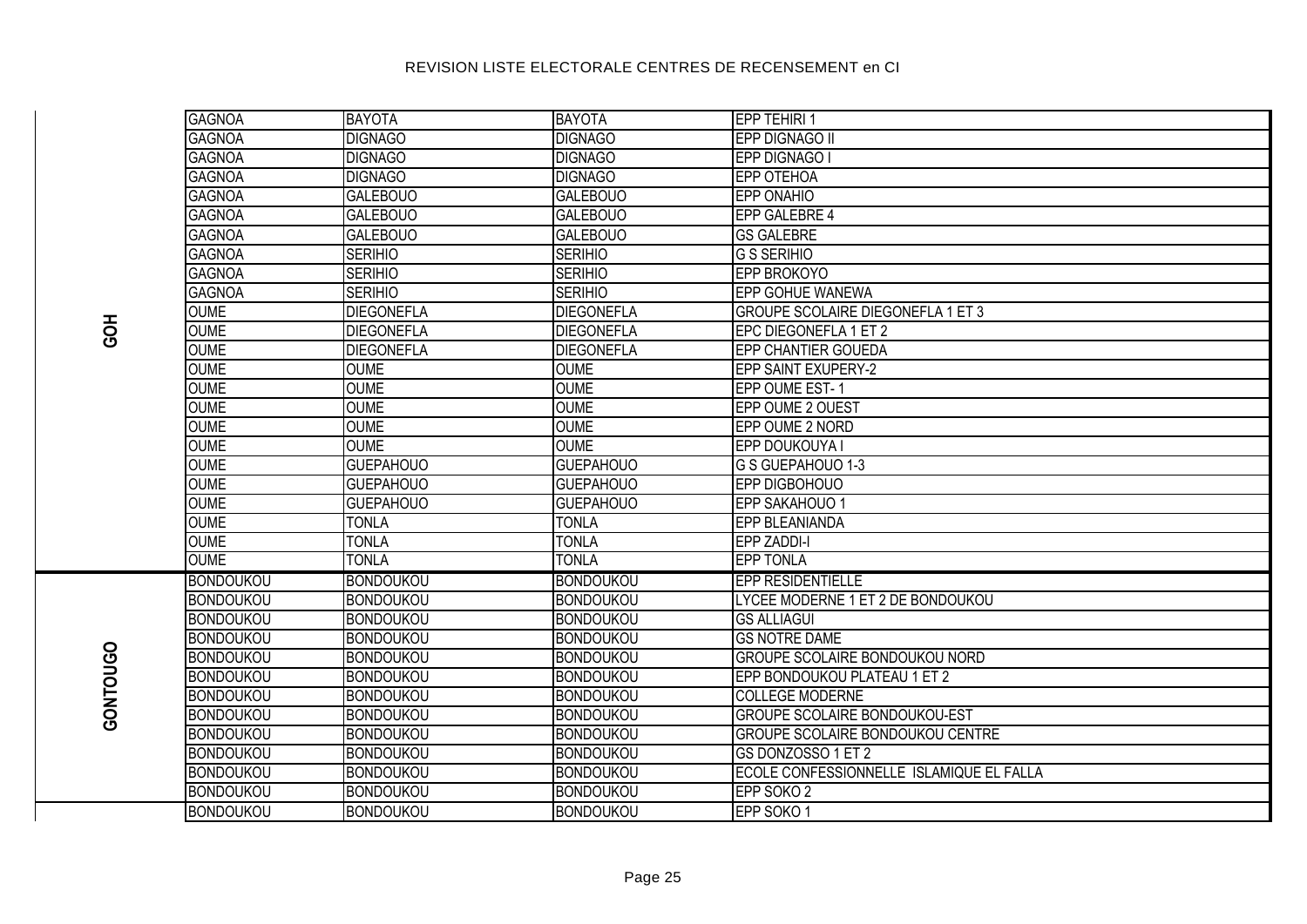| <b>BONDOUKOU</b> | <b>BONDOUKOU</b> | BONDOUKOU        | <b>GROUPE SCOLAIRE DES PROFESSIONNELS</b>         |
|------------------|------------------|------------------|---------------------------------------------------|
| <b>BONDOUKOU</b> | <b>BONDOUKOU</b> | <b>BONDOUKOU</b> | COMPLEXE SOCIO-EDUCATIF                           |
| <b>BONDOUKOU</b> | <b>BONDOUKOU</b> | <b>BONDOUKOU</b> | GROUPE D'ENSEIGNEMENT CONF. ISLAMIQUE EL BANITEIM |
| <b>BONDOUKOU</b> | <b>BONDOUKOU</b> | <b>BONDOUKOU</b> | COLLEGE PRIVE N'GUESSAN AMANI MICHEL              |
| <b>BONDOUKOU</b> | <b>BONDOUKOU</b> | <b>BONDOUKOU</b> | ECOLE BAD ZANZAN                                  |
| <b>BONDOUKOU</b> | <b>BONDOUKOU</b> | <b>BONDOUKOU</b> | <b>COLLEGE HONORE DE BALZAC</b>                   |
| <b>BONDOUKOU</b> | <b>BONDOUKOU</b> | <b>BONDOUKOU</b> | <b>GROUPE SCOLAIRE BOROMBA I ET II</b>            |
| <b>BONDOUKOU</b> | <b>GOUMERE</b>   | <b>GOUMERE</b>   | G.S GOUMERE 1-2                                   |
| <b>BONDOUKOU</b> | <b>GOUMERE</b>   | <b>GOUMERE</b>   | <b>EPP KOBOKO</b>                                 |
| <b>BONDOUKOU</b> | <b>GOUMERE</b>   | <b>GOUMERE</b>   | <b>EPP HEREBO</b>                                 |
| <b>BONDOUKOU</b> | <b>SOROBANGO</b> | <b>SOROBANGO</b> | EPP SOROBANGO 1-2                                 |
| <b>BONDOUKOU</b> | <b>SOROBANGO</b> | <b>SOROBANGO</b> | <b>EPP BOROKPONKO</b>                             |
| <b>BONDOUKOU</b> | <b>SOROBANGO</b> | <b>SOROBANGO</b> | <b>EPP TAMBI</b>                                  |
| <b>BONDOUKOU</b> | <b>TABAGNE</b>   | <b>TABAGNE</b>   | <b>EPP SAPIA</b>                                  |
| <b>BONDOUKOU</b> | <b>TABAGNE</b>   | <b>TABAGNE</b>   | <b>EPP MANGAME</b>                                |
| <b>BONDOUKOU</b> | <b>TABAGNE</b>   | <b>TABAGNE</b>   | PLACE PUBLIQUE KOTIO                              |
| <b>BONDOUKOU</b> | <b>BONDO</b>     | <b>BONDO</b>     | <b>EPP DONVAGNE</b>                               |
| <b>BONDOUKOU</b> | <b>BONDO</b>     | <b>BONDO</b>     | EPP BONDO DIOULA AN 1                             |
| <b>BONDOUKOU</b> | <b>BONDO</b>     | <b>BONDO</b>     | <b>EPP KPANAN</b>                                 |
| <b>BONDOUKOU</b> | <b>LAOUDI-BA</b> | <b>LAOUDI-BA</b> | <b>EPP GBANHUI</b>                                |
| <b>BONDOUKOU</b> | LAOUDI-BA        | <b>LAOUDI-BA</b> | PLACE PUBLIQUE FLATCHEDOUGOU                      |
| <b>BONDOUKOU</b> | LAOUDI-BA        | LAOUDI-BA        | EPP LAOUDI-BA 1                                   |
| <b>BONDOUKOU</b> | PINDA-BOROKO     | PINDA-BOROKO     | <b>EPP BOROKO</b>                                 |
| <b>BONDOUKOU</b> | PINDA-BOROKO     | PINDA-BOROKO     | <b>EPP DOUMASSI</b>                               |
| <b>BONDOUKOU</b> | PINDA-BOROKO     | PINDA-BOROKO     | <b>EPP PINDA1</b>                                 |
| <b>BONDOUKOU</b> | <b>TAGADI</b>    | <b>TAGADI</b>    | <b>EPP TAGADI</b>                                 |
| <b>BONDOUKOU</b> | <b>TAOUDI</b>    | <b>TAOUDI</b>    | EPP TAOUDI 1 OU EPP LOBA BODJORO PIERRE           |
| <b>BONDOUKOU</b> | <b>TAOUDI</b>    | <b>TAOUDI</b>    | <b>EPP LANDAYE</b>                                |
| <b>BONDOUKOU</b> | <b>TAOUDI</b>    | <b>TAOUDI</b>    | <b>EPP KIRAMISSE</b>                              |
| KOUN-FAO         | KOUN-FAO         | KOUN-FAO         | <b>EPP MUNICIPALITE</b>                           |
| KOUN-FAO         | KOUN-FAO         | KOUN-FAO         | EPP KOUN-FAO 1                                    |
| KOUN-FAO         | KOUN-FAO         | KOUN-FAO         | <b>EPP KORIA I</b>                                |
| KOUN-FAO         | KOUN-FAO         | KOUN-FAO         | <b>EPP ASSINDI</b>                                |
| KOUN-FAO         | KOUN-FAO         | KOUN-FAO         | <b>EPP OUATTE</b>                                 |
| KOUN-FAO         | KOUASSI-DATEKRO  | KOUASSI-DATEKRO  | EPP 1 KOUASSI DATEKRO                             |
| KOUN-FAO         | KOUASSI-DATEKRO  | KOUASSI-DATEKRO  | EPP OUROUTARA                                     |
| KOUN-FAO         | KOUASSI-DATEKRO  | KOUASSI-DATEKRO  | <b>EPP YAKASSE BINI</b>                           |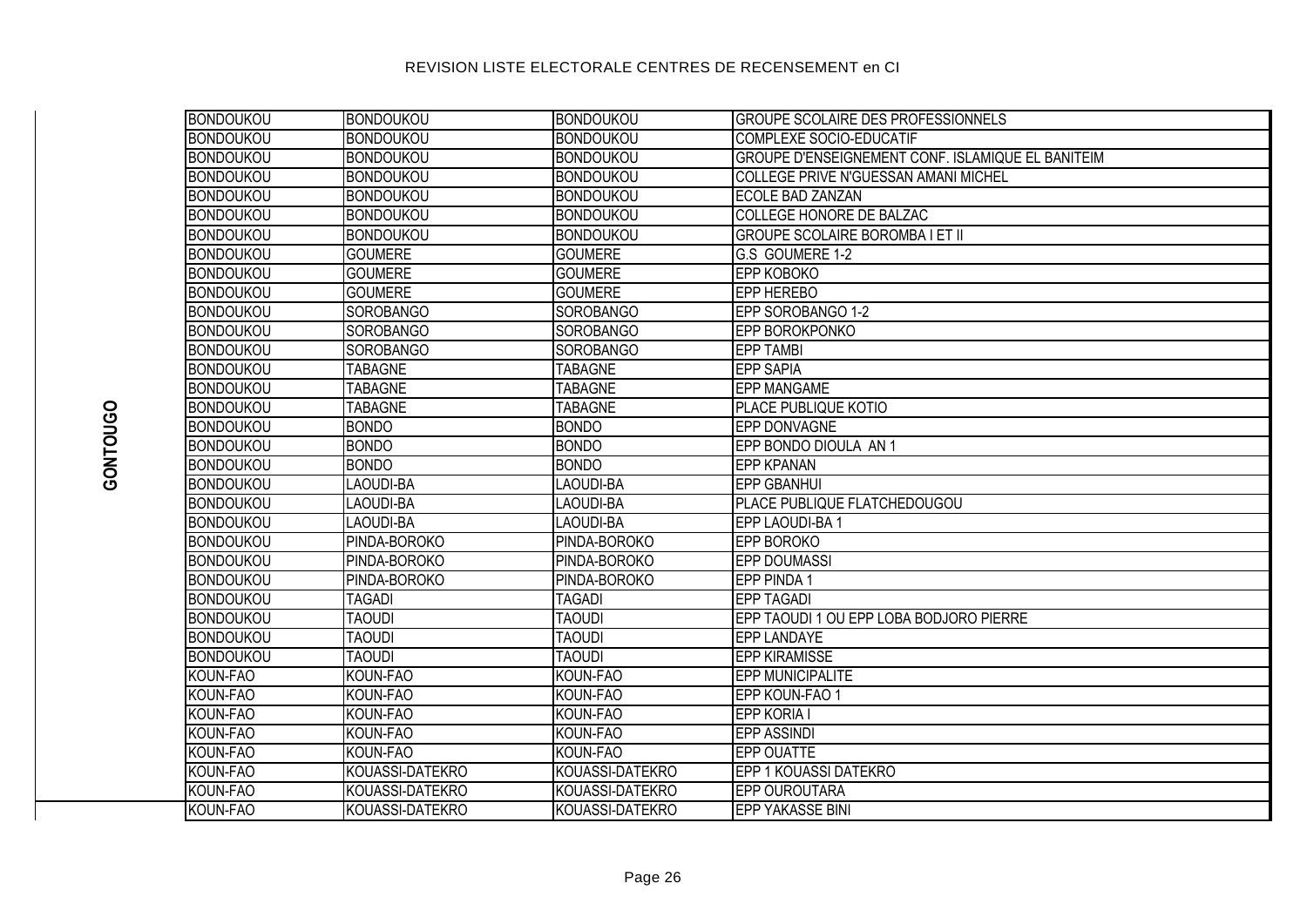| KOUN-FAO        | <b>TANKESSE</b>    | <b>TANKESSE</b>    | <b>EPC TANKESSE FILLES</b>        |
|-----------------|--------------------|--------------------|-----------------------------------|
| KOUN-FAO        | <b>TANKESSE</b>    | <b>TANKESSE</b>    | <b>EPP KOUAME ANGOUA</b>          |
| KOUN-FAO        | <b>TANKESSE</b>    | <b>TANKESSE</b>    | <b>LEPP N DAKRO</b>               |
| KOUN-FAO        | <b>BOAHIA</b>      | <b>BOAHIA</b>      | <b>EPP DOUMOROSSI</b>             |
| KOUN-FAO        | <b>BOAHIA</b>      | <b>BOAHIA</b>      | <b>EPP KRAKRO</b>                 |
| KOUN-FAO        | <b>BOAHIA</b>      | <b>BOAHIA</b>      | EPP KOUAKOUKRAKRO 1               |
| KOUN-FAO        | <b>TIENKOIKRO</b>  | <b>TIENKOIKRO</b>  | EPP NGUESSAN BRINDOUKRO           |
| KOUN-FAO        | <b>TIENKOIKRO</b>  | <b>TIENKOIKRO</b>  | <b>EPP DEIMBA</b>                 |
| KOUN-FAO        | <b>TIENKOIKRO</b>  | <b>TIENKOIKRO</b>  | <b>G S TIENKOIKRO</b>             |
| <b>SANDEGUE</b> | SANDEGUE           | SANDEGUE           | <b>FOYER POLYVALENT</b>           |
| <b>SANDEGUE</b> | SANDEGUE           | <b>SANDEGUE</b>    | <b>GS SANDEGUE</b>                |
| <b>SANDEGUE</b> | SANDEGUE           | SANDEGUE           | <b>EPP KAMELE</b>                 |
| <b>SANDEGUE</b> | <b>SANDEGUE</b>    | <b>SANDEGUE</b>    | <b>EPP SANGUEHI</b>               |
| <b>SANDEGUE</b> | <b>SANDEGUE</b>    | SANDEGUE           | <b>EPP TALAHINI TOMORA</b>        |
| SANDEGUE        | <b>DIMANDOUGOU</b> | <b>DIMANDOUGOU</b> | <b>EPP LOGOTAN</b>                |
| <b>SANDEGUE</b> | <b>DIMANDOUGOU</b> | <b>DIMANDOUGOU</b> | <b>EPP DIHEZOUE</b>               |
| <b>SANDEGUE</b> | <b>YOROBODI</b>    | <b>YOROBODI</b>    | <b>IEPP KONDOROBANGO</b>          |
| <b>SANDEGUE</b> | <b>YOROBODI</b>    | <b>YOROBODI</b>    | EPP MASSADOUGOU                   |
| <b>SANDEGUE</b> | <b>YOROBODI</b>    | <b>YOROBODI</b>    | <b>EPP YOROBODI</b>               |
| <b>TANDA</b>    | <b>TANDA</b>       | <b>TANDA</b>       | <b>EPC TANDA GARCONS</b>          |
| <b>TANDA</b>    | <b>TANDA</b>       | <b>TANDA</b>       | <b>EPC TANDA FILLES</b>           |
| <b>TANDA</b>    | <b>TANDA</b>       | <b>TANDA</b>       | <b>FOYER FEMININ</b>              |
| <b>TANDA</b>    | <b>TANDA</b>       | <b>TANDA</b>       | <b>GS TANDA CENTRE</b>            |
| <b>TANDA</b>    | <b>TANDA</b>       | <b>TANDA</b>       | <b>PLACE PUBLIQUE FODJA</b>       |
| <b>TANDA</b>    | <b>AMANVI</b>      | <b>AMANVI</b>      | <b>PLACE PUBLIQUE ADJEHIBANGO</b> |
| <b>TANDA</b>    | <b>AMANVI</b>      | <b>AMANVI</b>      | <b>EPP AMANVI 1</b>               |
| <b>TANDA</b>    | <b>AMANVI</b>      | <b>AMANVI</b>      | <b>EPP FISSA</b>                  |
| <b>TANDA</b>    | <b>DIAMBA</b>      | <b>DIAMBA</b>      | <b>EPP PALA</b>                   |
| <b>TANDA</b>    | <b>DIAMBA</b>      | <b>DIAMBA</b>      | <b>EPP BOUKO</b>                  |
| <b>TANDA</b>    | <b>DIAMBA</b>      | <b>DIAMBA</b>      | <b>EPP DIAMBA</b>                 |
| <b>TANDA</b>    | <b>TCHEDIO</b>     | <b>TCHEDIO</b>     | <b>EPP SIASSO</b>                 |
| <b>TANDA</b>    | <b>TCHEDIO</b>     | <b>TCHEDIO</b>     | EPP TCHEDIO DU TIEDIO             |
| <b>TANDA</b>    | <b>TCHEDIO</b>     | <b>TCHEDIO</b>     | <b>EPP GONDIA</b>                 |
| <b>TRANSUA</b>  | <b>ASSUEFRY</b>    | <b>ASSUEFRY</b>    | EPP ASSUEFRY 1                    |
| <b>TRANSUA</b>  | <b>ASSUEFRY</b>    | <b>ASSUEFRY</b>    | EPP ASSUEFRY 2                    |
| <b>TRANSUA</b>  | <b>TRANSUA</b>     | <b>TRANSUA</b>     | <b>EPC TRANSUA</b>                |
| <b>TRANSUA</b>  | <b>TRANSUA</b>     | <b>TRANSUA</b>     | EPP ATTAKETIAN TOUVOKRO           |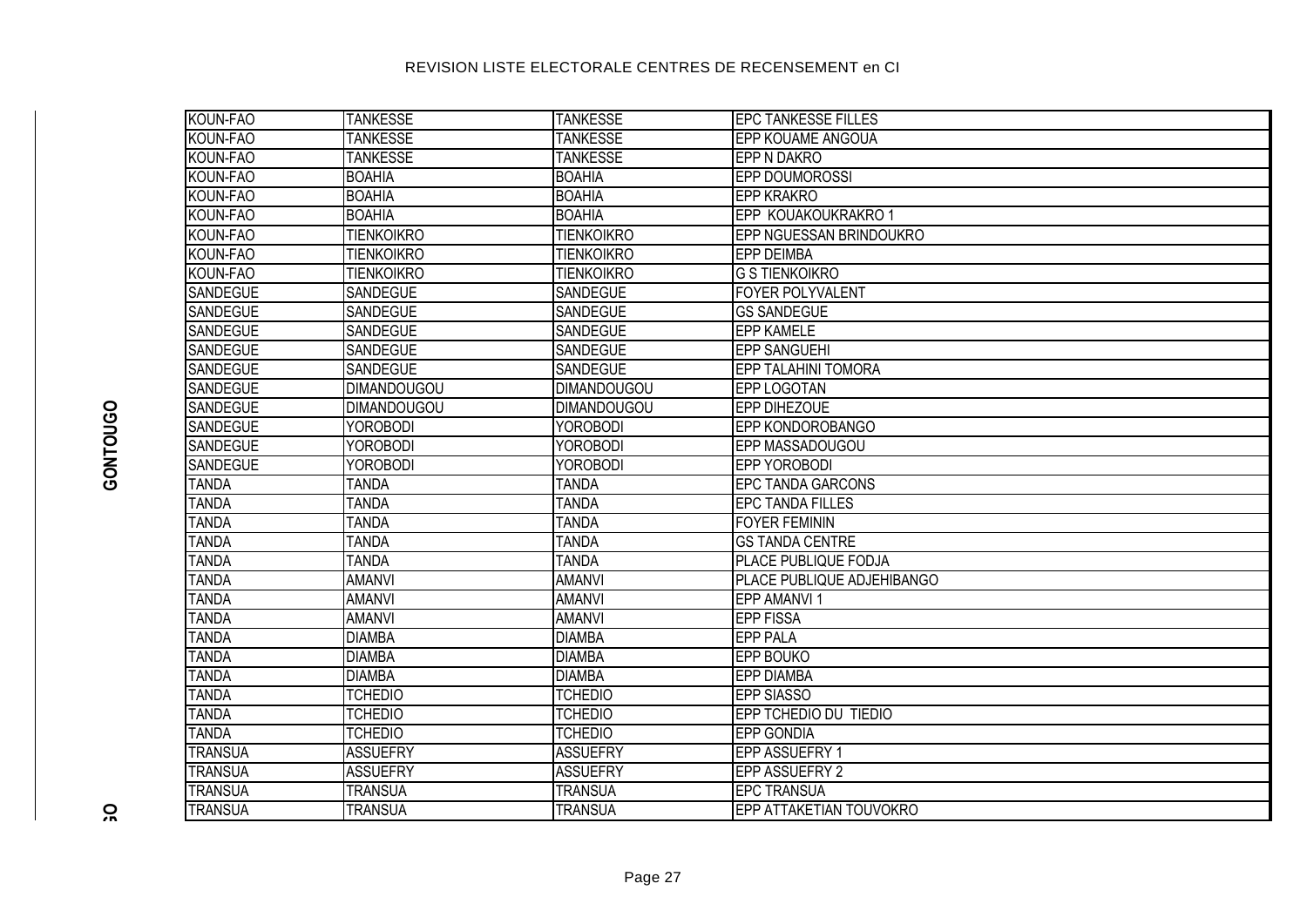|                     | <b>TRANSUA</b>     | <b>TRANSUA</b>     | <b>TRANSUA</b>     | <b>EPP AHUITIESSO 1</b>                       |
|---------------------|--------------------|--------------------|--------------------|-----------------------------------------------|
|                     | <b>TRANSUA</b>     | <b>TRANSUA</b>     | <b>TRANSUA</b>     | EPP YAO KUMKRO                                |
| <b>GONTOUC</b>      | <b>TRANSUA</b>     | <b>TRANSUA</b>     | <b>TRANSUA</b>     | <b>EPP DIEDOU</b>                             |
|                     | <b>TRANSUA</b>     | KOUASSIA-NIAGUINI  | KOUASSIA-NIAGUINI  | EPP I KOUASSIA NIANGUINI                      |
|                     | <b>DABOU</b>       | <b>DABOU</b>       | <b>DABOU</b>       | <b>EPV CATHOLIQUE MIXTE</b>                   |
|                     | <b>DABOU</b>       | <b>DABOU</b>       | <b>DABOU</b>       | <b>G S PROTESTANTE</b>                        |
|                     | <b>DABOU</b>       | <b>DABOU</b>       | <b>DABOU</b>       | <b>EPP SODEPALM</b>                           |
|                     | <b>DABOU</b>       | <b>DABOU</b>       | <b>DABOU</b>       | <b>EPP LEBOUTOU</b>                           |
|                     | <b>DABOU</b>       | <b>DABOU</b>       | <b>DABOU</b>       | <b>G S PLATEAU</b>                            |
|                     | <b>DABOU</b>       | <b>DABOU</b>       | <b>DABOU</b>       | JARDIN D'ENFANT LES PALMIERS                  |
|                     | <b>DABOU</b>       | <b>DABOU</b>       | <b>DABOU</b>       | COLLEGE CATHOLIQUE MGR RENE KOUASSI           |
|                     | <b>DABOU</b>       | <b>DABOU</b>       | <b>DABOU</b>       | <b>EPP PASS</b>                               |
|                     | <b>DABOU</b>       | <b>DABOU</b>       | <b>DABOU</b>       | EPP DEBRIMOU 1-2                              |
|                     | <b>DABOU</b>       | <b>DABOU</b>       | <b>DABOU</b>       | EPP ORBAFF 1ET 2T                             |
|                     | <b>DABOU</b>       | LOPOU              | LOPOU              | DISPENSAIRE CHRIST ROI DE LOPOU               |
|                     | <b>DABOU</b>       | <b>LOPOU</b>       | LOPOU              | EPP NOUVEL-OUSROU I-II                        |
|                     | <b>DABOU</b>       | LOPOU              | LOPOU              | EPP YOUHOULIL 1 ET 2                          |
|                     | <b>DABOU</b>       | <b>TOUPAH</b>      | <b>TOUPAH</b>      | EPP COSROU 1 ET 2                             |
| <b>GRANDS PONTS</b> | <b>DABOU</b>       | <b>TOUPAH</b>      | <b>TOUPAH</b>      | <b>G S TOUPAH</b>                             |
|                     | <b>DABOU</b>       | <b>TOUPAH</b>      | <b>TOUPAH</b>      | EPP VIEUX BADIEN 1,2 ET 3                     |
|                     | <b>GRAND-LAHOU</b> | <b>AHOUANOU</b>    | AHOUANOU           | <b>EPP AHOUANOU 1</b>                         |
|                     | <b>GRAND-LAHOU</b> | <b>AHOUANOU</b>    | AHOUANOU           | PLACE PUBLIQUE PIKINIKRO                      |
|                     | <b>GRAND-LAHOU</b> | <b>AHOUANOU</b>    | AHOUANOU           | EPP PALMINDUSTRIE TAMABO SUD                  |
|                     | <b>GRAND-LAHOU</b> | <b>BACANDA</b>     | <b>BACANDA</b>     | EPP GODESSO                                   |
|                     | <b>GRAND-LAHOU</b> | <b>BACANDA</b>     | <b>BACANDA</b>     | EPP BACANDA 1 ET 2                            |
|                     | <b>GRAND-LAHOU</b> | <b>BACANDA</b>     | <b>BACANDA</b>     | PLACE PUBLIQUE PK 6                           |
|                     | <b>GRAND-LAHOU</b> | <b>EBONOU</b>      | <b>EBONOU</b>      | EPP EBOUNOU                                   |
|                     | <b>GRAND-LAHOU</b> | <b>EBONOU</b>      | <b>EBONOU</b>      | PLACE PUBLIQUE KOUAMEKRO 1                    |
|                     | <b>GRAND-LAHOU</b> | <b>EBONOU</b>      | EBONOU             | EPP DOKPODON                                  |
|                     | <b>GRAND-LAHOU</b> | <b>GRAND-LAHOU</b> | <b>GRAND-LAHOU</b> | <b>GS VICTOR GNABA BOGUI</b>                  |
|                     | <b>GRAND-LAHOU</b> | <b>GRAND-LAHOU</b> | <b>GRAND-LAHOU</b> | <b>GS LOWA BEUGRE</b>                         |
|                     | <b>GRAND-LAHOU</b> | <b>GRAND-LAHOU</b> | <b>GRAND-LAHOU</b> | LYCEE MODERNE ARSENE UCHER ASSUAN DE GD-LAHOU |
|                     | <b>GRAND-LAHOU</b> | <b>GRAND-LAHOU</b> | <b>GRAND-LAHOU</b> | PLACE PUBLIQUE N'GORANKRO II                  |
|                     | <b>GRAND-LAHOU</b> | <b>GRAND-LAHOU</b> | <b>GRAND-LAHOU</b> | EPP N'ZIDA VILLAGE                            |
|                     | <b>JACQUEVILLE</b> | <b>ATTOUTOU</b>    | <b>ATTOUTOU</b>    | EPP NIGUI ASSOKO 1 ET 2                       |
|                     | <b>JACQUEVILLE</b> | <b>ATTOUTOU</b>    | <b>ATTOUTOU</b>    | <b>EPP KOUASSIKRO</b>                         |
|                     | <b>JACQUEVILLE</b> | <b>ATTOUTOU</b>    | <b>ATTOUTOU</b>    | EPP IROBO                                     |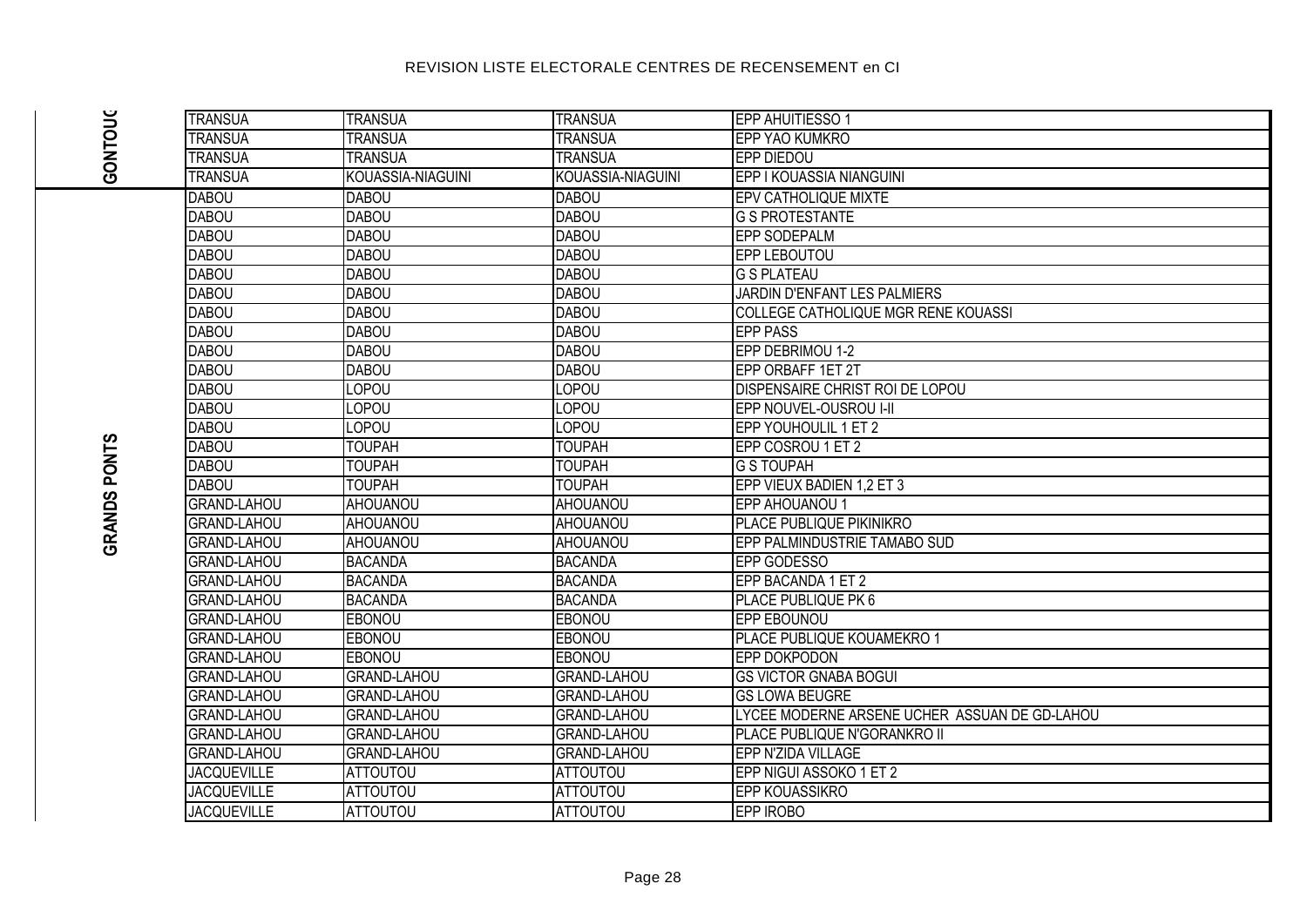#### JACQUEVILLE JACQUEVILLE JACQUEVILLE EPP HABITAT JACQUEVILLE JACQUEVILLE JACQUEVILLE EPP JACQUEVILLE 1 ET 2 JACQUEVILLE JACQUEVILLE JACQUEVILLE EPP MUNICIPALITE JACQUEVILLE JACQUEVILLE JACQUEVILLE EPP SASSAKO-BEGNINI JACQUEVILLE JACQUEVILLE JACQUEVILLE EPP GRAND-JACK BANGOLO BANGOLO BANGOLO GROUPE SCOLAIRE EPP 1-4-5 BANGOLO BANGOLO BANGOLO BANGOLO BANGOLO EPP GRAND-PIN VILLAGE BANGOLO BANGOLO BANGOLO BANGOLO EPP DAH KAHEN BANGOLO BANGOLO BANGOLO EPP 3 BANGOLO BANGOLO BANGOLO BANGOLO BANGOLO FOYER POLYVALENT BANGOLO DIEOUZON DIEOUZON GS DIEOUZON BANGOLO DIEOUZON DIEOUZON EPP BAIBLY BANGOLO DIEOUZON DIEOUZON DIEOUZON DIEOUZON YOBOUEKRO BANGOLO ZEO ZEO EPP PONAN BANGOLO ZEO ZEO EPP ZEO BANGOLO ZEO ZEO EPV PROTESTANTE zou eta estable zou eta alzou eta estable zou eta estable zon erroren eta estable zon erroren eta estable zone BANGOLO ZOU ZOU EPP BABLY BANGOLO ZOU ZOU G.S. ZOU BANGOLO BLENIMEOUIN BLENIMEOUIN EPP DIEBLY BANGOLO BLENIMEOUIN BLENIMEOUIN GS BLENIMEOUIN 1-2 BANGOLO BLENIMEOUIN BLENIMEOUIN EPP ZAODROU DUEKOUE BAGOHOUO BAGOHOUO G S BAGOHOUO 1-2 BAGOHOUO BAGOHOUO **EPP DUEKOUE CAMPAGNE** DUEKOUE BAGOHOUO BAGOHOUO EPP V 14 DUEKOUE DUEKOUE DUEKOUE GS DUEKOUE 2 DUEKOUE DUEKOUE DUEKOUE DUEKOUE EPV PROTESTANTE-VILLE DUEKOUE DUEKOUE DUEKOUE DUEKOUE DUEKOUE DUEKOUE DUEKOUE DEP TOGUEI DUEKOUE DUEKOUE DUEKOUE GS DUEKOUE 2 (EPP DUEKOUE 2B) DUEKOUE DUEKOUE DUEKOUE GROUPE SCOLAIRE YAH FANNY DUEKOUE DUEKOUE DUEKOUE GS DUEKOUE CARREFOUR 1-2 DUEKOUE DUEKOUE DUEKOUE EPV CATHOLIQUE 1-2 DUEKOUE DUEKOUE DUEKOUE EPV CATHOLIQUE 1-2 (EPP DUEKOUE 3 DUEKOUE DUEROUE DUEKOUE DUEKOUE DUEKOUE LYCEE MODERNE DUEKOUE DUEKOUE DUEKOUE DUEKOUE GS DUEKOUE GUEMON 1-2 DUEKOUE DUEKOUE DUEKOUE PLACE PUBLIQUE GBONGUEPLEU 1 DUEKOUE DUEKOUE DUEKOUE EPP TOA-ZEO **GRANDS PONTS GUEMON**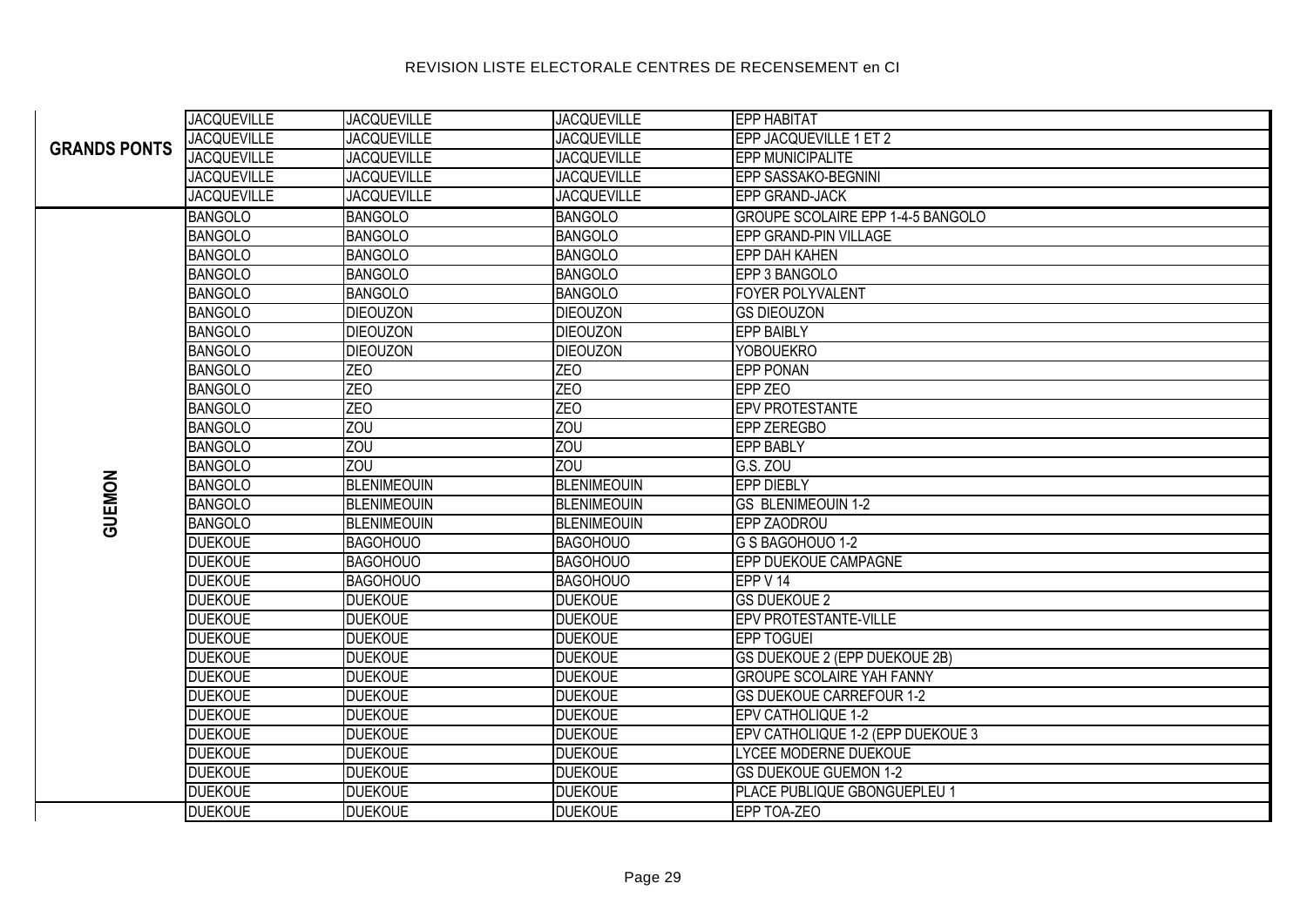| <b>DUEKOUE</b>  | <b>DUEKOUE</b>   | <b>DUEKOUE</b>   | <b>EPP KOUASSIBAKRO</b>                   |
|-----------------|------------------|------------------|-------------------------------------------|
| <b>DUEKOUE</b>  | <b>DUEKOUE</b>   | <b>DUEKOUE</b>   | <b>GROUPE SCOLAIRE RESIDENTIEL MARCHE</b> |
| <b>DUEKOUE</b>  | <b>DUEKOUE</b>   | <b>DUEKOUE</b>   | GS PERE THETE 1-2                         |
| <b>DUEKOUE</b>  | <b>GBAPLEU</b>   | <b>GBAPLEU</b>   | EPP FOUEDOUGOU                            |
| <b>DUEKOUE</b>  | <b>GBAPLEU</b>   | <b>GBAPLEU</b>   | <b>G S PROTESTANT GBAPLEU</b>             |
| <b>DUEKOUE</b>  | <b>GBAPLEU</b>   | <b>GBAPLEU</b>   | G S GBAPLEU 1-2-3-4                       |
| <b>DUEKOUE</b>  | <b>GUEHIEBLY</b> | <b>GUEHIEBLY</b> | <b>G.S GUEYEBLY</b>                       |
| <b>DUEKOUE</b>  | <b>GUEHIEBLY</b> | <b>GUEHIEBLY</b> | EPP DIOUROUZON                            |
| <b>DUEKOUE</b>  | <b>GUEHIEBLY</b> | <b>GUEHIEBLY</b> | EPP NINSEMONKRO                           |
| <b>DUEKOUE</b>  | <b>GUEZON</b>    | <b>GUEZON</b>    | EPP DIBOBLI 1 E 2                         |
| <b>DUEKOUE</b>  | <b>GUEZON</b>    | <b>GUEZON</b>    | EPP GUEZON 1-3                            |
| <b>DUEKOUE</b>  | <b>GUEZON</b>    | <b>GUEZON</b>    | EPP GUEZON 2-6                            |
| <b>FACOBLY</b>  | <b>FACOBLY</b>   | <b>FACOBLY</b>   | GS FACOBLY 1-2                            |
| <b>FACOBLY</b>  | <b>FACOBLY</b>   | <b>FACOBLY</b>   | EPP TIENY-SIABLY                          |
| <b>FACOBLY</b>  | <b>FACOBLY</b>   | <b>FACOBLY</b>   | EPP SOUMAYE                               |
| <b>FACOBLY</b>  | <b>FACOBLY</b>   | <b>FACOBLY</b>   | <b>EPP KIRIAO</b>                         |
| <b>FACOBLY</b>  | <b>FACOBLY</b>   | <b>FACOBLY</b>   | EPP DOUEDY SOAKPE                         |
| <b>FACOBLY</b>  | <b>SEMIEN</b>    | <b>SEMIEN</b>    | EPP SEMIEN 1-2-3                          |
| <b>FACOBLY</b>  | <b>SEMIEN</b>    | <b>SEMIEN</b>    | <b>EPP TAOBLY</b>                         |
| <b>FACOBLY</b>  | <b>SEMIEN</b>    | <b>SEMIEN</b>    | <b>EPP KANEBLY</b>                        |
| <b>FACOBLY</b>  | <b>GUEZON</b>    | <b>GUEZON</b>    | <b>EPP SIAMBLY</b>                        |
| <b>KOUIBLY</b>  | KOUIBLY          | <b>KOUIBLY</b>   | <b>GS KOUIBLY 1-2</b>                     |
| KOUIBLY         | KOUIBLY          | <b>KOUIBLY</b>   | EPP KOUIBLY 3                             |
| <b>KOUIBLY</b>  | <b>KOUIBLY</b>   | <b>KOUIBLY</b>   | <b>CENTRE CULTUREL MUNICIPAL</b>          |
| <b>KOUIBLY</b>  | <b>KOUIBLY</b>   | <b>KOUIBLY</b>   | EPP BATIEBLY TRODROU                      |
| <b>KOUIBLY</b>  | <b>KOUIBLY</b>   | <b>KOUIBLY</b>   | EPP GUEZON-GUINGLO                        |
| <b>KOUIBLY</b>  | <b>NIDROU</b>    | <b>NIDROU</b>    | <b>EPP PANE</b>                           |
| <b>KOUIBLY</b>  | <b>NIDROU</b>    | <b>NIDROU</b>    | EPP TROKPADROU                            |
| <b>KOUIBLY</b>  | <b>NIDROU</b>    | <b>NIDROU</b>    | <b>EPP NIDROU</b>                         |
| <b>KOUIBLY</b>  | <b>TOTRODROU</b> | <b>TOTRODROU</b> | EPP BAOU 1                                |
| <b>KOUIBLY</b>  | <b>TOTRODROU</b> | <b>TOTRODROU</b> | <b>GS TOTRODROU BEOUE 1</b>               |
| <b>KOUIBLY</b>  | <b>TOTRODROU</b> | <b>TOTRODROU</b> | EPP DATOUZON                              |
| <b>KOUIBLY</b>  | OUYABLY-GNONDROU | OUYABLY-GNONDROU | <b>EPP TAOBLY</b>                         |
| <b>KOUIBLY</b>  | OUYABLY-GNONDROU | OUYABLY-GNONDROU | EPP DOUAGUE                               |
| <b>KOUIBLY</b>  | OUYABLY-GNONDROU | OUYABLY-GNONDROU | <b>GS OUYABLY GNONDROU</b>                |
| <b>DABAKALA</b> | <b>BASSAWA</b>   | <b>BASSAWA</b>   | G S BASSAWA 1-2                           |

**GUEMON**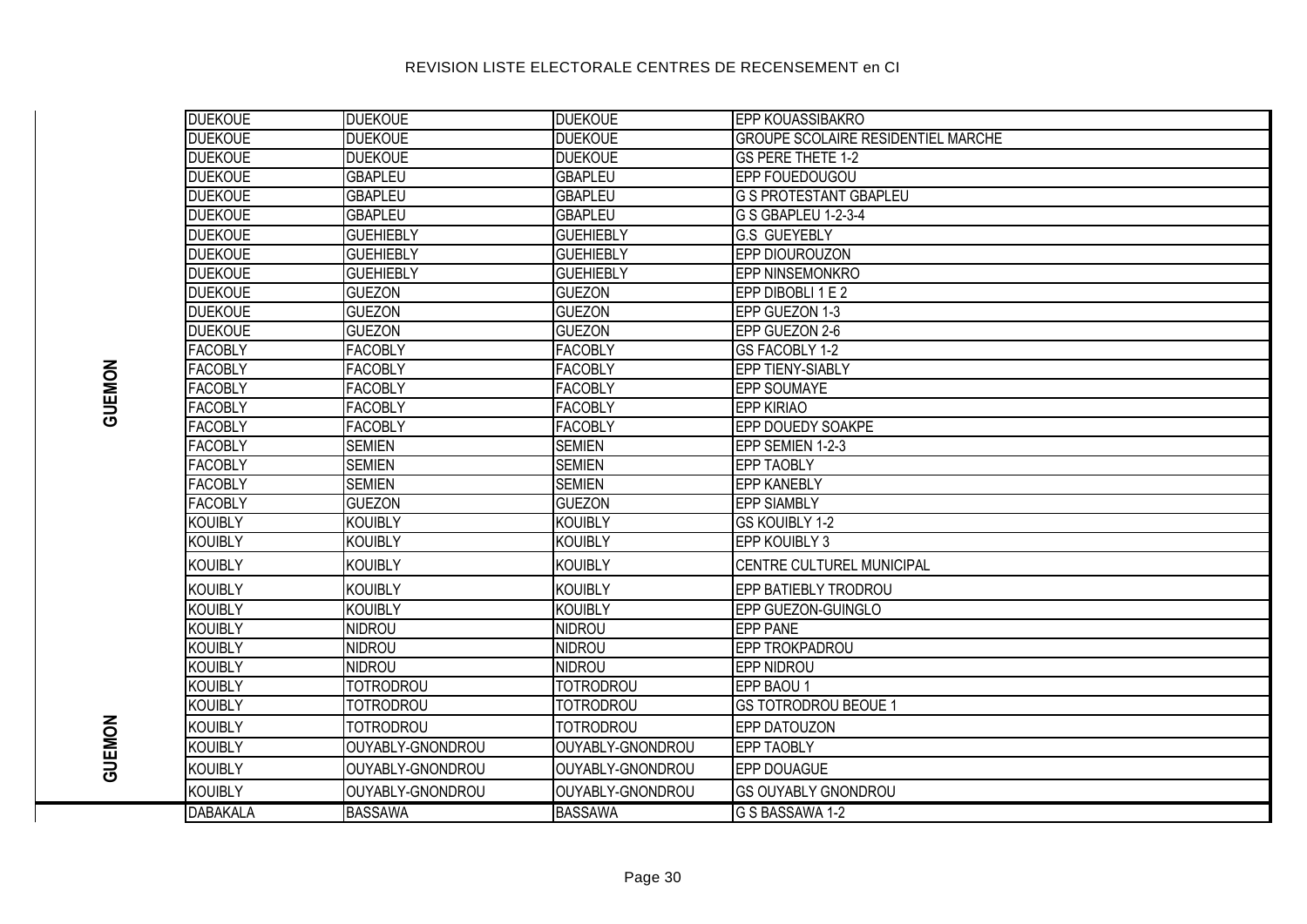| DABAKALA         | <b>BASSAWA</b>       | <b>BASSAWA</b>       | <b>EPP NAMAHOUNONDOUGOU</b>    |
|------------------|----------------------|----------------------|--------------------------------|
| <b>DABAKALA</b>  | <b>BASSAWA</b>       | <b>BASSAWA</b>       | <b>EPP KOMBALASSO</b>          |
| <b>IDABAKALA</b> | <b>BONIEREDOUGOU</b> | <b>BONIEREDOUGOU</b> | EPP BONIEREDOUGOU              |
| DABAKALA         | <b>BONIEREDOUGOU</b> | <b>BONIEREDOUGOU</b> | <b>CENTRE CULTUREL</b>         |
| <b>DABAKALA</b>  | <b>BONIEREDOUGOU</b> | <b>BONIEREDOUGOU</b> | <b>EPP NIEMENE</b>             |
| <b>DABAKALA</b>  | DABAKALA             | DABAKALA             | G.S. BAMBARASSO                |
| DABAKALA         | DABAKALA             | DABAKALA             | <b>EPP HOPITAL</b>             |
| <b>DABAKALA</b>  | <b>DABAKALA</b>      | <b>DABAKALA</b>      | G.S. SAMASIDOUGOU I II III IV  |
| <b>DABAKALA</b>  | <b>DABAKALA</b>      | <b>DABAKALA</b>      | EPP DABAKALAKRO                |
| <b>DABAKALA</b>  | <b>DABAKALA</b>      | <b>DABAKALA</b>      | EPP KAWOLO-SOBARA              |
| <b>DABAKALA</b>  | <b>FOUMBOLO</b>      | <b>FOUMBOLO</b>      | EPP FOUMBOLO 1                 |
| <b>DABAKALA</b>  | <b>FOUMBOLO</b>      | <b>FOUMBOLO</b>      | <b>EPP KANIENE</b>             |
| <b>DABAKALA</b>  | <b>FOUMBOLO</b>      | <b>FOUMBOLO</b>      | PLACE PUBLIQUE NAMBAYEREDOUGOU |
| <b>DABAKALA</b>  | SATAMA-SOKORO        | SATAMA-SOKORO        | <b>G S SATAMA-SOKORO 2</b>     |
| DABAKALA         | SATAMA-SOKORO        | SATAMA-SOKORO        | <b>FOYER DES JEUNES</b>        |
| DABAKALA         | SATAMA-SOKORO        | SATAMA-SOKORO        | EPP KOMBARA-MANGOROSSO         |
| DABAKALA         | SATAMA-SOKOURA       | SATAMA-SOKOURA       | EPP SATAMA-SOKOURA 1-2         |
| DABAKALA         | SATAMA-SOKOURA       | SATAMA-SOKOURA       | EPP KOURUKONO DIOULASSO        |
| DABAKALA         | SATAMA-SOKOURA       | SATAMA-SOKOURA       | EPP MESSARANDOUGOU             |
| DABAKALA         | SOKALA-SOBARA        | SOKALA-SOBARA        | <b>EPP NGORLA</b>              |
| DABAKALA         | SOKALA-SOBARA        | SOKALA-SOBARA        | EPP SOKALA-SOBARA              |
| DABAKALA         | SOKALA-SOBARA        | SOKALA-SOBARA        | EPP MBORLA-DIOULASSO           |
| DABAKALA         | TENDENE-BAMBARASSO   | TENDENE-BAMBARASSO   | EPP TEDIALA-BAMBARASSO         |
| DABAKALA         | TENDENE-BAMBARASSO   | TENDENE-BAMBARASSO   | EPP TINDENE-BAMBARASSO         |
| <b>DABAKALA</b>  | TENDENE-BAMBARASSO   | TENDENE-BAMBARASSO   | <b>EPP WENDENE</b>             |
| KATIOLA          | <b>FRONAN</b>        | <b>FRONAN</b>        | EPP NANGBOTOKAHA               |
| KATIOLA          | <b>FRONAN</b>        | <b>FRONAN</b>        | EPP AFFOUNKAHA                 |
| KATIOLA          | <b>FRONAN</b>        | <b>FRONAN</b>        | EPP KANANGONON                 |
| KATIOLA          | <b>KATIOLA</b>       | <b>KATIOLA</b>       | <b>CENTRE CULTUREL</b>         |
| KATIOLA          | KATIOLA              | <b>KATIOLA</b>       | <b>EPP LAFONKAHA</b>           |
| KATIOLA          | <b>KATIOLA</b>       | <b>KATIOLA</b>       | <b>G.S KATIOLA SUD</b>         |
| KATIOLA          | KATIOLA              | <b>KATIOLA</b>       | <b>G.S KATIOLA 1A ET 1B</b>    |
| KATIOLA          | <b>KATIOLA</b>       | <b>KATIOLA</b>       | C.M. KATIOLA                   |
| KATIOLA          | <b>KATIOLA</b>       | <b>KATIOLA</b>       | <b>EPP KATIONON</b>            |
| <b>KATIOLA</b>   | <b>KATIOLA</b>       | <b>KATIOLA</b>       | EPP KONANKAHA II               |
| <b>KATIOLA</b>   | <b>TIMBE</b>         | <b>TIMBE</b>         | EPP TIMBE 1                    |
| KATIOLA          | <b>TIMBE</b>         | <b>TIMBE</b>         | <b>EPP YEKOLO</b>              |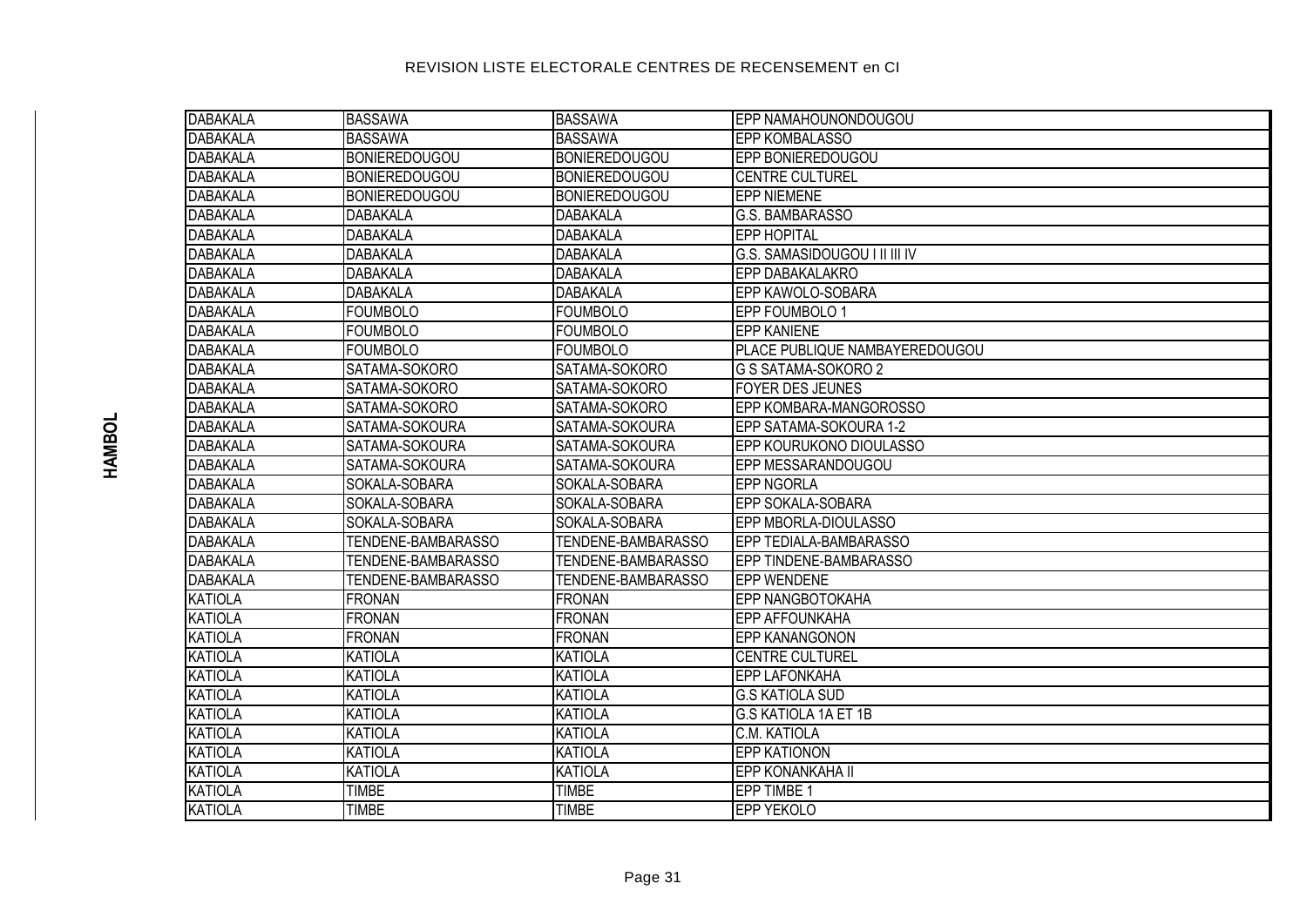| KATIOLA                | <b>TIMBE</b>     | <b>TIMBE</b>           | <b>PLACE PUBLIQUE KASSEME</b>                                   |
|------------------------|------------------|------------------------|-----------------------------------------------------------------|
| <b>NIAKARAMADOUGOU</b> | NIAKARAMADOUGOU  | NIAKARAMADOUGOU        | <b>G.S. NIAKARA I</b>                                           |
| <b>NIAKARAMADOUGOU</b> | NIAKARAMADOUGOU  | NIAKARAMADOUGOU        | <b>G.S. NIAKARA II</b>                                          |
| NIAKARAMADOUGOU        | NIAKARAMADOUGOU  | NIAKARAMADOUGOU        | C.L.A.C                                                         |
| <b>NIAKARAMADOUGOU</b> | NIAKARAMADOUGOU  | NIAKARAMADOUGOU        | <b>EPC MISSION CATHOLIQUE</b>                                   |
| <b>NIAKARAMADOUGOU</b> | NIAKARAMADOUGOU  | <b>NIAKARAMADOUGOU</b> | EPP KANAWOLO                                                    |
| NIAKARAMADOUGOU        | <b>TAFIRE</b>    | <b>TAFIRE</b>          | <b>CENTRE CULTUREL</b>                                          |
| <b>NIAKARAMADOUGOU</b> | <b>TAFIRE</b>    | <b>TAFIRE</b>          | <b>G.S. TAFIRE II</b>                                           |
| <b>NIAKARAMADOUGOU</b> | <b>TAFIRE</b>    | <b>TAFIRE</b>          | <b>G.S. KANAKAHA</b>                                            |
| NIAKARAMADOUGOU        | <b>TORTIYA</b>   | <b>TORTIYA</b>         | EPP TORTIYA 2B                                                  |
| <b>NIAKARAMADOUGOU</b> | <b>TORTIYA</b>   | <b>TORTIYA</b>         | <b>GROUPE SCOLAIRE TORTIYA 1</b>                                |
| <b>NIAKARAMADOUGOU</b> | <b>TORTIYA</b>   | <b>TORTIYA</b>         | <b>EPP TORTIYA 2A</b>                                           |
| <b>NIAKARAMADOUGOU</b> | <b>ARIKOKAHA</b> | <b>ARIKOKAHA</b>       | <b>EPP NANGONIEKAHA</b>                                         |
| <b>NIAKARAMADOUGOU</b> | <b>ARIKOKAHA</b> | <b>ARIKOKAHA</b>       | <b>EPP ARIKOKAHA</b>                                            |
| NIAKARAMADOUGOU        | <b>ARIKOKAHA</b> | <b>ARIKOKAHA</b>       | <b>EPP BADIOKAHA</b>                                            |
| NIAKARAMADOUGOU        | <b>BADIKAHA</b>  | <b>BADIKAHA</b>        | <b>G S BADIKAHA</b>                                             |
| <b>NIAKARAMADOUGOU</b> | <b>BADIKAHA</b>  | <b>BADIKAHA</b>        | EPP 5 FERKE 2                                                   |
| <b>NIAKARAMADOUGOU</b> | <b>BADIKAHA</b>  | <b>BADIKAHA</b>        | EPP 4 FERKE 2                                                   |
| NIAKARAMADOUGOU        | <b>NIEDEKAHA</b> | NIEDEKAHA              | <b>IEPP NIEDIEKAHA</b>                                          |
| NIAKARAMADOUGOU        | <b>NIEDEKAHA</b> | NIEDEKAHA              | EPP NAMBANAKAHA                                                 |
| <b>NIAKARAMADOUGOU</b> | <b>NIEDEKAHA</b> | NIEDEKAHA              | <b>EPP SEPIKAHA</b>                                             |
| <b>DALOA</b>           | <b>BEDIALA</b>   | <b>BEDIALA</b>         | <b>PLACE PUBLIQUE KONANKRO</b>                                  |
| <b>DALOA</b>           | <b>BEDIALA</b>   | <b>BEDIALA</b>         | <b>PLACE PUBLIQUE RAPHAELKRO</b>                                |
| <b>DALOA</b>           | <b>BEDIALA</b>   | <b>BEDIALA</b>         | <b>GROUPE SCOLAIRE LUENOUFLA</b>                                |
| <b>DALOA</b>           | <b>DALOA</b>     | <b>DALOA</b>           | <b>GROUPE SCOLAIRE DALOA SUD B</b>                              |
| <b>DALOA</b>           | <b>DALOA</b>     | <b>DALOA</b>           | <b>GROUPE SCOLAIRE MINES 1-2-3-4</b>                            |
| <b>DALOA</b>           | <b>DALOA</b>     | <b>DALOA</b>           | <b>G.S. ZONE INDUSTRIELLE</b>                                   |
| <b>DALOA</b>           | <b>DALOA</b>     | <b>DALOA</b>           | <b>EPP ESCADRON</b>                                             |
| <b>DALOA</b>           | <b>DALOA</b>     | <b>DALOA</b>           | G.S. ORLY                                                       |
| <b>DALOA</b>           | <b>DALOA</b>     | <b>DALOA</b>           | ECOLE PRIMAIRE CONFESSIONNELLE ISLAMIQUE DAR SALAM              |
| <b>DALOA</b>           | <b>DALOA</b>     | <b>DALOA</b>           | ECOLE PRIMAIRE PRIVEE CONFESSIONNELLE ISLAMIQUE BOUAKE KARAMOKO |
| <b>DALOA</b>           | <b>DALOA</b>     | <b>DALOA</b>           | COLLEGE MODERNE TOURE NASSANABA                                 |
| <b>DALOA</b>           | <b>DALOA</b>     | <b>DALOA</b>           | EPC SAINT JOSEPH 1                                              |
| <b>DALOA</b>           | <b>DALOA</b>     | <b>DALOA</b>           | <b>GROUPE SCOLAIRE GBEULIVILLE</b>                              |
| <b>DALOA</b>           | <b>DALOA</b>     | <b>DALOA</b>           | G.S. DALO LABIA                                                 |
| <b>DALOA</b>           | <b>DALOA</b>     | <b>DALOA</b>           | LYCEE ANTOINE GAUZE                                             |
| DALOA                  | <b>DALOA</b>     | DALOA                  | <b>IEPC CHRIST ROI</b>                                          |

HAUT-SASSANDRA **HAUT- SASSANDRA**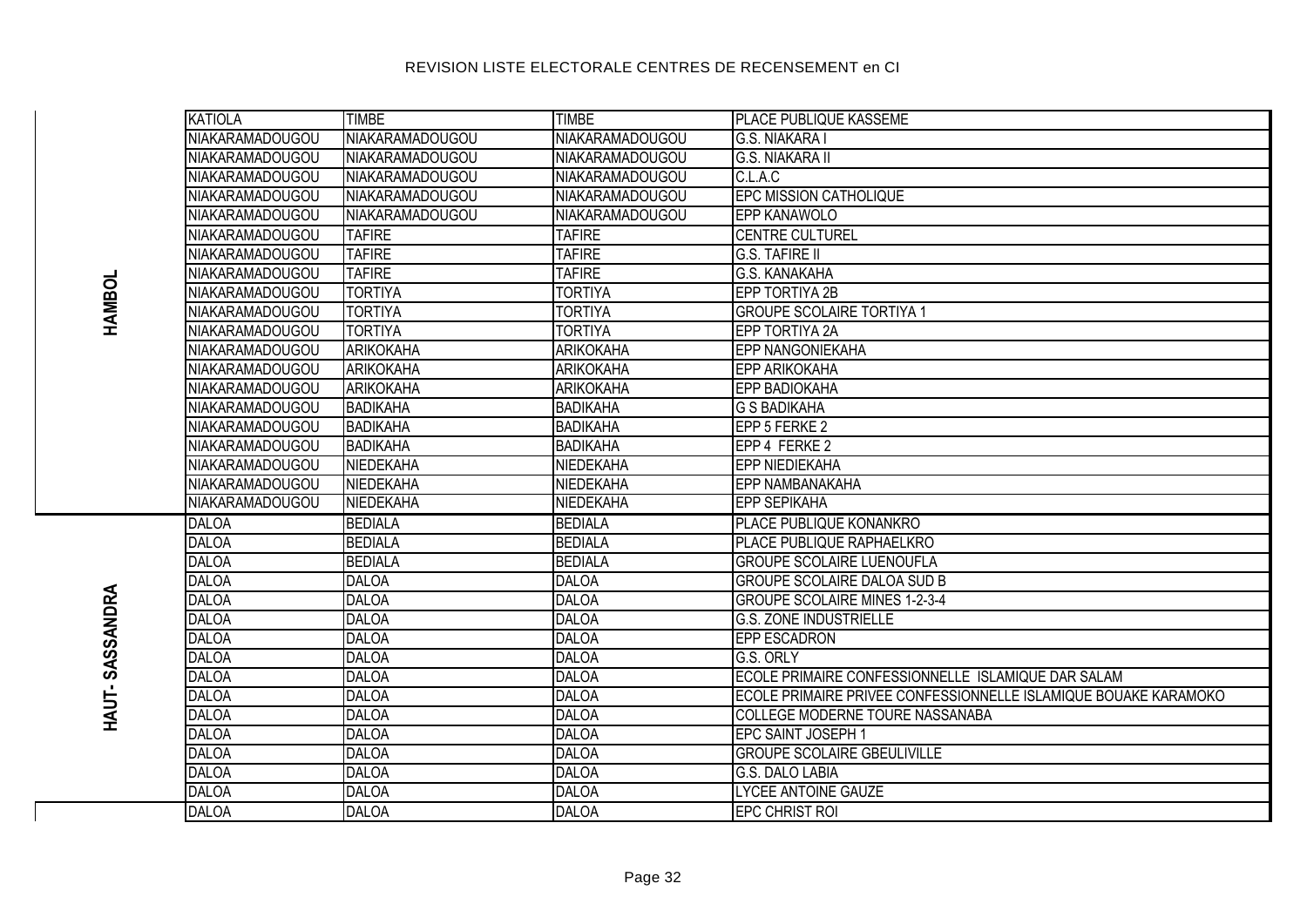| DALOA        | <b>DALOA</b>    | <b>DALOA</b>    | <b>G.S. DIOULABOUGOU</b>              |
|--------------|-----------------|-----------------|---------------------------------------|
| <b>DALOA</b> | <b>DALOA</b>    | <b>DALOA</b>    | G.S. ANNEXE CAFOP 1-2                 |
| DALOA        | <b>DALOA</b>    | <b>DALOA</b>    | EPP LOBIA 2                           |
| DALOA        | <b>DALOA</b>    | <b>DALOA</b>    | <b>ECOLE FRANCAISE</b>                |
| <b>DALOA</b> | <b>DALOA</b>    | <b>DALOA</b>    | <b>COLLEGE DIETY</b>                  |
| DALOA        | <b>DALOA</b>    | <b>DALOA</b>    | <b>EPP SAPIA</b>                      |
| <b>DALOA</b> | <b>DALOA</b>    | <b>DALOA</b>    | PLACE PUBLIQUEKOUAKOU N'DRIKRO        |
| DALOA        | <b>DALOA</b>    | <b>DALOA</b>    | <b>EPP BALOUZON</b>                   |
| DALOA        | <b>DALOA</b>    | <b>DALOA</b>    | <b>FOYER DES JEUNES</b>               |
| <b>DALOA</b> | <b>DALOA</b>    | <b>DALOA</b>    | EPP PK 5 (LEPROSERIE)                 |
| DALOA        | <b>DALOA</b>    | <b>DALOA</b>    | EPP SIKABOUTOU                        |
| <b>DALOA</b> | <b>DALOA</b>    | <b>DALOA</b>    | PLACE PUBLIQUE ANDJOUKRO              |
| <b>DALOA</b> | <b>GADOUAN</b>  | <b>GADOUAN</b>  | <b>GROUPE SCOLAIRE BEBOUO SIBOUO</b>  |
| <b>DALOA</b> | <b>GADOUAN</b>  | <b>GADOUAN</b>  | <b>GROUPE SCOLAIRE ZALIOHOUAN</b>     |
| <b>DALOA</b> | <b>GADOUAN</b>  | <b>GADOUAN</b>  | GS GADOUAN 123                        |
| DALOA        | <b>GBOGUHE</b>  | <b>GBOGUHE</b>  | EPP BALEA II                          |
| DALOA        | <b>GBOGUHE</b>  | <b>GBOGUHE</b>  | <b>EPP KEIBLA</b>                     |
| DALOA        | <b>GBOGUHE</b>  | <b>GBOGUHE</b>  | EPP BATEGUEDEA                        |
| DALOA        | <b>ZAIBO</b>    | <b>ZAIBO</b>    | ECOLE CORANIQUE                       |
| DALOA        | <b>ZAIBO</b>    | <b>ZAIBO</b>    | <b>GROUPE SCOLAIRE ZAIBO 1-2</b>      |
| DALOA        | <b>ZAIBO</b>    | <b>ZAIBO</b>    | PLACE PUBLIQUE KOYE N'DRIKRO          |
| DALOA        | <b>GONATE</b>   | <b>GONATE</b>   | <b>GROUPE SCOLAIRE BEGAFLA 1-2</b>    |
| DALOA        | <b>GONATE</b>   | <b>GONATE</b>   | <b>GROUPE SCOLAIRE GONATE 1-2-6</b>   |
| DALOA        | <b>GONATE</b>   | <b>GONATE</b>   | EPP GONATE 3-4                        |
| <b>ISSIA</b> | <b>BOGUEDIA</b> | <b>BOGUEDIA</b> | <b>EPP LIGA</b>                       |
| <b>ISSIA</b> | <b>BOGUEDIA</b> | <b>BOGUEDIA</b> | EPP MOLONOU                           |
| <b>ISSIA</b> | <b>BOGUEDIA</b> | <b>BOGUEDIA</b> | <b>EPP BEKORA</b>                     |
| <b>ISSIA</b> | <b>IBOGUHE</b>  | <b>IBOGUHE</b>  | EPP DADEGUHE                          |
| <b>ISSIA</b> | <b>IBOGUHE</b>  | <b>IBOGUHE</b>  | GS IBOGUHE 1-2                        |
| <b>ISSIA</b> | <b>IBOGUHE</b>  | <b>IBOGUHE</b>  | EPP SELIEGUHE                         |
| <b>ISSIA</b> | <b>ISSIA</b>    | <b>ISSIA</b>    | <b>COMPLEXE SOCIO EDUCATIF</b>        |
| <b>ISSIA</b> | <b>ISSIA</b>    | <b>ISSIA</b>    | <b>GROUPE SCOLAIRE ISSIA 3</b>        |
| <b>ISSIA</b> | <b>ISSIA</b>    | <b>ISSIA</b>    | GROUPE SCOLAIRE ISSIA 2 SUD A         |
| <b>ISSIA</b> | <b>ISSIA</b>    | <b>ISSIA</b>    | GROUPE SCOLAIRE ISSIA 2 NORD B        |
| <b>ISSIA</b> | <b>ISSIA</b>    | <b>ISSIA</b>    | EPP BEREGUHE                          |
| <b>ISSIA</b> | <b>SAIOUA</b>   | <b>SAIOUA</b>   | <b>GROUPE SCOLAIRE MUNICIPALITE 1</b> |
| <b>ISSIA</b> | <b>SAIOUA</b>   | <b>SAIOUA</b>   | <b>GROUPE SCOLAIRE SAÏOUA 1-2-3</b>   |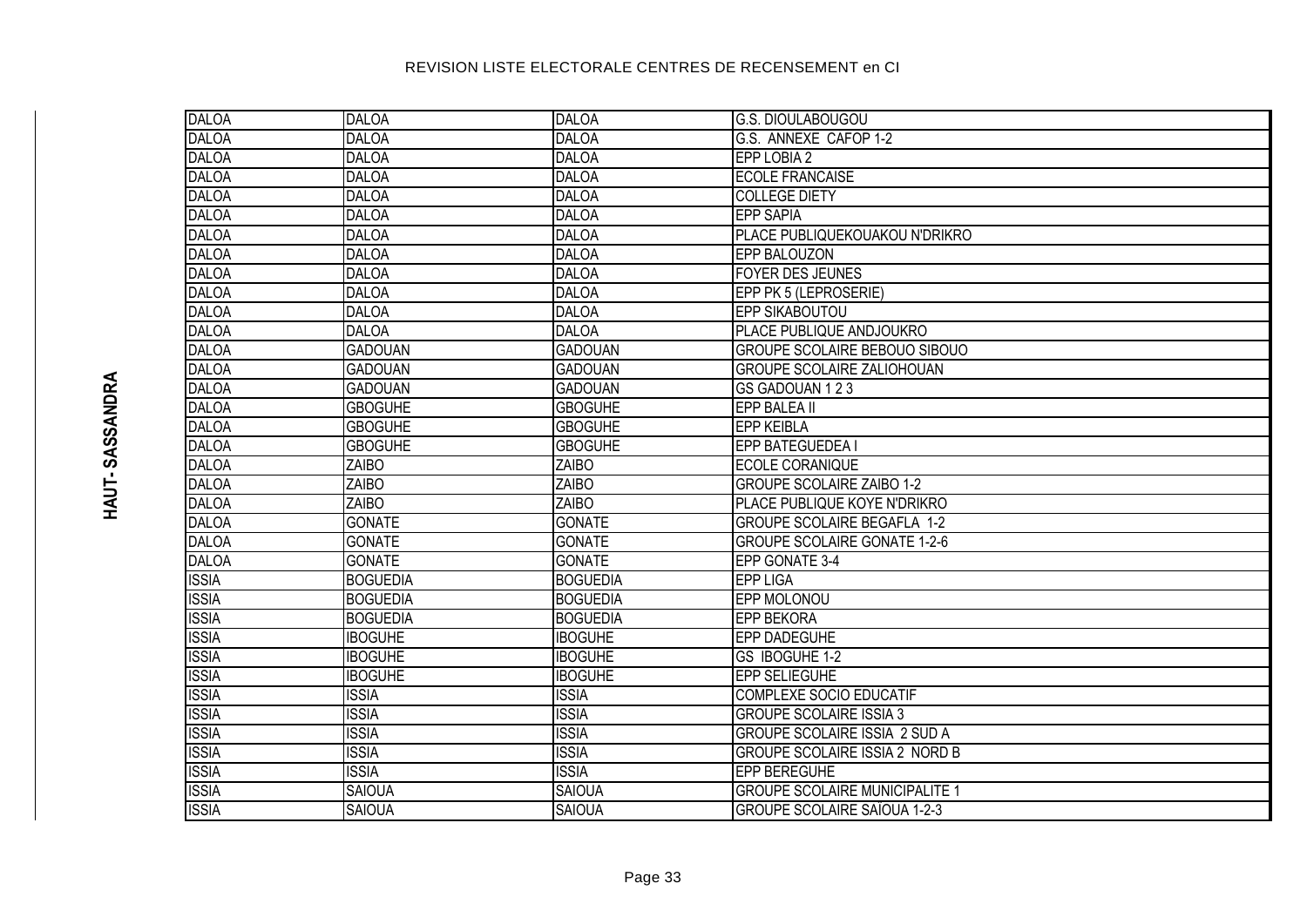| <b>ISSIA</b>      | <b>SAIOUA</b>     | <b>SAIOUA</b>     | <b>EPP OUANDAHIO</b>                           |
|-------------------|-------------------|-------------------|------------------------------------------------|
| <b>ISSIA</b>      | <b>NAHIO</b>      | <b>NAHIO</b>      | <b>EPP KELEMAGNE</b>                           |
| <b>ISSIA</b>      | <b>NAHIO</b>      | <b>NAHIO</b>      | <b>GROUPE SCOLAIRE 2 A - 2B</b>                |
| <b>ISSIA</b>      | <b>NAHIO</b>      | <b>NAHIO</b>      | <b>EPP TEZIE</b>                               |
| <b>ISSIA</b>      | <b>NAMANE</b>     | <b>NAMANE</b>     | <b>GS NAMANE</b>                               |
| <b>ISSIA</b>      | <b>NAMANE</b>     | <b>NAMANE</b>     | <b>GS CAILLOUKRO</b>                           |
| <b>ISSIA</b>      | <b>NAMANE</b>     | <b>NAMANE</b>     | EPP EDMOND-CARREFOUR                           |
| VAVOUA            | DANIA             | DANIA             | IEPP BABO                                      |
| VAVOUA            | <b>DANIA</b>      | <b>DANIA</b>      | <b>EPP DANIA 1</b>                             |
| VAVOUA            | <b>DANIA</b>      | <b>DANIA</b>      | <b>EPP PELEZI</b>                              |
| VAVOUA            | <b>SEITIFLA</b>   | <b>SEITIFLA</b>   | <b>EPP ANCIEN PROZI</b>                        |
| VAVOUA            | <b>SEITIFLA</b>   | <b>SEITIFLA</b>   | <b>EPP MIGNORE</b>                             |
| VAVOUA            | <b>SEITIFLA</b>   | <b>SEITIFLA</b>   | <b>EPP NEOULEFLA</b>                           |
| VAVOUA            | VAVOUA            | VAVOUA            | <b>EPP PLATEAU 1</b>                           |
| VAVOUA            | VAVOUA            | VAVOUA            | <b>IFEF VAVOUA</b>                             |
| VAVOUA            | VAVOUA            | VAVOUA            | LYCEE MODERNE DE VAVOUA                        |
| VAVOUA            | VAVOUA            | VAVOUA            | PLACE PUBLIQUE MAFIA I                         |
| VAVOUA            | VAVOUA            | VAVOUA            | EPP BONOUFLA I ET II                           |
| <b>ZOUKOUGBEU</b> | <b>ZOUKOUGBEU</b> | <b>ZOUKOUGBEU</b> | <b>GROUPE SCOLAIRE ZOUKOUGBEU</b>              |
| ZOUKOUGBEU        | ZOUKOUGBEU        | ZOUKOUGBEU        | FOYER POLYVALENT DES JEUNES R. DIBY            |
| ZOUKOUGBEU        | ZOUKOUGBEU        | ZOUKOUGBEU        | PLACE PUBLIQUE GUETUZON2                       |
| ZOUKOUGBEU        | <b>GREGBEU</b>    | <b>GREGBEU</b>    | PLACE PUBLIQUE YAO N'GUESSANKRO                |
| ZOUKOUGBEU        | <b>GREGBEU</b>    | <b>GREGBEU</b>    | EPP ZOUKPANGBEU                                |
| <b>ZOUKOUGBEU</b> | <b>GREGBEU</b>    | <b>GREGBEU</b>    | <b>EPP AMANIKRO</b>                            |
| ZOUKOUGBEU        | <b>GUESSABO</b>   | <b>GUESSABO</b>   | <b>GROUPE SCOLAIRE 1-4</b>                     |
| ZOUKOUGBEU        | <b>GUESSABO</b>   | <b>GUESSABO</b>   | EPP DEBO I                                     |
| ZOUKOUGBEU        | <b>GUESSABO</b>   | <b>GUESSABO</b>   | PLACE PUBLIQUE BENDE N'GUESSANKRO 1            |
| <b>DAOUKRO</b>    | <b>DAOUKRO</b>    | <b>DAOUKRO</b>    | G.S. HOPITAL                                   |
| <b>DAOUKRO</b>    | <b>DAOUKRO</b>    | <b>DAOUKRO</b>    | G.S. GAGOU                                     |
| <b>DAOUKRO</b>    | <b>DAOUKRO</b>    | <b>DAOUKRO</b>    | G.S. GRAVIER D'OR                              |
| <b>DAOUKRO</b>    | <b>DAOUKRO</b>    | <b>DAOUKRO</b>    | <b>COLLEGE ASCENSION</b>                       |
| <b>DAOUKRO</b>    | <b>DAOUKRO</b>    | <b>DAOUKRO</b>    | G.S. DIOULAKRO                                 |
| <b>DAOUKRO</b>    | <b>DAOUKRO</b>    | <b>DAOUKRO</b>    | <b>CENTRE CULTUREL</b>                         |
| <b>DAOUKRO</b>    | <b>DAOUKRO</b>    | <b>DAOUKRO</b>    | <b>G.S. TANOH TANOH</b>                        |
| <b>DAOUKRO</b>    | <b>DAOUKRO</b>    | <b>DAOUKRO</b>    | <b>GROUPE SCOLAIRE SAINT PIERRE SAINT PAUL</b> |
| <b>DAOUKRO</b>    | <b>DAOUKRO</b>    | <b>DAOUKRO</b>    | EPP BROU KOUASSIKRO (AKRINGOUA)                |
| <b>DAOUKRO</b>    | <b>DAOUKRO</b>    | <b>DAOUKRO</b>    | EPP ALLOKOKRO                                  |
| <b>DAOUKRO</b>    | <b>ETTROKRO</b>   | <b>ETTROKRO</b>   | <b>GS ETTROKRO 1-2</b>                         |
|                   |                   |                   |                                                |

IFFOU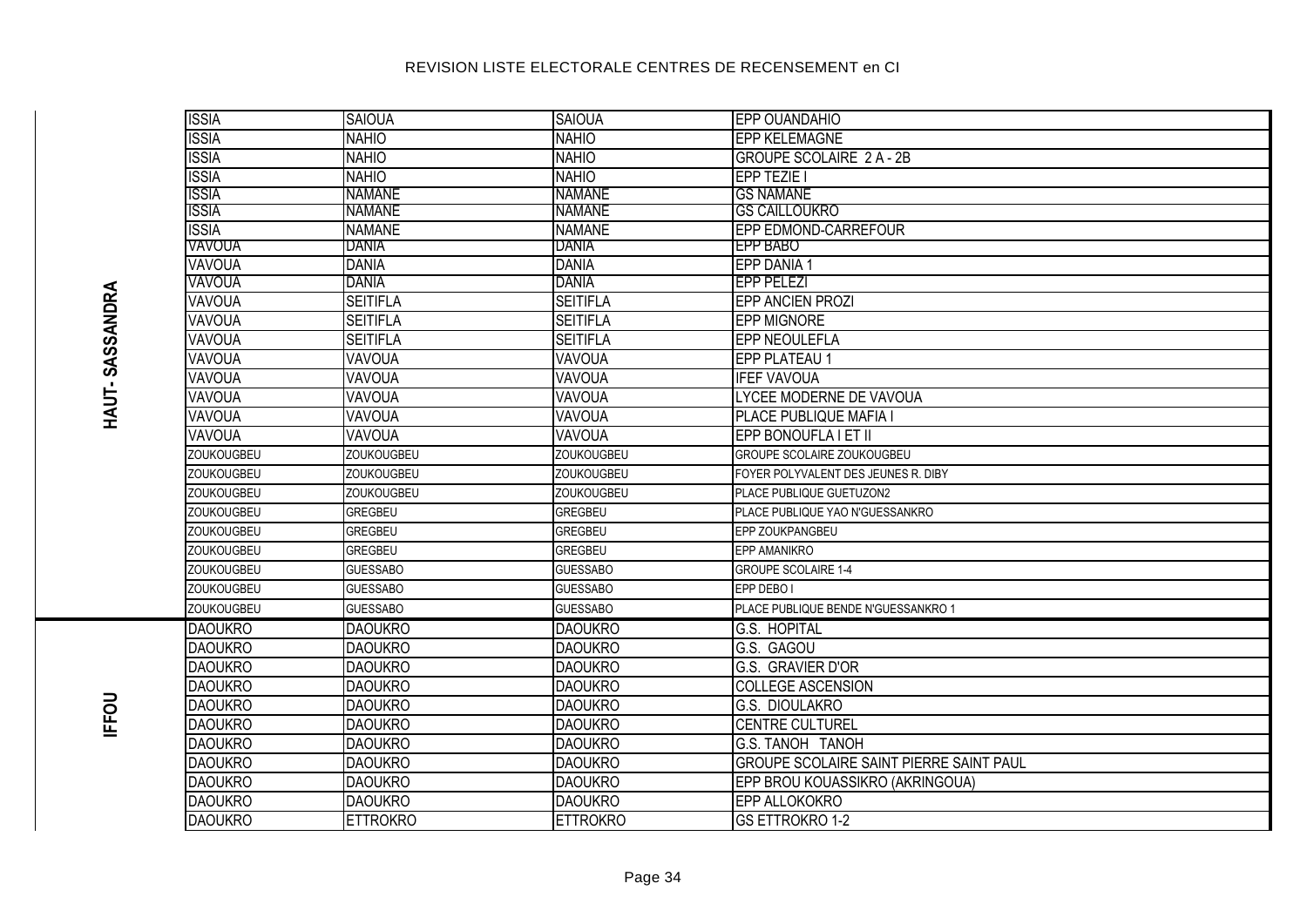| <b>DAOUKRO</b>    | <b>ETTROKRO</b>   | <b>ETTROKRO</b>   | <b>PLACE PUBLIQUE ETTIEN-KOUADIOKRO</b>       |
|-------------------|-------------------|-------------------|-----------------------------------------------|
| <b>DAOUKRO</b>    | <b>ETTROKRO</b>   | <b>ETTROKRO</b>   | <b>COLLEGE MODERNE BAD ETTROKRO</b>           |
| <b>DAOUKRO</b>    | <b>OUELLE</b>     | <b>OUELLE</b>     | <b>EPP OUELLE PLATEAU</b>                     |
| <b>DAOUKRO</b>    | <b>OUELLE</b>     | <b>OUELLE</b>     | EPP OUELLE BAYA                               |
| <b>DAOUKRO</b>    | <b>OUELLE</b>     | <b>OUELLE</b>     | PLACE PUBLIQUE ABO-YAKRO (CPT)                |
| <b>DAOUKRO</b>    | <b>ANANDA</b>     | ANANDA            | GS ANANDA 1-2                                 |
| <b>DAOUKRO</b>    | <b>ANANDA</b>     | ANANDA            | EPP ANGOUAKRO                                 |
| <b>DAOUKRO</b>    | <b>ANANDA</b>     | <b>ANANDA</b>     | EPP POTOSSOU                                  |
| <b>M'BAHIAKRO</b> | <b>BONGUERA</b>   | <b>BONGUERA</b>   | EPP TOTODOUGOU                                |
| <b>M'BAHIAKRO</b> | <b>BONGUERA</b>   | <b>BONGUERA</b>   | EPP OUASSADOUGOU                              |
| M'BAHIAKRO        | <b>BONGUERA</b>   | <b>BONGUERA</b>   | <b>EPP BONGUERA</b>                           |
| <b>M'BAHIAKRO</b> | M'BAHIAKRO        | <b>M'BAHIAKRO</b> | LYCEE MODERNE M'BAHIAKRO                      |
| M'BAHIAKRO        | M'BAHIAKRO        | M'BAHIAKRO        | <b>GS N'GATTAKRO</b>                          |
| <b>M'BAHIAKRO</b> | <b>M'BAHIAKRO</b> | M'BAHIAKRO        | <b>EPP KOUASSIKRO I</b>                       |
| M'BAHIAKRO        | M'BAHIAKRO        | M'BAHIAKRO        | PLACE PUBLIQUE TOTOKRO                        |
| <b>M'BAHIAKRO</b> | <b>M'BAHIAKRO</b> | M'BAHIAKRO        | <b>EPP KOFFI YAOKRO</b>                       |
| <b>PRIKRO</b>     | KOFFI-AMONKRO     | KOFFI-AMONKRO     | <b>GS KOFFI AMONKRO 1-2</b>                   |
| <b>PRIKRO</b>     | KOFFI-AMONKRO     | KOFFI-AMONKRO     | <b>EPP GBANGBO NDAKRO</b>                     |
| <b>PRIKRO</b>     | KOFFI-AMONKRO     | KOFFI-AMONKRO     | EPP DONGUIKRO                                 |
| <b>PRIKRO</b>     | <b>PRIKRO</b>     | <b>PRIKRO</b>     | <b>CENTRE CULTUREL</b>                        |
| <b>PRIKRO</b>     | <b>PRIKRO</b>     | <b>PRIKRO</b>     | GS PRIKRO 2 ET 5                              |
| <b>PRIKRO</b>     | <b>PRIKRO</b>     | <b>PRIKRO</b>     | EPP KONANDI N'DAKRO                           |
| <b>PRIKRO</b>     | <b>PRIKRO</b>     | <b>PRIKRO</b>     | <b>EPP PERE</b>                               |
| <b>PRIKRO</b>     | <b>PRIKRO</b>     | <b>PRIKRO</b>     | <b>EPP KOFFIEPRI</b>                          |
| <b>ABENGOUROU</b> | <b>ABENGOUROU</b> | <b>ABENGOUROU</b> | EPP HENRI KONAN BEDIE                         |
| <b>ABENGOUROU</b> | <b>ABENGOUROU</b> | <b>ABENGOUROU</b> | <b>GROUPE SCOLAIRE INDENIE</b>                |
| ABENGOUROU        | <b>ABENGOUROU</b> | ABENGOUROU        | <b>GROUPE SCOLAIRE PLATEAU</b>                |
| <b>ABENGOUROU</b> | <b>ABENGOUROU</b> | <b>ABENGOUROU</b> | <b>GROUPE SCOLAIRE CHATEAU D'EAU</b>          |
| <b>ABENGOUROU</b> | <b>ABENGOUROU</b> | <b>ABENGOUROU</b> | <b>GROUPE SCOLAIRE CHRIST-ROI</b>             |
| <b>ABENGOUROU</b> | <b>ABENGOUROU</b> | <b>ABENGOUROU</b> | INSTITUT DE FORMATION ET D'EDUCATION FEMININE |
| <b>ABENGOUROU</b> | <b>ABENGOUROU</b> | ABENGOUROU        | GS DIOULAKRO( DISPENSAIRE DIOULAKRO)          |
| <b>ABENGOUROU</b> | <b>ABENGOUROU</b> | <b>ABENGOUROU</b> | <b>HALL D'INFORMATION</b>                     |
| <b>ABENGOUROU</b> | <b>ABENGOUROU</b> | <b>ABENGOUROU</b> | <b>G.S MOSSIKRO</b>                           |
| ABENGOUROU        | <b>ABENGOUROU</b> | ABENGOUROU        | EPP KOUASSI-BENIEKRO                          |
| <b>ABENGOUROU</b> | <b>ABENGOUROU</b> | <b>ABENGOUROU</b> | EPP BONZOU 1                                  |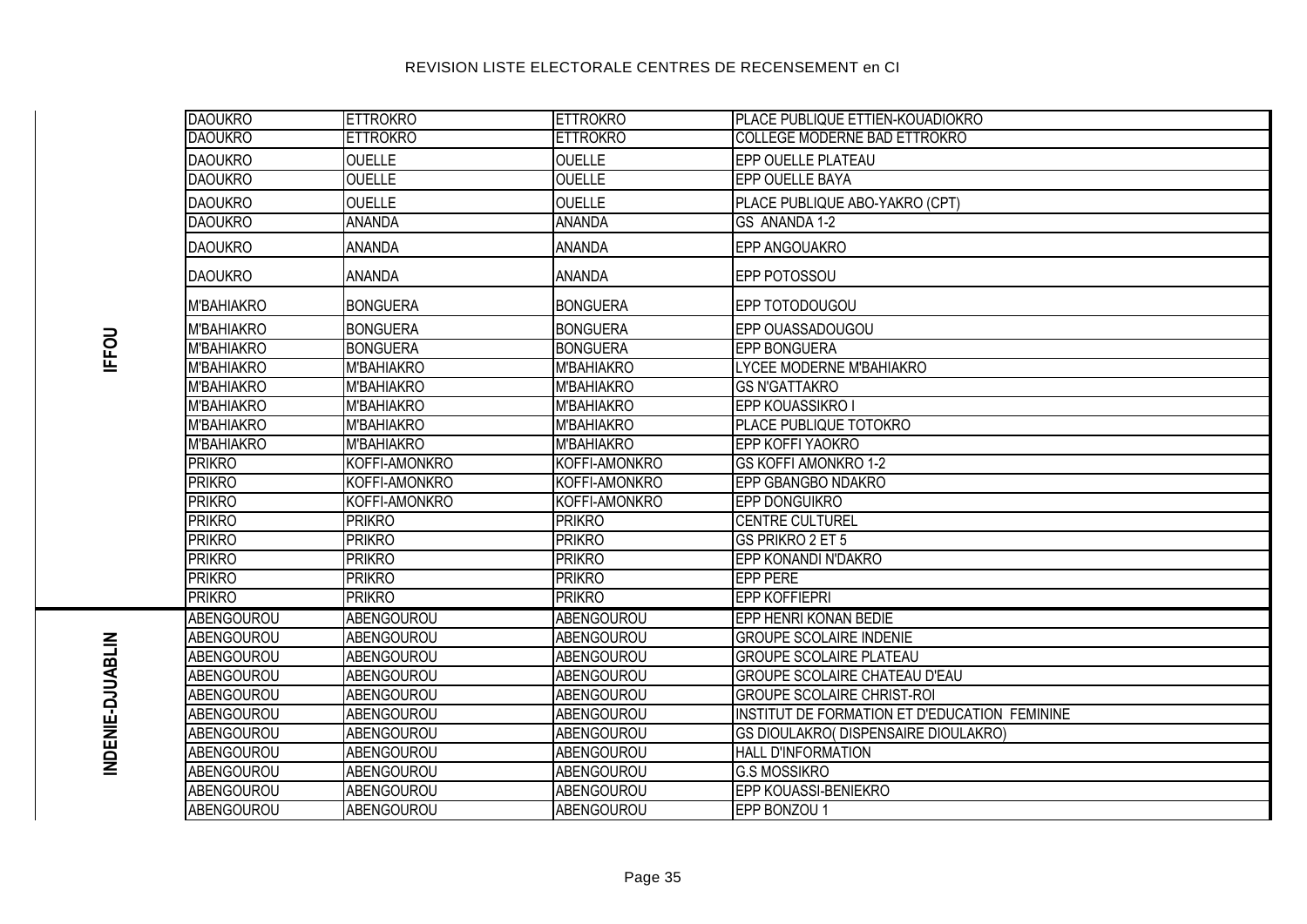| ABENGOUROU          | <b>ABENGOUROU</b>   | ABENGOUROU          | EPP BAD LOBIKRO                     |
|---------------------|---------------------|---------------------|-------------------------------------|
| ABENGOUROU          | ABENGOUROU          | ABENGOUROU          | ECOLE PRIVEE METHODISTE UNIE        |
| ABENGOUROU          | <b>ABENGOUROU</b>   | ABENGOUROU          | <b>MAISON GVC BOSSEMATIE</b>        |
| ABENGOUROU          | <b>ABENGOUROU</b>   | ABENGOUROU          | EPP KODJINAN 1-2                    |
| ABENGOUROU          | <b>NIABLE</b>       | <b>NIABLE</b>       | <b>GS NIABLE (EX DISPENSAIRE)</b>   |
| ABENGOUROU          | <b>NIABLE</b>       | <b>NIABLE</b>       | <b>EPC MISSION CATHOLIQUE</b>       |
| ABENGOUROU          | <b>NIABLE</b>       | <b>NIABLE</b>       | EPP KOUAKOU NDRAMANKRO              |
| ABENGOUROU          | <b>AMELEKIA</b>     | <b>AMELEKIA</b>     | <b>EPP AMELEKIA</b>                 |
| ABENGOUROU          | <b>AMELEKIA</b>     | <b>AMELEKIA</b>     | <b>EPP AMANIKRO</b>                 |
| ABENGOUROU          | <b>AMELEKIA</b>     | <b>AMELEKIA</b>     | PP AMELEKIA                         |
| ABENGOUROU          | <b>ANIASSUE</b>     | <b>ANIASSUE</b>     | EPP ANIASSUE 1                      |
| ABENGOUROU          | <b>ANIASSUE</b>     | <b>ANIASSUE</b>     | <b>EPP ETTIENKRO</b>                |
| ABENGOUROU          | <b>ANIASSUE</b>     | <b>ANIASSUE</b>     | <b>EPP SATIKRAN</b>                 |
| ABENGOUROU          | <b>EBILASSOKRO</b>  | <b>EBILASSOKRO</b>  | <b>GS EBILASSOKRO</b>               |
| ABENGOUROU          | <b>EBILASSOKRO</b>  | <b>EBILASSOKRO</b>  | <b>EPP LONACI</b>                   |
| ABENGOUROU          | <b>EBILASSOKRO</b>  | <b>EBILASSOKRO</b>  | <b>EPP AKATI</b>                    |
| ABENGOUROU          | YAKASSE-FEYASSE     | YAKASSE-FEYASSE     | <b>EPP YAKASSE - FEYASSE</b>        |
| ABENGOUROU          | YAKASSE-FEYASSE     | YAKASSE-FEYASSE     | EPP APROMPRONOU                     |
| ABENGOUROU          | YAKASSE-FEYASSE     | YAKASSE-FEYASSE     | EPC SANKADIOKRO                     |
| ABENGOUROU          | ZARANOU             | ZARANOU             | <b>GROUPE SCOLAIRE ZARANOU 1-2</b>  |
| ABENGOUROU          | ZARANOU             | ZARANOU             | EPP BEBOU                           |
| ABENGOUROU          | ZARANOU             | ZARANOU             | EPP EHUASSO-ALLANGOUANOU            |
| AGNIBILEKROU        | <b>AGNIBILEKROU</b> | <b>AGNIBILEKROU</b> | <b>EPP AGNI RESIDENTIEL</b>         |
| AGNIBILEKROU        | <b>AGNIBILEKROU</b> | <b>AGNIBILEKROU</b> | <b>GROUPE SCOLAIRE AGNI AGNI</b>    |
| AGNIBILEKROU        | AGNIBILEKROU        | AGNIBILEKROU        | <b>GROUPE SCOLAIRE AGNI OUEST</b>   |
| AGNIBILEKROU        | AGNIBILEKROU        | AGNIBILEKROU        | <b>GROUPE SCOLAIRE AGNI OUEST 4</b> |
| AGNIBILEKROU        | <b>AGNIBILEKROU</b> | AGNIBILEKROU        | <b>G S AGNI PLATEAU</b>             |
| AGNIBILEKROU        | <b>AGNIBILEKROU</b> | AGNIBILEKROU        | <b>G S AGNI EST</b>                 |
| AGNIBILEKROU        | <b>AGNIBILEKROU</b> | <b>AGNIBILEKROU</b> | EPP NIANDA 1                        |
| <b>AGNIBILEKROU</b> | <b>AGNIBILEKROU</b> | AGNIBILEKROU        | <b>LYCEE D'AGNIBILEKROU</b>         |
| AGNIBILEKROU        | <b>AKOBOISSUE</b>   | <b>AKOBOISSUE</b>   | EPP AKOBOISSUE 1                    |
| AGNIBILEKROU        | <b>AKOBOISSUE</b>   | <b>AKOBOISSUE</b>   | EPP MANZANOUAN 1                    |
| AGNIBILEKROU        | <b>AKOBOISSUE</b>   | <b>AKOBOISSUE</b>   | EPP MANZANOUAN 2                    |
| AGNIBILEKROU        | <b>DAME</b>         | <b>DAME</b>         | EPP DAME 2                          |
| AGNIBILEKROU        | <b>DAME</b>         | <b>DAME</b>         | <b>EPC DAME</b>                     |
| AGNIBILEKROU        | <b>DAME</b>         | <b>DAME</b>         | EPP KOTOKOSSO                       |
| AGNIBILEKROU        | <b>DUFFREBO</b>     | <b>DUFFREBO</b>     | EPP DUFFREBO 1                      |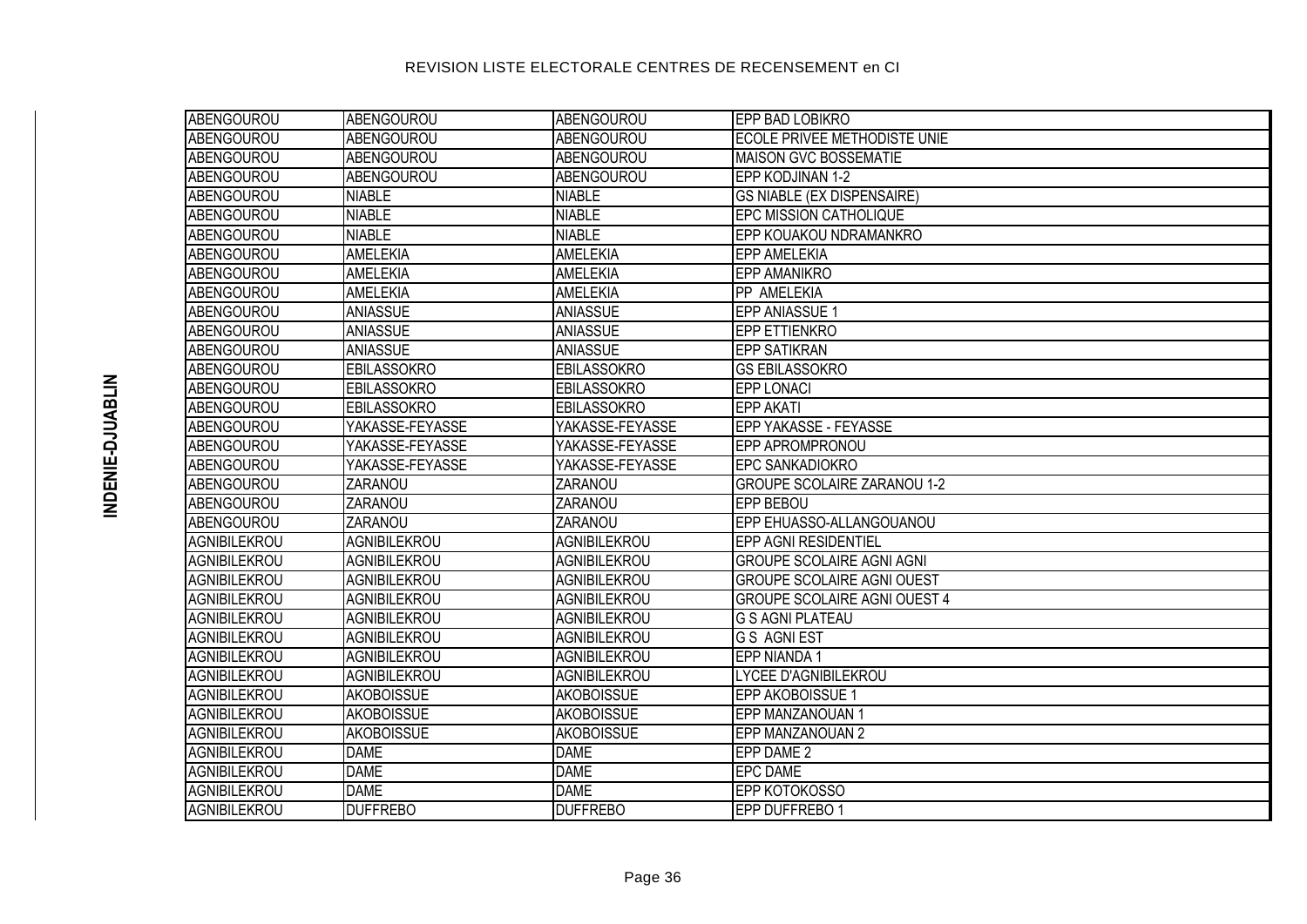|                  | AGNIBILEKROU        | <b>DUFFREBO</b>        | <b>DUFFREBO</b>        | EPP AMORIAKRO 1                 |
|------------------|---------------------|------------------------|------------------------|---------------------------------|
|                  | <b>AGNIBILEKROU</b> | <b>DUFFREBO</b>        | <b>DUFFREBO</b>        | <b>EPP BANGOUA</b>              |
| INDENIE-DJUABLIN | <b>AGNIBILEKROU</b> | <b>TANGUELAN</b>       | <b>TANGUELAN</b>       | EPP TANGUELAN 2 (AMIAN BOUVAR)  |
|                  | <b>AGNIBILEKROU</b> | <b>TANGUELAN</b>       | <b>TANGUELAN</b>       | EPP TANGUELAN 1 (VAO GABRIEL)   |
|                  | <b>AGNIBILEKROU</b> | <b>TANGUELAN</b>       | <b>TANGUELAN</b>       | PLACE PUBLIQUE ADANEKRO         |
|                  | <b>BETTIE</b>       | <b>BETTIE</b>          | <b>BETTIE</b>          | <b>GROUPE SCOLAIRE BETTIE 2</b> |
|                  | <b>BETTIE</b>       | <b>BETTIE</b>          | <b>BETTIE</b>          | <b>COURS ROYALE</b>             |
|                  | <b>BETTIE</b>       | <b>BETTIE</b>          | <b>BETTIE</b>          | <b>EPP AMOITTAKRO</b>           |
|                  | <b>BETTIE</b>       | <b>BETTIE</b>          | <b>BETTIE</b>          | <b>EPP AKREBY 1</b>             |
|                  | <b>BETTIE</b>       | <b>BETTIE</b>          | <b>BETTIE</b>          | <b>EPP ABRADINOU</b>            |
|                  | <b>MADINANI</b>     | <b>MADINANI</b>        | <b>MADINANI</b>        | EPP MADINANI I ET II            |
|                  | <b>MADINANI</b>     | <b>MADINANI</b>        | <b>MADINANI</b>        | <b>CENTRE CULTUREL</b>          |
|                  | <b>MADINANI</b>     | <b>MADINANI</b>        | <b>MADINANI</b>        | <b>EPP KOKOUN</b>               |
|                  | <b>MADINANI</b>     | <b>MADINANI</b>        | <b>MADINANI</b>        | <b>EPP SIANSOBA</b>             |
|                  | <b>MADINANI</b>     | <b>MADINANI</b>        | <b>MADINANI</b>        | <b>EPP TORA</b>                 |
|                  | <b>MADINANI</b>     | <b>FENGOLO</b>         | <b>FENGOLO</b>         | EPP FENGOLO                     |
|                  | <b>MADINANI</b>     | <b>FENGOLO</b>         | <b>FENGOLO</b>         | <b>EPP TIEMOZOMON</b>           |
|                  | <b>MADINANI</b>     | FENGOLO                | <b>FENGOLO</b>         | <b>GVC TIOLASSO</b>             |
|                  | <b>MADINANI</b>     | N'GOLOBLASSO           | N'GOLOBLASSO           | EPP N'GOLOBIASSO                |
|                  | <b>MADINANI</b>     | N'GOLOBLASSO           | N'GOLOBLASSO           | <b>EPP ZEGUETIELA</b>           |
|                  | <b>MADINANI</b>     | N'GOLOBLASSO           | N'GOLOBLASSO           | <b>EPP KOROUMBA</b>             |
|                  | <b>ODIENNE</b>      | <b>BAKO</b>            | <b>BAKO</b>            | <b>GS BAKO</b>                  |
| KABADOUGOU       | <b>ODIENNE</b>      | <b>BAKO</b>            | <b>BAKO</b>            | <b>COLLEGE MODERNE DE BAKO</b>  |
|                  | <b>ODIENNE</b>      | <b>BAKO</b>            | <b>BAKO</b>            | <b>EPP KAHANSO</b>              |
|                  | <b>ODIENNE</b>      | <b>DIOULATIEDOUGOU</b> | <b>DIOULATIEDOUGOU</b> | <b>FOYER DES JEUNES</b>         |
|                  | <b>ODIENNE</b>      | <b>DIOULATIEDOUGOU</b> | <b>DIOULATIEDOUGOU</b> | EPP DIOULATIEDOUGOU             |
|                  | <b>ODIENNE</b>      | <b>DIOULATIEDOUGOU</b> | <b>DIOULATIEDOUGOU</b> | EPP NAFANA SIENSO               |
|                  | <b>ODIENNE</b>      | <b>ODIENNE</b>         | <b>ODIENNE</b>         | COMPLEXE SOCIO-EDUCATIF         |
|                  | <b>ODIENNE</b>      | <b>ODIENNE</b>         | <b>ODIENNE</b>         | <b>COLLEGE MODERNE (CMO)</b>    |
|                  | <b>ODIENNE</b>      | <b>ODIENNE</b>         | <b>ODIENNE</b>         | <b>EPP HABITAT</b>              |
|                  | <b>ODIENNE</b>      | <b>ODIENNE</b>         | <b>ODIENNE</b>         | HALL D'INFORMATION              |
|                  | <b>ODIENNE</b>      | <b>ODIENNE</b>         | <b>ODIENNE</b>         | <b>EPP FRONTIERE</b>            |
|                  | <b>ODIENNE</b>      | <b>ODIENNE</b>         | <b>ODIENNE</b>         | <b>EPP MUNICIPALITE</b>         |
|                  | <b>ODIENNE</b>      | <b>ODIENNE</b>         | <b>ODIENNE</b>         | <b>GS ODIENNE 2 ABC</b>         |
|                  | <b>ODIENNE</b>      | <b>ODIENNE</b>         | <b>ODIENNE</b>         | EPP TEXACO                      |
|                  | <b>ODIENNE</b>      | <b>ODIENNE</b>         | <b>ODIENNE</b>         | EPP KOUROUKORO MAFELE           |
|                  | <b>ODIENNE</b>      | <b>ODIENNE</b>         | <b>ODIENNE</b>         | <b>EPP GBANHANLA</b>            |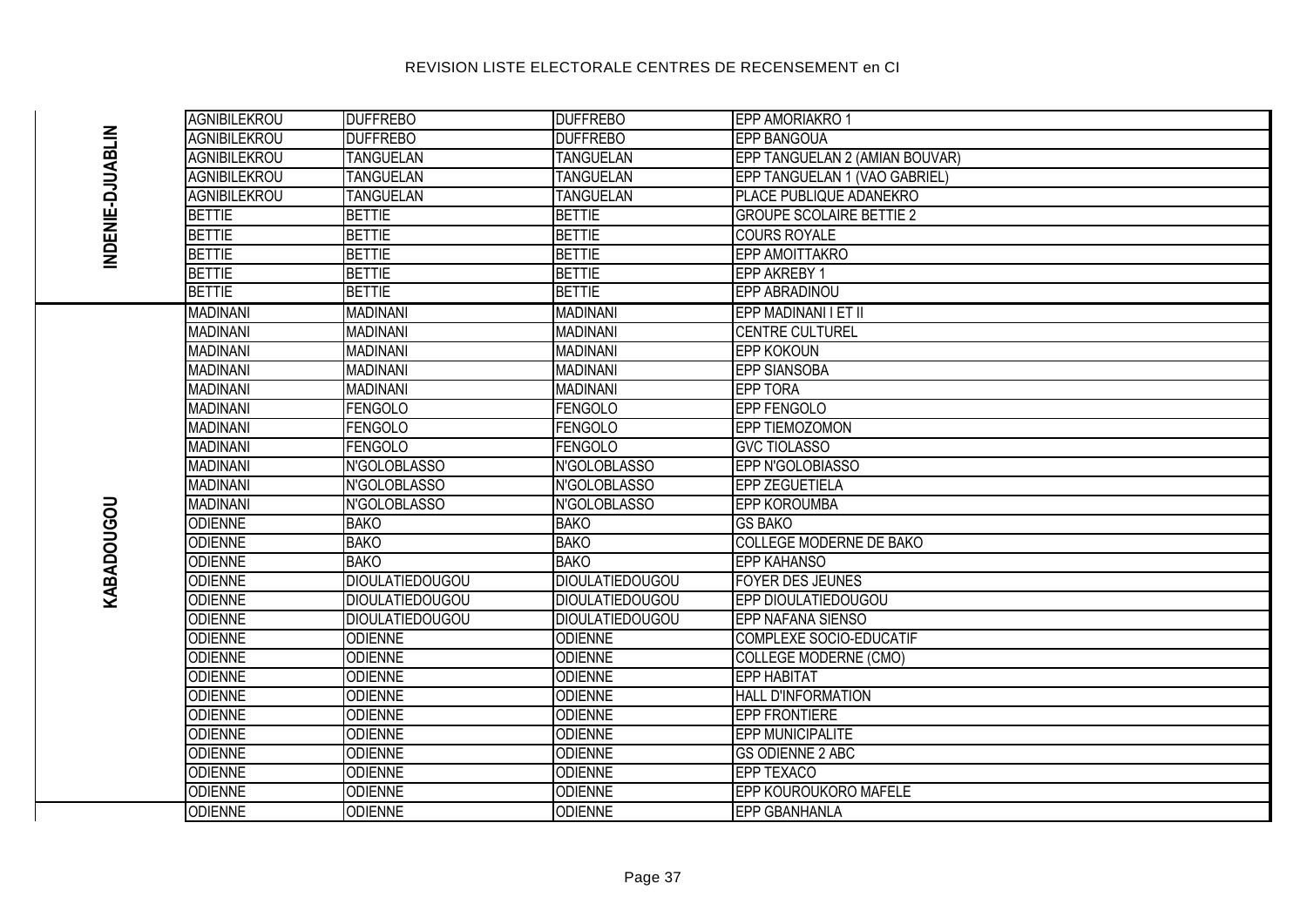| <b>ODIENNE</b>     | <b>KIMBIRILA-SUD</b> | KIMBIRILA-SUD        | MAGASIN CIDT FEREDOUGOU         |
|--------------------|----------------------|----------------------|---------------------------------|
| <b>ODIENNE</b>     | <b>KIMBIRILA-SUD</b> | <b>KIMBIRILA-SUD</b> | PLACE PUBLIQUE SANOGOBRA MAFELE |
| <b>ODIENNE</b>     | <b>TIEME</b>         | <b>TIEME</b>         | EPP TIEME 2                     |
| <b>ODIENNE</b>     | <b>TIEME</b>         | <b>TIEME</b>         | EPP TIEME 1                     |
| <b>ODIENNE</b>     | <b>TIEME</b>         | <b>TIEME</b>         | <b>CENTRE CULTUREL</b>          |
| <b>ODIENNE</b>     | <b>BOUGOUSSO</b>     | <b>BOUGOUSSO</b>     | EPP BOUGOUSSO                   |
| <b>ODIENNE</b>     | <b>BOUGOUSSO</b>     | <b>BOUGOUSSO</b>     | <b>EPP FOULLA</b>               |
| <b>ODIENNE</b>     | <b>BOUGOUSSO</b>     | <b>BOUGOUSSO</b>     | <b>EPP FEREFOUGOULA</b>         |
| <b>ODIENNE</b>     | <b>SAMANGO</b>       | <b>SAMANGO</b>       | EPP TOUGOUSSO                   |
| <b>ODIENNE</b>     | <b>SAMANGO</b>       | <b>SAMANGO</b>       | <b>EPP NIAMANA</b>              |
| <b>ODIENNE</b>     | <b>SAMANGO</b>       | <b>SAMANGO</b>       | EPP DABADOUGOU MAFELE           |
| <b>SAMATIGUILA</b> | <b>SAMATIGUILA</b>   | <b>SAMATIGUILA</b>   | <b>EPP SAMATIGUILA II</b>       |
| <b>SAMATIGUILA</b> | <b>SAMATIGUILA</b>   | <b>SAMATIGUILA</b>   | CENTRE D'EDUCATION PRESCOLAIRE  |
| <b>SAMATIGUILA</b> | <b>SAMATIGUILA</b>   | <b>SAMATIGUILA</b>   | <b>EPP SAMATIGUILA I</b>        |
| <b>SAMATIGUILA</b> | <b>SAMATIGUILA</b>   | <b>SAMATIGUILA</b>   | <b>EPP TIESSERILA</b>           |
| <b>SAMATIGUILA</b> | <b>SAMATIGUILA</b>   | <b>SAMATIGUILA</b>   | <b>EPP KENINGOUARA</b>          |
| <b>GBELEBAN</b>    | SEYDOUGOU            | SEYDOUGOU            | EPP BADOUALA-KOUHENA            |
| <b>GBELEBAN</b>    | SEYDOUGOU            | SEYDOUGOU            | EPP SEYDOUGOU 1                 |
| <b>GBELEBAN</b>    | SEYDOUGOU            | <b>SEYDOUGOU</b>     | <b>EPP BALALA</b>               |
| <b>GBELEBAN</b>    | <b>GBELEBAN</b>      | <b>GBELEBAN</b>      | EPP GBELEBAN I                  |
| <b>SEGUELON</b>    | <b>SEGUELON</b>      | <b>SEGUELON</b>      | EPP I ET II SEGUELON            |
| <b>SEGUELON</b>    | <b>SEGUELON</b>      | <b>SEGUELON</b>      | PLACE PUBLIQUE NIANZONGO        |
| <b>SEGUELON</b>    | <b>SEGUELON</b>      | <b>SEGUELON</b>      | <b>EPP ZEBENIN</b>              |
| <b>SEGUELON</b>    | <b>SEGUELON</b>      | <b>SEGUELON</b>      | EPP LINGOHO                     |
| <b>SEGUELON</b>    | <b>SEGUELON</b>      | <b>SEGUELON</b>      | EPP FARAKORO                    |
| <b>SEGUELON</b>    | <b>GBONGAHA</b>      | <b>GBONGAHA</b>      | PLACE PUBLIQUE OUANDEGUE        |
| <b>SEGUELON</b>    | <b>GBONGAHA</b>      | <b>GBONGAHA</b>      | <b>EPP GBONGAHA</b>             |
| <b>DIVO</b>        | <b>DIVO</b>          | <b>DIVO</b>          | G.S. DIVO GREMIAN               |
| <b>DIVO</b>        | <b>DIVO</b>          | <b>DIVO</b>          | <b>G.S. DIVO PLATEAU</b>        |
| <b>DIVO</b>        | <b>DIVO</b>          | <b>DIVO</b>          | <b>COLLEGE RACINE DIVO</b>      |
| <b>DIVO</b>        | <b>DIVO</b>          | <b>DIVO</b>          | <b>COLLEGE MODERNE DIVO</b>     |
| <b>DIVO</b>        | <b>DIVO</b>          | <b>DIVO</b>          | <b>G.S. DIVO KONANKRO</b>       |
| <b>DIVO</b>        | <b>DIVO</b>          | <b>DIVO</b>          | <b>CENTRE CULTUREL</b>          |
| <b>DIVO</b>        | <b>DIVO</b>          | <b>DIVO</b>          | G.S. DIVO TP                    |
| <b>DIVO</b>        | <b>DIVO</b>          | <b>DIVO</b>          | <b>G.S. BELY TAYORO LUCIEN</b>  |
| <b>DIVO</b>        | <b>DIVO</b>          | <b>DIVO</b>          | <b>LYCEE MODERNE</b>            |
| <b>DIVO</b>        | <b>DIVO</b>          | <b>DIVO</b>          | <b>G.S. DIVO DOUGAKO</b>        |

# **KABADOUGOU**

# **LOH-DJIBOUA**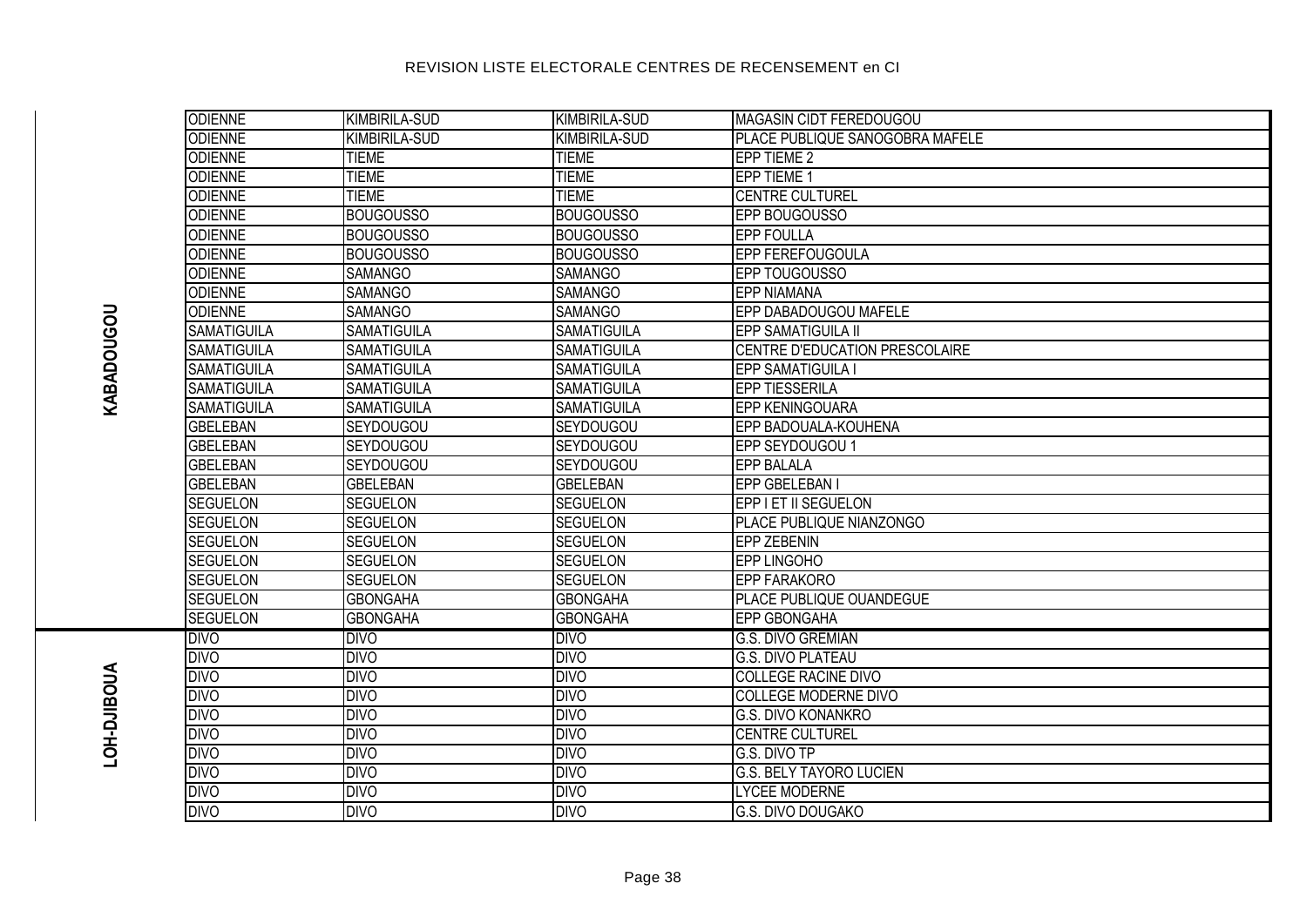| <b>DIVO</b>   | <b>DIVO</b>     | <b>DIVO</b>     | <b>COLLEGE ISSA TRAORE</b>     |
|---------------|-----------------|-----------------|--------------------------------|
| <b>DIVO</b>   | <b>DIVO</b>     | <b>DIVO</b>     | EPP DIALOGUE II                |
| <b>DIVO</b>   | <b>DIVO</b>     | <b>DIVO</b>     | <b>G.S. DIVO DIOULABOUKOU</b>  |
| <b>DIVO</b>   | <b>DIVO</b>     | <b>DIVO</b>     | <b>G.S DIVO FRATERNITE</b>     |
| <b>DIVO</b>   | <b>DIVO</b>     | <b>DIVO</b>     | G.S. DIVO DIALOGUE 4           |
| <b>DIVO</b>   | <b>HIRE</b>     | <b>HIRE</b>     | <b>EPV CATHOLIQUE</b>          |
| <b>DIVO</b>   | <b>HIRE</b>     | <b>HIRE</b>     | <b>GS GNAKAKRO</b>             |
| <b>DIVO</b>   | <b>HIRE</b>     | <b>HIRE</b>     | <b>GS HIRE STADE</b>           |
| <b>DIVO</b>   | <b>DIDOKO</b>   | <b>DIDOKO</b>   | <b>GROUPE-SCOLAIRE DIDOKO</b>  |
| <b>DIVO</b>   | <b>DIDOKO</b>   | <b>DIDOKO</b>   | <b>EPP AGBAOU</b>              |
| <b>DIVO</b>   | <b>DIDOKO</b>   | <b>DIDOKO</b>   | <b>EPP IROPORIA</b>            |
| <b>DIVO</b>   | <b>OGOUDOU</b>  | <b>OGOUDOU</b>  | <b>GROUPE SCOLAIRE TATA</b>    |
| <b>DIVO</b>   | <b>OGOUDOU</b>  | <b>OGOUDOU</b>  | EPP KOUAMEKRO                  |
| <b>DIVO</b>   | OGOUDOU         | <b>OGOUDOU</b>  | EPP HERMANKONO-GARO            |
| <b>GUITRY</b> | <b>GUITRY</b>   | <b>GUITRY</b>   | EPP GUITRY 1                   |
| <b>GUITRY</b> | <b>GUITRY</b>   | <b>GUITRY</b>   | <b>EPP GUITRY 2</b>            |
| <b>GUITRY</b> | <b>GUITRY</b>   | <b>GUITRY</b>   | <b>LYCEE MODERNE DE GUITRY</b> |
| <b>GUITRY</b> | <b>GUITRY</b>   | <b>GUITRY</b>   | EPP BABOKON APPOLO             |
| <b>GUITRY</b> | <b>GUITRY</b>   | <b>GUITRY</b>   | <b>EPP GUITRY 4</b>            |
| <b>GUITRY</b> | <b>YOCOBOUE</b> | <b>YOCOBOUE</b> | EPP YOCOBOUE I                 |
| <b>GUITRY</b> | <b>YOCOBOUE</b> | <b>YOCOBOUE</b> | <b>EPV CATHOLIQUE</b>          |
| <b>GUITRY</b> | <b>YOCOBOUE</b> | <b>YOCOBOUE</b> | <b>EPP TIOKO</b>               |
| <b>GUITRY</b> | DAIRO-DIDIZO    | DAIRO-DIDIZO    | EPP BROUDOUGOU-PENDA           |
| <b>GUITRY</b> | DAIRO-DIDIZO    | DAIRO-DIDIZO    | G.S. DAIRO                     |
| <b>GUITRY</b> | DAIRO-DIDIZO    | DAIRO-DIDIZO    | EPP 1 HERMAKONO DIES           |
| <b>GUITRY</b> | <b>LAUZOUA</b>  | LAUZOUA         | EPP LAUZOUA                    |
| <b>GUITRY</b> | <b>LAUZOUA</b>  | <b>LAUZOUA</b>  | EPPN LAUZOUA CARREFOUR         |
| <b>GUITRY</b> | <b>LAUZOUA</b>  | LAUZOUA         | EPP DOUGODOU                   |
| <b>LAKOTA</b> | <b>LAKOTA</b>   | LAKOTA          | <b>GS LAKOTA I ET 4</b>        |
| <b>LAKOTA</b> | <b>LAKOTA</b>   | <b>LAKOTA</b>   | <b>GS DISPENSAIRE</b>          |
| <b>LAKOTA</b> | <b>LAKOTA</b>   | <b>LAKOTA</b>   | <b>FOYER FEMININ</b>           |
| <b>LAKOTA</b> | <b>LAKOTA</b>   | LAKOTA          | <b>GS NAJIB</b>                |
| <b>LAKOTA</b> | <b>LAKOTA</b>   | <b>LAKOTA</b>   | <b>ECOLE CORANIQUE</b>         |
| <b>LAKOTA</b> | <b>ZIKISSO</b>  | <b>ZIKISSO</b>  | <b>GS ZIKISSO</b>              |
| <b>LAKOTA</b> | <b>ZIKISSO</b>  | <b>ZIKISSO</b>  | <b>CENTRE CULTUREL</b>         |
| <b>LAKOTA</b> | <b>ZIKISSO</b>  | <b>ZIKISSO</b>  | EPP BOGOBOUA                   |
| LAKOTA        | NIAMBEZARIA     | NIAMBEZARIA     | <b>GS NIAMBEZARIA</b>          |

 $\leq$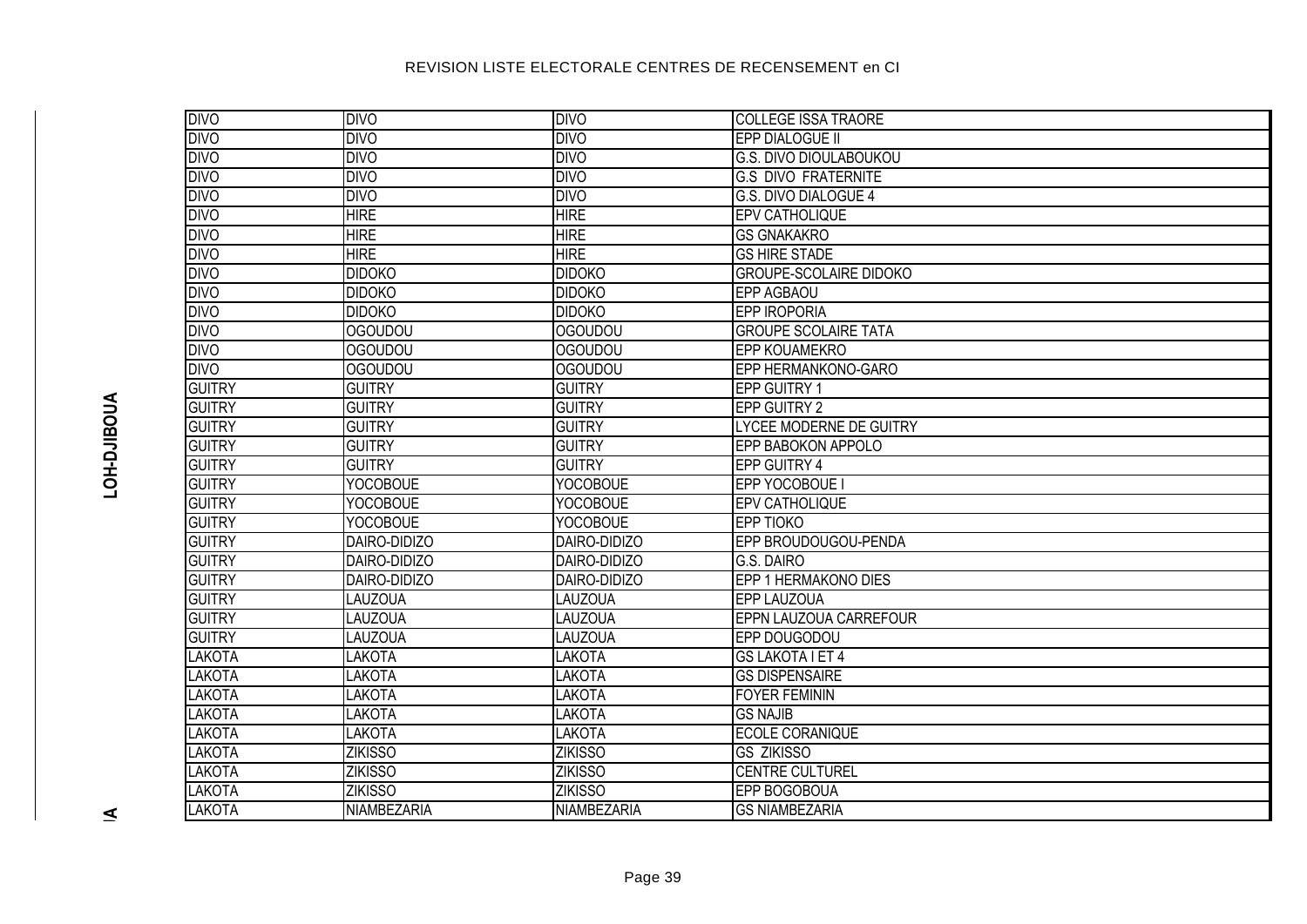|                   | LAKOTA         | NIAMBEZARIA        | NIAMBEZARIA        | PLACE PUBLIQUE NIAMBEZARIA               |
|-------------------|----------------|--------------------|--------------------|------------------------------------------|
|                   | LAKOTA         | <b>NIAMBEZARIA</b> | <b>NIAMBEZARIA</b> | <b>GS NIAKOBLOGNOA</b>                   |
|                   | <b>LAKOTA</b>  | <b>GOUDOUKO</b>    | <b>GOUDOUKO</b>    | EPP ZOZO OLIZIRIBOUE                     |
| <b>NOH-DJIBOU</b> | <b>LAKOTA</b>  | <b>GOUDOUKO</b>    | <b>GOUDOUKO</b>    | EPP AKRIDOULADDE                         |
|                   | LAKOTA         | <b>GOUDOUKO</b>    | <b>GOUDOUKO</b>    | <b>DISPENSAIRE DE GOUDOUKO</b>           |
|                   | <b>BOUAFLE</b> | <b>BONON</b>       | <b>BONON</b>       | <b>GS FREFREDOU</b>                      |
|                   | <b>BOUAFLE</b> | <b>BONON</b>       | <b>BONON</b>       | <b>GS SEHIZRA</b>                        |
|                   | <b>BOUAFLE</b> | <b>BONON</b>       | <b>BONON</b>       | <b>GS PROTESTANT</b>                     |
|                   | <b>BOUAFLE</b> | <b>BOUAFLE</b>     | <b>BOUAFLE</b>     | EPP DEHITA (GS JEAN DELVIGNE)            |
|                   | <b>BOUAFLE</b> | <b>BOUAFLE</b>     | <b>BOUAFLE</b>     | <b>GS BROMAKOTE 1-2</b>                  |
|                   | <b>BOUAFLE</b> | <b>BOUAFLE</b>     | <b>BOUAFLE</b>     | <b>GROUPE SCOLAIRE TIEKOURA DIAWARA</b>  |
|                   | <b>BOUAFLE</b> | <b>BOUAFLE</b>     | <b>BOUAFLE</b>     | <b>GS DATECOUMA</b>                      |
|                   | <b>BOUAFLE</b> | <b>BOUAFLE</b>     | <b>BOUAFLE</b>     | <b>GS AGBANOU</b>                        |
|                   | <b>BOUAFLE</b> | <b>BOUAFLE</b>     | <b>BOUAFLE</b>     | <b>GS YOMAN DIBY 3</b>                   |
|                   | <b>BOUAFLE</b> | <b>BOUAFLE</b>     | <b>BOUAFLE</b>     | YOMAN DIBY 1 ET 2 CIE                    |
|                   | <b>BOUAFLE</b> | <b>BOUAFLE</b>     | <b>BOUAFLE</b>     | <b>G.S MISSION CATHOLIQUE</b>            |
|                   | <b>BOUAFLE</b> | <b>BOUAFLE</b>     | <b>BOUAFLE</b>     | <b>COLLEGE MODERNE</b>                   |
|                   | <b>BOUAFLE</b> | <b>BOUAFLE</b>     | <b>BOUAFLE</b>     | <b>EPP GARANGO</b>                       |
|                   | <b>BOUAFLE</b> | N'DOUFFOUKANKRO    | N'DOUFFOUKANKRO    | <b>G.S N'DOUFFOUKANKRO</b>               |
| <b>MARAHOUE</b>   | <b>BOUAFLE</b> | N'DOUFFOUKANKRO    | N'DOUFFOUKANKRO    | <b>EPP BLE</b>                           |
|                   | <b>BOUAFLE</b> | N'DOUFFOUKANKRO    | N'DOUFFOUKANKRO    | EPP DIACOHOU-SUD                         |
|                   | <b>BOUAFLE</b> | <b>TIBEITA</b>     | <b>TIBEITA</b>     | <b>GROUPE SCOLAIRE PAKOUABO</b>          |
|                   | <b>BOUAFLE</b> | <b>TIBEITA</b>     | <b>TIBEITA</b>     | <b>GROUPE SCOLAIRE PANGBAN KOUAMEKRO</b> |
|                   | <b>BOUAFLE</b> | <b>TIBEITA</b>     | <b>TIBEITA</b>     | GROUPE SCOLAIRE AKA N'GUESSANKRO         |
|                   | <b>BOUAFLE</b> | <b>ZAGUIETA</b>    | <b>ZAGUIETA</b>    | <b>G S ZAGUIETA</b>                      |
|                   | <b>BOUAFLE</b> | <b>ZAGUIETA</b>    | <b>ZAGUIETA</b>    | <b>EPP BANTIFLA</b>                      |
|                   | <b>BOUAFLE</b> | <b>ZAGUIETA</b>    | <b>ZAGUIETA</b>    | <b>EPP GANOUFLA</b>                      |
|                   | <b>SINFRA</b>  | <b>SINFRA</b>      | <b>SINFRA</b>      | <b>GS DJAMADJI</b>                       |
|                   | <b>SINFRA</b>  | <b>SINFRA</b>      | <b>SINFRA</b>      | <b>GS HOUPHOUET BOIGNY-LALE</b>          |
|                   | <b>SINFRA</b>  | <b>SINFRA</b>      | <b>SINFRA</b>      | <b>FOYER FEMININ</b>                     |
|                   | <b>SINFRA</b>  | <b>SINFRA</b>      | <b>SINFRA</b>      | <b>GS PROTESTANT</b>                     |
|                   | <b>SINFRA</b>  | <b>SINFRA</b>      | <b>SINFRA</b>      | <b>GS BAD RESIDENTIEL</b>                |
|                   | <b>SINFRA</b>  | <b>BAZRE</b>       | <b>BAZRE</b>       | <b>EPP BENDEFLA</b>                      |
|                   | <b>SINFRA</b>  | <b>BAZRE</b>       | <b>BAZRE</b>       | <b>EPP MEHTANOKRO</b>                    |
|                   | <b>SINFRA</b>  | <b>BAZRE</b>       | <b>BAZRE</b>       | <b>EPP BOUNAFLA</b>                      |
|                   | <b>SINFRA</b>  | <b>KONONFLA</b>    | <b>KONONFLA</b>    | <b>GROUPE SCOLAIRE KONONFLA</b>          |
|                   | <b>SINFRA</b>  | <b>KONONFLA</b>    | <b>KONONFLA</b>    | <b>GROUPE SCOLAIRE KONONFLA 2</b>        |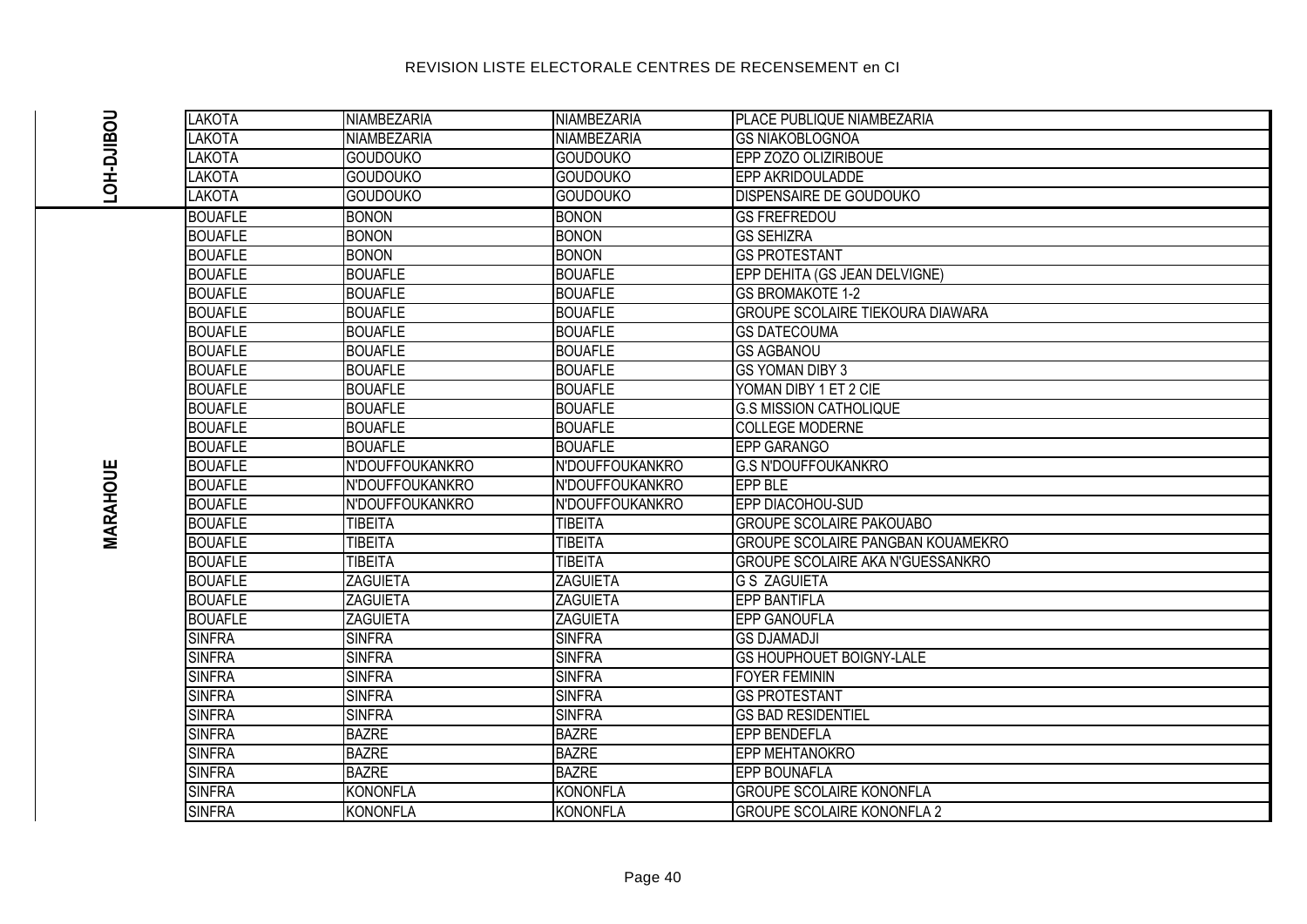| <b>SINFRA</b>   | <b>KONONFLA</b>   | <b>KONONFLA</b>       | <b>G S KONEFLA DIOULABOUGOU</b>                         |
|-----------------|-------------------|-----------------------|---------------------------------------------------------|
| <b>SINFRA</b>   | <b>KOUETINFLA</b> | <b>KOUETINFLA</b>     | <b>G S BAD KOUETINFLA</b>                               |
| <b>SINFRA</b>   | KOUETINFLA        | <b>KOUETINFLA</b>     | <b>G S MANOUFLA</b>                                     |
| <b>SINFRA</b>   | KOUETINFLA        | <b>KOUETINFLA</b>     | EPP GONAZOFLA                                           |
| <b>ZUENOULA</b> | <b>GOHITAFLA</b>  | <b>GOHITAFLA</b>      | UNION DES GVC KONEFLA                                   |
| <b>ZUENOULA</b> | <b>GOHITAFLA</b>  | <b>GOHITAFLA</b>      | <b>G S GOHITAFLA CENTRE</b>                             |
| <b>ZUENOULA</b> | <b>GOHITAFLA</b>  | <b>GOHITAFLA</b>      | EPC MISSION CATHOLIQUE                                  |
| <b>ZUENOULA</b> | <b>ZUENOULA</b>   | <b>ZUENOULA</b>       | <b>GS SOKOURA 2</b>                                     |
| <b>ZUENOULA</b> | <b>ZUENOULA</b>   | <b>ZUENOULA</b>       | EPP ZUENOULA 5                                          |
| ZUENOULA        | <b>ZUENOULA</b>   | <b>ZUENOULA</b>       | INSTITUTION D'EDUCATION FEMININE (IFEF)                 |
| <b>ZUENOULA</b> | <b>ZUENOULA</b>   | <b>ZUENOULA</b>       | ECOLE CORANIQUE                                         |
| <b>ZUENOULA</b> | <b>ZUENOULA</b>   | <b>ZUENOULA</b>       | <b>GS ZUENOULA AVENIR</b>                               |
| <b>ZUENOULA</b> | <b>MAMINIGUI</b>  | <b>MAMINIGUI</b>      | CENTRE POLYVALENT MAMINIGUI                             |
| <b>ZUENOULA</b> | <b>MAMINIGUI</b>  | <b>MAMINIGUI</b>      | <b>EPP DROHOUFLA</b>                                    |
| ZUENOULA        | <b>MAMINIGUI</b>  | <b>MAMINIGUI</b>      | <b>EPP ZANFLA I</b>                                     |
| <b>ZUENOULA</b> | <b>VOUEBOUFLA</b> | <b>VOUEBOUFLA</b>     | <b>G S VOUEBOUFLA</b>                                   |
| <b>ZUENOULA</b> | <b>VOUEBOUFLA</b> | <b>VOUEBOUFLA</b>     | EPP FLAYA (BINHOURELA)                                  |
| ZUENOULA        | <b>VOUEBOUFLA</b> | <b>VOUEBOUFLA</b>     | <b>EPP ZIRIFLA</b>                                      |
| <b>ZUENOULA</b> | <b>VOUEBOUFLA</b> | <b>VOUEBOUFLA</b>     | PLACE PUBLIQUE GOUNGA                                   |
| ZUENOULA        | <b>VOUEBOUFLA</b> | <b>VOUEBOUFLA</b>     | EPP ZOUGOUNEFLA                                         |
| <b>ADZOPE</b>   | <b>ADZOPE</b>     | <b>ADZOPE</b>         | <b>EPP POSTE 2</b>                                      |
| <b>ADZOPE</b>   | <b>ADZOPE</b>     | <b>ADZOPE</b>         | MAISON DE LA CULTURE D'ADZOPE                           |
| <b>ADZOPE</b>   | <b>ADZOPE</b>     | <b>ADZOPE</b>         | INSTITUT DE FORMATION ET D' EDUCATION FEMININE D'ADZOPE |
| <b>ADZOPE</b>   | <b>ADZOPE</b>     | <b>ADZOPE</b>         | <b>GROUPE SCOLAIRE CHATEAU D'EAU 1-2</b>                |
| <b>ADZOPE</b>   | <b>ADZOPE</b>     | <b>ADZOPE</b>         | LYCEE MODERNE D'ADZOPE                                  |
| <b>ADZOPE</b>   | <b>ADZOPE</b>     | <b>ADZOPE</b>         | EPP MOAPE 1 ET 2                                        |
| <b>ADZOPE</b>   | <b>ADZOPE</b>     | <b>ADZOPE</b>         | EPP AHOUABO                                             |
| <b>ADZOPE</b>   | <b>ADZOPE</b>     | <b>ADZOPE</b>         | EPP ANANGUIE 1 ET 3                                     |
| <b>ADZOPE</b>   | <b>ADZOPE</b>     | <b>ADZOPE</b>         | EPP ANANGUIE 2                                          |
| <b>ADZOPE</b>   | <b>ADZOPE</b>     | <b>ADZOPE</b>         | EPP BIASSO 1-2                                          |
| <b>ADZOPE</b>   | <b>AGOU</b>       | <b>AGOU</b>           | <b>GROUPE SCOLAIRE AGOU 1-2</b>                         |
| <b>ADZOPE</b>   | <b>AGOU</b>       | <b>AGOU</b>           | EPP AKOUDZIN II                                         |
| <b>ADZOPE</b>   | <b>AGOU</b>       | <b>AGOU</b>           | FOYER DE DIAPE                                          |
| <b>ADZOPE</b>   | <b>ASSIKOI</b>    | <b>ASSIKOI</b>        | EPP ADONKOI                                             |
| <b>ADZOPE</b>   | <b>ASSIKOI</b>    | <b>ASSIKOI</b>        | EPP ASSIKOI 3                                           |
| <b>ADZOPE</b>   | <b>ASSIKOI</b>    | <b>ASSIKOI</b>        | GS ASSIKOI 1 ET 2                                       |
| <b>ADZOPE</b>   | BECEDI-BRIGNAN    | <b>BECEDI-BRIGNAN</b> | IG. S. BECEDI-ANONON 1-2                                |

LA ME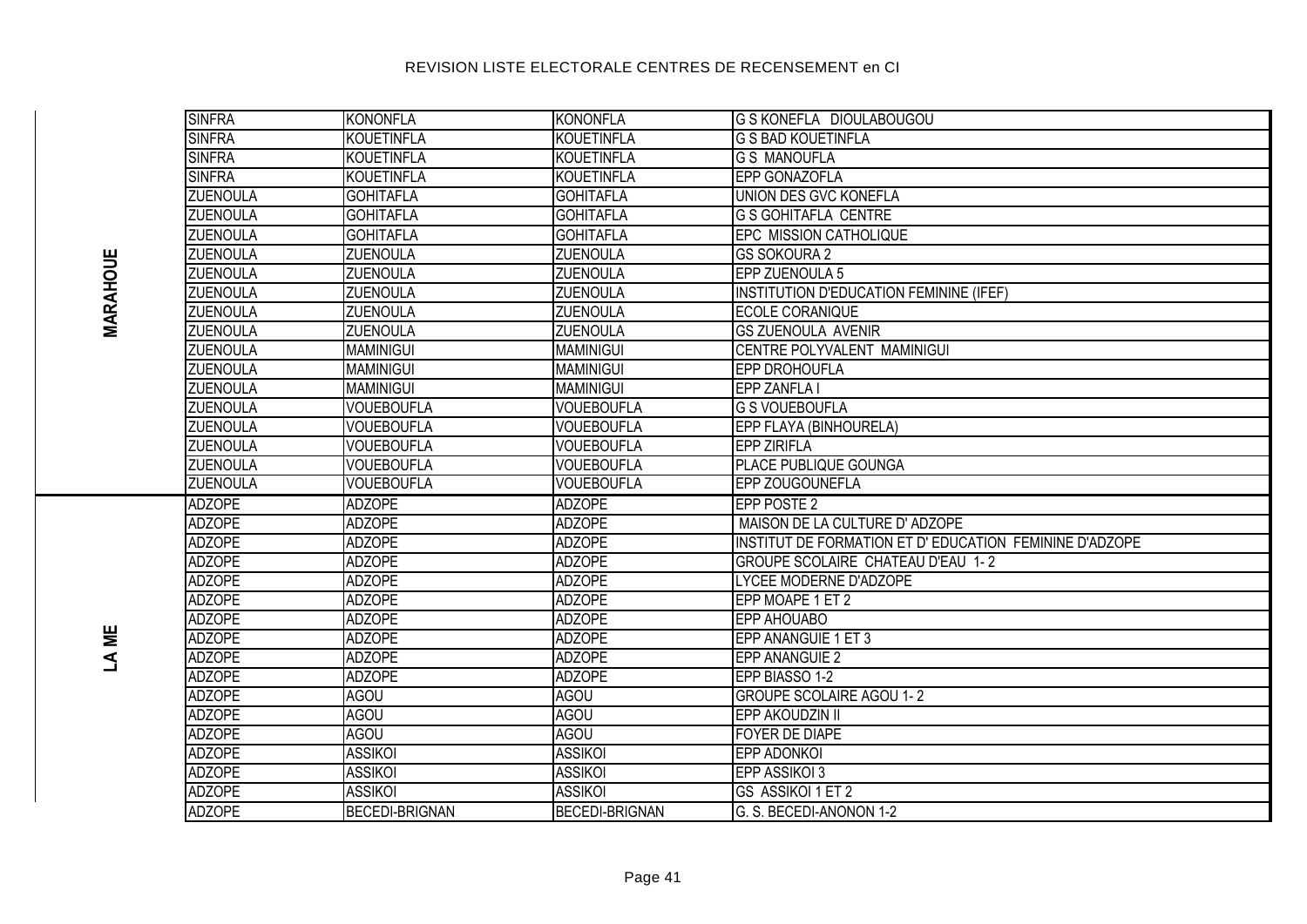| <b>ADZOPE</b>    | <b>BECEDI-BRIGNAN</b> | <b>BECEDI-BRIGNAN</b> | <b>GS BECEDI-BRIGNAN 3-6</b>                          |
|------------------|-----------------------|-----------------------|-------------------------------------------------------|
| <b>ADZOPE</b>    | <b>BECEDI-BRIGNAN</b> | <b>BECEDI-BRIGNAN</b> | <b>GROUPE SCOLAIRE BECEDI - BRIGNAN 1ET 2</b>         |
| <b>ADZOPE</b>    | YAKASSE-ME            | YAKASSE-ME            | EPP ABIE NORD                                         |
| <b>ADZOPE</b>    | YAKASSE-ME            | YAKASSE-ME            | <b>EPV CATHOLIQUE YAKASSE-ME</b>                      |
| <b>ADZOPE</b>    | YAKASSE-ME            | YAKASSE-ME            | G.S. YAKASSE-ME 1-2                                   |
| <b>AKOUPE</b>    | <b>AFFERY</b>         | <b>AFFERY</b>         | <b>EPV PROTESTANTE AFFERY</b>                         |
| <b>AKOUPE</b>    | <b>AFFERY</b>         | <b>AFFERY</b>         | GS AFFERY-PLATEAU 1-2-3-4-5                           |
| <b>AKOUPE</b>    | <b>AFFERY</b>         | <b>AFFERY</b>         | <b>GS AFFERY NORD 1-2</b>                             |
| <b>AKOUPE</b>    | <b>AKOUPE</b>         | <b>AKOUPE</b>         | <b>GROUPE SCOLAIRE AKOUPE PLATEAU</b>                 |
| <b>AKOUPE</b>    | <b>AKOUPE</b>         | <b>AKOUPE</b>         | EPP AGBAOU 2                                          |
| <b>AKOUPE</b>    | <b>AKOUPE</b>         | <b>AKOUPE</b>         | EPP AGBAOU 1 - 3                                      |
| <b>AKOUPE</b>    | <b>AKOUPE</b>         | <b>AKOUPE</b>         | CENTRE CULTUREL BACON                                 |
| <b>AKOUPE</b>    | <b>AKOUPE</b>         | <b>AKOUPE</b>         | G. S. BACON NORD                                      |
| <b>AKOUPE</b>    | <b>BECOUEFIN</b>      | <b>BECOUEFIN</b>      | <b>GS BECOUEFIN 1-3</b>                               |
| <b>AKOUPE</b>    | <b>BECOUEFIN</b>      | <b>BECOUEFIN</b>      | EPP BECOUEFIN 2                                       |
| <b>AKOUPE</b>    | <b>BECOUEFIN</b>      | <b>BECOUEFIN</b>      | <b>EPP BONAHOUIN</b>                                  |
| <b>ALEPE</b>     | <b>ALEPE</b>          | <b>ALEPE</b>          | GS ALEPE 1-2                                          |
| <b>ALEPE</b>     | <b>ALEPE</b>          | <b>ALEPE</b>          | <b>EPP MONGA</b>                                      |
| <b>ALEPE</b>     | <b>ALEPE</b>          | <b>ALEPE</b>          | EPP 1 MONTEZO                                         |
| <b>ALEPE</b>     | <b>ALEPE</b>          | <b>ALEPE</b>          | EPP 1 AHOUTOUE                                        |
| <b>ALEPE</b>     | <b>ALEPE</b>          | <b>ALEPE</b>          | <b>EPC FILLES MEMNI</b>                               |
| <b>ALEPE</b>     | <b>OGHLWAPO</b>       | <b>OGHLWAPO</b>       | <b>EPP AKOURE</b>                                     |
| <b>ALEPE</b>     | <b>OGHLWAPO</b>       | <b>OGHLWAPO</b>       | EPP 1 ANDOU M'BATTO                                   |
| <b>ALEPE</b>     | <b>OGHLWAPO</b>       | <b>OGHLWAPO</b>       | <b>EPV CATHOLIQUE DABRE</b>                           |
| <b>ALEPE</b>     | <b>OGHLWAPO</b>       | <b>OGHLWAPO</b>       | <b>GS DOMOLON 1-2</b>                                 |
| <b>ALEPE</b>     | <b>DANGUIRA</b>       | <b>DANGUIRA</b>       | EPP I DANGUIRA                                        |
| <b>ALEPE</b>     | <b>DANGUIRA</b>       | <b>DANGUIRA</b>       | <b>EPP CHATEAU DANGUIRA</b>                           |
| <b>ALEPE</b>     | <b>DANGUIRA</b>       | <b>DANGUIRA</b>       | <b>EPP KODIOUSSOU</b>                                 |
| <b>ALEPE</b>     | <b>DANGUIRA</b>       | <b>DANGUIRA</b>       | EPP 2 N'ZODJI                                         |
| YAKASSE-ATTOBROU | YAKASSE-ATTOBROU      | YAKASSE-ATTOBROU      | LA MAISON DE LA CULTURE DES LOISIRS ET DU TEMPS LIBRE |
| YAKASSE-ATTOBROU | YAKASSE-ATTOBROU      | YAKASSE-ATTOBROU      | G.S.YAKASSE-ATTOBROU 1 - 2                            |
| YAKASSE-ATTOBROU | YAKASSE-ATTOBROU      | YAKASSE-ATTOBROU      | <b>EPP DIANGOBO</b>                                   |
| YAKASSE-ATTOBROU | YAKASSE-ATTOBROU      | YAKASSE-ATTOBROU      | <b>EX CENTRE ANTI-TUBERCULEUX</b>                     |
| YAKASSE-ATTOBROU | YAKASSE-ATTOBROU      | YAKASSE-ATTOBROU      | <b>EPP KONG 1</b>                                     |
| YAKASSE-ATTOBROU | <b>BIEBY</b>          | <b>BIEBY</b>          | <b>FOYER DES JEUNES BIEBY</b>                         |
| <b>GUEYO</b>     | <b>GUEYO</b>          | <b>GUEYO</b>          | <b>GROUPE SCOLAIRE GUEYO 1-2 -3</b>                   |

**LA ME**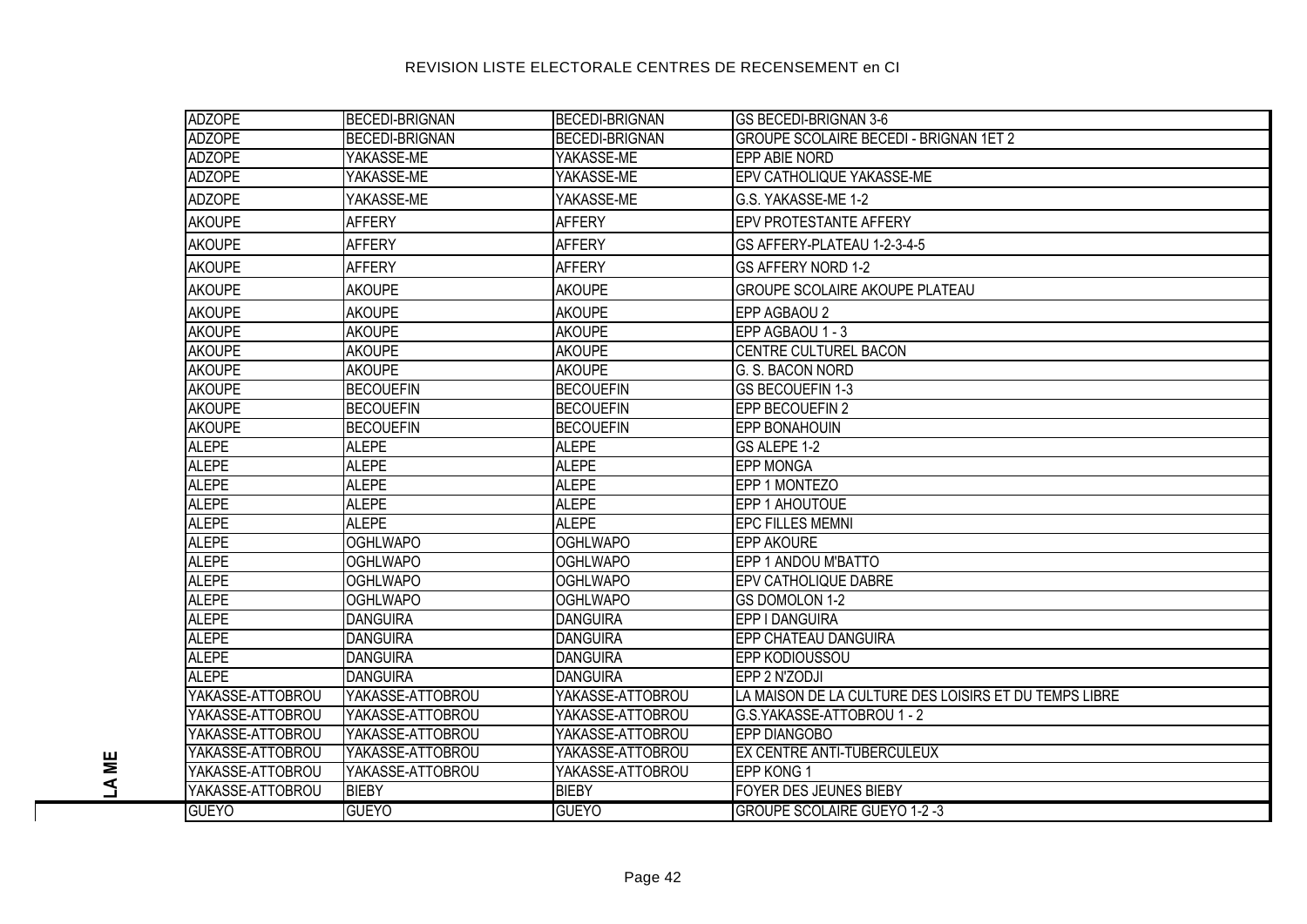| <b>GUEYO</b>  | <b>GUEYO</b>        | <b>GUEYO</b>        | <b>EPP GUEYO RESIDENTIELLE</b>         |
|---------------|---------------------|---------------------|----------------------------------------|
| <b>GUEYO</b>  | <b>GUEYO</b>        | <b>GUEYO</b>        | EPP YOBOUET KOUASSIKRO                 |
| <b>GUEYO</b>  | <b>GUEYO</b>        | <b>GUEYO</b>        | <b>EPP BRETIHIO</b>                    |
| <b>GUEYO</b>  | <b>GUEYO</b>        | <b>GUEYO</b>        | MAGASIN GVC BODOUYO BLOC               |
| <b>GUEYO</b>  | <b>DABOUYO</b>      | <b>DABOUYO</b>      | <b>DISPENSAIRE DABOUYO 3</b>           |
| <b>GUEYO</b>  | <b>DABOUYO</b>      | <b>DABOUYO</b>      | <b>GROUPE SCOLAIRE DABOUYO 3A - 3B</b> |
| <b>GUEYO</b>  | <b>DABOUYO</b>      | <b>DABOUYO</b>      | PLACE PUBLIQUE BALEKO SCIERIE          |
| <b>SOUBRE</b> | <b>GRAND-ZATTRY</b> | <b>GRAND-ZATTRY</b> | <b>EPP GRAND ZATTRY 1</b>              |
| <b>SOUBRE</b> | <b>GRAND-ZATTRY</b> | <b>GRAND-ZATTRY</b> | PLACE PUBLIQUE N'ZUE KOUADIOKRO        |
| <b>SOUBRE</b> | <b>GRAND-ZATTRY</b> | <b>GRAND-ZATTRY</b> | <b>EPP ROA</b>                         |
| <b>SOUBRE</b> | <b>SOUBRE</b>       | <b>SOUBRE</b>       | EPP SOUBRE I-3                         |
| <b>SOUBRE</b> | <b>SOUBRE</b>       | <b>SOUBRE</b>       | <b>GS HOPITAL</b>                      |
| <b>SOUBRE</b> | <b>SOUBRE</b>       | <b>SOUBRE</b>       | <b>LYCEE MODERNE NAWA</b>              |
| <b>SOUBRE</b> | <b>SOUBRE</b>       | <b>SOUBRE</b>       | <b>GS MUNICIPALITE S. IV</b>           |
| <b>SOUBRE</b> | <b>SOUBRE</b>       | <b>SOUBRE</b>       | <b>EPC ST CHARLES II</b>               |
| <b>SOUBRE</b> | <b>SOUBRE</b>       | <b>SOUBRE</b>       | <b>EPP GRIPAZO</b>                     |
| <b>SOUBRE</b> | <b>SOUBRE</b>       | <b>SOUBRE</b>       | <b>PLACE PUBLIQUE TOUBADOUGOU</b>      |
| <b>SOUBRE</b> | <b>SOUBRE</b>       | <b>SOUBRE</b>       | <b>PLACE PUBLIQUE CPT KOUAMEKRO</b>    |
| <b>SOUBRE</b> | <b>SOUBRE</b>       | <b>SOUBRE</b>       | <b>EPP BALEYO</b>                      |
| <b>SOUBRE</b> | <b>SOUBRE</b>       | <b>SOUBRE</b>       | <b>FOYER GKB YABAYO</b>                |
| <b>SOUBRE</b> | <b>OKROUYO</b>      | <b>OKROUYO</b>      | G.S OKROUYO 1-3                        |
| <b>SOUBRE</b> | <b>OKROUYO</b>      | <b>OKROUYO</b>      | EPP SIPEFCI OTTAWA V1                  |
| <b>SOUBRE</b> | <b>OKROUYO</b>      | <b>OKROUYO</b>      | FOYER SIPEFCI OTTAWA V2                |
| <b>SOUBRE</b> | <b>LILIYO</b>       | <b>LILIYO</b>       | <b>EPP YACOLIDABOUO</b>                |
| <b>SOUBRE</b> | <b>LILIYO</b>       | <b>LILIYO</b>       | <b>EPP YACOLO</b>                      |
| <b>SOUBRE</b> | <b>LILIYO</b>       | LILIYO              | GS LILIYO 1 ET 2                       |
| <b>MEAGUI</b> | <b>MEAGUI</b>       | <b>MEAGUI</b>       | <b>GROUPE SCOLAIRE MEAGUI 1 - 2</b>    |
| <b>MEAGUI</b> | <b>MEAGUI</b>       | <b>MEAGUI</b>       | <b>ECOLE PRIMAIRE CATHOLIQUE</b>       |
| <b>MEAGUI</b> | <b>MEAGUI</b>       | <b>MEAGUI</b>       | O.C.P.V.                               |
| <b>MEAGUI</b> | <b>MEAGUI</b>       | <b>MEAGUI</b>       | EPP ASSUE KOUADIOKRO                   |
| <b>MEAGUI</b> | <b>MEAGUI</b>       | <b>MEAGUI</b>       | <b>EPP TOUANIE</b>                     |
| <b>MEAGUI</b> | <b>OUPOYO</b>       | <b>OUPOYO</b>       | EPP GNIPI 2                            |
| <b>MEAGUI</b> | <b>OUPOYO</b>       | <b>OUPOYO</b>       | <b>EPP GBLETIA</b>                     |
| <b>MEAGUI</b> | <b>OUPOYO</b>       | <b>OUPOYO</b>       | G S OUPOYO 1-2                         |
| <b>BUYO</b>   | <b>BUYO</b>         | <b>BUYO</b>         | EPP C.I.E                              |

 $\leq$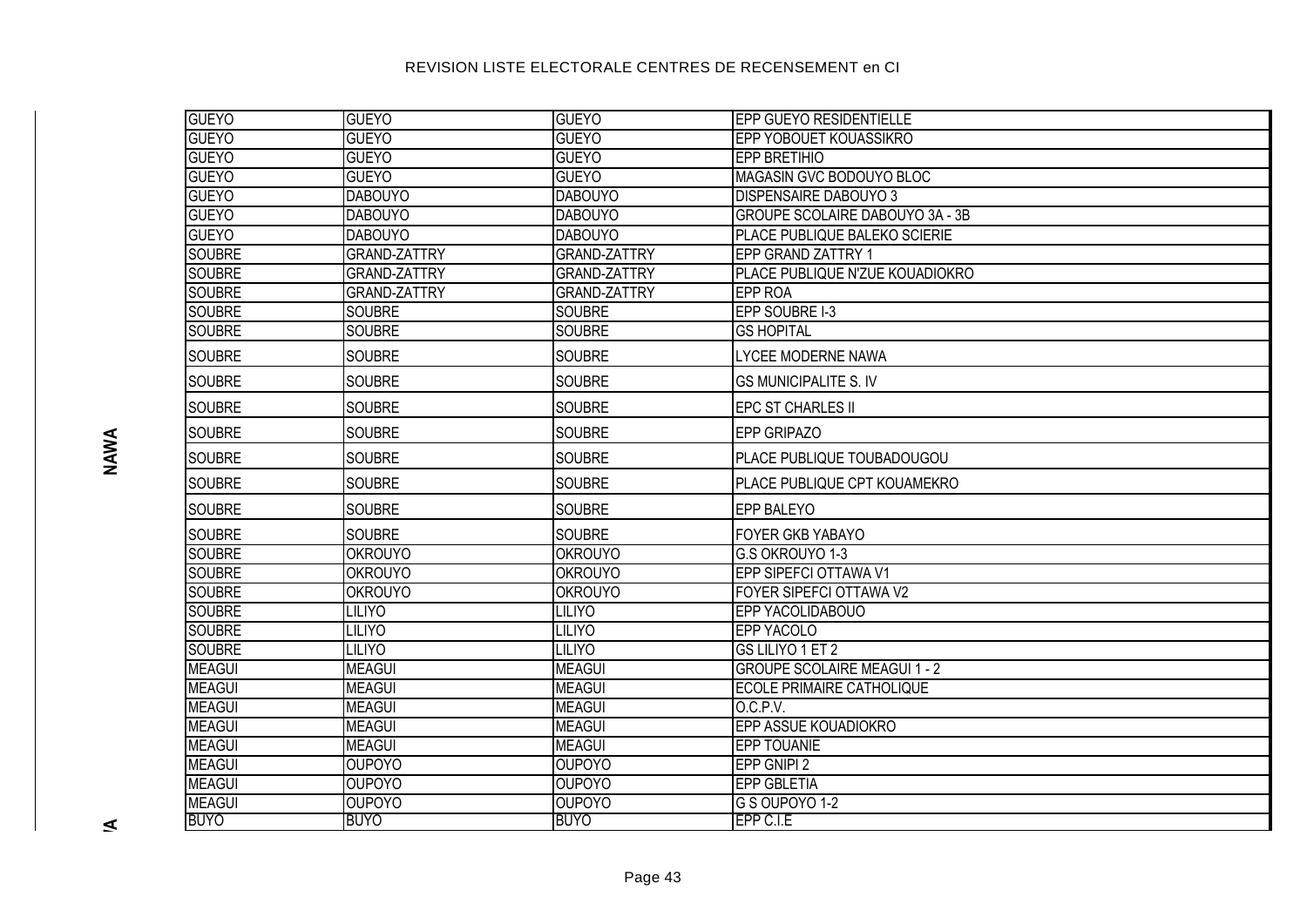| <b>NAW</b><br><b>BUYO</b><br><b>BUYO</b><br><b>BUYO</b><br>EPP TCHETALY (V1)<br><b>ARRAH</b><br><b>ARRAH</b><br><b>ARRAH</b><br><b>G.S. MUNICIPALITE</b><br><b>ARRAH</b><br><b>ARRAH</b><br><b>ARRAH</b><br><b>CENTRE CULTUREL HKB</b><br><b>ARRAH</b><br><b>ARRAH</b><br><b>ARRAH</b><br><b>G.S. ARRAH CENTRE</b><br><b>ARRAH</b><br><b>ARRAH</b><br><b>ARRAH</b><br>EPC FILLE 1 - 2<br><b>ARRAH</b><br><b>ARRAH</b><br><b>ARRAH</b><br>LYCEE MODERNE ARRAH<br><b>ARRAH</b><br><b>KREGBE</b><br><b>KREGBE</b><br>EPP I KREGBE<br><b>ARRAH</b><br><b>KREGBE</b><br><b>KREGBE</b><br>EPP II KREGBE<br>ARRAH<br><b>KREGBE</b><br><b>KREGBE</b><br><b>EPP ASSALE KOUASSIKRO</b><br><b>BONGOUANOU</b><br><b>BONGOUANOU</b><br><b>BONGOUANOU</b><br><b>COLLEGE HOUPHOUET FAITAI</b><br><b>EPC BONGOUANOU FILLE</b><br><b>BONGOUANOU</b><br><b>BONGOUANOU</b><br><b>BONGOUANOU</b><br>EPV CATHOLIQUE KANGANDISSOU<br><b>BONGOUANOU</b><br><b>BONGOUANOU</b><br><b>BONGOUANOU</b><br><b>BONGOUANOU</b><br><b>BONGOUANOU</b><br><b>BONGOUANOU</b><br><b>G.S. HOPITAL</b><br><b>EPP BOCASSI</b><br><b>BONGOUANOU</b><br><b>BONGOUANOU</b><br><b>BONGOUANOU</b><br><b>BONGOUANOU</b><br><b>BONGOUANOU</b><br><b>BONGOUANOU</b><br><b>EPP BROUKRO</b><br><b>BONGOUANOU</b><br><b>BONGOUANOU</b><br><b>BONGOUANOU</b><br><b>EPP AHOROSSO</b><br>EPP KANGADISSOU 2<br><b>BONGOUANOU</b><br><b>BONGOUANOU</b><br><b>BONGOUANOU</b><br><b>MORONOU</b><br><b>BONGOUANOU</b><br><b>BONGOUANOU</b><br><b>BONGOUANOU</b><br><b>EPC ASSAOUFOUE</b><br><b>BONGOUANOU</b><br><b>BONGOUANOU</b><br><b>BONGOUANOU</b><br>EPP N'GUINOU<br><b>ANDE</b><br><b>BONGOUANOU</b><br><b>ANDE</b><br><b>EPC ANDE GARCONS</b><br><b>ANDE</b><br><b>ANDE</b><br><b>BONGOUANOU</b><br><b>EPC ANDE FILLES</b><br><b>ANDE</b><br><b>ANDE</b><br><b>BONGOUANOU</b><br><b>EPP AGBOSSOU</b><br>N'GUESSANKRO<br>N'GUESSANKRO<br><b>BONGOUANOU</b><br><b>EPP N'ZUEKOKORE</b><br><b>BONGOUANOU</b><br>N'GUESSANKRO<br>N'GUESSANKRO<br><b>GS N'GUESSANKRO</b><br><b>BONGOUANOU</b><br>N'GUESSANKRO<br>N'GUESSANKRO<br><b>EPP BOUADIKRO</b><br><b>M'BATTO</b><br><b>ANOUMABA</b><br><b>ANOUMABA</b><br><b>GS ANOUMABA 1 2 ET3</b><br><b>M'BATTO</b><br><b>ANOUMABA</b><br><b>ANOUMABA</b><br><b>EPP ANGBANOU</b><br><b>M'BATTO</b><br><b>ANOUMABA</b><br><b>ANOUMABA</b><br><b>EPP ALLONGO</b><br><b>M'BATTO</b><br><b>M'BATTO</b><br><b>M'BATTO</b><br>GS M'BATTO 1-2-3<br><b>M'BATTO</b><br><b>M'BATTO</b><br><b>M'BATTO</b><br><b>IFEP DE M'BATTO</b><br><b>M'BATTO</b><br><b>M'BATTO</b><br><b>M'BATTO</b><br>MISSION LOCALE DFS-MORONOU<br>M'BATTO<br><b>M'BATTO</b><br><b>M'BATTO</b><br><b>EPP ASSOUMOUKRO</b><br><b>M'BATTO</b><br><b>M'BATTO</b><br><b>M'BATTO</b><br><b>EPP AGNIA</b><br><b>M'BATTO</b><br>TIEMELEKRO<br><b>TIEMELEKRO</b><br><b>GS TIEMELEKRO 1 2 ET 3</b><br><b>M'BATTO</b><br><b>TIEMELEKRO</b><br><b>TIEMELEKRO</b><br>EPP SEREBISSOU<br><b>M'BATTO</b><br>TIEMELEKRO<br><b>TIEMELEKRO</b><br><b>EPP N'GOHINOU</b> |  |             |             |             |                                    |
|----------------------------------------------------------------------------------------------------------------------------------------------------------------------------------------------------------------------------------------------------------------------------------------------------------------------------------------------------------------------------------------------------------------------------------------------------------------------------------------------------------------------------------------------------------------------------------------------------------------------------------------------------------------------------------------------------------------------------------------------------------------------------------------------------------------------------------------------------------------------------------------------------------------------------------------------------------------------------------------------------------------------------------------------------------------------------------------------------------------------------------------------------------------------------------------------------------------------------------------------------------------------------------------------------------------------------------------------------------------------------------------------------------------------------------------------------------------------------------------------------------------------------------------------------------------------------------------------------------------------------------------------------------------------------------------------------------------------------------------------------------------------------------------------------------------------------------------------------------------------------------------------------------------------------------------------------------------------------------------------------------------------------------------------------------------------------------------------------------------------------------------------------------------------------------------------------------------------------------------------------------------------------------------------------------------------------------------------------------------------------------------------------------------------------------------------------------------------------------------------------------------------------------------------------------------------------------------------------------------------------------------------------------------------------------------------------------------------------------------------------------------------------------------------------------------------------------------------------------------------------------------------------------------------------------------------------------------------------------------------------|--|-------------|-------------|-------------|------------------------------------|
|                                                                                                                                                                                                                                                                                                                                                                                                                                                                                                                                                                                                                                                                                                                                                                                                                                                                                                                                                                                                                                                                                                                                                                                                                                                                                                                                                                                                                                                                                                                                                                                                                                                                                                                                                                                                                                                                                                                                                                                                                                                                                                                                                                                                                                                                                                                                                                                                                                                                                                                                                                                                                                                                                                                                                                                                                                                                                                                                                                                                    |  | <b>BUYO</b> | <b>BUYO</b> | <b>BUYO</b> | <b>GROUPE SCOLAIRE BARRAGE 1-2</b> |
|                                                                                                                                                                                                                                                                                                                                                                                                                                                                                                                                                                                                                                                                                                                                                                                                                                                                                                                                                                                                                                                                                                                                                                                                                                                                                                                                                                                                                                                                                                                                                                                                                                                                                                                                                                                                                                                                                                                                                                                                                                                                                                                                                                                                                                                                                                                                                                                                                                                                                                                                                                                                                                                                                                                                                                                                                                                                                                                                                                                                    |  |             |             |             |                                    |
|                                                                                                                                                                                                                                                                                                                                                                                                                                                                                                                                                                                                                                                                                                                                                                                                                                                                                                                                                                                                                                                                                                                                                                                                                                                                                                                                                                                                                                                                                                                                                                                                                                                                                                                                                                                                                                                                                                                                                                                                                                                                                                                                                                                                                                                                                                                                                                                                                                                                                                                                                                                                                                                                                                                                                                                                                                                                                                                                                                                                    |  |             |             |             |                                    |
|                                                                                                                                                                                                                                                                                                                                                                                                                                                                                                                                                                                                                                                                                                                                                                                                                                                                                                                                                                                                                                                                                                                                                                                                                                                                                                                                                                                                                                                                                                                                                                                                                                                                                                                                                                                                                                                                                                                                                                                                                                                                                                                                                                                                                                                                                                                                                                                                                                                                                                                                                                                                                                                                                                                                                                                                                                                                                                                                                                                                    |  |             |             |             |                                    |
|                                                                                                                                                                                                                                                                                                                                                                                                                                                                                                                                                                                                                                                                                                                                                                                                                                                                                                                                                                                                                                                                                                                                                                                                                                                                                                                                                                                                                                                                                                                                                                                                                                                                                                                                                                                                                                                                                                                                                                                                                                                                                                                                                                                                                                                                                                                                                                                                                                                                                                                                                                                                                                                                                                                                                                                                                                                                                                                                                                                                    |  |             |             |             |                                    |
|                                                                                                                                                                                                                                                                                                                                                                                                                                                                                                                                                                                                                                                                                                                                                                                                                                                                                                                                                                                                                                                                                                                                                                                                                                                                                                                                                                                                                                                                                                                                                                                                                                                                                                                                                                                                                                                                                                                                                                                                                                                                                                                                                                                                                                                                                                                                                                                                                                                                                                                                                                                                                                                                                                                                                                                                                                                                                                                                                                                                    |  |             |             |             |                                    |
|                                                                                                                                                                                                                                                                                                                                                                                                                                                                                                                                                                                                                                                                                                                                                                                                                                                                                                                                                                                                                                                                                                                                                                                                                                                                                                                                                                                                                                                                                                                                                                                                                                                                                                                                                                                                                                                                                                                                                                                                                                                                                                                                                                                                                                                                                                                                                                                                                                                                                                                                                                                                                                                                                                                                                                                                                                                                                                                                                                                                    |  |             |             |             |                                    |
|                                                                                                                                                                                                                                                                                                                                                                                                                                                                                                                                                                                                                                                                                                                                                                                                                                                                                                                                                                                                                                                                                                                                                                                                                                                                                                                                                                                                                                                                                                                                                                                                                                                                                                                                                                                                                                                                                                                                                                                                                                                                                                                                                                                                                                                                                                                                                                                                                                                                                                                                                                                                                                                                                                                                                                                                                                                                                                                                                                                                    |  |             |             |             |                                    |
|                                                                                                                                                                                                                                                                                                                                                                                                                                                                                                                                                                                                                                                                                                                                                                                                                                                                                                                                                                                                                                                                                                                                                                                                                                                                                                                                                                                                                                                                                                                                                                                                                                                                                                                                                                                                                                                                                                                                                                                                                                                                                                                                                                                                                                                                                                                                                                                                                                                                                                                                                                                                                                                                                                                                                                                                                                                                                                                                                                                                    |  |             |             |             |                                    |
|                                                                                                                                                                                                                                                                                                                                                                                                                                                                                                                                                                                                                                                                                                                                                                                                                                                                                                                                                                                                                                                                                                                                                                                                                                                                                                                                                                                                                                                                                                                                                                                                                                                                                                                                                                                                                                                                                                                                                                                                                                                                                                                                                                                                                                                                                                                                                                                                                                                                                                                                                                                                                                                                                                                                                                                                                                                                                                                                                                                                    |  |             |             |             |                                    |
|                                                                                                                                                                                                                                                                                                                                                                                                                                                                                                                                                                                                                                                                                                                                                                                                                                                                                                                                                                                                                                                                                                                                                                                                                                                                                                                                                                                                                                                                                                                                                                                                                                                                                                                                                                                                                                                                                                                                                                                                                                                                                                                                                                                                                                                                                                                                                                                                                                                                                                                                                                                                                                                                                                                                                                                                                                                                                                                                                                                                    |  |             |             |             |                                    |
|                                                                                                                                                                                                                                                                                                                                                                                                                                                                                                                                                                                                                                                                                                                                                                                                                                                                                                                                                                                                                                                                                                                                                                                                                                                                                                                                                                                                                                                                                                                                                                                                                                                                                                                                                                                                                                                                                                                                                                                                                                                                                                                                                                                                                                                                                                                                                                                                                                                                                                                                                                                                                                                                                                                                                                                                                                                                                                                                                                                                    |  |             |             |             |                                    |
|                                                                                                                                                                                                                                                                                                                                                                                                                                                                                                                                                                                                                                                                                                                                                                                                                                                                                                                                                                                                                                                                                                                                                                                                                                                                                                                                                                                                                                                                                                                                                                                                                                                                                                                                                                                                                                                                                                                                                                                                                                                                                                                                                                                                                                                                                                                                                                                                                                                                                                                                                                                                                                                                                                                                                                                                                                                                                                                                                                                                    |  |             |             |             |                                    |
|                                                                                                                                                                                                                                                                                                                                                                                                                                                                                                                                                                                                                                                                                                                                                                                                                                                                                                                                                                                                                                                                                                                                                                                                                                                                                                                                                                                                                                                                                                                                                                                                                                                                                                                                                                                                                                                                                                                                                                                                                                                                                                                                                                                                                                                                                                                                                                                                                                                                                                                                                                                                                                                                                                                                                                                                                                                                                                                                                                                                    |  |             |             |             |                                    |
|                                                                                                                                                                                                                                                                                                                                                                                                                                                                                                                                                                                                                                                                                                                                                                                                                                                                                                                                                                                                                                                                                                                                                                                                                                                                                                                                                                                                                                                                                                                                                                                                                                                                                                                                                                                                                                                                                                                                                                                                                                                                                                                                                                                                                                                                                                                                                                                                                                                                                                                                                                                                                                                                                                                                                                                                                                                                                                                                                                                                    |  |             |             |             |                                    |
|                                                                                                                                                                                                                                                                                                                                                                                                                                                                                                                                                                                                                                                                                                                                                                                                                                                                                                                                                                                                                                                                                                                                                                                                                                                                                                                                                                                                                                                                                                                                                                                                                                                                                                                                                                                                                                                                                                                                                                                                                                                                                                                                                                                                                                                                                                                                                                                                                                                                                                                                                                                                                                                                                                                                                                                                                                                                                                                                                                                                    |  |             |             |             |                                    |
|                                                                                                                                                                                                                                                                                                                                                                                                                                                                                                                                                                                                                                                                                                                                                                                                                                                                                                                                                                                                                                                                                                                                                                                                                                                                                                                                                                                                                                                                                                                                                                                                                                                                                                                                                                                                                                                                                                                                                                                                                                                                                                                                                                                                                                                                                                                                                                                                                                                                                                                                                                                                                                                                                                                                                                                                                                                                                                                                                                                                    |  |             |             |             |                                    |
|                                                                                                                                                                                                                                                                                                                                                                                                                                                                                                                                                                                                                                                                                                                                                                                                                                                                                                                                                                                                                                                                                                                                                                                                                                                                                                                                                                                                                                                                                                                                                                                                                                                                                                                                                                                                                                                                                                                                                                                                                                                                                                                                                                                                                                                                                                                                                                                                                                                                                                                                                                                                                                                                                                                                                                                                                                                                                                                                                                                                    |  |             |             |             |                                    |
|                                                                                                                                                                                                                                                                                                                                                                                                                                                                                                                                                                                                                                                                                                                                                                                                                                                                                                                                                                                                                                                                                                                                                                                                                                                                                                                                                                                                                                                                                                                                                                                                                                                                                                                                                                                                                                                                                                                                                                                                                                                                                                                                                                                                                                                                                                                                                                                                                                                                                                                                                                                                                                                                                                                                                                                                                                                                                                                                                                                                    |  |             |             |             |                                    |
|                                                                                                                                                                                                                                                                                                                                                                                                                                                                                                                                                                                                                                                                                                                                                                                                                                                                                                                                                                                                                                                                                                                                                                                                                                                                                                                                                                                                                                                                                                                                                                                                                                                                                                                                                                                                                                                                                                                                                                                                                                                                                                                                                                                                                                                                                                                                                                                                                                                                                                                                                                                                                                                                                                                                                                                                                                                                                                                                                                                                    |  |             |             |             |                                    |
|                                                                                                                                                                                                                                                                                                                                                                                                                                                                                                                                                                                                                                                                                                                                                                                                                                                                                                                                                                                                                                                                                                                                                                                                                                                                                                                                                                                                                                                                                                                                                                                                                                                                                                                                                                                                                                                                                                                                                                                                                                                                                                                                                                                                                                                                                                                                                                                                                                                                                                                                                                                                                                                                                                                                                                                                                                                                                                                                                                                                    |  |             |             |             |                                    |
|                                                                                                                                                                                                                                                                                                                                                                                                                                                                                                                                                                                                                                                                                                                                                                                                                                                                                                                                                                                                                                                                                                                                                                                                                                                                                                                                                                                                                                                                                                                                                                                                                                                                                                                                                                                                                                                                                                                                                                                                                                                                                                                                                                                                                                                                                                                                                                                                                                                                                                                                                                                                                                                                                                                                                                                                                                                                                                                                                                                                    |  |             |             |             |                                    |
|                                                                                                                                                                                                                                                                                                                                                                                                                                                                                                                                                                                                                                                                                                                                                                                                                                                                                                                                                                                                                                                                                                                                                                                                                                                                                                                                                                                                                                                                                                                                                                                                                                                                                                                                                                                                                                                                                                                                                                                                                                                                                                                                                                                                                                                                                                                                                                                                                                                                                                                                                                                                                                                                                                                                                                                                                                                                                                                                                                                                    |  |             |             |             |                                    |
|                                                                                                                                                                                                                                                                                                                                                                                                                                                                                                                                                                                                                                                                                                                                                                                                                                                                                                                                                                                                                                                                                                                                                                                                                                                                                                                                                                                                                                                                                                                                                                                                                                                                                                                                                                                                                                                                                                                                                                                                                                                                                                                                                                                                                                                                                                                                                                                                                                                                                                                                                                                                                                                                                                                                                                                                                                                                                                                                                                                                    |  |             |             |             |                                    |
|                                                                                                                                                                                                                                                                                                                                                                                                                                                                                                                                                                                                                                                                                                                                                                                                                                                                                                                                                                                                                                                                                                                                                                                                                                                                                                                                                                                                                                                                                                                                                                                                                                                                                                                                                                                                                                                                                                                                                                                                                                                                                                                                                                                                                                                                                                                                                                                                                                                                                                                                                                                                                                                                                                                                                                                                                                                                                                                                                                                                    |  |             |             |             |                                    |
|                                                                                                                                                                                                                                                                                                                                                                                                                                                                                                                                                                                                                                                                                                                                                                                                                                                                                                                                                                                                                                                                                                                                                                                                                                                                                                                                                                                                                                                                                                                                                                                                                                                                                                                                                                                                                                                                                                                                                                                                                                                                                                                                                                                                                                                                                                                                                                                                                                                                                                                                                                                                                                                                                                                                                                                                                                                                                                                                                                                                    |  |             |             |             |                                    |
|                                                                                                                                                                                                                                                                                                                                                                                                                                                                                                                                                                                                                                                                                                                                                                                                                                                                                                                                                                                                                                                                                                                                                                                                                                                                                                                                                                                                                                                                                                                                                                                                                                                                                                                                                                                                                                                                                                                                                                                                                                                                                                                                                                                                                                                                                                                                                                                                                                                                                                                                                                                                                                                                                                                                                                                                                                                                                                                                                                                                    |  |             |             |             |                                    |
|                                                                                                                                                                                                                                                                                                                                                                                                                                                                                                                                                                                                                                                                                                                                                                                                                                                                                                                                                                                                                                                                                                                                                                                                                                                                                                                                                                                                                                                                                                                                                                                                                                                                                                                                                                                                                                                                                                                                                                                                                                                                                                                                                                                                                                                                                                                                                                                                                                                                                                                                                                                                                                                                                                                                                                                                                                                                                                                                                                                                    |  |             |             |             |                                    |
|                                                                                                                                                                                                                                                                                                                                                                                                                                                                                                                                                                                                                                                                                                                                                                                                                                                                                                                                                                                                                                                                                                                                                                                                                                                                                                                                                                                                                                                                                                                                                                                                                                                                                                                                                                                                                                                                                                                                                                                                                                                                                                                                                                                                                                                                                                                                                                                                                                                                                                                                                                                                                                                                                                                                                                                                                                                                                                                                                                                                    |  |             |             |             |                                    |
|                                                                                                                                                                                                                                                                                                                                                                                                                                                                                                                                                                                                                                                                                                                                                                                                                                                                                                                                                                                                                                                                                                                                                                                                                                                                                                                                                                                                                                                                                                                                                                                                                                                                                                                                                                                                                                                                                                                                                                                                                                                                                                                                                                                                                                                                                                                                                                                                                                                                                                                                                                                                                                                                                                                                                                                                                                                                                                                                                                                                    |  |             |             |             |                                    |
|                                                                                                                                                                                                                                                                                                                                                                                                                                                                                                                                                                                                                                                                                                                                                                                                                                                                                                                                                                                                                                                                                                                                                                                                                                                                                                                                                                                                                                                                                                                                                                                                                                                                                                                                                                                                                                                                                                                                                                                                                                                                                                                                                                                                                                                                                                                                                                                                                                                                                                                                                                                                                                                                                                                                                                                                                                                                                                                                                                                                    |  |             |             |             |                                    |
|                                                                                                                                                                                                                                                                                                                                                                                                                                                                                                                                                                                                                                                                                                                                                                                                                                                                                                                                                                                                                                                                                                                                                                                                                                                                                                                                                                                                                                                                                                                                                                                                                                                                                                                                                                                                                                                                                                                                                                                                                                                                                                                                                                                                                                                                                                                                                                                                                                                                                                                                                                                                                                                                                                                                                                                                                                                                                                                                                                                                    |  |             |             |             |                                    |
|                                                                                                                                                                                                                                                                                                                                                                                                                                                                                                                                                                                                                                                                                                                                                                                                                                                                                                                                                                                                                                                                                                                                                                                                                                                                                                                                                                                                                                                                                                                                                                                                                                                                                                                                                                                                                                                                                                                                                                                                                                                                                                                                                                                                                                                                                                                                                                                                                                                                                                                                                                                                                                                                                                                                                                                                                                                                                                                                                                                                    |  |             |             |             |                                    |
|                                                                                                                                                                                                                                                                                                                                                                                                                                                                                                                                                                                                                                                                                                                                                                                                                                                                                                                                                                                                                                                                                                                                                                                                                                                                                                                                                                                                                                                                                                                                                                                                                                                                                                                                                                                                                                                                                                                                                                                                                                                                                                                                                                                                                                                                                                                                                                                                                                                                                                                                                                                                                                                                                                                                                                                                                                                                                                                                                                                                    |  |             |             |             |                                    |
|                                                                                                                                                                                                                                                                                                                                                                                                                                                                                                                                                                                                                                                                                                                                                                                                                                                                                                                                                                                                                                                                                                                                                                                                                                                                                                                                                                                                                                                                                                                                                                                                                                                                                                                                                                                                                                                                                                                                                                                                                                                                                                                                                                                                                                                                                                                                                                                                                                                                                                                                                                                                                                                                                                                                                                                                                                                                                                                                                                                                    |  |             |             |             |                                    |
|                                                                                                                                                                                                                                                                                                                                                                                                                                                                                                                                                                                                                                                                                                                                                                                                                                                                                                                                                                                                                                                                                                                                                                                                                                                                                                                                                                                                                                                                                                                                                                                                                                                                                                                                                                                                                                                                                                                                                                                                                                                                                                                                                                                                                                                                                                                                                                                                                                                                                                                                                                                                                                                                                                                                                                                                                                                                                                                                                                                                    |  |             |             |             |                                    |
|                                                                                                                                                                                                                                                                                                                                                                                                                                                                                                                                                                                                                                                                                                                                                                                                                                                                                                                                                                                                                                                                                                                                                                                                                                                                                                                                                                                                                                                                                                                                                                                                                                                                                                                                                                                                                                                                                                                                                                                                                                                                                                                                                                                                                                                                                                                                                                                                                                                                                                                                                                                                                                                                                                                                                                                                                                                                                                                                                                                                    |  |             |             |             |                                    |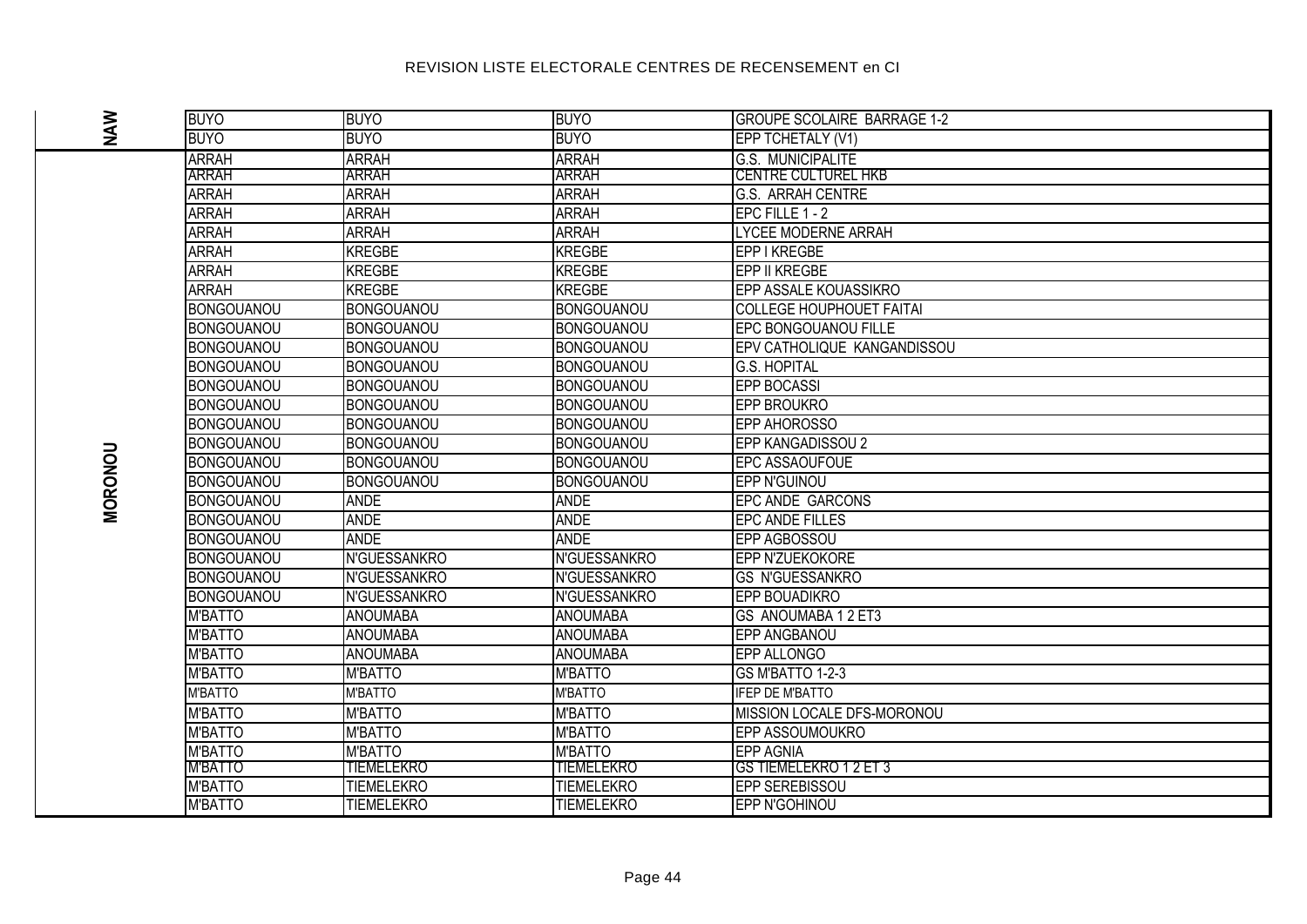#### BOCANDA BOCANDA BOCANDA GS HOPITAL BOCANDA BOCANDA BOCANDA EPP MUNICIPALITE BOCANDA BOCANDA BOCANDA EPP BLAIDY 1 BOCANDA BOCANDA BOCANDA CENTRE CULTUREL BOCANDA BOCANDA BOCANDA EPP GBONOU BOCANDA BENGASSOU BENGASSOU EPP BROU AHOUSSOUKRO BOCANDA BENGASSOU BENGASSOU BENGASSOU EPP ASSIKA KAYABO BOCANDA BENGASSOU BENGASSOU GS BENGASSOU BOCANDA KOUADIOBLEKRO KOUADIOBLEKRO **KOUADIOBLEKRO** BOCANDA KOUADIOBLEKRO KOUADIOBLEKRO EPP KOUASSI N'ZIKRO BOCANDA KOUADIOBLEKRO KOUADIOBLEKRO GS KOUADIOBLEKRO BOCANDA N'ZECREZESSOU N'ZECREZESSOU GS N'ZECREZESSOU 1 ET 2 BOCANDA N'ZECREZESSOU N'ZECREZESSOU EPP AGBA BAYASSOU BOCANDA N'ZECREZESSOU N'ZECREZESSOU EPP AMOROKI DIMBOKRO DIMBOKRO DIMBOKRO GS UTEXI 1-2-3-4 DIMBOKRO DIMBOKRO DIMBOKRO GS BELLE-VILLE 1-2-3 DIMBOKRO DIMBOKRO DIMBOKRO GRANDES ENDEMIES **PORO** DIMBOKRO DIMBOKRO DIMBOKRO EPP HOPITAL DIMBOKRO DIMBOKRO DIMBOKRO GS SOKOURADJAN PLATEAU 1-5- 6 DIMBOKRO DIMBOKRO DIMBOKRO COLLEGE LA BENEDICTION DIMBOKRO DIMBOKRO DIMBOKRO DIMBOKRO EPP PLATEAU 3 DIMBOKRO DIMBOKRO DIMBOKRO GS CATHOLIQUE DIMBOKRO DIMBOKRO DIMBOKRO EPP DIOULAKRO 2 DIMBOKRO DIMBOKRO DIMBOKRO COLLEGE CHRIST LE ROI DIMBOKRO DIMBOKRO DIMBOKRO PMI DIMBOKRO DIMBOKRO DIMBOKRO GS KOMIKRO 1-2 DIMBOKRO DIMBOKRO DIMBOKRO EPP KOFFIKRO 1-2 DIMBOKRO DIMBOKRO DIMBOKRO EPP ABIGUI DIMBOKRO DIMBOKRO DIMBOKRO EPP AHUA KOUASSI-KOUASSIKRO KOUASSI-KOUASSIKRO KOUASSI KOUASSIKRO G S KOUASSI KOUASSIKRO 1-2 KOUASSI-KOUASSIKRO KOUASSI-KOUASSIKRO KOUASSI KOUASSIKRO EPP N'DRI KOUADIOKRO KOUASSI-KOUASSIKRO KOUASSI-KOUASSIKRO KOUASSI KOUASSIKRO EPP BELLAKRO KOUASSI-KOUASSIKRO KOUASSI-KOUASSIKRO KOUASSI KOUASSIKRO EPP MEKRO KOUASSI-KOUASSIKRO KOUASSI-KOUASSIKRO KOUASSI-KOUASSIKRO PLACE PUBLIQUE LENGBE KOUADIOKRO M'BENGUE M'RENGUE MERENGUE MBENGUE MERENGUE DE LIARDIN D'ENFANTS **PORO** M'BENGUE M'BENGUE MBENGUE CENTRE CULTUREL M'BENGUE M'BENGUE MBENGUE EPP M'BENGUE II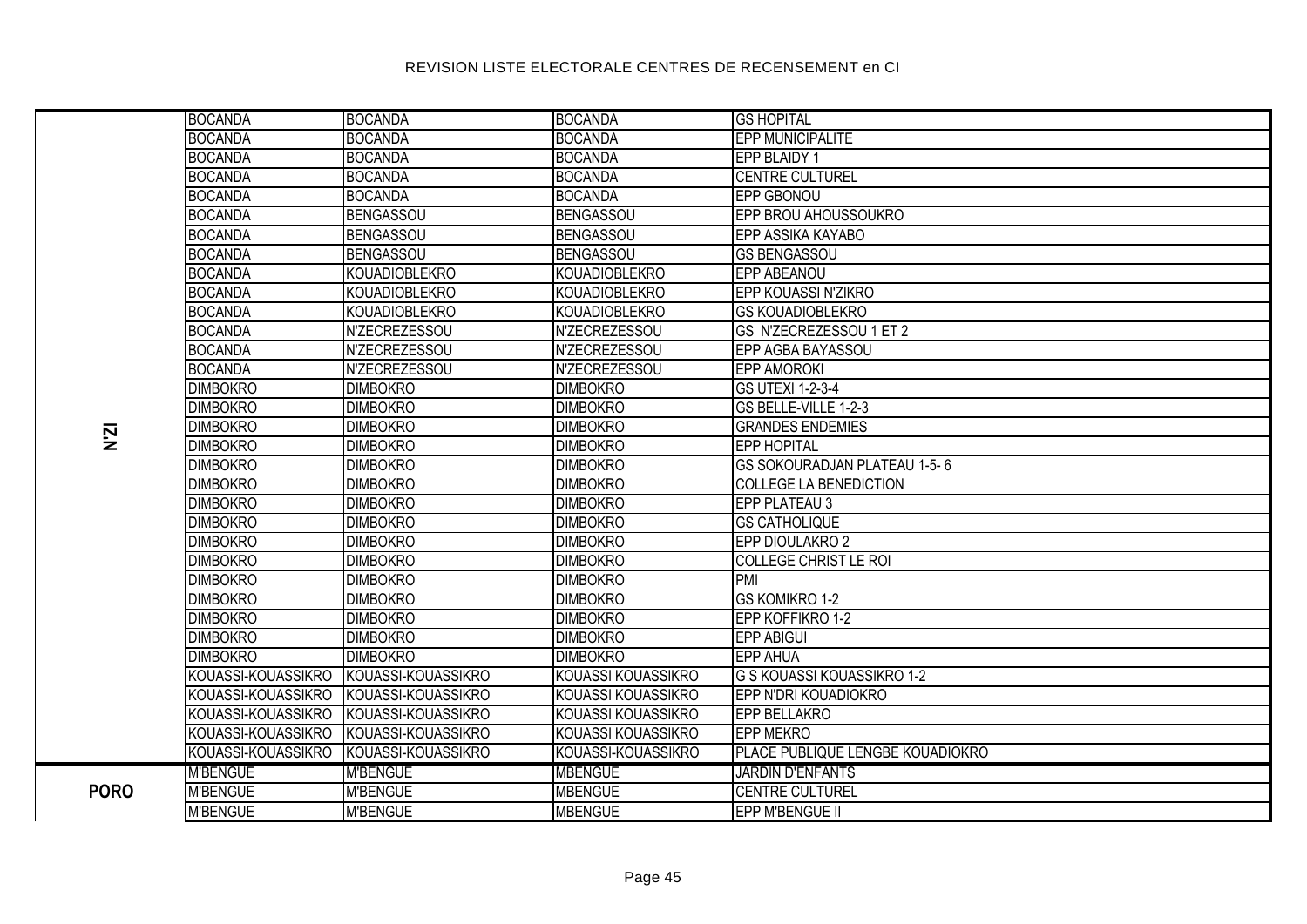| <b>M'BENGUE</b>   | <b>M'BENGUE</b>      | <b>M'BENGUE</b>   | <b>CIDT LEGOUN</b>                 |
|-------------------|----------------------|-------------------|------------------------------------|
| <b>M'BENGUE</b>   | <b>M'BENGUE</b>      | <b>M'BENGUE</b>   | <b>EPP MIBRIGUE</b>                |
| <b>DIKODOUGOU</b> | <b>DIKODOUGOU</b>    | <b>DIKODOUGOU</b> | <b>CENTRE CULTUREL</b>             |
| <b>DIKODOUGOU</b> | <b>DIKODOUGOU</b>    | <b>DIKODOUGOU</b> | EPP DIKODOUGOU 3                   |
| <b>DIKODOUGOU</b> | <b>DIKODOUGOU</b>    | <b>DIKODOUGOU</b> | <b>G S DIKODOUGOU 2</b>            |
| <b>DIKODOUGOU</b> | <b>DIKODOUGOU</b>    | <b>DIKODOUGOU</b> | <b>EPP KADIOHA</b>                 |
| <b>DIKODOUGOU</b> | <b>DIKODOUGOU</b>    | <b>DIKODOUGOU</b> | EPP SOUNZORISSO                    |
| <b>DIKODOUGOU</b> | <b>GUIEMBE</b>       | <b>GUIEMBE</b>    | <b>FOYER DES JEUNES</b>            |
| <b>DIKODOUGOU</b> | <b>GUIEMBE</b>       | <b>GUIEMBE</b>    | EPP GUIEMBE I                      |
| <b>DIKODOUGOU</b> | <b>GUIEMBE</b>       | <b>GUIEMBE</b>    | <b>EPP KALAHA</b>                  |
| <b>DIKODOUGOU</b> | <b>BORON</b>         | <b>BORON</b>      | MAGASIN GVC OUATTARADOUGOU         |
| <b>DIKODOUGOU</b> | <b>BORON</b>         | <b>BORON</b>      | EPP FARAKORO OU BADA               |
| <b>DIKODOUGOU</b> | <b>BORON</b>         | <b>BORON</b>      | <b>EPP MARHA</b>                   |
| <b>KORHOGO</b>    | <b>KARAKORO</b>      | <b>KARAKORO</b>   | <b>EPP KARAKORO</b>                |
| <b>KORHOGO</b>    | <b>KARAKORO</b>      | <b>KARAKORO</b>   | <b>EPP DIERISSONKAHA</b>           |
| KORHOGO           | <b>KARAKORO</b>      | <b>KARAKORO</b>   | <b>EPP NANGOUNKAHA</b>             |
| <b>KORHOGO</b>    | <b>KOMBORODOUGOU</b> | KOMBORODOUGOU     | FOYERDES JEUNES DE KOMBORODOUGOU   |
| <b>KORHOGO</b>    | <b>KOMBORODOUGOU</b> | KOMBORODOUGOU     | EPP KOMBORO 1                      |
| <b>KORHOGO</b>    | <b>KOMBORODOUGOU</b> | KOMBORODOUGOU     | <b>EPP SIBIRIKAHA</b>              |
| <b>KORHOGO</b>    | <b>KORHOGO</b>       | <b>KORHOGO</b>    | <b>COLLEGE KIMOU N'BRA</b>         |
| <b>KORHOGO</b>    | <b>KORHOGO</b>       | <b>KORHOGO</b>    | <b>LYCEE MODERNE</b>               |
| <b>KORHOGO</b>    | <b>KORHOGO</b>       | <b>KORHOGO</b>    | <b>G S KOKO APPLICATION</b>        |
| <b>KORHOGO</b>    | <b>KORHOGO</b>       | <b>KORHOGO</b>    | <b>GROUPE SCOLAIRE NANGUIN</b>     |
| <b>KORHOGO</b>    | <b>KORHOGO</b>       | <b>KORHOGO</b>    | <b>COLLEGE SAKANOGO</b>            |
| KORHOGO           | <b>KORHOGO</b>       | <b>KORHOGO</b>    | <b>EPP MONGAHA</b>                 |
| KORHOGO           | <b>KORHOGO</b>       | <b>KORHOGO</b>    | LYCEE DOMINIQUE OUATTARA KORHOGO   |
| <b>KORHOGO</b>    | <b>KORHOGO</b>       | <b>KORHOGO</b>    | EPP COCODY                         |
| <b>KORHOGO</b>    | <b>KORHOGO</b>       | <b>KORHOGO</b>    | <b>G S AHOUSSABOUGOU</b>           |
| KORHOGO           | <b>KORHOGO</b>       | <b>KORHOGO</b>    | <b>G S LAGNON</b>                  |
| <b>KORHOGO</b>    | <b>KORHOGO</b>       | <b>KORHOGO</b>    | <b>COLLEGE MARCELIN CHAMPAGNAT</b> |
| KORHOGO           | <b>KORHOGO</b>       | <b>KORHOGO</b>    | <b>G S GBON COULIBALY</b>          |
| <b>KORHOGO</b>    | <b>KORHOGO</b>       | <b>KORHOGO</b>    | <b>G S OSSIENE</b>                 |
| <b>KORHOGO</b>    | <b>KORHOGO</b>       | <b>KORHOGO</b>    | <b>G S TCHEKELEZO</b>              |
| KORHOGO           | <b>KORHOGO</b>       | <b>KORHOGO</b>    | COLLEGE MODERNE PRIVE LONIYA       |
| KORHOGO           | <b>KORHOGO</b>       | <b>KORHOGO</b>    | G S KORHOGO EST                    |
| KORHOGO           | <b>KORHOGO</b>       | <b>KORHOGO</b>    | EPV GUESSONGUILE PAUL MARIE        |
| KORHOGO           | <b>KORHOGO</b>       | <b>KORHOGO</b>    | <b>G S KORHOGO CENTRE</b>          |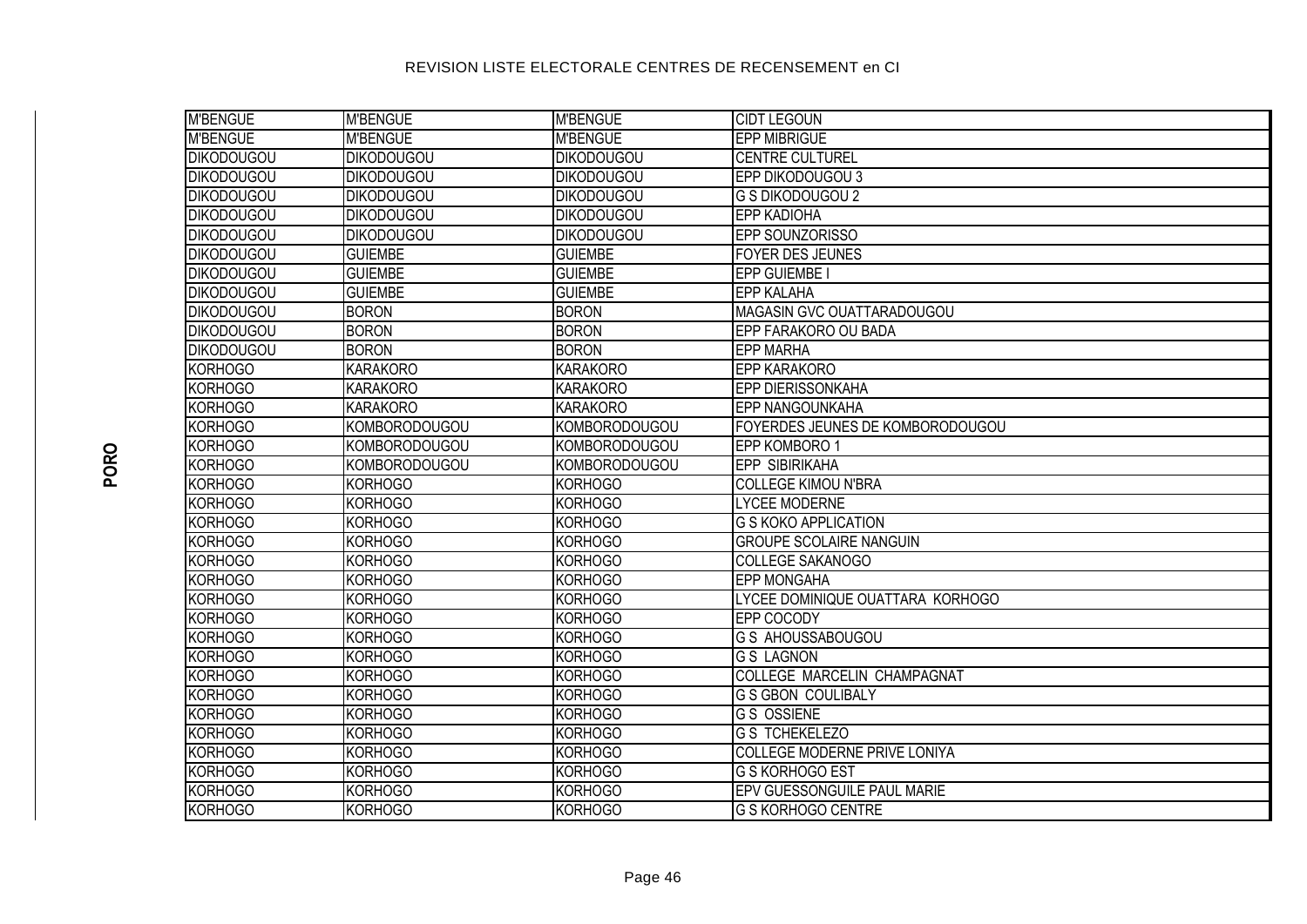| KORHOGO            | <b>KORHOGO</b>          | <b>KORHOGO</b>          | <b>G S OUEZZIN COULIBALY</b>                       |
|--------------------|-------------------------|-------------------------|----------------------------------------------------|
| <b>KORHOGO</b>     | <b>KORHOGO</b>          | <b>KORHOGO</b>          | <b>EPP GNANLELEKAHA</b>                            |
| <b>KORHOGO</b>     | <b>KORHOGO</b>          | <b>KORHOGO</b>          | <b>EPP DOKAHA</b>                                  |
| <b>KORHOGO</b>     | <b>KORHOGO</b>          | <b>KORHOGO</b>          | EPP OUARANIENE                                     |
| KORHOGO            | <b>KORHOGO</b>          | <b>KORHOGO</b>          | <b>EPP KAPELE</b>                                  |
| <b>KORHOGO</b>     | <b>KORHOGO</b>          | <b>KORHOGO</b>          | EPP NAMBONGNONKAHA                                 |
| <b>KORHOGO</b>     | <b>NAPIE</b>            | <b>NAPIE</b>            | EPP NAPIE 3                                        |
| <b>KORHOGO</b>     | <b>NAPIE</b>            | <b>NAPIE</b>            | EPP TAKPALAKAHA                                    |
| <b>KORHOGO</b>     | <b>NAPIE</b>            | <b>NAPIE</b>            | EPP OUAFIAKAHA                                     |
| <b>KORHOGO</b>     | <b>NIOFOIN</b>          | <b>NIOFOIN</b>          | EPP NIOFOIN 1                                      |
| <b>KORHOGO</b>     | <b>NIOFOIN</b>          | <b>NIOFOIN</b>          | <b>EPP PITIENGOMON</b>                             |
| <b>KORHOGO</b>     | <b>NIOFOIN</b>          | <b>NIOFOIN</b>          | <b>G.S SEGUETIELE</b>                              |
| <b>KORHOGO</b>     | <b>SIRASSO</b>          | <b>SIRASSO</b>          | EPP SIRASSO 1                                      |
| <b>KORHOGO</b>     | <b>SIRASSO</b>          | <b>SIRASSO</b>          | CENTRE DE LECTURE ET D'ANIMATION CULTURELLE (CLAC) |
| <b>KORHOGO</b>     | <b>SIRASSO</b>          | <b>SIRASSO</b>          | <b>G.S TALLERE</b>                                 |
| KORHOGO            | <b>TIORONIARADOUGOU</b> | <b>TIORONIARADOUGOU</b> | G.S TIORO 1-3                                      |
| KORHOGO            | <b>TIORONIARADOUGOU</b> | <b>TIORONIARADOUGOU</b> | EPP TIORO II                                       |
| KORHOGO            | <b>TIORONIARADOUGOU</b> | <b>TIORONIARADOUGOU</b> | EPP SOLOGO                                         |
| <b>KORHOGO</b>     | <b>KANOROBA</b>         | <b>KANOROBA</b>         | <b>EPP GAMA</b>                                    |
| KORHOGO            | <b>KANOROBA</b>         | <b>KANOROBA</b>         | <b>GVC KANOROBA (EPP KANOROBA)</b>                 |
| <b>KORHOGO</b>     | <b>KANOROBA</b>         | <b>KANOROBA</b>         | EPP KANOROBA 1                                     |
| <b>KORHOGO</b>     | KONI                    | KONI                    | <b>EPP KONI</b>                                    |
| <b>KORHOGO</b>     | KONI                    | KONI                    | <b>EPP TAHOUARA</b>                                |
| KORHOGO            | <b>KONI</b>             | <b>KONI</b>             | <b>EPP KOHOTIERI</b>                               |
| KORHOGO            | LATAHA                  | <b>LATAHA</b>           | <b>G.S LATAHA</b>                                  |
| <b>KORHOGO</b>     | LATAHA                  | LATAHA                  | CIDT LATAHA (G.S LATAHA)                           |
| <b>KORHOGO</b>     | LATAHA                  | LATAHA                  | EPP FONONVOGO                                      |
| <b>KORHOGO</b>     | SOHOUO                  | SOHOUO                  | EPP SOHOUO                                         |
| <b>KORHOGO</b>     | SOHOUO                  | SOHOUO                  | PLACE PUBLIQUE KRINIARAVOGO                        |
| <b>KORHOGO</b>     | <b>N'GANON</b>          | <b>N'GANON</b>          | <b>EPP N'GANON</b>                                 |
| <b>KORHOGO</b>     | <b>N'GANON</b>          | <b>N'GANON</b>          | PLACE PUBLIQUE SAKOUMA                             |
| <b>KORHOGO</b>     | <b>N'GANON</b>          | <b>N'GANON</b>          | PLACE PUBLIQUE SINDJIRE                            |
| SINEMATIALI        | SINEMATIALI             | SINEMATIALI             | G.S. SINE SOGEFIA                                  |
| SINEMATIALI        | <b>SINEMATIALI</b>      | <b>SINEMATIALI</b>      | G.S. SINE - CENTRE                                 |
| <b>SINEMATIALI</b> | SINEMATIALI             | <b>SINEMATIALI</b>      | MAGASIN STOCKAGE NAGOUNAKAHA                       |
| SINEMATIALI        | SINEMATIALI             | <b>SINEMATIALI</b>      | EPP TIONGOFOLOKAHA                                 |
| SINEMATIALI        | SINEMATIALI             | <b>SINEMATIALI</b>      | EPP BAHOUAKAHA                                     |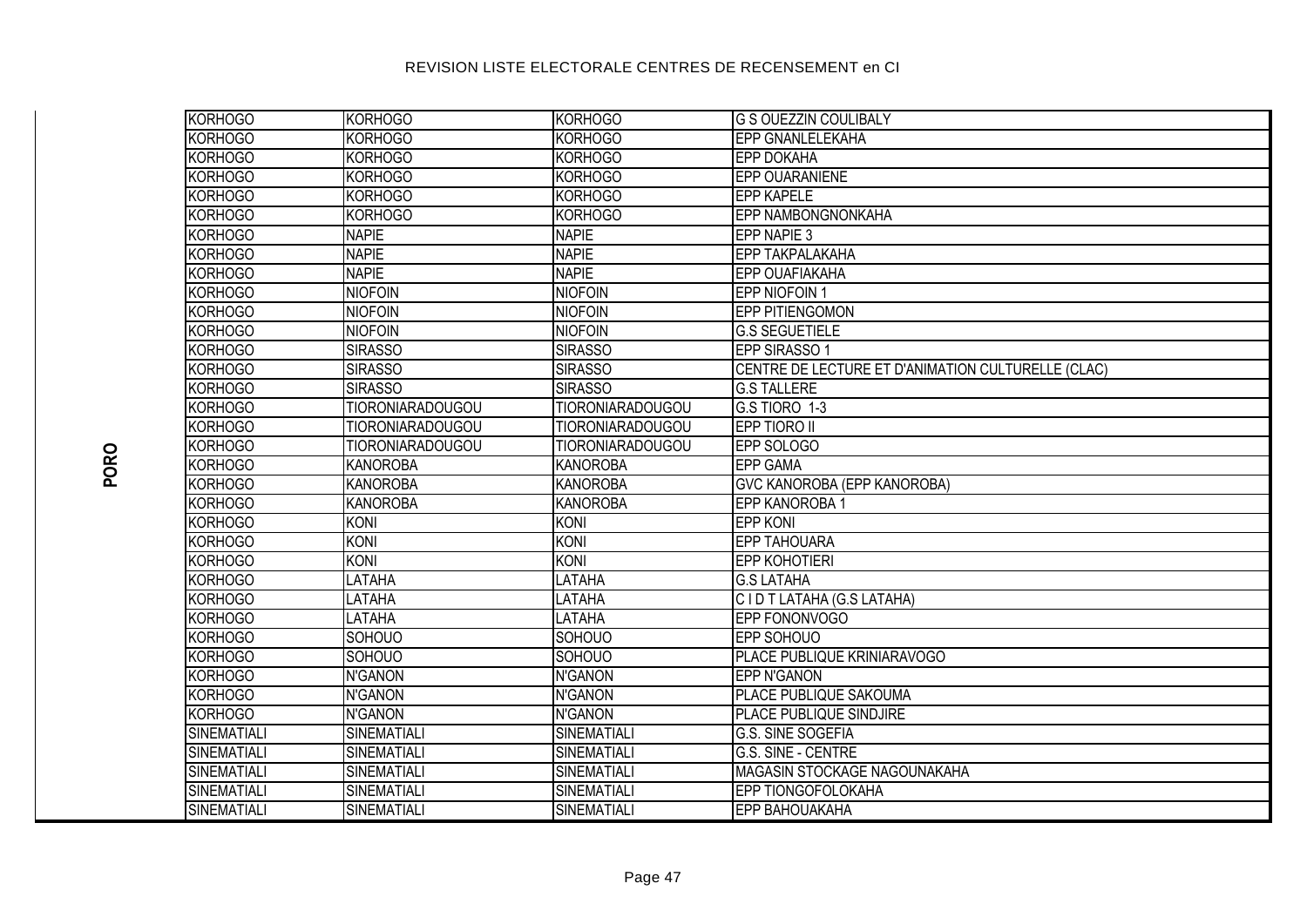| <b>SAN PEDRO</b> | <b>GRAND-BEREBY</b> | <b>GRAND-BEREBY</b> | EPP GRAND BEREBY 1                 |
|------------------|---------------------|---------------------|------------------------------------|
| <b>SAN PEDRO</b> | <b>GRAND-BEREBY</b> | <b>GRAND-BEREBY</b> | <b>EPP TAKORO</b>                  |
| <b>SAN PEDRO</b> | <b>GRAND-BEREBY</b> | <b>GRAND-BEREBY</b> | <b>LYCEE MUNICIPAL</b>             |
| <b>SAN PEDRO</b> | <b>SAN PEDRO</b>    | SAN-PEDRO           | EPC ASSEMBLEES DE DIEU             |
| <b>SAN PEDRO</b> | <b>SAN PEDRO</b>    | SAN-PEDRO           | <b>EPP BARDOT MUNICIPAL</b>        |
| <b>SAN PEDRO</b> | <b>SAN PEDRO</b>    | SAN-PEDRO           | <b>GROUPE SCOLAIRE ANNEXE 1-2</b>  |
| <b>SAN PEDRO</b> | <b>SAN PEDRO</b>    | SAN-PEDRO           | GS BAD 1                           |
| <b>SAN PEDRO</b> | <b>SAN PEDRO</b>    | SAN-PEDRO           | PLACE PUBLIQUE N'GUESSANKRO        |
| <b>SAN PEDRO</b> | <b>SAN PEDRO</b>    | SAN-PEDRO           | EPP CITE AGRICOLE                  |
| <b>SAN PEDRO</b> | <b>SAN PEDRO</b>    | SAN-PEDRO           | <b>PLACE PUBLIQUE MARIKRO</b>      |
| <b>SAN PEDRO</b> | <b>SAN PEDRO</b>    | SAN-PEDRO           | <b>EPP SOLEIL</b>                  |
| <b>SAN PEDRO</b> | SAN PEDRO           | SAN-PEDRO           | <b>GROUPE SCOLAIRE CLAIRE ANGE</b> |
| <b>SAN PEDRO</b> | SAN PEDRO           | SAN-PEDRO           | <b>CENTRE CULTUREL</b>             |
| <b>SAN PEDRO</b> | <b>SAN PEDRO</b>    | <b>SAN-PEDRO</b>    | EPP CITE II ET PORO II             |
| SAN PEDRO        | <b>SAN PEDRO</b>    | <b>SAN-PEDRO</b>    | EPP DJIROPO                        |
| SAN PEDRO        | SAN PEDRO           | SAN-PEDRO           | EPP VICTOR BALLET                  |
| <b>SAN PEDRO</b> | <b>SAN PEDRO</b>    | SAN-PEDRO           | <b>COLLEGE HELENE - GERVAIS</b>    |
| <b>SAN PEDRO</b> | <b>SAN PEDRO</b>    | <b>SAN PEDRO</b>    | EPP MOUSSADOUGOU                   |
| <b>SAN PEDRO</b> | <b>DOBA</b>         | <b>DOBA</b>         | EPP DOBA 1                         |
| <b>SAN PEDRO</b> | <b>DOBA</b>         | <b>DOBA</b>         | <b>EPP DAGADJI</b>                 |
| <b>SAN PEDRO</b> | <b>DOBA</b>         | <b>DOBA</b>         | EPP GLIGBEUADJI                    |
| <b>SAN PEDRO</b> | <b>GABIADJI</b>     | <b>GABIADJI</b>     | EPP TOUIH 1-2                      |
| <b>SAN PEDRO</b> | <b>GABIADJI</b>     | <b>GABIADJI</b>     | GS GABIADJI 1-2-4                  |
| <b>SAN PEDRO</b> | <b>GABIADJI</b>     | <b>GABIADJI</b>     | EPP GRO BONOU-DAN                  |
| <b>TABOU</b>     | <b>GRABO</b>        | <b>GRABO</b>        | EPP GRABO 2                        |
| <b>TABOU</b>     | <b>GRABO</b>        | <b>GRABO</b>        | EPP GRABO 1                        |
| <b>TABOU</b>     | <b>GRABO</b>        | <b>GRABO</b>        | PLACE PUBLIQUE GUIKLA              |
| <b>TABOU</b>     | <b>TABOU</b>        | <b>TABOU</b>        | EPP TABOU 3                        |
| <b>TABOU</b>     | <b>TABOU</b>        | <b>TABOU</b>        | <b>GSMS</b>                        |
| <b>TABOU</b>     | <b>TABOU</b>        | <b>TABOU</b>        | <b>EPP SEOUKE</b>                  |
| <b>TABOU</b>     | <b>TABOU</b>        | <b>TABOU</b>        | <b>GS TABOU 4</b>                  |
| <b>TABOU</b>     | <b>TABOU</b>        | <b>TABOU</b>        | EPP TABOU 1                        |
| <b>TABOU</b>     | <b>TABOU</b>        | <b>TABOU</b>        | <b>EPP BOKE</b>                    |
| <b>TABOU</b>     | <b>TABOU</b>        | <b>TABOU</b>        | PLACE PUBLIQUE DE YONAKE           |
| <b>TABOU</b>     | <b>TABOU</b>        | <b>TABOU</b>        | FOYER DES JEUNES DE TOLOU          |
| <b>TABOU</b>     | <b>TABOU</b>        | <b>TABOU</b>        | PLACE PUBLIQUE MENEKE              |
| <b>TABOU</b>     | TABOU               | <b>TABOU</b>        | EPP DE OUEDJIRE                    |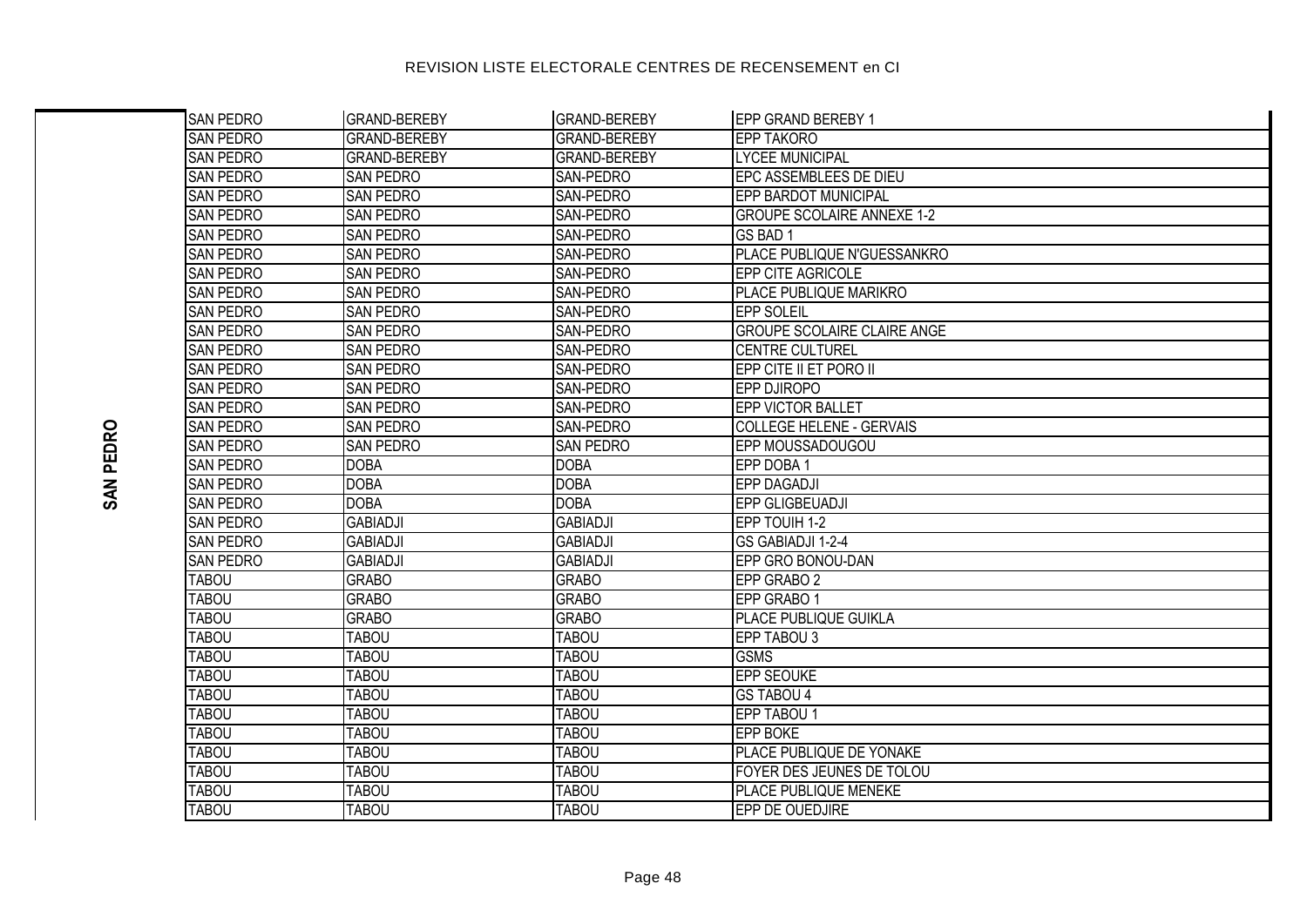#### **DJOUROUTOU** PLACE PUBLIQUE PALMINDUSTRIE V **TAROU DJOUROUTOU SAN PEDRO TAROU DJOUROUTOU DJOUROUTOU** PLACE PUBLIQUE PALMINDUSTRIE 2 **DJOUROUTOU DJOUROUTOU** PLACE PUBLIQUE GBELETO TABOU **TABOU**  $OLODIO$  $OLODIO$ **EPP DAYOUHORE DAHIOKE 1** TABOU **OLODIO OLODIO** EPP OLODIO TABOU OLODIO OLODIO **EPP IDIOKE ABOISSO ABOISSO ABOISSO SALLE DES FETES D'ABOISSO ABOISSO EPP EBOIKRO ABOISSO AROISSO EPP PLATEAU ABOISSO ABOISSO ABOISSO ABOISSO ABOISSO ABOISSO** EPP NORD-EST 1-2 **GROUPE SCOLAIRE MUNICIPALITE ABOISSO ABOISSO ABOISSO ABOISSO ABOISSO ABOISSO EPP BAKRO ABOISSO ECOLE MATERNELLE LA ROSA ABOISSO ABOISSO ABOISSO ABOISSO ABOISSO COLLEGE MUPRED ABOISSO ABOISSO ABOISSO GS INTERNATIONAL DES ENSEIGNANTS** AROISSO **AROISSO AROISSO** FPP FHOUSSERO **ABOISSO AYAME AYAME** EX COLLEGE MODERNE BAD AYAME **ABOISSO AYAME AYAME** EPP AYAME (UNION G-V-C) **ABOISSO AYAME AYAME** EPP AYAME 1-2-4 **SUD-COMOE ABOISSO BIANOUAN** BIANOUAN **EPP KETESSO** EPP APPOUASSO ABOISSO **BIANOUAN BIANOUAN ABOISSO BIANOUAN BIANOUAN** EPP BIANOUAN 1-2-3 **ABOISSO MAFERE MAFERE** EPP MAFERE MUNICIPALITE **ABOISSO MAFERE MAFERE G.S EUGENE AKA AOUELE** ABOISSO **MAFFRE MAFFRE FPP MAFFERE 2** AROISSO **ADAOU ADAOU EPP AHIGBE KOFFIKRO EPP N'ZIKRO ABOISSO ADAOU ADAOU ABOISSO ADAOU ADAOU EPP AYENOUAN EPP MIXTE EHANIA V1 ABOISSO ADJOUAN ADJOUAN ABOISSO ADJOUAN ADJOUAN GS AMICHIA LEON ADJOUAN ABOISSO ADJOUAN GROUPE SCOLAIRE FBOUE ABOISSO KOUAKRO KOUAKRO EPP MIXTE KOTOKA ABOISSO KOUAKRO KOUAKRO EPP MIXTE DE TOLIESSO ABOISSO KOUAKRO** EPP MIXTE AFFIENOU **KOUAKRO ADIAKE ADIAKF ADIAKF** GROUPE SCOLAIRE ADIAKE 2 NORD **ADIAKE ADIAKE BUREAU SOUS-PREFECTURE** ADIAKE **ADIAKE ADIAKE ADIAKE GROUPE SCOLAIRE KOIZAN**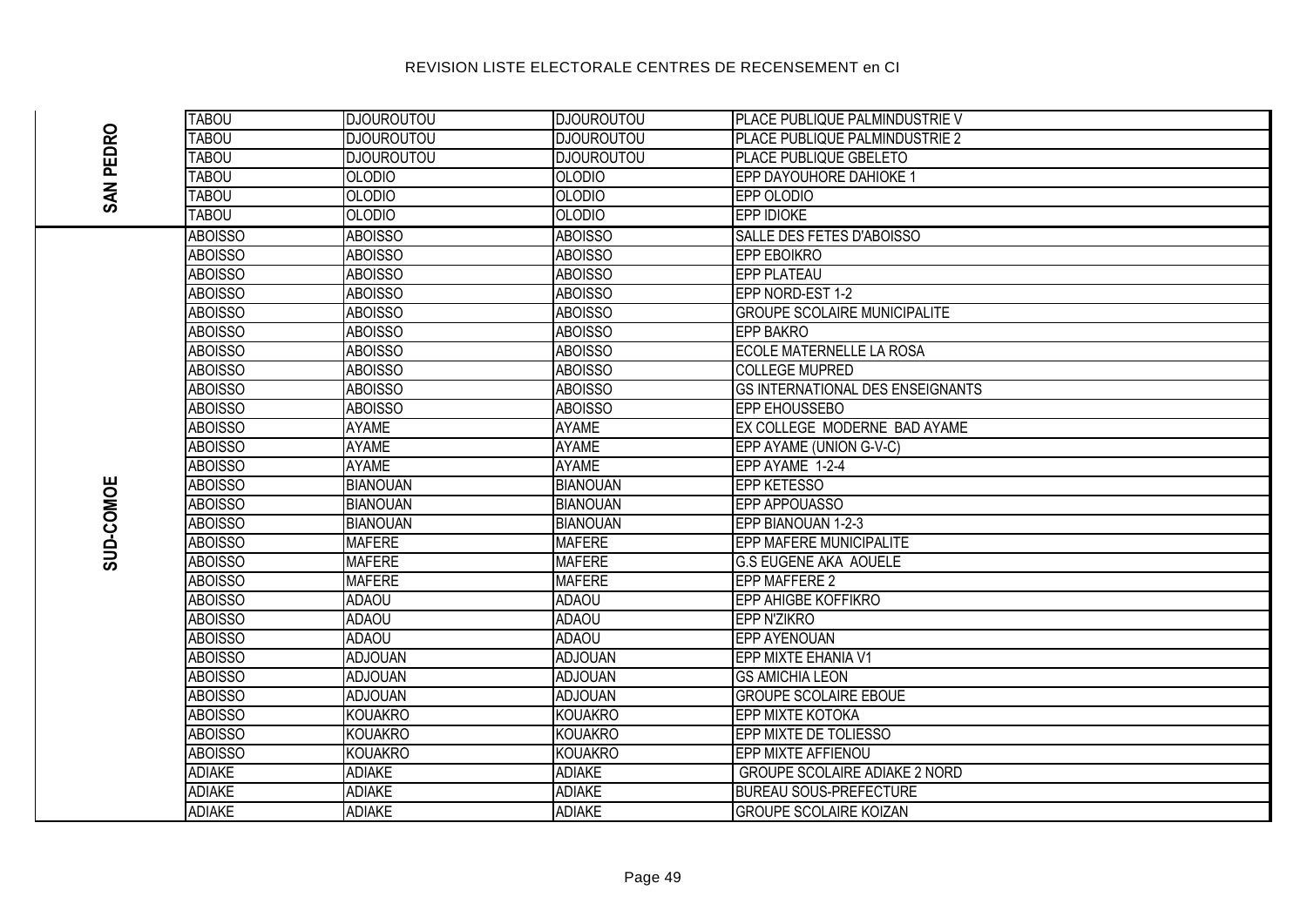| <b>ADIAKE</b>       | <b>ADIAKE</b>        | <b>ADIAKE</b>        | <b>GS ADIAKE 2 EST</b>                       |
|---------------------|----------------------|----------------------|----------------------------------------------|
| <b>ADIAKE</b>       | <b>ADIAKE</b>        | <b>ADIAKE</b>        | EPP DIOULAKRO                                |
| <b>ADIAKE</b>       | <b>ASSINIE-MAFIA</b> | <b>ASSINIE-MAFIA</b> | <b>EPP ASSOUINDE</b>                         |
| <b>ADIAKE</b>       | <b>ASSINIE-MAFIA</b> | <b>ASSINIE-MAFIA</b> | <b>GROUPE SCOLAIRE ASSINIE-MAFIA I</b>       |
| <b>ADIAKE</b>       | ASSINIE-MAFIA        | ASSINIE-MAFIA        | EPP ASSINIE-FRANCE                           |
| <b>ADIAKE</b>       | <b>ETUEBOUE</b>      | <b>ETUEBOUE</b>      | <b>EPP MOHOUA</b>                            |
| <b>ADIAKE</b>       | <b>ETUEBOUE</b>      | <b>ETUEBOUE</b>      | <b>EPP AKOUNOUGBE</b>                        |
| <b>ADIAKE</b>       | <b>ETUEBOUE</b>      | <b>ETUEBOUE</b>      | EPP ETUEBOUE A                               |
| <b>GRAND-BASSAM</b> | <b>BONOUA</b>        | <b>BONOUA</b>        | <b>GS AWOSSI AHOULOU 1</b>                   |
| <b>GRAND-BASSAM</b> | <b>BONOUA</b>        | <b>BONOUA</b>        | GROUPE SCOLAIRE AKPA GNAGNE AHOULOU ALPHONSE |
| <b>GRAND-BASSAM</b> | <b>BONOUA</b>        | <b>BONOUA</b>        | EPP YAHOU A ET B                             |
| <b>GRAND-BASSAM</b> | <b>BONOUA</b>        | <b>BONOUA</b>        | EPP H ARRIS 1-2                              |
| <b>GRAND-BASSAM</b> | <b>BONOUA</b>        | <b>BONOUA</b>        | <b>EPP ASSE</b>                              |
| <b>GRAND-BASSAM</b> | <b>GRAND-BASSAM</b>  | <b>GRAND-BASSAM</b>  | <b>COLLEGE MODERNE GRAND BASSAM</b>          |
| <b>GRAND-BASSAM</b> | <b>GRAND-BASSAM</b>  | <b>GRAND-BASSAM</b>  | COMMUNAUTE ABEL/CARREFOUR JEUNESSE           |
| <b>GRAND-BASSAM</b> | <b>GRAND-BASSAM</b>  | <b>GRAND-BASSAM</b>  | LYCEE MODERNE GRAND BASSAM 1-2               |
| <b>GRAND-BASSAM</b> | <b>GRAND-BASSAM</b>  | <b>GRAND-BASSAM</b>  | EPP MUNICIPALITE 1                           |
| <b>GRAND-BASSAM</b> | <b>GRAND-BASSAM</b>  | <b>GRAND-BASSAM</b>  | EPP CONGO 1-2                                |
| <b>GRAND-BASSAM</b> | <b>GRAND-BASSAM</b>  | <b>GRAND-BASSAM</b>  | <b>EPV IRMA</b>                              |
| <b>GRAND-BASSAM</b> | <b>GRAND-BASSAM</b>  | <b>GRAND-BASSAM</b>  | EPP ABLE FREDERIC 1                          |
| <b>GRAND-BASSAM</b> | <b>GRAND-BASSAM</b>  | <b>GRAND-BASSAM</b>  | <b>GS LEON ROBERT</b>                        |
| <b>GRAND-BASSAM</b> | <b>GRAND-BASSAM</b>  | <b>GRAND-BASSAM</b>  | <b>GS CHATEAU D'EAU 1-2</b>                  |
| <b>GRAND-BASSAM</b> | <b>GRAND-BASSAM</b>  | <b>GRAND-BASSAM</b>  | <b>GS MOOSSOU</b>                            |
| <b>GRAND-BASSAM</b> | GRAND-BASSAM         | <b>GRAND-BASSAM</b>  | NOTRE DAME DE LA PAIX MOOSSOU                |
| <b>GRAND-BASSAM</b> | <b>GRAND-BASSAM</b>  | <b>GRAND-BASSAM</b>  | <b>GS PHARE</b>                              |
| <b>GRAND-BASSAM</b> | <b>GRAND-BASSAM</b>  | <b>GRAND-BASSAM</b>  | <b>EPP PETIT-PARIS 1</b>                     |
| <b>GRAND-BASSAM</b> | <b>GRAND-BASSAM</b>  | <b>GRAND-BASSAM</b>  | <b>GROUPE SCOLAIRE GRAND BASSAM 1-2</b>      |
| <b>GRAND-BASSAM</b> | <b>GRAND-BASSAM</b>  | <b>GRAND-BASSAM</b>  | <b>CENTRE SOCIAL</b>                         |
| <b>GRAND-BASSAM</b> | <b>BONGO</b>         | <b>BONGO</b>         | EPP BONGO SAPH 1ET 2                         |
| <b>GRAND-BASSAM</b> | <b>BONGO</b>         | <b>BONGO</b>         | <b>G.S BONGO-VILLAGE</b>                     |
| <b>GRAND-BASSAM</b> | <b>BONGO</b>         | <b>BONGO</b>         | EPP ONO SALCI                                |
| <b>TIAPOUM</b>      | <b>TIAPOUM</b>       | <b>TIAPOUM</b>       | <b>GROUPE SCOLAIRE TIAPOUM A-B</b>           |
| <b>TIAPOUM</b>      | <b>TIAPOUM</b>       | <b>TIAPOUM</b>       | <b>EPP MUNICIPALITE</b>                      |
| <b>TIAPOUM</b>      | <b>TIAPOUM</b>       | <b>TIAPOUM</b>       | <b>GROUPE SCOLAIRE N'GUIEME</b>              |
| <b>TIAPOUM</b>      | <b>TIAPOUM</b>       | <b>TIAPOUM</b>       | <b>EPP EDJAMBO</b>                           |
| <b>TIAPOUM</b>      | <b>TIAPOUM</b>       | <b>TIAPOUM</b>       | <b>EPP KODJOKRO</b>                          |
| <b>TIAPOLIM</b>     | <b>NOF</b>           | <b>INOF</b>          | FPP ALLAKRO                                  |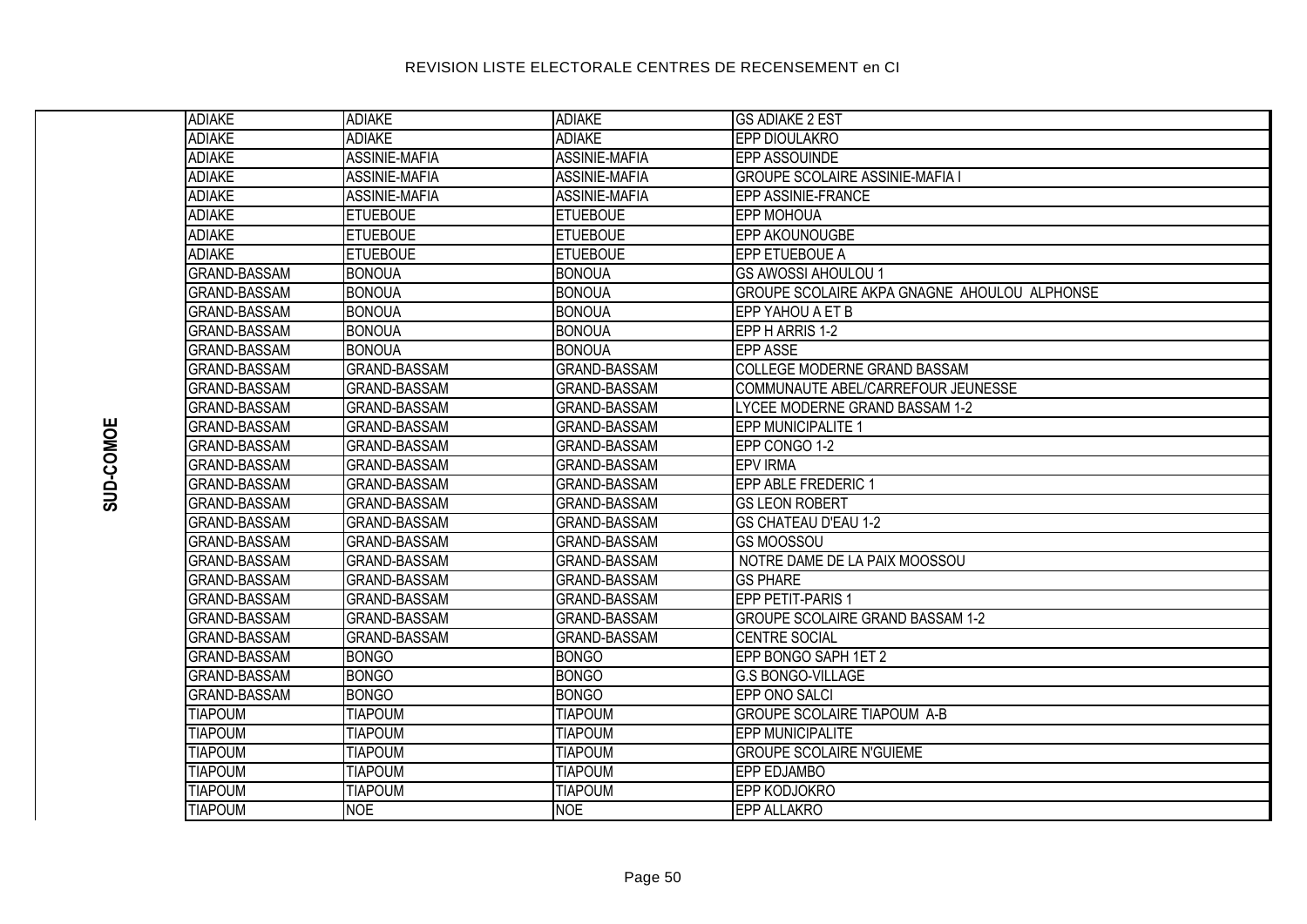|                  | <b>TIAPOUM</b>        | <b>NOE</b>            | <b>NOE</b>            | <b>G.S NOE 1-2</b>                      |
|------------------|-----------------------|-----------------------|-----------------------|-----------------------------------------|
| <b>SUD-COMOE</b> | <b>TIAPOUM</b>        | <b>NOE</b>            | <b>NOE</b>            | <b>GROUPE SCOLAIRE SAYKRO</b>           |
|                  | <b>TIAPOUM</b>        | <b>NOUAMOU</b>        | <b>NOUAMOU</b>        | <b>EPP MALAMALAKRO</b>                  |
|                  | <b>TIAPOUM</b>        | <b>NOUAMOU</b>        | NOUAMOU               | <b>EPP KOTOUAGNOUAN</b>                 |
|                  | <b>TIAPOUM</b>        | <b>NOUAMOU</b>        | NOUAMOU               | <b>GROUPE SCOLAIRE NOUAMOU</b>          |
|                  | <b>FERKESSEDOUGOU</b> | <b>FERKESSEDOUGOU</b> | <b>FERKESSEDOUGOU</b> | <b>GROUPE SCOLAIRE BROMAKOTE 1-2-3</b>  |
|                  | <b>FERKESSEDOUGOU</b> | <b>FERKESSEDOUGOU</b> | <b>FERKESSEDOUGOU</b> | GROUPE SCOLAIRE BROMAKOTE EXTENSION 1-2 |
|                  | FERKESSEDOUGOU        | <b>FERKESSEDOUGOU</b> | <b>FERKESSEDOUGOU</b> | <b>EPC GARCONS</b>                      |
|                  | FERKESSEDOUGOU        | <b>FERKESSEDOUGOU</b> | <b>FERKESSEDOUGOU</b> | LYCE PROFESSIONNELLE DE FERKE           |
|                  | FERKESSEDOUGOU        | <b>FERKESSEDOUGOU</b> | <b>FERKESSEDOUGOU</b> | LYCEE MODERNE DE FERKE                  |
|                  | <b>FERKESSEDOUGOU</b> | <b>FERKESSEDOUGOU</b> | <b>FERKESSEDOUGOU</b> | G S DIOULABOUGOU 1-2                    |
|                  | FERKESSEDOUGOU        | <b>FERKESSEDOUGOU</b> | <b>FERKESSEDOUGOU</b> | <b>G S LANVIARA</b>                     |
|                  | FERKESSEDOUGOU        | <b>FERKESSEDOUGOU</b> | <b>FERKESSEDOUGOU</b> | <b>G S SAINT PAUL</b>                   |
|                  | FERKESSEDOUGOU        | <b>FERKESSEDOUGOU</b> | <b>FERKESSEDOUGOU</b> | EPP SEPENEDIOKAHA                       |
|                  | FERKESSEDOUGOU        | <b>FERKESSEDOUGOU</b> | <b>FERKESSEDOUGOU</b> | <b>EPP NAMBONKAHA</b>                   |
|                  | FERKESSEDOUGOU        | <b>FERKESSEDOUGOU</b> | <b>FERKESSEDOUGOU</b> | <b>EPP SODESUCRE C</b>                  |
|                  | FERKESSEDOUGOU        | <b>FERKESSEDOUGOU</b> | <b>FERKESSEDOUGOU</b> | <b>EPP SODESUCRE B</b>                  |
|                  | FERKESSEDOUGOU        | <b>FERKESSEDOUGOU</b> | <b>FERKESSEDOUGOU</b> | <b>EPP TIEKPE</b>                       |
|                  | FERKESSEDOUGOU        | <b>FERKESSEDOUGOU</b> | <b>FERKESSEDOUGOU</b> | PLACE PUBLIQUE NAMBERGUEVOGO            |
| <b>TCHOLOGO</b>  | FERKESSEDOUGOU        | <b>FERKESSEDOUGOU</b> | <b>FERKESSEDOUGOU</b> | PLACE PUBLIQUE TOUPLEVOGO               |
|                  | <b>FERKESSEDOUGOU</b> | <b>KOUMBALA</b>       | <b>KOUMBALA</b>       | <b>EPP KOUMBALA</b>                     |
|                  | <b>FERKESSEDOUGOU</b> | <b>KOUMBALA</b>       | <b>KOUMBALA</b>       | EPP KOUMBALA 2                          |
|                  | <b>FERKESSEDOUGOU</b> | <b>KOUMBALA</b>       | <b>KOUMBALA</b>       | EPP LAMEKAHA 2                          |
|                  | <b>KONG</b>           | <b>KONG</b>           | <b>KONG</b>           | GS KONG I (EPP KONG 1-2)                |
|                  | <b>KONG</b>           | <b>KONG</b>           | <b>KONG</b>           | PLACE PUBLIQUE FASSELEMON               |
|                  | <b>KONG</b>           | <b>KONG</b>           | <b>KONG</b>           | <b>EPP KOROWITA</b>                     |
|                  | <b>KONG</b>           | <b>KONG</b>           | <b>KONG</b>           | EPP BOUGOU                              |
|                  | <b>KONG</b>           | <b>KONG</b>           | <b>KONG</b>           | <b>EPP DJEHOULE</b>                     |
|                  | <b>KONG</b>           | <b>SIKOLO</b>         | <b>SIKOLO</b>         | PLACE PUBLIQUE BOROTOGOMA               |
|                  | <b>KONG</b>           | <b>SIKOLO</b>         | <b>SIKOLO</b>         | PLACE PUBLIQUE TINDALA                  |
|                  | <b>KONG</b>           | <b>SIKOLO</b>         | <b>SIKOLO</b>         | <b>EPP KAMONOKAHA</b>                   |
|                  | <b>OUANGOLODOUGOU</b> | <b>DIAWALA</b>        | <b>DIAWALA</b>        | EPP DIAWALA 1                           |
|                  | OUANGOLODOUGOU        | <b>DIAWALA</b>        | <b>DIAWALA</b>        | EPP DIAWALA 3                           |
|                  | OUANGOLODOUGOU        | <b>DIAWALA</b>        | <b>DIAWALA</b>        | EPP KOROKARA                            |
|                  | <b>OUANGOLODOUGOU</b> | <b>NIELLE</b>         | <b>NIELLE</b>         | <b>EPP NIELLE 3</b>                     |
|                  | <b>OUANGOLODOUGOU</b> | <b>NIELLE</b>         | <b>NIELLE</b>         | EPP NIELLE 2                            |
|                  | OUANGOLODOUGOU        | <b>NIELLE</b>         | <b>NIELLE</b>         | <b>EPP NIELLE 1</b>                     |
|                  |                       |                       |                       |                                         |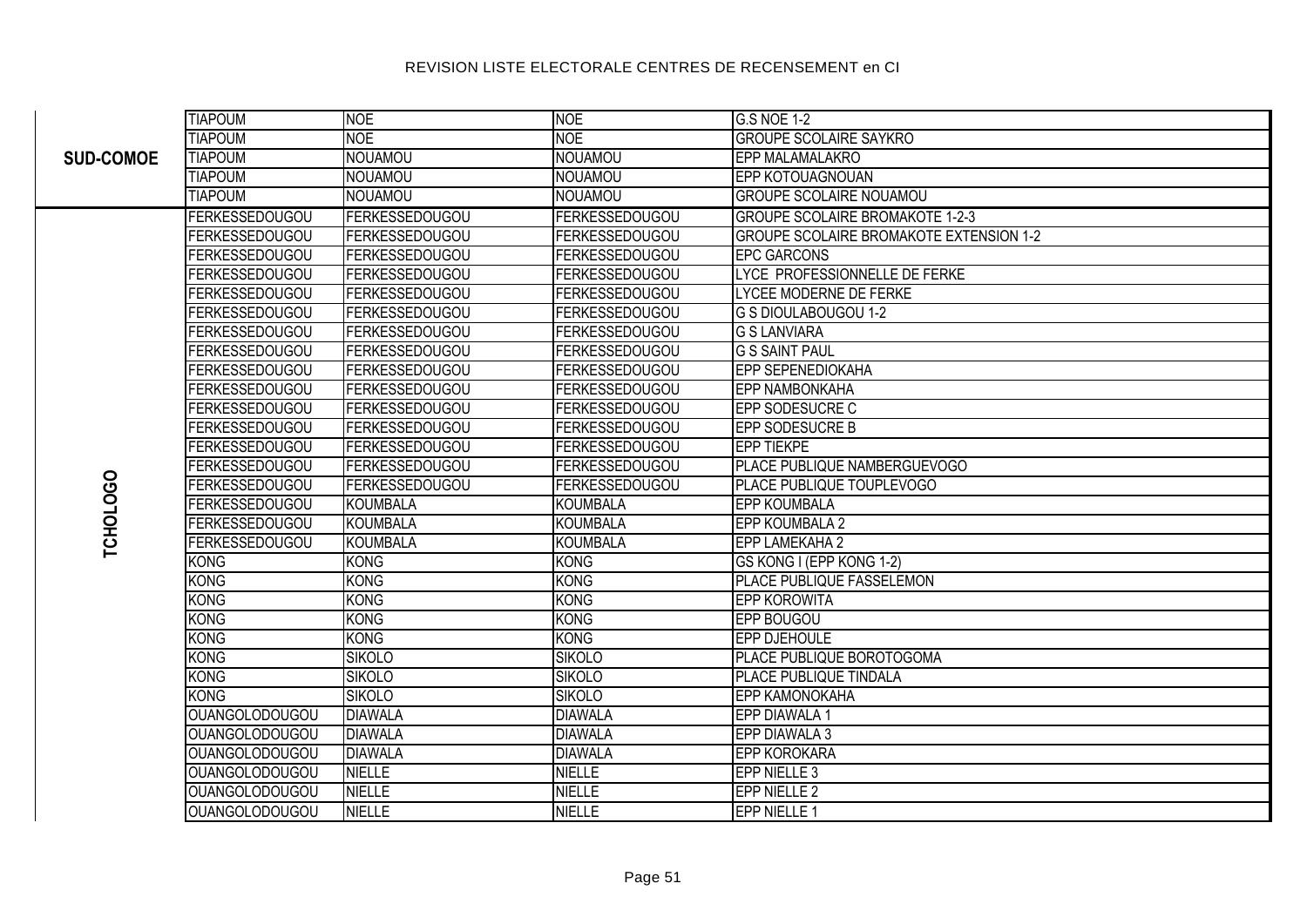| <b>OUANGOLODOUGOU</b>   | <b>OUANGOLODOUGOU</b> | <b>OUANGOLODOUGOU</b> | EPP DIEDOUGOU 1-2                        |
|-------------------------|-----------------------|-----------------------|------------------------------------------|
| <b>OUANGOLODOUGOU</b>   | <b>OUANGOLODOUGOU</b> | <b>OUANGOLODOUGOU</b> | EPP OUANGOLOSSO                          |
| <b>OUANGOLODOUGOU</b>   | <b>OUANGOLODOUGOU</b> | <b>OUANGOLODOUGOU</b> | <b>EPP TORLA</b>                         |
| <b>OUANGOLODOUGOU</b>   | <b>OUANGOLODOUGOU</b> | <b>OUANGOLODOUGOU</b> | EPP DOMINIQUE OUATTARA                   |
| <b>OUANGOLODOUGOU</b>   | <b>OUANGOLODOUGOU</b> | <b>OUANGOLODOUGOU</b> | FOYER DES JEUNES NAMBINGUE               |
| <b>OUANGOLODOUGOU</b>   | <b>TOUMOUKORO</b>     | <b>TOUMOUKORO</b>     | <b>GS TOUMOUKORO1-2</b>                  |
| <b>OUANGOLODOUGOU</b>   | <b>TOUMOUKORO</b>     | <b>TOUMOUKORO</b>     | <b>EPP POGO</b>                          |
| <b>I</b> OUANGOLODOUGOU | <b>TOUMOUKORO</b>     | <b>TOUMOUKORO</b>     | EPP OUAMELHORO                           |
| BIANKOUMA               | <b>BIANKOUMA</b>      | <b>BIANKOUMA</b>      | <b>FOYER DES JEUNES</b>                  |
| <b>BIANKOUMA</b>        | <b>BIANKOUMA</b>      | <b>BIANKOUMA</b>      | EPP GAN I                                |
| BIANKOUMA               | <b>BIANKOUMA</b>      | <b>BIANKOUMA</b>      | <b>EPP KABAKOUMA</b>                     |
| BIANKOUMA               | <b>BIANKOUMA</b>      | <b>BIANKOUMA</b>      | <b>LYCEE MODERNE</b>                     |
| BIANKOUMA               | <b>BIANKOUMA</b>      | <b>BIANKOUMA</b>      | <b>GVC YRONGOUIN</b>                     |
| BIANKOUMA               | <b>GBONNE</b>         | <b>GBONNE</b>         | EPP GBONNE 1                             |
| BIANKOUMA               | <b>GBONNE</b>         | <b>GBONNE</b>         | EP CATHOLIQUE GBONNE                     |
| BIANKOUMA               | <b>GBONNE</b>         | <b>GBONNE</b>         | <b>EPP GOURANE</b>                       |
| DANANE                  | <b>DANANE</b>         | <b>DANANE</b>         | <b>GS MISSION CATHOLIQUE</b>             |
| <b>DANANE</b>           | <b>DANANE</b>         | <b>DANANE</b>         | <b>GS GNINGLEU</b>                       |
| <b>DANANE</b>           | <b>DANANE</b>         | <b>DANANE</b>         | <b>GS PROTESTANT</b>                     |
| <b>DANANE</b>           | <b>DANANE</b>         | <b>DANANE</b>         | EPP DIOULABOUGOU 2                       |
| DANANE                  | <b>DANANE</b>         | <b>DANANE</b>         | <b>GS DIOULABOUGOU 1-3</b>               |
| <b>DANANE</b>           | <b>DANANE</b>         | <b>DANANE</b>         | <b>ECOLE FRANCO-ARABE</b>                |
| <b>DANANE</b>           | <b>MAHAPLEU</b>       | <b>MAHAPLEU</b>       | <b>EPC MAHAPLEU</b>                      |
| <b>DANANE</b>           | <b>MAHAPLEU</b>       | <b>MAHAPLEU</b>       | <b>EPP FEAPLEU</b>                       |
| <b>DANANE</b>           | <b>MAHAPLEU</b>       | <b>MAHAPLEU</b>       | <b>GROUPE SCOLAIRE BELLE VILLE 1-2-3</b> |
| DANANE                  | <b>DALEU</b>          | <b>DALEU</b>          | EPP ZOUPLEU                              |
| <b>DANANE</b>           | <b>DALEU</b>          | <b>DALEU</b>          | EPP GUIZREU                              |
| <b>DANANE</b>           | <b>GBON-HOUYE</b>     | <b>GBON-HOUYE</b>     | EPP GLAN-HOUYE                           |
| <b>DANANE</b>           | <b>GBON-HOUYE</b>     | <b>GBON-HOUYE</b>     | <b>EPP DANIPLEU</b>                      |
| <b>DANANE</b>           | KOUAN-HOULE           | KOUAN-HOULE           | <b>EPP ZEALE</b>                         |
| <b>DANANE</b>           | KOUAN-HOULE           | KOUAN-HOULE           | <b>GS KOUAN-HOULE</b>                    |
| <b>DANANE</b>           | <b>SEILEU</b>         | <b>SEILEU</b>         | <b>EPP GNIAMPLEU</b>                     |
| <b>DANANE</b>           | <b>SEILEU</b>         | <b>SEILEU</b>         | <b>EPP SEILEU</b>                        |
| <b>DANANE</b>           | <b>SEILEU</b>         | <b>SEILEU</b>         | <b>EPP KANTA</b>                         |
| <b>DANANE</b>           | <b>ZONNEU</b>         | <b>ZONNEU</b>         | EPP DAKOUIGOUINE                         |
| <b>MAN</b>              | <b>LOGOUALE</b>       | <b>LOGOUALE</b>       | <b>CENTRE CULTUREL</b>                   |
| <b>MAN</b>              | <b>LOGOUALE</b>       | <b>LOGOUALE</b>       | <b>GS LOGOUALE 2-6</b>                   |
|                         |                       |                       |                                          |

# **TCHOLOGO**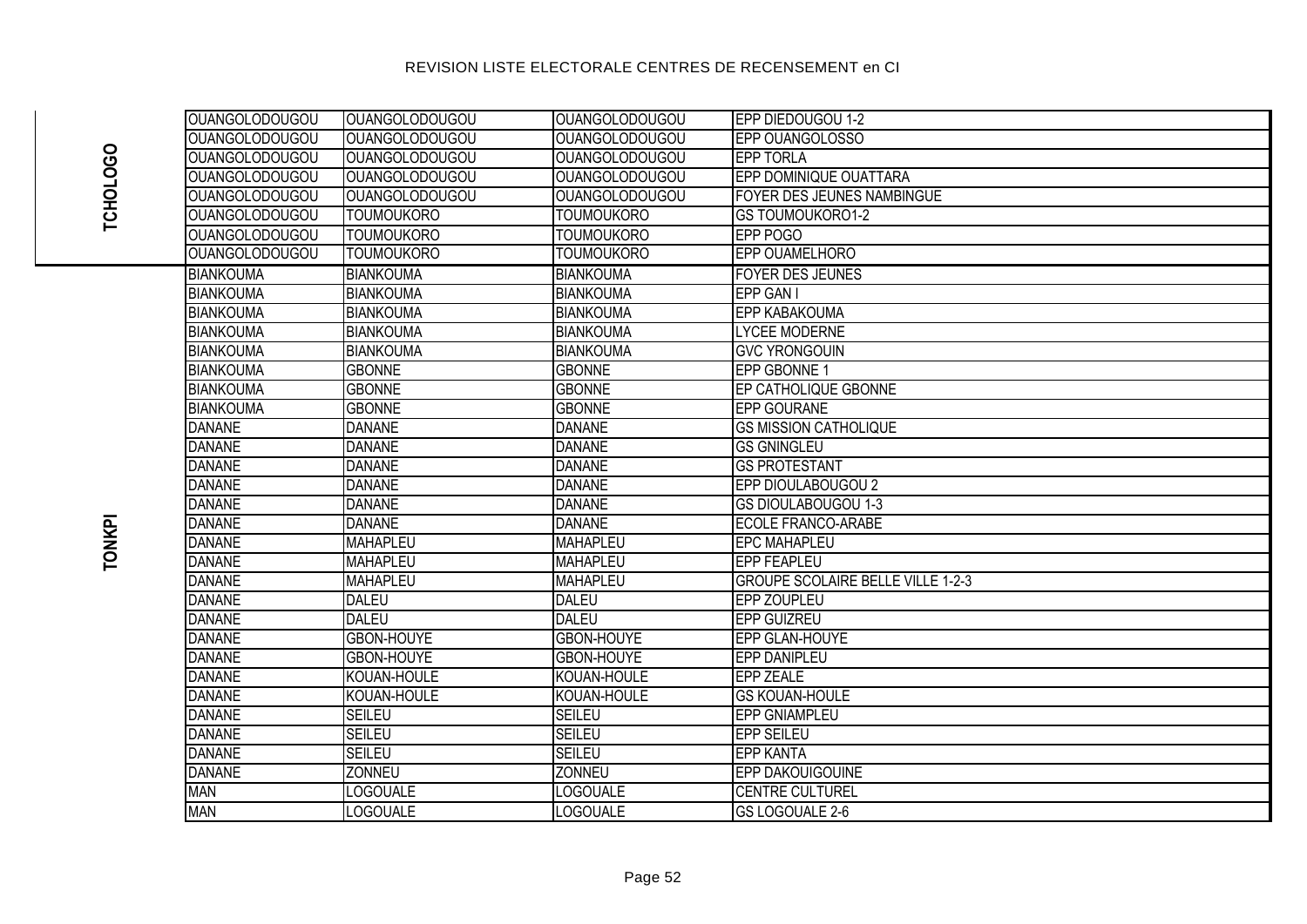| <b>MAN</b>           | <b>LOGOUALE</b>    | <b>LOGOUALE</b>    | <b>EPP DOUELE</b>                         |  |
|----------------------|--------------------|--------------------|-------------------------------------------|--|
| MAN                  | <b>MAN</b>         | <b>MAN</b>         | <b>GS BLOKOSSO C.H.R</b>                  |  |
| <b>MAN</b>           | <b>MAN</b>         | <b>MAN</b>         | EPP LIBREVILLE 1-2-3                      |  |
| <b>MAN</b>           | <b>MAN</b>         | <b>MAN</b>         | EPP LIBREVILLE 4                          |  |
| MAN                  | <b>MAN</b>         | <b>MAN</b>         | <b>GARE ROUTIERE TOUBA</b>                |  |
| MAN                  | <b>MAN</b>         | <b>MAN</b>         | <b>GS MISSION PROTESTANTE</b>             |  |
| <b>MAN</b>           | <b>MAN</b>         | <b>MAN</b>         | <b>GS PETIT GBAPLEU</b>                   |  |
| <b>MAN</b>           | <b>MAN</b>         | <b>MAN</b>         | <b>EPC MAN FILLE</b>                      |  |
| <b>MAN</b>           | <b>MAN</b>         | <b>MAN</b>         | <b>GS SAINT-MICHEL</b>                    |  |
| <b>MAN</b>           | <b>MAN</b>         | <b>MAN</b>         | <b>CENTRE SOCIAL</b>                      |  |
| <b>MAN</b>           | <b>MAN</b>         | <b>MAN</b>         | <b>GS PERALDI</b>                         |  |
| MAN                  | <b>MAN</b>         | <b>MAN</b>         | <b>COLLEGE BLON BLAISE</b>                |  |
| MAN                  | <b>MAN</b>         | <b>MAN</b>         | <b>GS STE-THERESE</b>                     |  |
| MAN                  | <b>MAN</b>         | <b>MAN</b>         | <b>EPP KOKO</b>                           |  |
| <b>MAN</b>           | <b>MAN</b>         | <b>MAN</b>         | <b>EPP DOMAINE MISTROT</b>                |  |
| MAN                  | <b>MAN</b>         | <b>MAN</b>         | CENTRE DE FORMATION PROFESSIONELLE DE MAN |  |
| MAN                  | <b>MAN</b>         | <b>MAN</b>         | <b>LYCEE MODERNE MAN</b>                  |  |
| MAN                  | <b>MAN</b>         | <b>MAN</b>         | <b>COLLEGE MODERNE MAN</b>                |  |
| MAN                  | <b>MAN</b>         | <b>MAN</b>         | LYCEE EMILE DOMORAUD                      |  |
| MAN                  | <b>MAN</b>         | <b>MAN</b>         | <b>EPP ZELE</b>                           |  |
| MAN                  | <b>MAN</b>         | <b>MAN</b>         | FOYER DES JEUNES DU CAMPUS                |  |
| MAN                  | SANGOUINE          | SANGOUINE          | G S SANGOUINE 1 - 2                       |  |
| MAN                  | SANGOUINE          | SANGOUINE          | EPP MELAGOUINE-KASSIAPLEU                 |  |
| MAN                  | SANGOUINE          | SANGOUINE          | EPP SANGOUINE 4                           |  |
| <b>MAN</b>           | <b>BOGOUINE</b>    | <b>BOGOUINE</b>    | EPP GOUEKANGOUINE 2                       |  |
| <b>MAN</b>           | <b>BOGOUINE</b>    | <b>BOGOUINE</b>    | EPP BOGOUINE 1E2                          |  |
| MAN                  | <b>PODIAGOUINE</b> | <b>PODIAGOUINE</b> | EPP DAINE                                 |  |
| MAN                  | <b>PODIAGOUINE</b> | <b>PODIAGOUINE</b> | EPC PODIAGOUINE                           |  |
| <b>MAN</b>           | <b>PODIAGOUINE</b> | <b>PODIAGOUINE</b> | EPP YADOULE 1 E 2                         |  |
| MAN                  | SANDOUGOU-SOBA     | SANDOUGOU-SOBA     | EPP BOFESSO-SAMA                          |  |
| MAN                  | <b>ZAGOUE</b>      | <b>ZAGOUE</b>      | EPP ZAGOUE                                |  |
| ZOUAN-HOUNIEN        | <b>BIN-HOUYE</b>   | <b>BIN HOUYE</b>   | <b>GS BINHOUYE 1</b>                      |  |
| ZOUAN-HOUNIEN        | <b>BIN-HOUYE</b>   | <b>BIN HOUYE</b>   | EPP BIN-HOUYE 2                           |  |
| <b>ZOUAN-HOUNIEN</b> | <b>BIN-HOUYE</b>   | <b>BIN HOUYE</b>   | EPP GUEIOSSIEPLEU                         |  |
| ZOUAN-HOUNIEN        | ZOUAN-HOUNIEN      | ZOUAN-HOUNIEN      | <b>GROUPE SCOLAIRE ZOUAN-HOUIEN</b>       |  |
| ZOUAN-HOUNIEN        | ZOUAN-HOUNIEN      | ZOUAN-HOUNIEN      | <b>GS BEA</b>                             |  |
| <b>ZOUAN-HOUNIEN</b> | ZOUAN-HOUNIEN      | ZOUAN-HOUNIEN      | <b>EPP MEANTOUO</b>                       |  |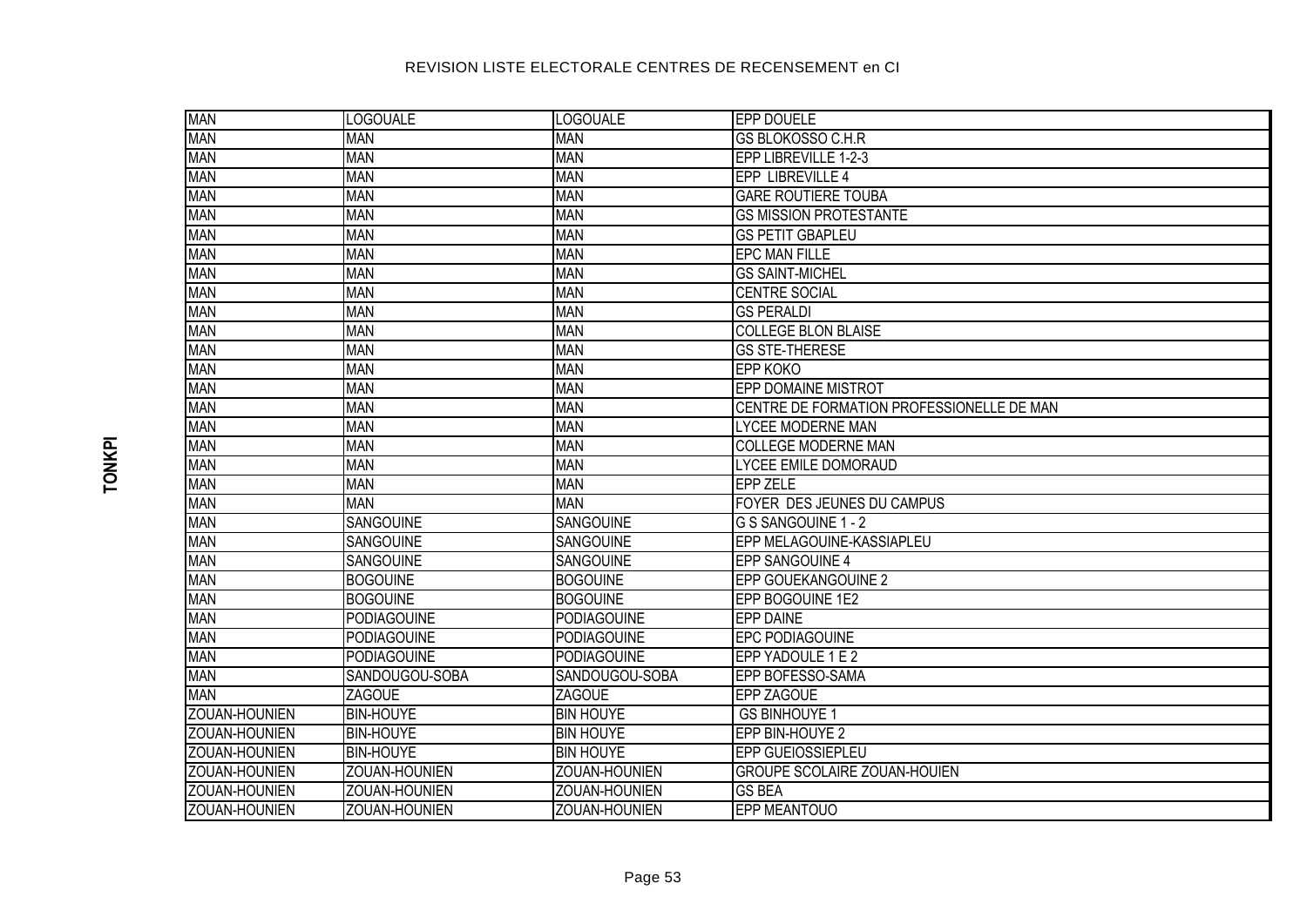| <b>ZOUAN-HOUNIEN</b> | ZOUAN-HOUNIEN    | ZOUAN-HOUNIEN    | EPP BIANTOUO 2                 |
|----------------------|------------------|------------------|--------------------------------|
| ZOUAN-HOUNIEN        | ZOUAN-HOUNIEN    | ZOUAN-HOUNIEN    | <b>EPP ZEALE</b>               |
| ZOUAN-HOUNIEN        | <b>BANNEU</b>    | <b>BANNEU</b>    | EPP KAN-HOUYE                  |
| <b>ZOUAN-HOUNIEN</b> | <b>BANNEU</b>    | <b>BANNEU</b>    | <b>GS BANNEU</b>               |
| ZOUAN-HOUNIEN        | <b>GOULALEU</b>  | <b>GOULALEU</b>  | <b>G S GOULALEU</b>            |
| ZOUAN-HOUNIEN        | <b>GOULALEU</b>  | <b>GOULALEU</b>  | <b>EPP GUIAMAPLEU</b>          |
| ZOUAN-HOUNIEN        | <b>TEAPLEU</b>   | <b>TEAPLEU</b>   | PLACE PUBLIQUE LIEUPLEU        |
| ZOUAN-HOUNIEN        | <b>TEAPLEU</b>   | <b>TEAPLEU</b>   | EPV PROTESTANTE DE TEAPLEU     |
| ZOUAN-HOUNIEN        | <b>TEAPLEU</b>   | <b>TEAPLEU</b>   | EPP VETOUO                     |
| ZOUAN-HOUNIEN        | YELLEU           | YELLEU           | EPP BEPLEU 2                   |
| ZOUAN-HOUNIEN        | YELLEU           | YELLEU           | EPP GUEUTOUO                   |
| ZOUAN-HOUNIEN        | YELLEU           | YELLEU           | <b>EPP YELEU 2</b>             |
| KANI                 | <b>DJIBROSSO</b> | <b>DJIBROSSO</b> | FOYER DES JEUNES DJIBROSSO     |
| <b>KANI</b>          | <b>DJIBROSSO</b> | <b>DJIBROSSO</b> | EPP DJIBROSSO                  |
| KANI                 | <b>DJIBROSSO</b> | <b>DJIBROSSO</b> | <b>EPP MADJI</b>               |
| KANI                 | <b>KANI</b>      | <b>KANI</b>      | EPP KANI 2-3                   |
| KANI                 | KANI             | <b>KANI</b>      | PLACE PUBLIQUE KOMATOU         |
| <b>KANI</b>          | <b>KANI</b>      | KANI             | PLACE PUBLIQUE TABAKORONI      |
| KANI                 | KANI             | <b>KANI</b>      | EPV BANANGORO                  |
| <b>KANI</b>          | <b>KANI</b>      | <b>KANI</b>      | FOYER FROTOTOU                 |
| KANI                 | <b>MORONDO</b>   | <b>MORONDO</b>   | <b>GS SOMA KONE</b>            |
| <b>KANI</b>          | <b>MORONDO</b>   | MORONDO          | FOYER DES JEUNES MORONDO       |
| <b>KANI</b>          | <b>MORONDO</b>   | MORONDO          | PLACE PUBLIQUE SEFREDJO        |
| <b>SEGUELA</b>       | <b>DUALLA</b>    | <b>DUALLA</b>    | <b>G S DUALLA</b>              |
| <b>SEGUELA</b>       | <b>DUALLA</b>    | <b>DUALLA</b>    | <b>FOYER DES JEUNES</b>        |
| <b>SEGUELA</b>       | <b>DUALLA</b>    | <b>DUALLA</b>    | <b>EPP SANDALA</b>             |
| <b>SEGUELA</b>       | <b>MASSALA</b>   | <b>MASSALA</b>   | <b>GS MASSALA I</b>            |
| <b>SEGUELA</b>       | <b>MASSALA</b>   | <b>MASSALA</b>   | FOYER DES JEUNES DJIGUILA      |
| <b>SEGUELA</b>       | <b>MASSALA</b>   | <b>MASSALA</b>   | <b>EPP DIENFE</b>              |
| <b>SEGUELA</b>       | <b>SEGUELA</b>   | <b>SEGUELA</b>   | <b>LYCEE MODERNE</b>           |
| <b>SEGUELA</b>       | <b>SEGUELA</b>   | <b>SEGUELA</b>   | EPP CAMP MILITAIRE 2           |
| <b>SEGUELA</b>       | <b>SEGUELA</b>   | <b>SEGUELA</b>   | EPP MAYAMA                     |
| <b>SEGUELA</b>       | <b>SEGUELA</b>   | <b>SEGUELA</b>   | EPP SUD 1,2 ET 3               |
| <b>SEGUELA</b>       | <b>SEGUELA</b>   | <b>SEGUELA</b>   | EPP PLATEAU 1 E 2              |
| <b>SEGUELA</b>       | <b>SEGUELA</b>   | <b>SEGUELA</b>   | EPP CHATEAU D'EAU              |
| <b>SEGUELA</b>       | <b>SEGUELA</b>   | <b>SEGUELA</b>   | FOYER DES JEUNES DE FIZANIGORO |
| <b>SEGUELA</b>       | <b>SEGUELA</b>   | <b>SEGUELA</b>   | FOYER DES JEUNES DE BENA       |

**TONKPI**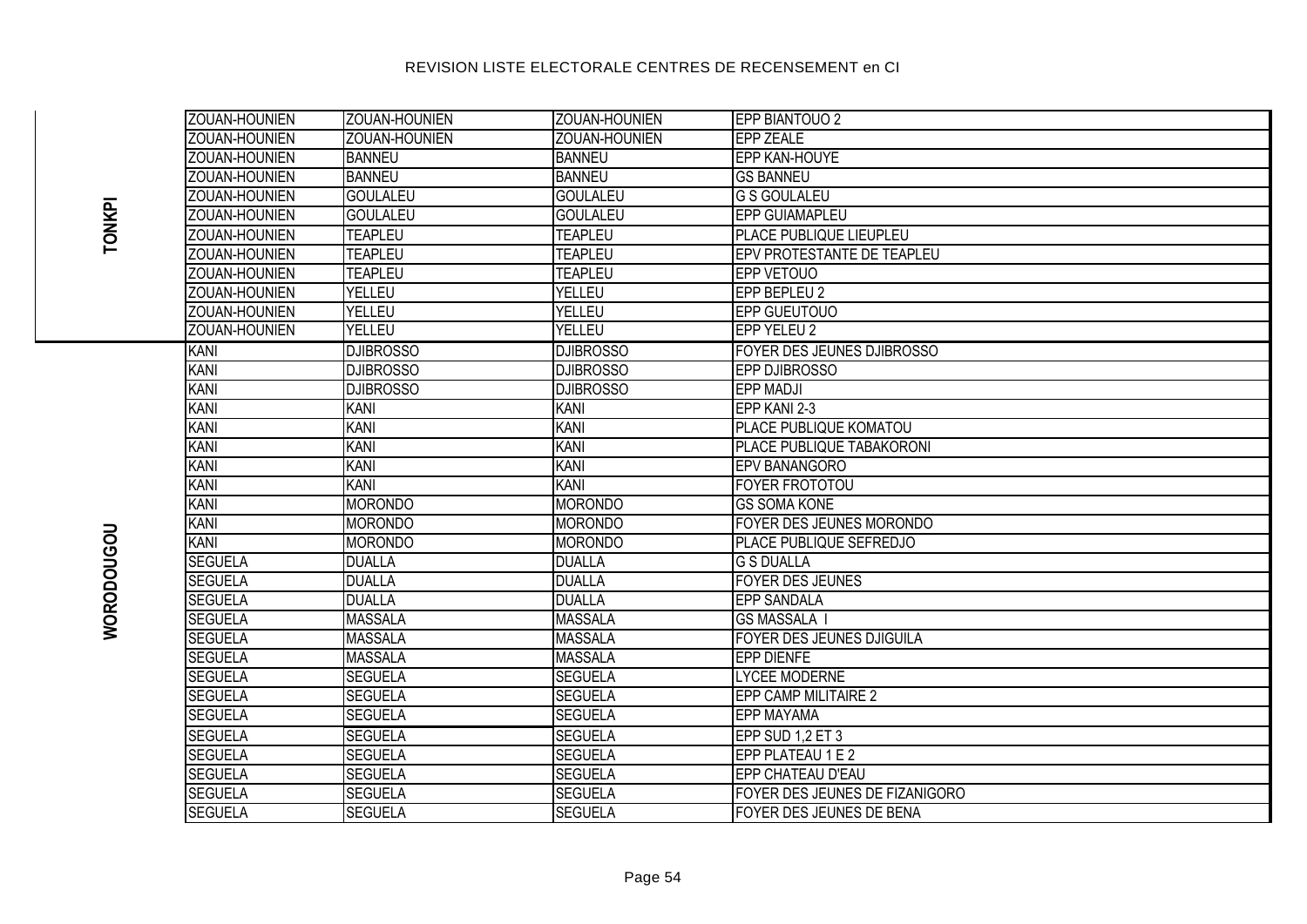|  | <b>SEGUELA</b> | <b>SEGUELA</b> | <b>SEGUELA</b> | ECOLE FRANCO ARABE        |
|--|----------------|----------------|----------------|---------------------------|
|  | <b>SEGUELA</b> | <b>SEGUELA</b> | <b>SEGUELA</b> | <b>COLLEGE PRIVE IVAB</b> |
|  | <b>SEGUELA</b> | <b>SIFIE</b>   | <b>SIFIE</b>   | GS SIFIE 1 E 2            |
|  | <b>SEGUELA</b> | <b>SIFIE</b>   | <b>SIFIE</b>   | <b>EPP DASSO</b>          |
|  | <b>SEGUELA</b> | <b>SIFIE</b>   | <b>ISIFIE</b>  | <b>EPP BINGORO</b>        |
|  | <b>SEGUELA</b> | <b>WOROFLA</b> | <b>WOROFLA</b> | <b>EPP WOROFLA</b>        |
|  | <b>SEGUELA</b> | <b>WOROFLA</b> | <b>WOROFLA</b> | <b>IFOYER GBEMANAN</b>    |
|  | <b>SEGUELA</b> | <b>WOROFLA</b> | <b>WOROFLA</b> | <b>EPP LOHOU</b>          |